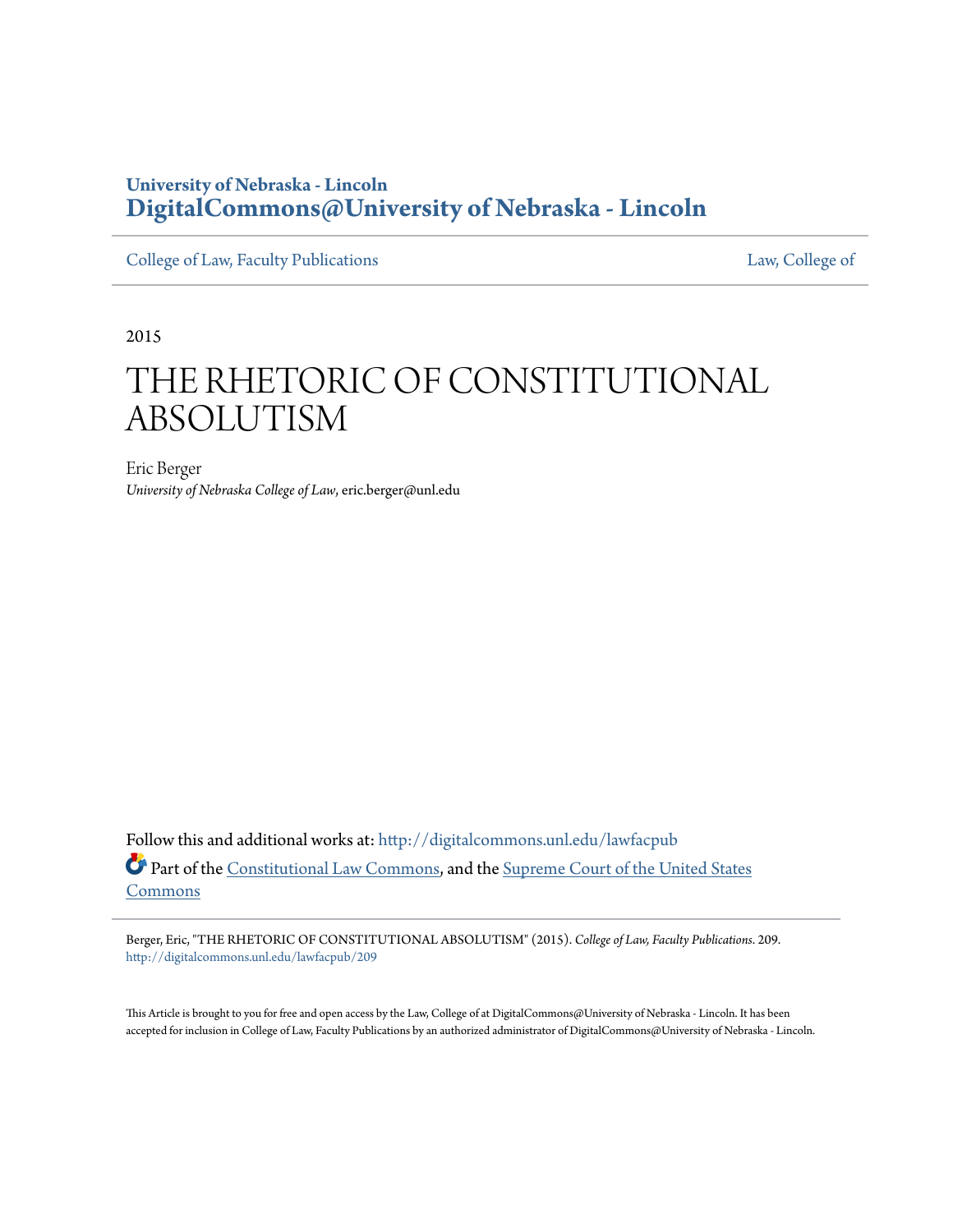### **[William & Mary Law Review](https://scholarship.law.wm.edu/wmlr)**

[Volume 56](https://scholarship.law.wm.edu/wmlr/vol56) | [Issue 3](https://scholarship.law.wm.edu/wmlr/vol56/iss3) [Article 2](https://scholarship.law.wm.edu/wmlr/vol56/iss3/2)

# The Rhetoric of Constitutional Absolutism

Eric Berger

Repository Citation

Eric Berger, *The Rhetoric of Constitutional Absolutism*, 56 Wm. & Mary L. Rev. 667 (2015), https://scholarship.law.wm.edu/wmlr/vol56/iss3/2

Copyright c 2015 by the authors. This article is brought to you by the William & Mary Law School Scholarship Repository. <https://scholarship.law.wm.edu/wmlr>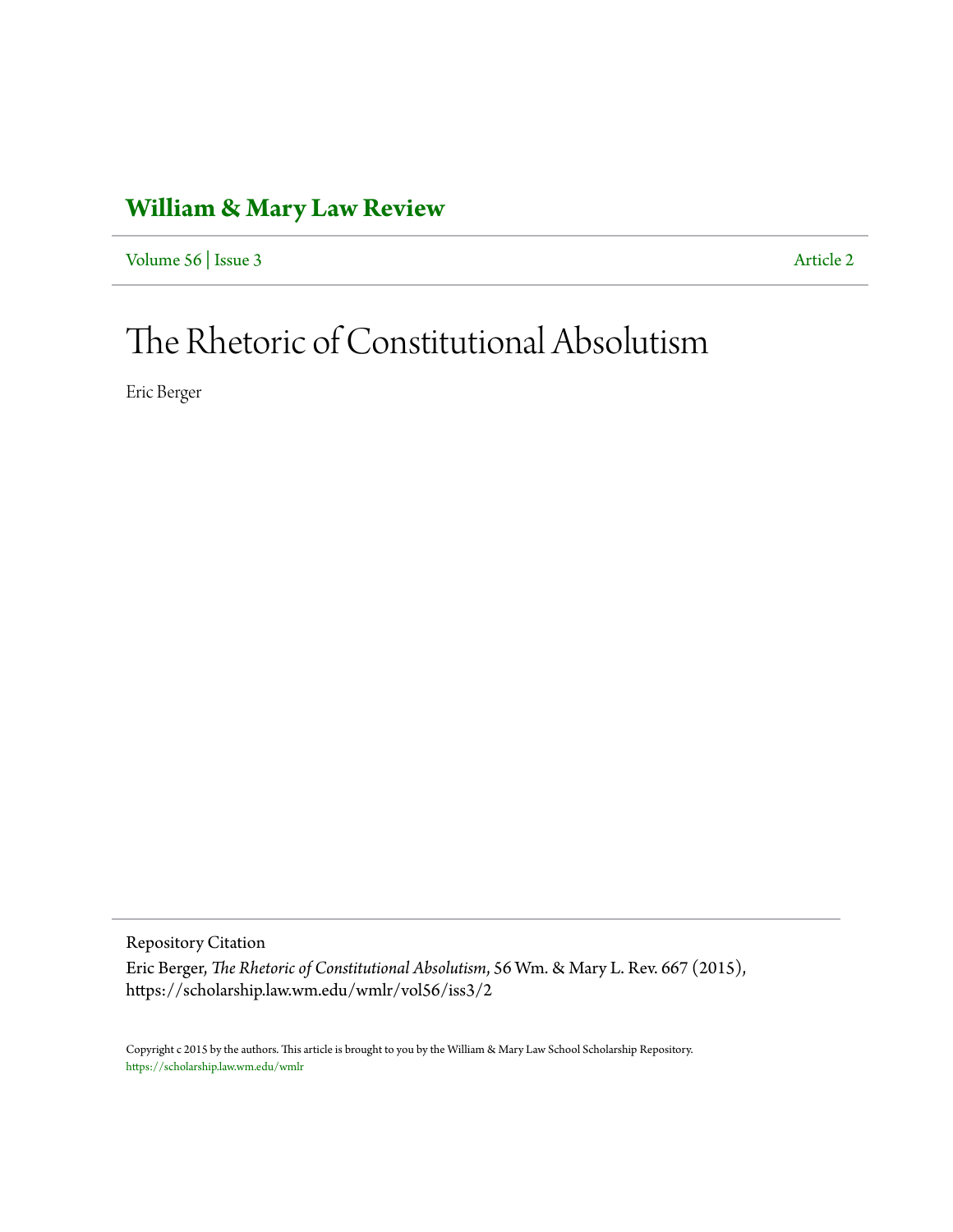## William & Mary Law Review

| VOLUME 56 | No. 3, 2015 |
|-----------|-------------|
|-----------|-------------|

#### THE RHETORIC OF CONSTITUTIONAL ABSOLUTISM

ERIC BERGER\*

#### **ABSTRACT**

*Though constitutional doctrine is famously unpredictable, Supreme Court Justices often imbue their constitutional opinions with a sense of inevitability. Rather than concede that evidence is sometimes equivocal, Justices insist with great certainty that they have divined the correct answer. This Article examines this rhetoric of constitutional absolutism and its place in our broader popular constitutional*

<sup>\*</sup> Associate Professor of Law, University of Nebraska College of Law. I thank Ginger Anders, Bill Araiza, Lynn Branham, Jonathan Burton-Macleod, Andy Coan, Dennis Corgill, Christopher Corts, Anne Duncan, Roy Englert, Joel Goldstein, Mark Kende, Corinna Lain, Sandy Levinson, Jon Michaels, Jack Preis, Steve Willborn, and Omaid Zabih; the participants in faculty workshops at the Marquette University, University of Richmond, St. Louis University, UCLA, and University of Wisconsin law schools; and the participants at the Fourth Annual Loyola Chicago Constitutional Law Colloquium for their very helpful suggestions on earlier drafts and presentations of this project. I also gratefully acknowledge the fabulous research assistance of Nate Clark, Marty Demoret, Lori Hoetger, and Halley Ostergard; the excellent editorial assistance of Nadia Abramson and the other editors of the *William & Mary Law Review*; and the very helpful assistance of Vida Eden. Finally, I thank Pam Hollenhorst and the Institute for Legal Studies at the University of Wisconsin Law School for their generous hospitality during my year at the Institute. A McCollum Grant helped support the writing of this Article. Remaining errors are mine.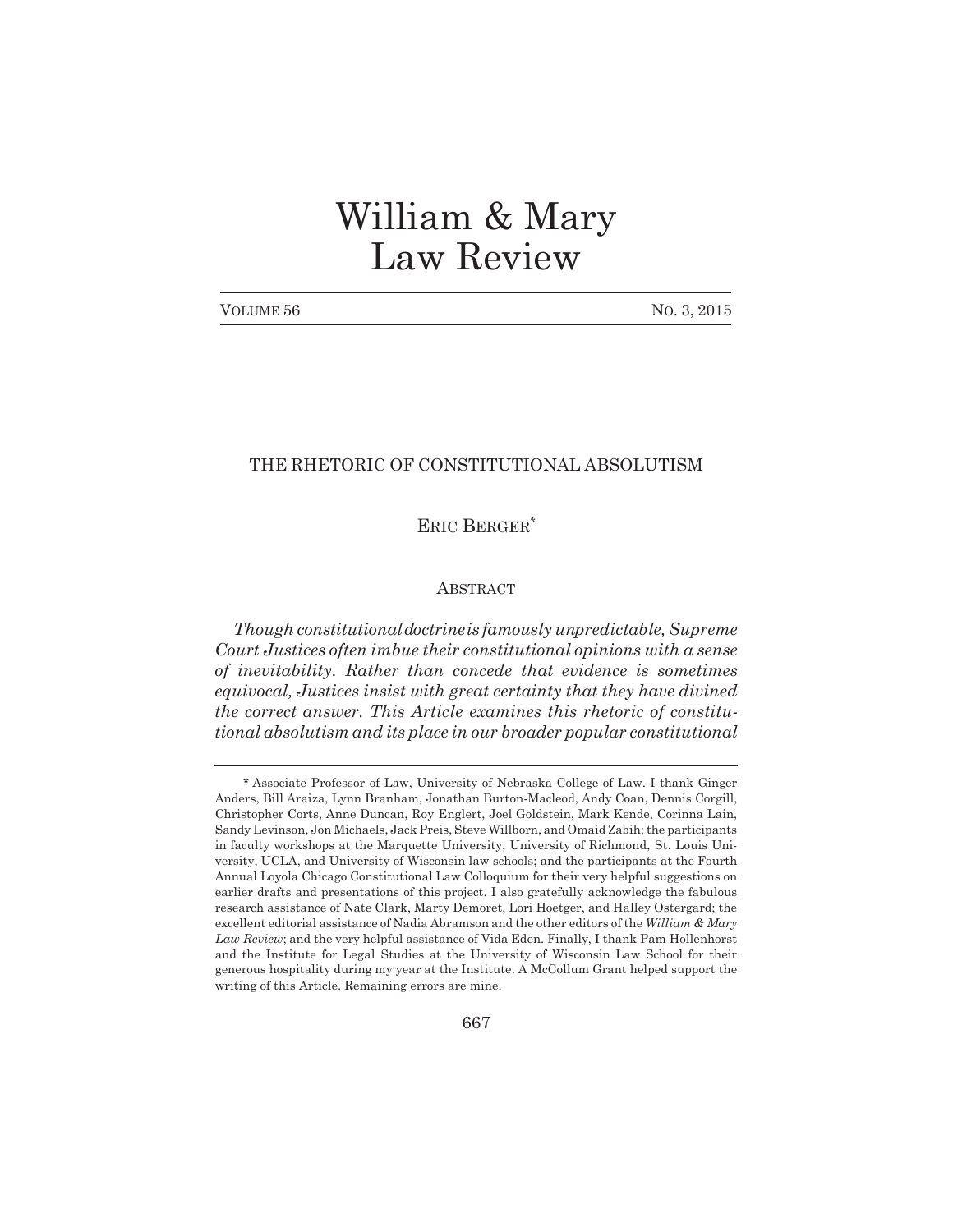*discourse. After considering examples of the Justices' rhetorical performances, this Article explores strategic, institutional, and psychological explanations for the phenomenon. It then turns to the rhetoric's implications, weighing its costs and benefits. This Article ultimately argues that the costs outweigh the benefits and proposes a more nuanced, conciliatory constitutional discourse that would acknowledge competing arguments without compromising legal clarity or the rule of law.*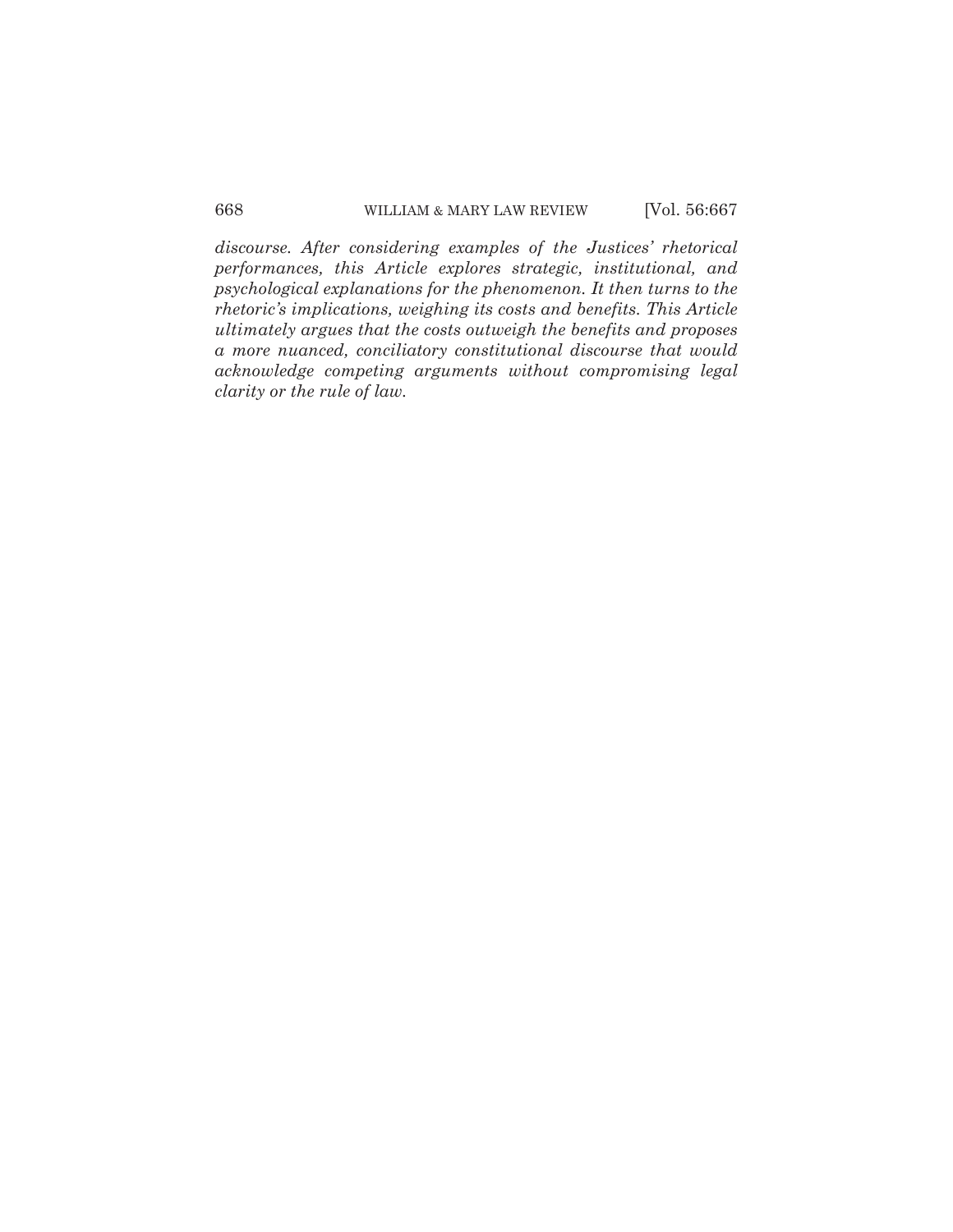### TABLE OF CONTENTS

|                                                                              | 671 |
|------------------------------------------------------------------------------|-----|
| I. THE RHETORIC OF CONSTITUTIONAL ABSOLUTISM                                 | 679 |
| A. Absolutist Constitutional Provisions                                      | 679 |
|                                                                              | 680 |
| 1. Heller, History, and a New Individual Right                               | 683 |
| 2. Rosenberger and Conflicting Constitutional                                |     |
| Rights                                                                       | 685 |
| 3. Citizens United and Overturning Precedent                                 | 688 |
| 4. Graham, National Consensus, and                                           |     |
| the Countermajoritarian Problem $\ldots \ldots \ldots \ldots \ldots$         | 691 |
| 5. Shelby County and Supreme Court Finding of                                |     |
| Legislative Facts                                                            | 694 |
|                                                                              | 698 |
| A. Strategic Explanations                                                    | 698 |
| 1. Absolutism as Demosprudence                                               | 698 |
| 2. Absolutism as Persuasion of Colleagues                                    | 703 |
| 3. Absolutism as Rule of Law $\dots\dots\dots\dots\dots\dots\dots\dots\dots$ | 704 |
|                                                                              | 706 |
| B. Institutional Explanations                                                | 709 |
| 1. The Politics of the Judicial System                                       | 709 |
| 2. The Court's Internal Culture                                              | 710 |
| 3. Dispute Resolution and the Institutional Role of                          |     |
| Lawyers' Arguments                                                           | 714 |
| C. Psychological Explanations                                                | 716 |
| 1. Confirmation Bias and Cultural Cognition                                  | 716 |
| 2. Self-Certainty and Overconfidence                                         | 720 |
| 3. The Psychology of the Opinion-Writing Process                             | 722 |
|                                                                              | 725 |
|                                                                              | 726 |
| A. Costs                                                                     | 726 |
| 1. The Politics of Cultural Disdain                                          | 726 |
|                                                                              | 733 |
| 3. Constitutional Misconceptions                                             | 736 |
|                                                                              | 738 |
|                                                                              | 741 |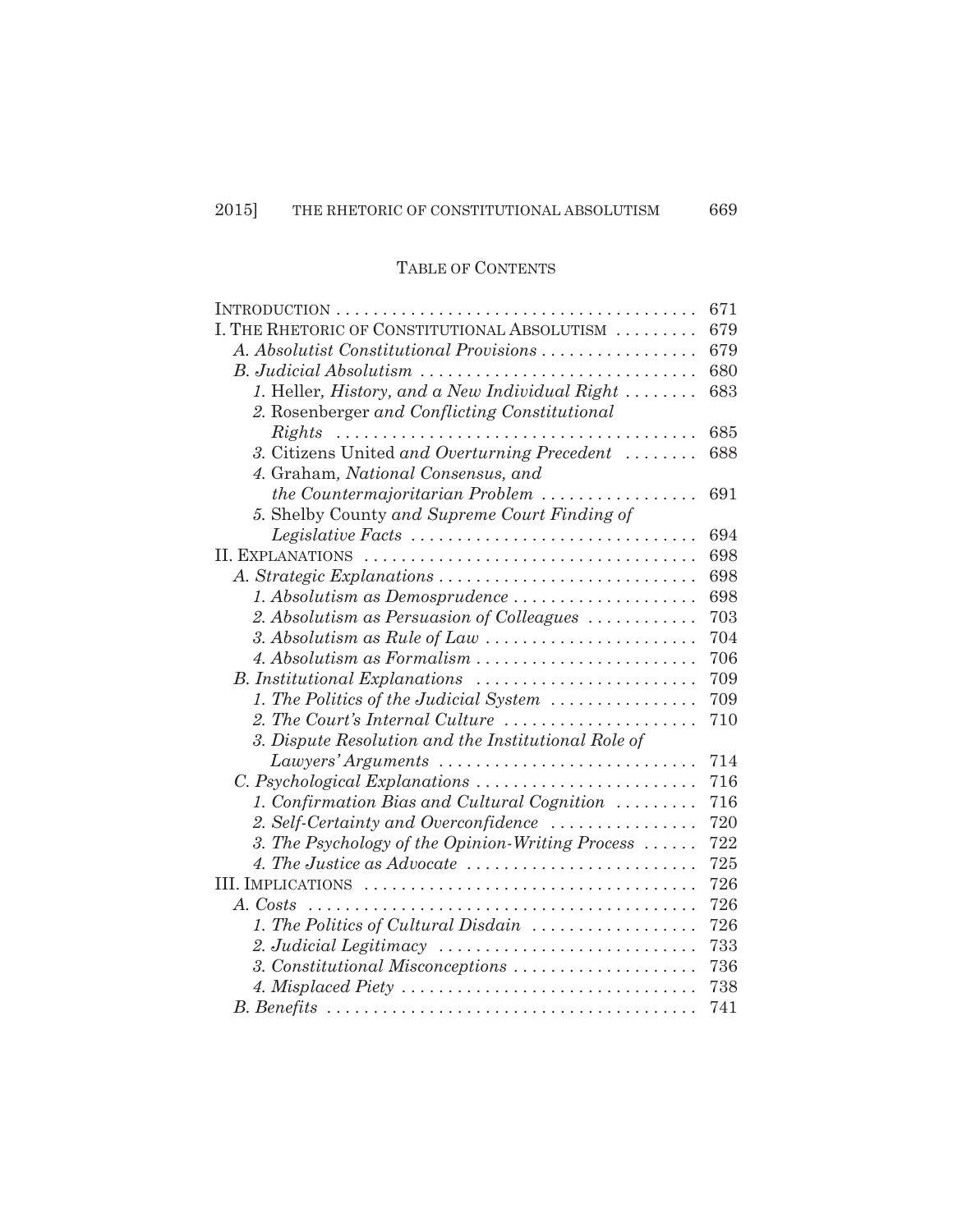| 670 | LIAM & MARY LAW REVIEW                                                          | [Vol. 56:667 |     |
|-----|---------------------------------------------------------------------------------|--------------|-----|
|     | 1. Legal Stability and the Rule of Law $\dots\dots\dots\dots\dots$              |              | 741 |
|     |                                                                                 |              | 743 |
|     | C. Other Implications and Tensions                                              |              | 745 |
|     | 1. The Tension Between Judicial Supremacy and                                   |              |     |
|     | Popular Constitutionalism                                                       |              | 745 |
|     | 2. The Tension Between Absolutism and Minimalism                                |              | 747 |
|     | 3. The Tension Between Absolutism and Judicial                                  |              |     |
|     | Findings of Indeterminacy $\ldots \ldots \ldots \ldots \ldots \ldots$           |              | 748 |
|     | 4. The Paradoxical Overabundance and                                            |              |     |
|     | Dearth of Candor $\dots\dots\dots\dots\dots\dots\dots\dots\dots\dots\dots\dots$ |              | 749 |
|     | IV. THE MERITS OF APORETIC ENGAGEMENT                                           |              | 750 |
|     | NCLUSION                                                                        |              | 756 |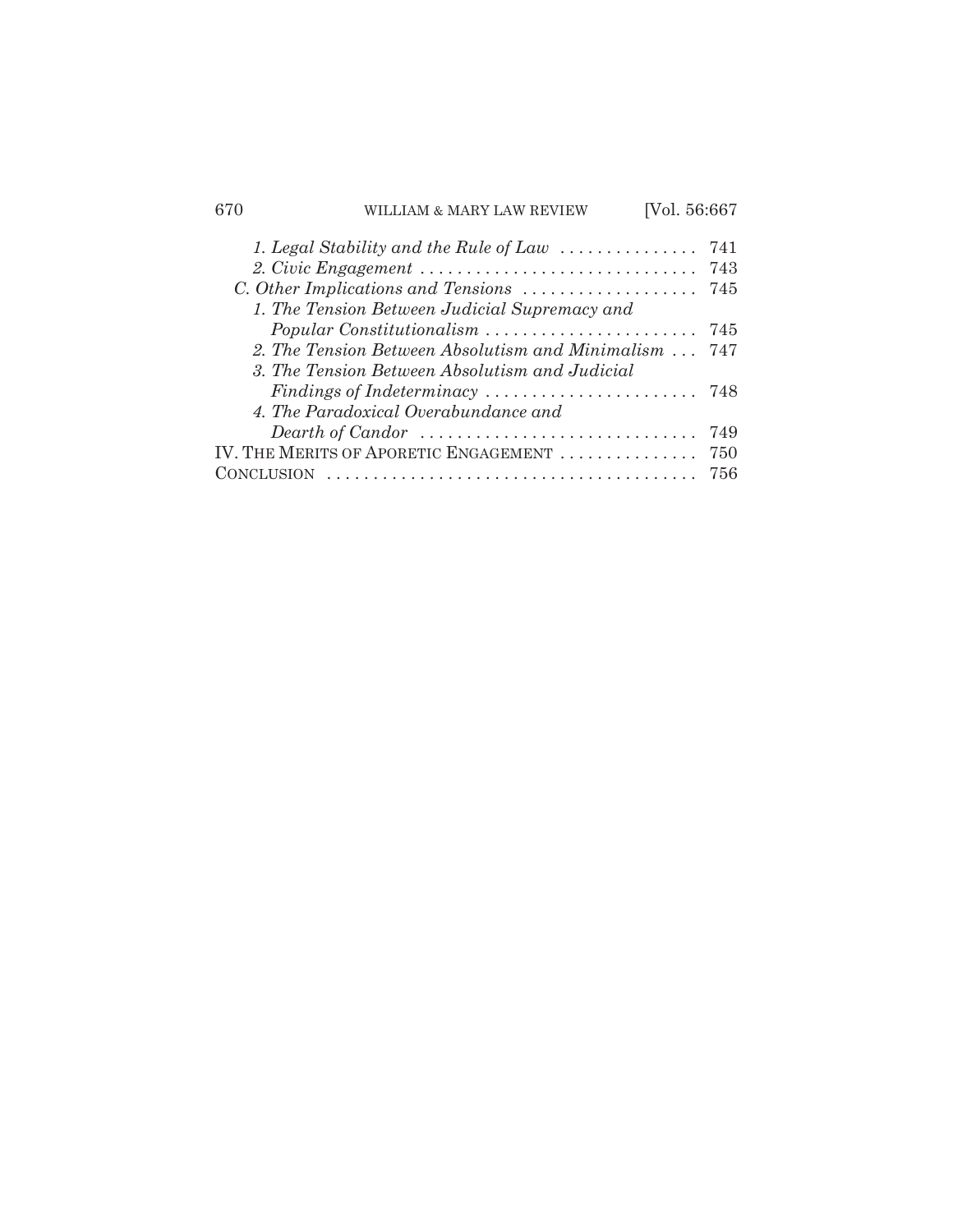*But certainty generally is illusion, and repose is not the destiny of man.*

—Oliver Wendell Holmes, Jr.1

*The spirit of liberty is the spirit which is not too sure that it is right; the spirit of liberty is the spirit which seeks to understand the minds of other men and women; the spirit of liberty is the spirit which weighs their interests alongside its own without bias.*

 $\equiv$ Learned Hand<sup>2</sup>

*The majority's reasoning is faulty. It proves too much. It sets the law upon a slippery slope. It is too clever by half. It is unprecedented. It cannot withstand scrutiny. It will lead to absurd results.... It legislates from the bench. It cannot be taken literally. It seizes upon hard facts to make bad law. It is wrong.*

 $-Kyle$  Graham<sup>3</sup>

#### **INTRODUCTION**

Pick up many a Supreme Court opinion about constitutional law, and you are likely to think that constitutional answers come easy.4 Justices confidently announce their decisions and bolster their holdings with indisputable evidence.<sup>5</sup> The question might be complex, but there is rarely much doubt as to the correctness of the Court's conclusion—at least until you turn the page and start reading the dissent.<sup>6</sup>

<sup>1.</sup> Oliver Wendell Holmes, Jr., *The Path of the Law*, 10 HARV. L. REV. 457, 466 (1897).

<sup>2.</sup> LEARNED HAND, *The Spirit of Liberty*, *in* THE SPIRIT OF LIBERTY: PAPERS AND ADDRESSES OF LEARNED HAND 189, 190 (3d ed. 1960).

<sup>3.</sup> Kyle Graham, *The Ultimate Dissent*, NONCURATLEXCOM ( Aug. 19, 2013 ), http:// noncuratlex.com/?p=2054 [http://perma.cc/496L-7M29].

<sup>4.</sup> *See* Dan M. Kahan, *The Supreme Court, 2010 Term—Foreword: Neutral Principles, Motivated Cognition, and Some Problems for Constitutional Law*, 125 HARV. L. REV. 1, 59 (2011).

<sup>5.</sup> *See* Sanford Levinson, *The Rhetoric of the Judicial Opinion*, *in* LAW'S STORIES: NARRATIVE AND RHETORIC IN THE LAW 187, 188-89 (Peter Brooks & Paul Gewirtz eds., 1996).

<sup>6.</sup> *See* Dan Simon & Nicholas Scurich, *Judicial Overstating*, 88 CHI.-KENT L. REV. 411, 411 (2013).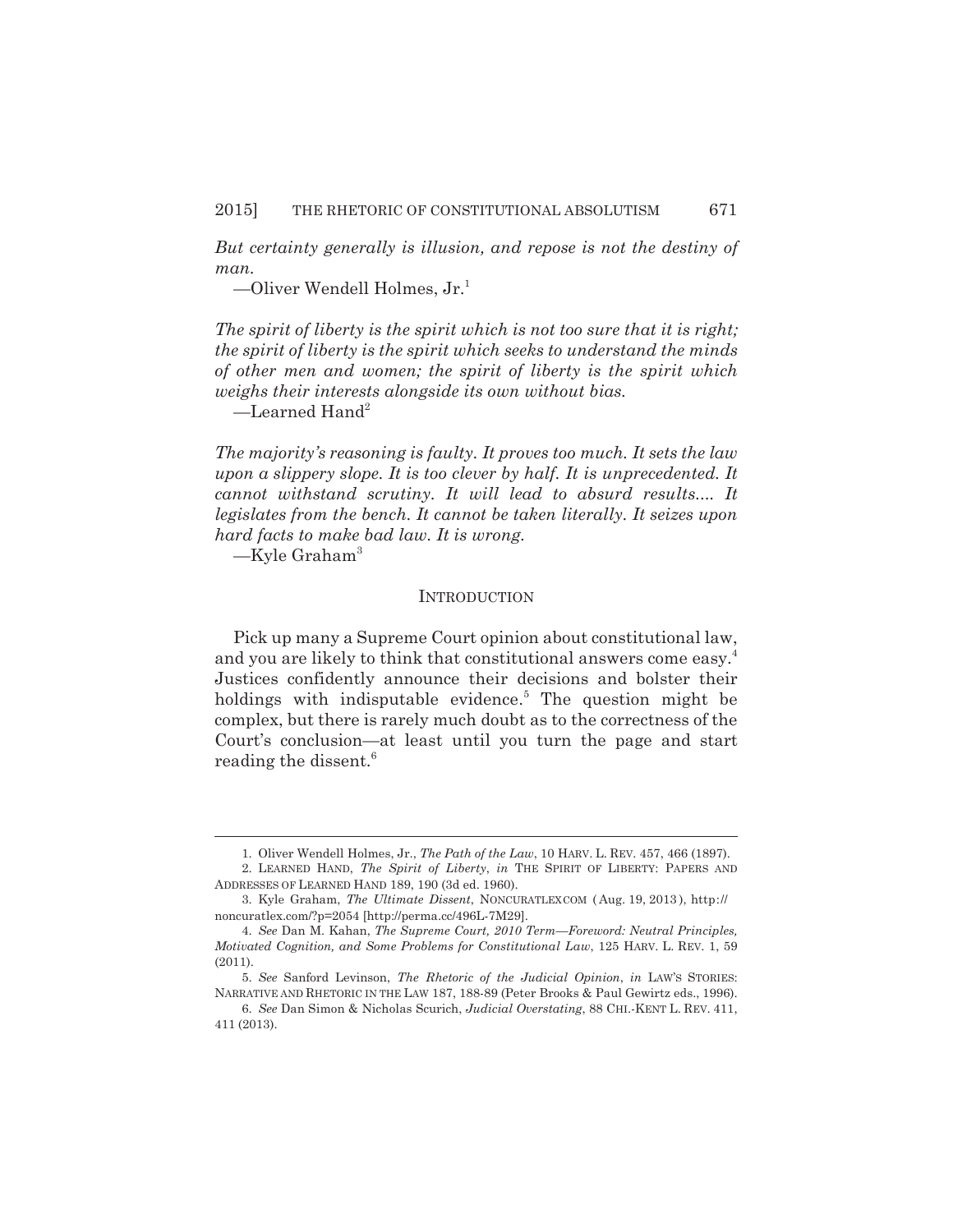In fact, notwithstanding some Justices' rhetorical confidence, constitutional law rarely yields certain answers.7 The Constitution's text is famously underdeterminate; even the new originalists, who swear fealty to the document's original public meaning, concede that in some important cases, the text's meaning will "run out" and not provide an answer.<sup>8</sup> And most constitutional interpreters pay only minimal attention to the text anyway, focusing instead on an accumulation of practices and principles continuously debated through the generations.<sup>9</sup> It is no wonder, then, that the first-year law student finds her head spinning as she tries to grasp the numerous factors that shape constitutional meaning, $10$  including, among others, common-law-like precedents, $11$  complex constitutional history,<sup>12</sup> structure,<sup>13</sup> morality,<sup>14</sup> and evolving societal norms.<sup>15</sup>

As one might expect, there is great disagreement about whether, when, and how to apply each of these modalities. Constitutional adjudication, then, is more art than science, defying the mechanical application of formal rules.<sup>16</sup> Consequently, even lawyers and professors best acquainted with the Supreme Court's practices often have difficulty predicting constitutional outcomes. Indeed, after the Court does rule, there is often bitter disagreement about whether the decision was correct.<sup>17</sup>

<sup>7.</sup> *See, e.g.*, J. Harvie Wilkinson III, *The Rehnquist Court at Twilight: The Lures and Perils of Split-the-Difference Jurisprudence*, 58 STAN. L. REV. 1969, 1995 (2006) ("Few major constitutional debates are clear-cut propositions.").

<sup>8.</sup> *See, e.g.*, Lawrence B. Solum, *Semantic Originalism* 19, 109-10 (Ill. Pub. Law & Legal Theory Research Paper Series No. 07-24, 2008), *available at* http://perma.cc/QD7G-F6ZH.

<sup>9.</sup> *See* DAVID A. STRAUSS, THE LIVING CONSTITUTION 33-35 (2010) (arguing that in most constitutional decisions, the text plays "at most, a ceremonial role").

<sup>10.</sup> *See generally* PHILIP BOBBITT,CONSTITUTIONAL INTERPRETATION 11-22 (1991) (describing historical, textual, structural, doctrinal, ethical, and prudential modalities).

<sup>11.</sup> *See generally* STRAUSS, *supra* note 9, at 33-50.

<sup>12.</sup> *See generally* AKHIL REED AMAR,AMERICA'S UNWRITTEN CONSTITUTION 95-138, 333-38 (2012).

<sup>13.</sup> *See generally* CHARLES L. BLACK, JR., STRUCTURE AND RELATIONSHIP IN CONSTITUTIONAL LAW 31 (1969).

<sup>14.</sup> *See generally* RONALD DWORKIN, FREEDOM'S LAW: THE MORAL READING OF THE AMERICAN CONSTITUTION 2-3 (1997).

<sup>15.</sup> *See generally* BARRY FRIEDMAN, THE WILL OF THE PEOPLE: HOW PUBLIC OPINION HAS INFLUENCED THE SUPREME COURT AND SHAPED THE MEANING OF THE CONSTITUTION 14-18 (2009); Corinna Barrett Lain, *Upside-Down Judicial Review*, 101 GEO. L.J. 113, 117 (2012).

<sup>16.</sup> *See* DANIEL A. FARBER & SUZANNA SHERRY, JUDGMENT CALLS: PRINCIPLES AND POLITICS IN CONSTITUTIONAL LAW 4 (2009).

<sup>17.</sup> *See, e.g.*, SANFORD LEVINSON, CONSTITUTIONAL FAITH 41 (1988) (noting that a Court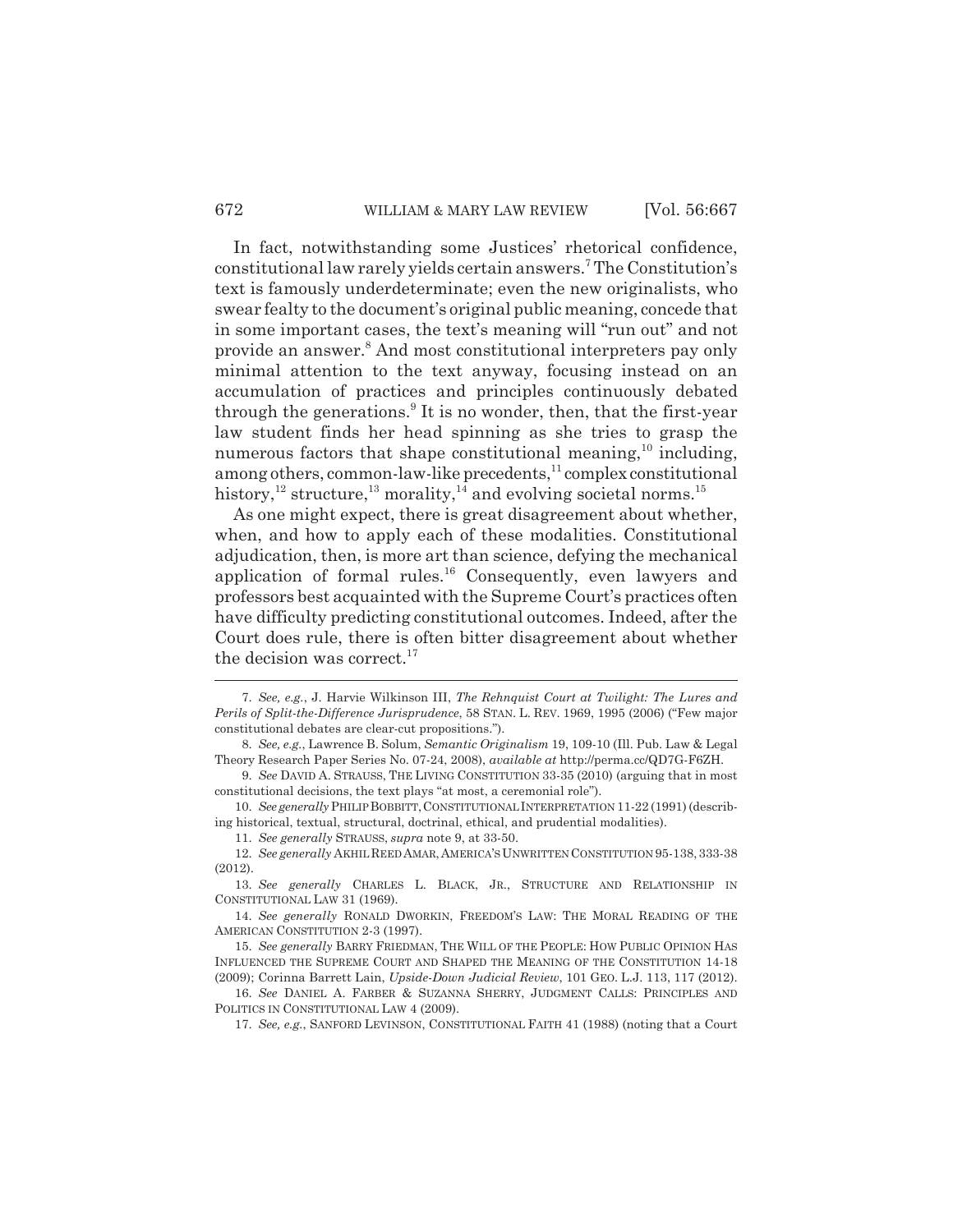Nevertheless, Supreme Court constitutional opinions often pretend that answers are obvious.18 One might think the Justices would have good reason to resist such rhetorical confidence.<sup>19</sup> After all, they hear the hardest constitutional cases, cases that divide state and lower federal courts and often the Justices themselves.<sup>20</sup> And yet, though the Justices frequently decide prominent constitutional cases by a 5-4 vote, they often couch their constitutional arguments as manifestly "correct," usually over colleagues' strenuous objections.21 Put differently, Justices sometimes write their opinions as though the score were 100-0, even when in fact it is more like  $51-49.<sup>22</sup>$ 

Rhetorical certainty is nothing new in the U.S. legal system. We expect such confidence from lawyers,<sup>23</sup> who have a professional obligation to represent their clients' interests zealously.<sup>24</sup> Of course, good lawyers craft nuanced, sophisticated arguments and even concede points when necessary, but they usually try to marshal the strongest evidence in their favor and destroy their opponents' most important arguments and facts.<sup>25</sup> The Justices, however, are not advocates bound by the same rules, but they often behave like they are, asserting the manifest correctness of their position and the

22. A case may be 51-49 in that 100 reasonable judges would split 51-49 on the issue, each believing firmly in the correctness of his vote. It also could be 51-49 in that a judge might only be 51 percent sure that she has reached the correct outcome. *See, e.g.*, Brad Snyder, *The Judicial Genealogy (and Mythology) of John Roberts: Clerkships from Gray to Brandeis to Friendly to Roberts*, 71 OHIO ST. L.J. 1149, 1188 n.235 (2010) (quoting Justice Brandeis's statement "that the difficulty with this place is that if you're only fifty-five percent convinced of a proposition, you have to act and vote as if you were one hundred percent convinced"). In both instances, the case can fairly be called "difficult," either because it has divided reasonable people of good faith or because complicated evidence points in opposing directions (or often both).

23. *See* Jane Goodman-Delahunty et al., *Insightful or Wishful: Lawyers' Ability to Predict Case Outcomes*, 16 PSYCHOL. PUB. POL'Y & L. 133, 153 (2010) (explaining that it is often in lawyers' professional interest to exude confidence).

24. *See* MODEL RULES OF PROF'L CONDUCT R. 1.3 cmt. 1 (2002).

ruling cannot "quiet a constitutional debate").

<sup>18.</sup> *See* Kahan, *supra* note 4, at 59 ("Judicial opinions are notoriously — even comically unequivocal."); Levinson, *supra* note 5, at 188-89 ("I am always struck when opposing views are airily dismissed as, in one of my favorite judicial phrases, 'without merit.' ").

<sup>19.</sup> *Cf.* Simon & Scurich, *supra* note 6, at 411 ("How could the seemingly intractable legal questions be resolved so resolutely?").

<sup>20.</sup> *See* Kahan, *supra* note 4, at 59-60.

<sup>21.</sup> *See* Levinson, *supra* note 5, at 188-89.

<sup>25.</sup> *See* FARBER & SHERRY, *supra* note 16, at 114.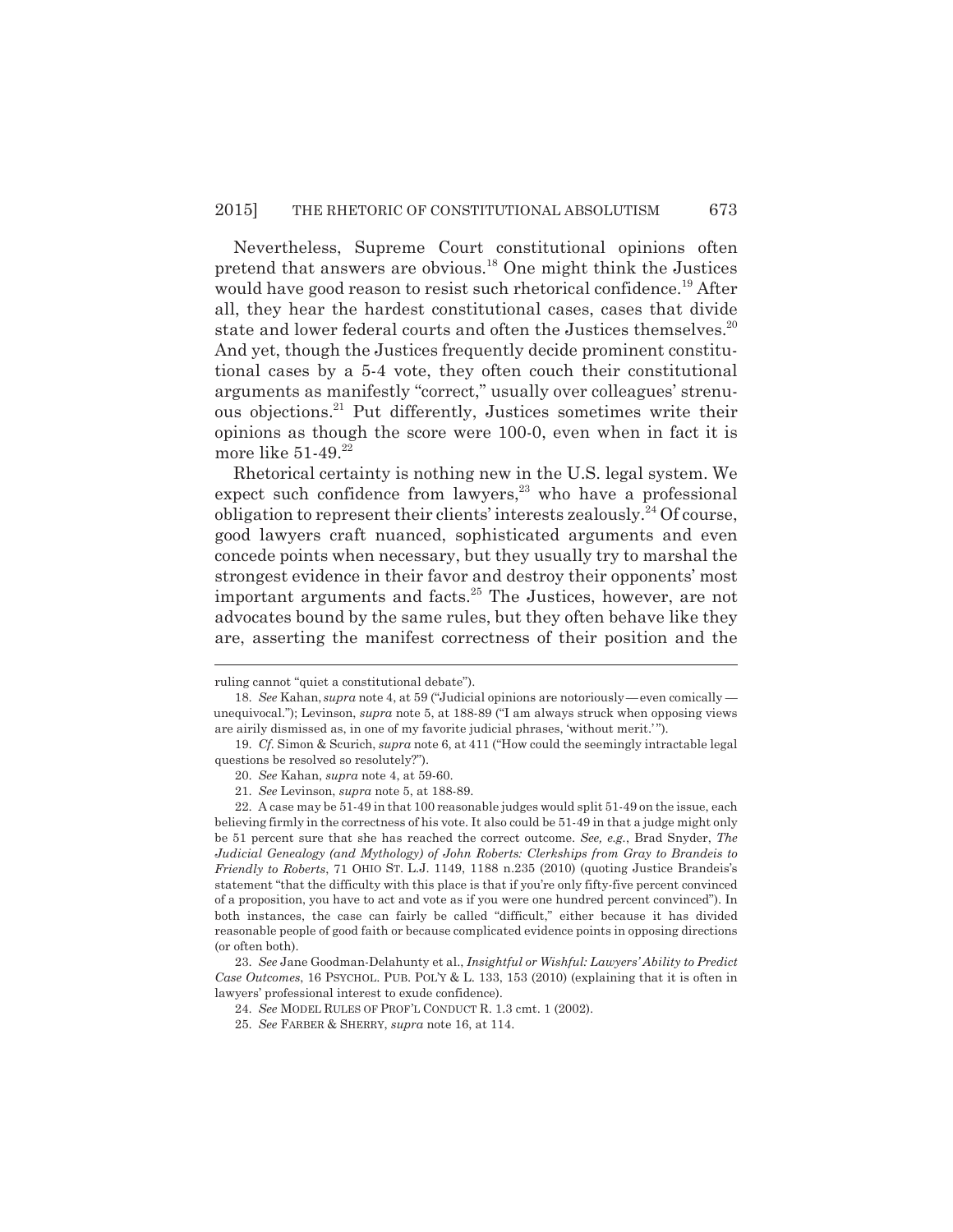illogic or disingenuousness of the other side.<sup>26</sup> These opinions can be rigorous and even persuasive, and yet in many instances, their selfcertainty does not ring true. $27$ 

This is the first Article to explore the many explanations for and implications of this rhetoric of constitutional absolutism. By "constitutional absolutism," I refer to the contention that a particular constitutional statement is either absolutely true or false (not to a political theory of despotism, which the Constitution, by any sane reading, forbids). Whether in majority, concurring, or dissenting opinions, Justices utilizing this rhetoric insist that a case has only one possible correct constitutional answer, despite substantial evidence supporting different possible outcomes. Justices employing absolutist rhetoric thus often depict a case as easier than it is. They also tend to brush off contrary precedents, arguments, and facts without seriously engaging with them.

Given that various legal realists and other scholars have long contended that law often does not yield certain answers, $28$  this persistent rhetorical performance seems strange, especially in Supreme Court constitutional cases. Such cases, after all, tend to be among the most deeply contested cases in our judicial system. Nevertheless, various explanations—strategic, institutional, and psychological—help make sense of it. From a strategic standpoint, absolutist rhetoric reflects the Justices' efforts to legitimize a decision to society.29 Constitutional law, on the whole, is engaged in a continuing dialectic with a broader, extrajudicial constitutional culture, and the Justices, conscious of this relationship, seek to sell their constitutional vision to the general public.<sup>30</sup> Relatedly, by insisting that the law is clear, the Justices defend their holdings

<sup>26.</sup> For an amusing spoof of this tone, see *supra* note 3 and accompanying text.

<sup>27.</sup> *See* Simon & Scurich, *supra* note 6, at 413.

<sup>28.</sup> *See* FARBER & SHERRY, *supra* note 16, at 126; JEROME FRANK, LAW AND THE MODERN MIND 5-12 (1930) (attacking the notion that law yields certain answers); KARL LLEWELLYN, THE CASE LAW SYSTEM IN AMERICA 73 (Paul Gewirtz ed., Michael Ansaldi trans., 1989) (arguing that legal certainty does not exist and attacking opinions dressed up in the "garb of certainty").

<sup>29.</sup> *Cf.* Simon & Scurich, *supra* note 6, at 424.

<sup>30.</sup> *See* Lani Guinier, *The Supreme Court, 2007 Term—Foreword: Demosprudence Through Dissent*, 122 HARV. L. REV. 4, 22 (2008); Robert C. Post, *The Supreme Court, 2002 Term—Foreword: Fashioning the Legal Constitution: Culture, Courts, and Law*, 117 HARV. L. REV. 4, 8 (2003).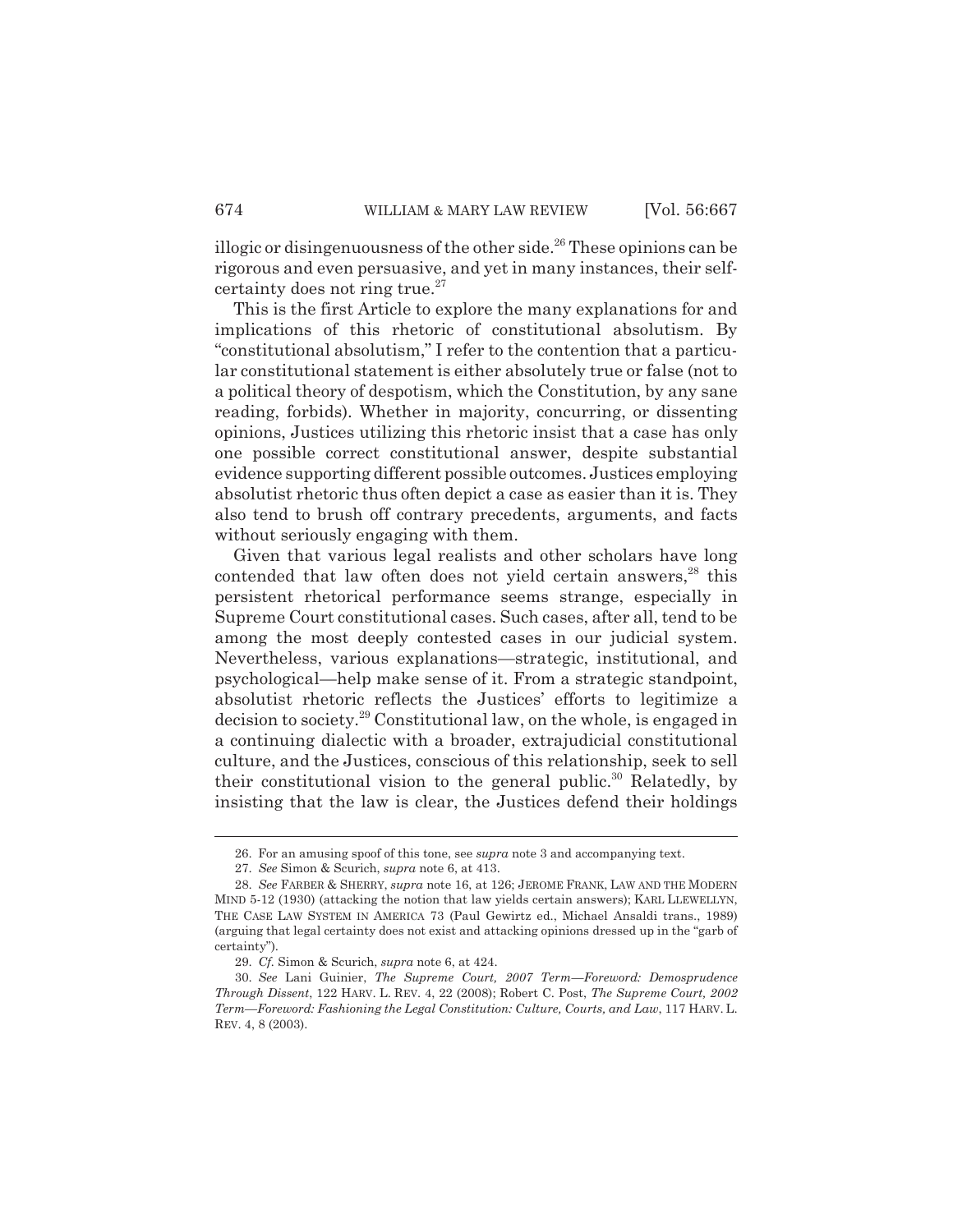against the countermajoritarian concern that a small number of unelected Justices can impose their will on the country.31 If the Constitution commands a certain outcome, then judges are not imposing their normative predilections but rather are merely following the law's clear instructions. In this way, absolutist rhetoric can also advance a formalist conception of law that presupposes objective answers to constitutional questions, rather than malleable, judge-made standards.

Other factors also explain the phenomenon. Institutional structures, both inside and outside the judiciary, help shape the Court's practices. Perhaps even more importantly, psychological research suggests that most humans, including judges, are subject to overconfidence and confirmation bias, so that they unconsciously—but confidently—process information to reinforce their preexisting worldviews.32 The Justices' own past experiences as advocates also help shape their rhetorical choices. Having spent decades perfecting adversarial argumentation, some Justices naturally draft their opinions in the same style.<sup>33</sup>

From these perspectives, we can better understand why the Justices often pretend that constitutional answers are easy, but rather than taking this practice for granted, we should also explore its implications. The rhetoric of constitutional absolutism certainly has costs. For example, absolutist rhetoric signals that a given case's losers are not just wrong, but fundamentally misguided about the country's core principles. Losing litigants, then, are cast as outsiders, alienating them and encouraging them to retort with their own incendiary constitutional rhetoric. This rhetorical cycle not only may contribute to a broader dysfunctional political culture, but it also can ironically undermine the Court's legitimacy. If constitutional losers believe that the Court fails to treat their arguments with respect, they are more likely to dismiss the majority coalition as partisan hacks. Absolutist rhetoric also sends the misleading message that constitutional issues are easy. This misperception may not be a great tragedy, but it perpetuates the

<sup>31.</sup> *See* ALEXANDER M. BICKEL, THE LEAST DANGEROUS BRANCH 16-17 (Yale Univ. Press 2d ed. 1986).

<sup>32.</sup> *See* Goodman-Delahunty et al., *supra* note 23, at 153; *infra* Part II.C.

<sup>33.</sup> *See infra* Part II.C.4.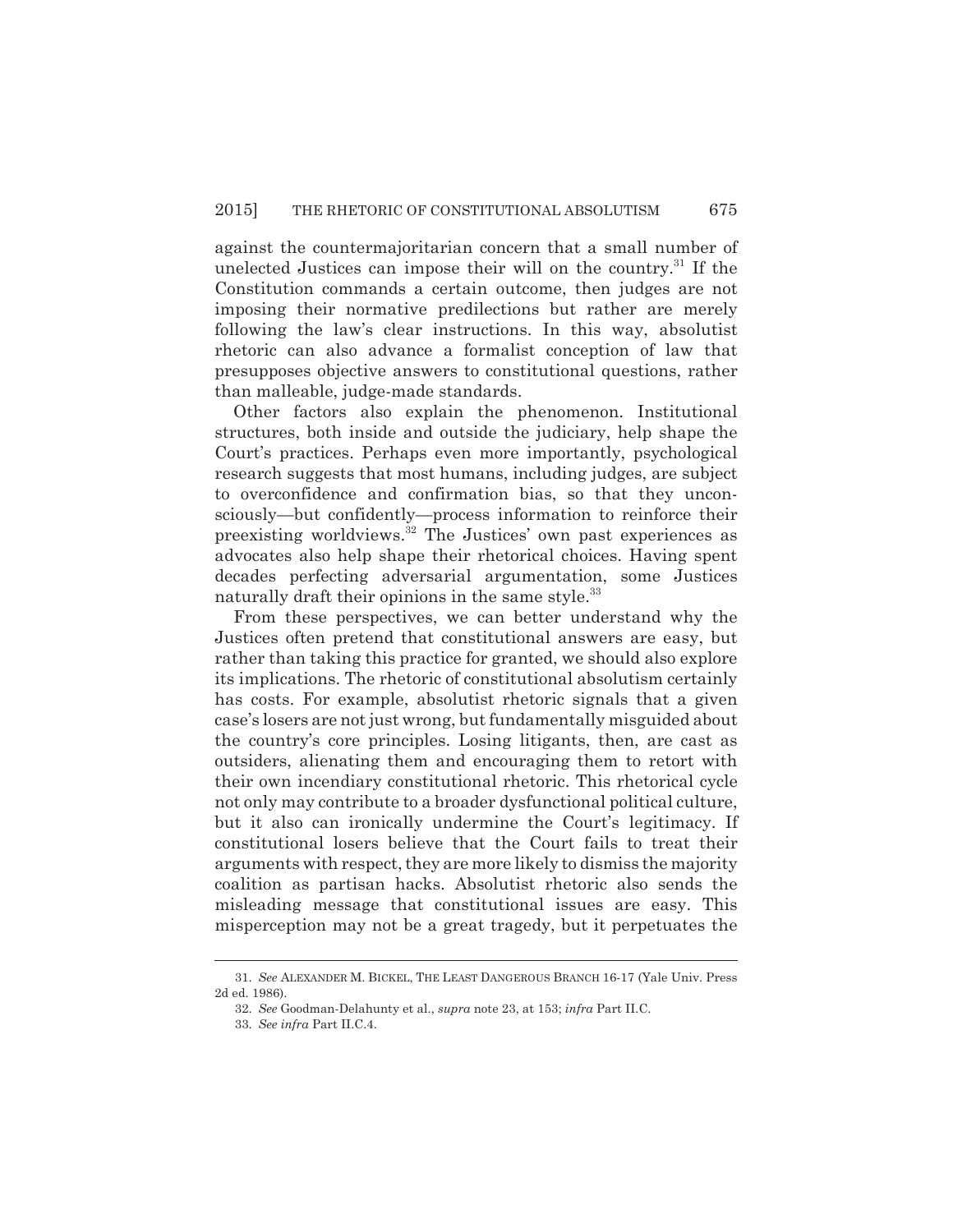false impression that the Constitution embodies a single set of norms, when in fact it is multi-faceted, containing numerous, sometimes conflicting, values.

Absolutist rhetoric also produces some benefits. The federal judiciary's power to coerce other actors stems not from political accountability but from its authority to say what the law is. One reason why people may accept these judicial pronouncements is that they ostensibly reflect the rule of law. However honest, more equivocal reasoning would suggest that a judicial holding is *not* guided by the rule of law and might thereby undermine a crucial source of the judiciary's authority. Moreover, some cases demand that the Court speak with certainty to encourage societal acceptance. Wavering opinions in *Brown v. Board of Education*<sup>34</sup> or *Loving v. Virginia*, 35 for instance, may have undermined the moral force of those important rulings.

On balance, the costs of absolutist rhetoric likely outweigh its benefits in most cases. Significantly, more conciliatory, humble language could usually achieve many of absolutist rhetoric's benefits without imposing its costs.<sup>36</sup> To be sure, more equivocal language would not have been appropriate in *Brown* or *Loving*, but few cases demand such unanimity and moral conviction. Even *Brown*'s unanimous rejection of segregation was conspicuously devoid of strong rhetoric, in large part because Chief Justice Warren did not want to enflame the opposition's passions any more than necessary.37

This Article focuses on Supreme Court rhetoric in *constitutional* cases. Judges undoubtedly overstate their cases in many other tribunals and other kinds of cases,<sup>38</sup> but Supreme Court constitutional decisions raise unique questions. Unlike many other tribunals, the Supreme Court's judgment is final, so its claim to absolutism may be more plausible than other courts'. Moreover, whereas Congress can alter statutes when it dislikes the Court's interpretation,<sup>39</sup> the

<sup>34. 347</sup> U.S. 483 (1954).

<sup>35. 388</sup> U.S. 1 (1967).

<sup>36.</sup> *See infra* Part IV.

<sup>37.</sup> *See* Levinson, *supra* note 5, at 198.

<sup>38.</sup> *See* Simon & Scurich, *supra* note 6, at 414 (calling judicial overstatement "the predominant, albeit unofficial, mode of judicial reasoning" in America).

<sup>39.</sup> *See generally* Deborah A. Widiss, *Shadow Precedents and the Separation of Powers:*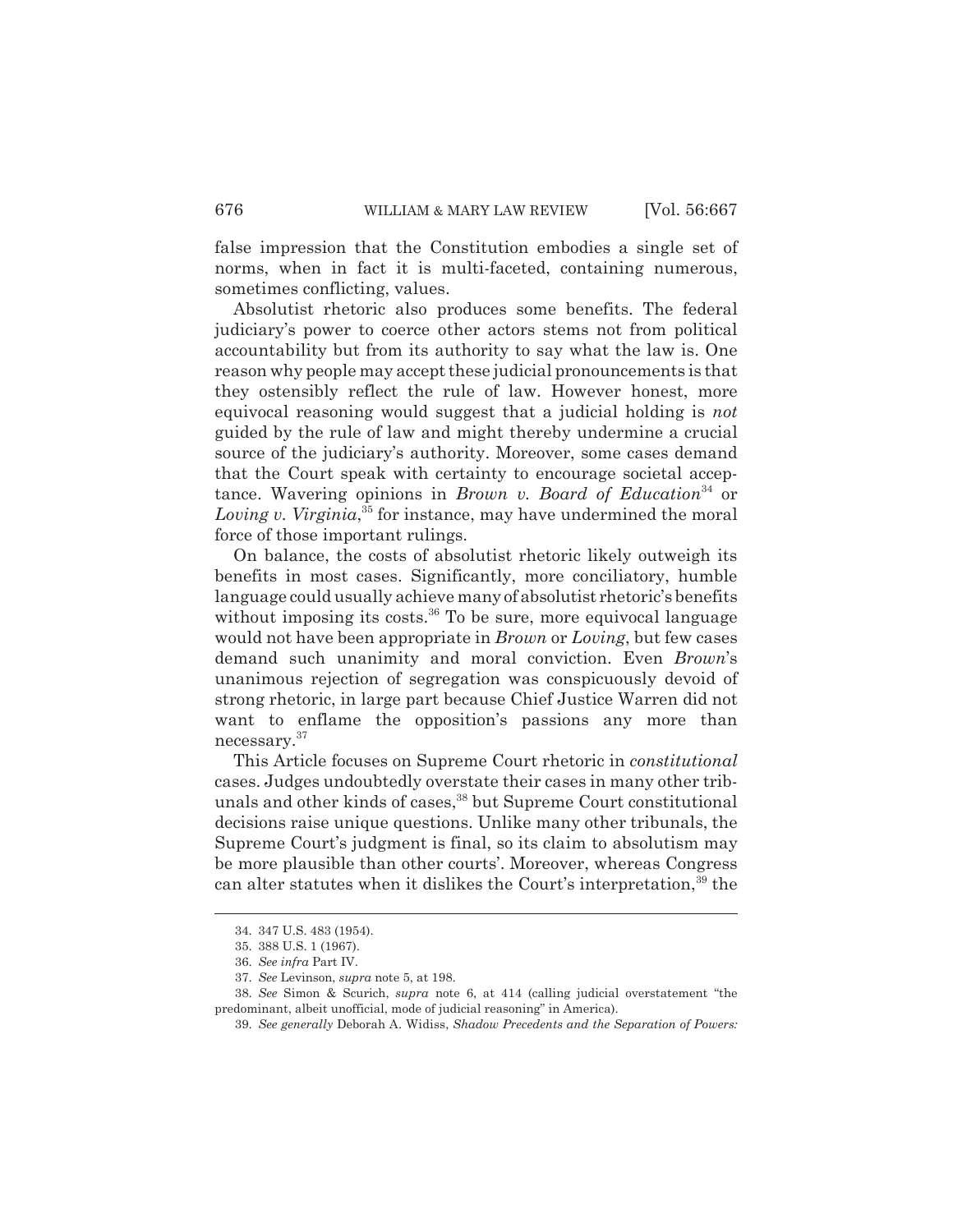Court's constitutional decisions usually persevere unless the Court itself revisits a decision. Furthermore, although the stakes in statutory cases can also be very high, constitutional litigation often has especially high *cultural* stakes.<sup>40</sup> Accordingly, constitutional opinions are part of a broader constitutional conversation about national identity and often attract disproportionate attention from the media and the general public.<sup>41</sup> Finally, the Constitution the Court seeks to expound is less determinate than most statutes and agency regulations, rendering it more open to an array of interpretive methods.<sup>42</sup> Of course, plenty of statutes are also under-determinate, but the Constitution is often even more so. $^{43}$  The great irony, then, is that Justices in these cases confidently proclaim easy answers to the most contestable legal questions.

One should not overstate the importance of rhetoric. The substance of the Court's decision usually matters more than its language, and a change in judicial rhetoric will not substantially alter the republic's fate. That said, rhetoric also goes ignored too often, especially given the country's recent poisonous political atmosphere. Attention to tone will not solve all of our problems, but it will make us more conscious of the ways we interact with each other.

Indeed, constitutional rhetoric is a special form of political discourse because the idea of being American is interwoven with constitutional principles.44 As Professor Sanford Levinson puts it, "Veneration of the Constitution has become a central ... aspect of the American political tradition."45 The Constitution, indeed, is the

*Statutory Interpretation of Congressional Overrides*, 84 NOTRE DAME L. REV. 511 (2009).

<sup>40.</sup> *See* Reva B. Siegel, *Constitutional Culture, Social Movement Conflict and Constitutional Change: The Case of the de facto ERA*, 94 CALIF.L. REV. 1323, 1327 (2006) (discussing how developments in constitutional law impact culture). *But see* William N. Eskridge, Jr. & John Ferejohn, *Super-Statutes*, 50 DUKE L.J. 1215, 1216 (2000) (arguing that some "superstatutes" have quasi-constitutional significance).

<sup>41.</sup> *Cf.* Charles H. Franklin & Liane C. Kosaki, *Media, Knowledge, and Public Evaluations of the Supreme Court*, *in* CONTEMPLATING COURTS 352, 352-53, 359 (Lee Epstein ed., 1995) (noting that constitutional cases involving abortion and flag burning received "very prominent" media coverage).

<sup>42.</sup> *See* McCulloch v. Maryland, 17 U.S. (4 Wheat.) 316, 407 (1819) ("[W]e must never forget, that it is *a constitution* we are expounding.").

<sup>43.</sup> *See* STRAUSS, *supra* note 9, at 7-8.

<sup>44.</sup> *See* LEVINSON, *supra* note 17, at 7.

<sup>45.</sup> *Id.* at 11 (internal quotation marks omitted).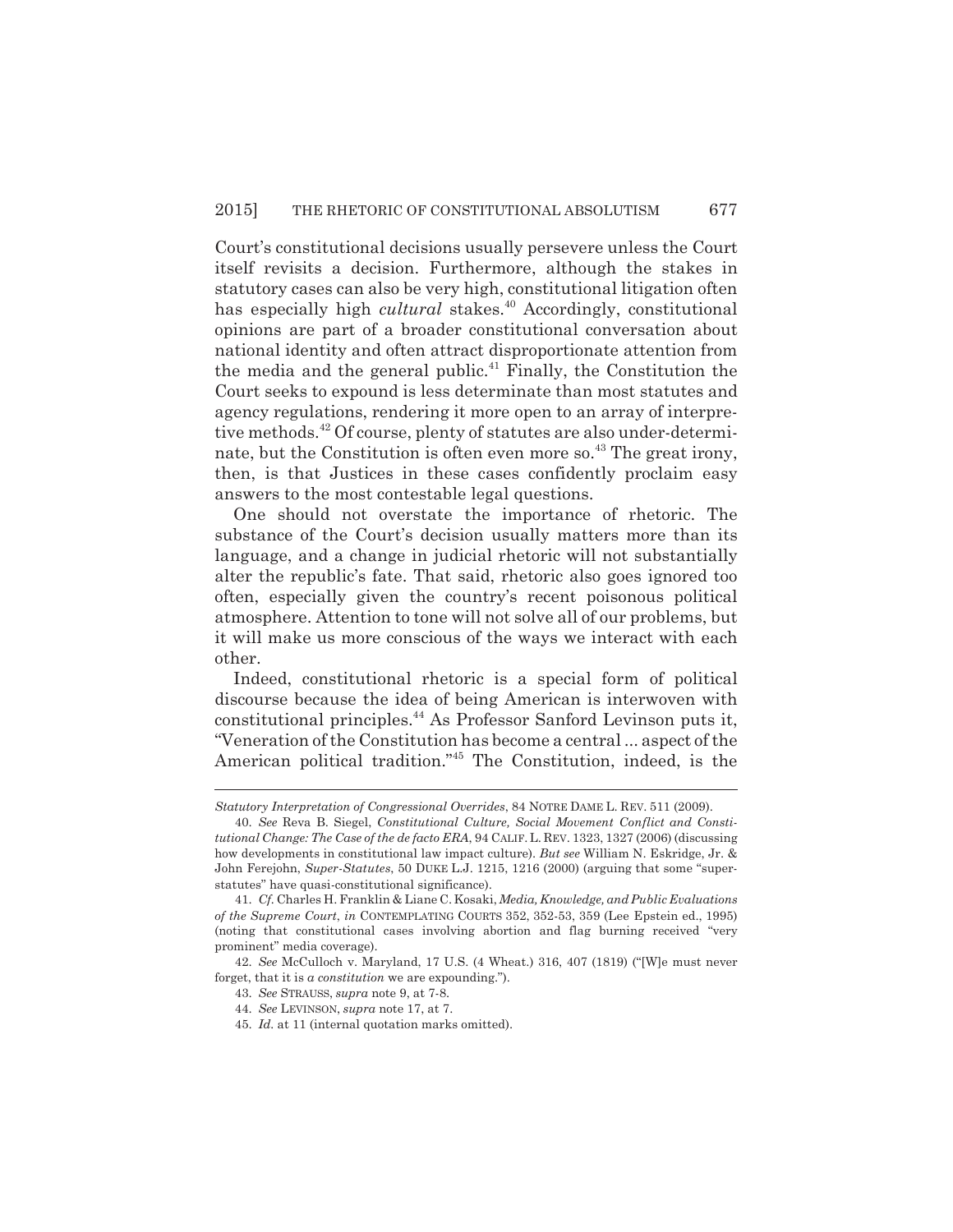"secular religion of the American republic."46 Just as much theology emanates from a central text or texts, so too does much of our national identity and governmental practices grow out of our constitutional understandings. Also like religion, our constitutional values are sometimes as much a source of strife as unification.<sup>47</sup>

Within our broader national constitutional discussion, the Court's constitutional pronouncements are of special interest. The Supreme Court enjoys a crucial position in declaring constitutional meaning in our democratic system. Perhaps Alexis de Tocqueville overstated the matter when he claimed that most American political questions are ultimately resolved as judicial questions,<sup>48</sup> but today's Court has firmly asserted its prerogative to determine constitutional meaning in a variety of important areas.<sup>49</sup> Popular visions of the Constitution can help shape the content of the law,<sup>50</sup> but it is the prerogative of the judicial department to say what the law is.<sup>51</sup> Because Supreme Court constitutional decisions are often central to this broader national debate about constitutional meaning, they are also at the center of this study.

Part I of this Article opens with a brief discussion of absolutist language in the Constitution itself and then focuses on the Justices' use of absolutist rhetoric in constitutional cases with plausible arguments on either side.<sup>52</sup> Part II considers why the Justices resort

52. This Article is not an empirical study, though one could imagine a variety of related empirical projects exploring, inter alia, how often we encounter such rhetoric in Supreme

<sup>46.</sup> ALEXANDER M. BICKEL, THE MORALITY OF CONSENT 24 (1975).

<sup>47.</sup> *See* LEVINSON, *supra* note 17, at 15-16.

<sup>48.</sup> *See* ALEXIS DE TOCQUEVILLE, DEMOCRACY IN AMERICA 270 (Henry Reeve trans., Arlington House 1966) (1835) ("Scarcely any question arises in the United States which does not become, sooner or later, a subject of judicial debate."); Mark A. Graber, *Resolving Political Questions into Judicial Questions: Tocqueville's Thesis Revisited*, 21 CONST. COMMENT. 485 (2004) (arguing that de Tocqueville was incorrect and that many important early constitutional controversies were not settled by the judiciary).

<sup>49.</sup> *See, e.g.*, Dickerson v. United States, 530 U.S. 428, 435 (2000); Cooper v. Aaron, 358 U.S. 1, 17 (1958).

<sup>50.</sup> *See* LARRY D. KRAMER, THE PEOPLE THEMSELVES: POPULAR CONSTITUTIONALISM AND JUDICIAL REVIEW 107 (2004) (explaining how in popular constitutionalism, "final interpretive authority rests with the people themselves"); Post, *supra* note 30, at 76 ("[T]he Court plainly views constitutional culture as a legitimate and necessary source for the creation of constitutional law ... the beliefs and convictions of that culture importantly shape the content of the Court's understanding.").

<sup>51.</sup> *See* Marbury v. Madison, 5 U.S. (1 Cranch) 137, 177 (1803) ("It is emphatically the province and the duty of the judicial department to say what the law is.").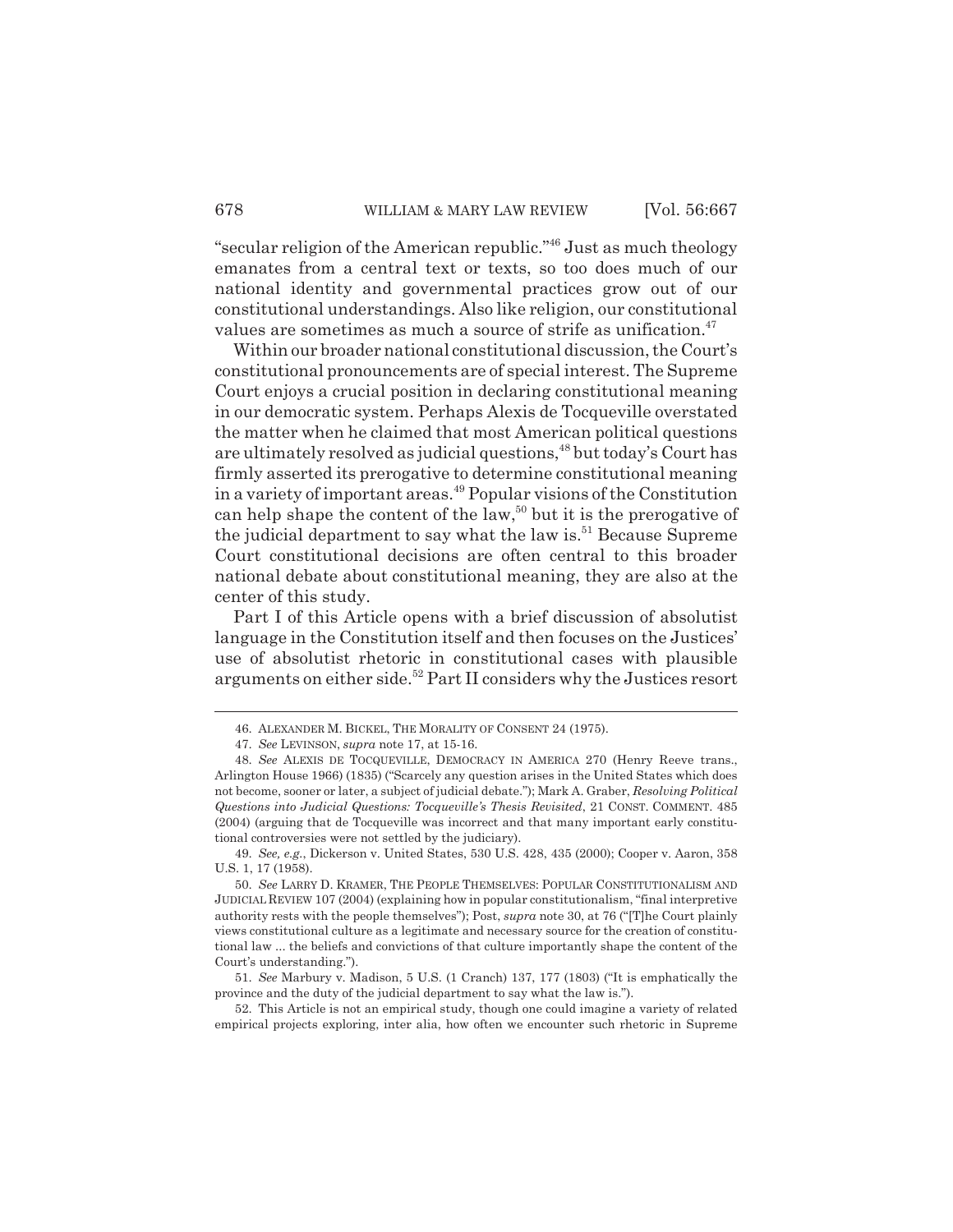to absolutist rhetoric, examining strategic, institutional, and psychological explanations. Part III explores the costs and benefits of this rhetoric, as well as some tensions with other judicial practices. Part IV argues that the costs of absolutist rhetoric usually outweigh the benefits and proposes a more nuanced, conciliatory constitutional dialogue.

#### I. THE RHETORIC OF CONSTITUTIONAL ABSOLUTISM

#### *A. Absolutist Constitutional Provisions*

In one sense, it is no surprise that the Court would speak about the Constitution in absolute terms, because the Constitution itself uses absolutist rhetoric. Constitutions generally may be prone to absolutism, because their job is to lay down broad rules of general applicability, not to resolve the hard cases that arise.<sup>53</sup> The First Amendment, for instance, stipulates that "Congress shall make *no* law ... abridging the freedom of speech."<sup>54</sup> This language is absolutist; by its own terms, it allows no exceptions. Of course, the Free Speech Clause in practice is less absolute, notwithstanding Justice Black's protestations to the contrary.55 Well-settled Supreme Court doctrine allows for abridgments of certain kinds of speech, such as incitements to violence, fighting words, obscenity, and child

Court opinions, which Justices use such rhetoric most frequently, which issues most commonly provoke it, whether it has recently become more common, and whether it occurs more often in unanimous or closely divided cases. One might also examine separately different sorts of absolutist rhetoric—disrespectful language, sarcastic language, dismissal of counterarguments, certainty of tone, and so on. *See, e.g.*, Richard L. Hasen, *The Most Sarcastic Justice*, 18 GREEN BAG 2D 215, 215-217 (2015) (offering empirical evidence demonstrating that Justice Scalia is the most sarcastic Justice). Each of these approaches would likely yield very interesting insights. That said, while an empirical project could better determine how often and in what ways the Justices use absolutist rhetoric, there is no doubt that such rhetoric exists, and it is this project's aim to examine explanations for and implications of the phenomenon more generally.

<sup>53.</sup> *See* ARTHUR P.POLEY, THE FEDERAL SYSTEMS OF THE UNITED STATES AND THE BRITISH EMPIRE: THEIR ORIGIN, NATURE, AND DEVELOPMENT 125-30 (1913) (explaining that written constitutions typically lay down fundamental principles).

<sup>54.</sup> U.S. CONST. amend. I (emphasis added).

<sup>55.</sup> *See, e.g.*, Konigsberg v. State Bar of Cal., 366 U.S. 36, 75 (1961) (Black, J., dissenting) ("[T]he First Amendment rights involved here[ ] were unequivocally set out by the Founders in our Bill of Rights in the very plainest of language, and they should not be diluted by 'tests' that obliterate them.").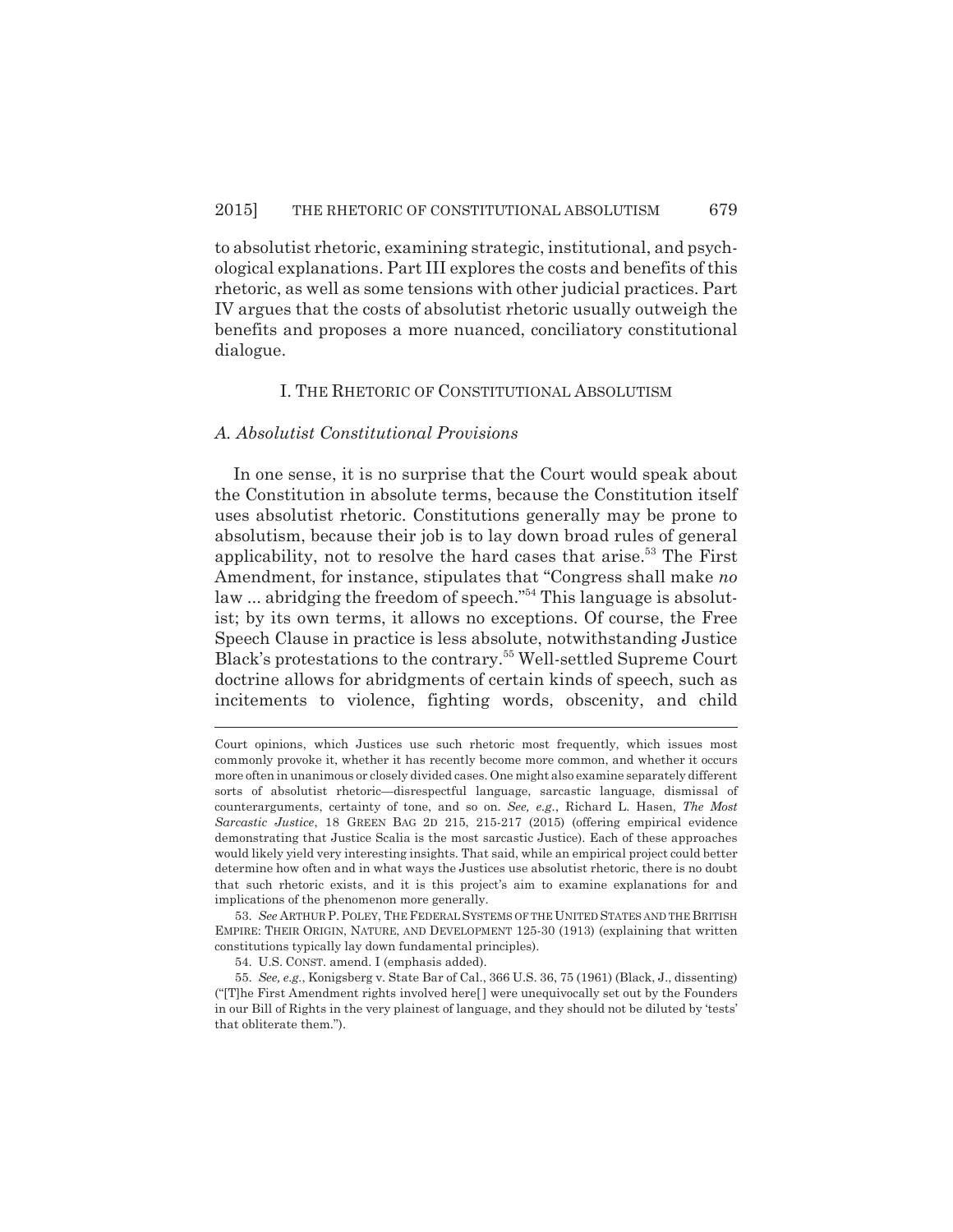pornography.56 A similar disconnect exists between the Contracts Clause and cases construing that provision.<sup>57</sup> These very disconnects between language and doctrine highlight that judges do not always take absolutist language seriously.<sup>58</sup>

Indeed, whereas some foreign constitutions include clauses providing for reasonable limitations on the exercise of individual rights,<sup>59</sup> the U.S. Supreme Court instead has fashioned such limitations itself.<sup>60</sup> Of course, we do accept some clear provisions. For example, the President must be at least thirty-five years old, $61$  and each state must have two senators. $62$  Nevertheless, as the First Amendment and the Contracts Clause examples demonstrate, a constitutional provision's textual clarity does not always determine the relative importance of text in the interpretation of that provision.

#### *B. Judicial Absolutism*

Against this backdrop, it is strange that Justices interpreting the document would insist that its answers are clear, and yet, they often do. Indeed, the practice is largely taken for granted,<sup>63</sup> even though

61. *See* U.S. CONST. art. II, § 1, cl. 5.

<sup>56.</sup> *See, e.g.*, New York v. Ferber, 458 U.S. 747 (1982); Brandenburg v. Ohio, 395 U.S. 444 (1969); Chaplinsky v. New Hampshire, 315 U.S. 568 (1942).

<sup>57.</sup> *See* U.S. CONST. art. I, § 10, cl. 1 ("No State shall ... pass any ... Law impairing the Obligation of Contracts."); Home Bldg. & Loan Ass'n v. Blaisdell, 290 U.S. 398, 447-48 (1934) (holding that a state's suspension of creditors' remedies did not violate the Contracts Clause).

<sup>58.</sup> One might contend that the language "abridging the freedom of speech" contemplates some limitations on speech that different language—such as "Congress shall make no law abridging speech"—might not. *See* William Van Alstyne, *A Graphic Review of the Free Speech Clause*, 70 CALIF. L. REV. 107, 118 (1982). The Court, however, has not hooked its free speech doctrine on this textual nuance.

<sup>59.</sup> *See, e.g.*, Canadian Charter of Rights and Freedoms, Part I of the Constitution Act, 1982, *being* Schedule B to the Canada Act, 1982, c. 11, § 1 (U.K.) (permitting "such reasonable limits prescribed by law as can be demonstrably justified in a free and democratic society"); S. AFR. CONST. § 36, 1996 (providing for balancing of the right and the nature of the limitation).

<sup>60.</sup> *See* District of Columbia v. Heller, 554 U.S. 570, 626 (2008) ("Like most rights, the right secured by the Second Amendment is not unlimited."); Stephen Gardbaum, *The Myth and the Reality of American Constitutional Exceptionalism*, 107 MICH.L. REV. 391, 401 (2008) (arguing that the lack of a limitations clause in the U.S. Constitution has not "resulted in rights being deemed absolute but rather in the judicial implication of limits").

<sup>62.</sup> *See id.* art. I, § 3, cl. 1.

<sup>63.</sup> *See* Stephen A. Siegel, *How Many Critiques Must Historians Write?*, 45 TULSA L. REV. 823, 824 (2010) ("[T]he norms of judicial-opinion writing require judges to assert certainty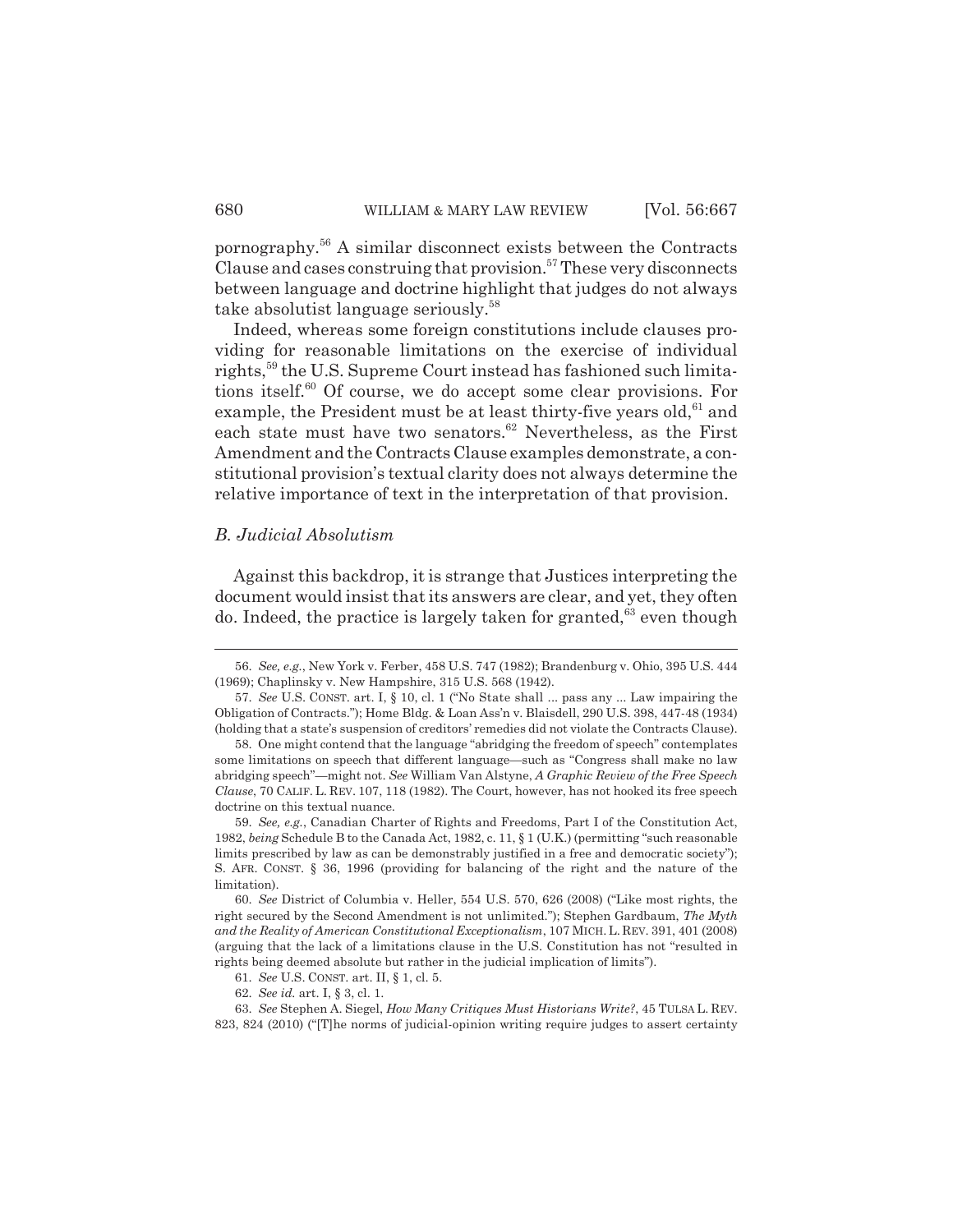many cases that proceed through the litigation process without settling raise difficult questions over which reasonable people can differ.<sup>64</sup> Given that the certiorari process favors issues that have divided the lower courts, Supreme Court cases in particular tend to be challenging. Furthermore, unlike some statutory and administrative cases, constitutional cases usually lack the kind of technical answers about which accomplished lawyers are more likely to agree.<sup>65</sup> To be sure, there are some constitutional cases which most observers would consider "easy,"66 but even if we can agree in principle on the existence of such cases, it is extraordinarily difficult to offer formal criteria by which to determine what constitutes an "easy" case.67 Nevertheless, Justices often dismiss opposing constitutional views as "frivolous" or "without merit," despite colorable—even persuasive—arguments to the contrary.68 Indeed, this practice is hardly confined to unanimous cases; majority and dissenting opinions both summarily reject arguments that another opinion found convincing.69

To be clear, an absolutist opinion is not necessarily a bad one. An absolutist opinion typically overstates its claims and fails to give fair hearing to arguments and evidence on the other side, but it can nevertheless be rigorous and coherent. For all its flaws, an absolutist opinion can function well according to its own internal logic.

about their decisions.").

<sup>64.</sup> *See* George L. Priest & Benjamin Klein, *The Selection of Disputes for Litigation*, 13 J. LEGAL STUD. 1, 17 (1984) (explaining that cases that fail to settle are most often those "where the dispute is most problematic").

<sup>65.</sup> *See* Pamela S. Karlan, *The Supreme Court, 2011 Term—Foreword: Democracy and Disdain*, 126 HARV. L. REV. 1, 67 (2012).

<sup>66.</sup> *See supra* notes 61-62 and accompanying text.

<sup>67.</sup> *See* Sanford Levinson, *Frivolous Cases: Do Lawyers Really Know Anything at All?*, 24 OSGOODE HALL L.J. 353, 357 (1987).

<sup>68.</sup> *See, e.g.*, Jack M. Balkin & Sanford Levinson, *Legal Historicism and Legal Academics: The Roles of Law Professors in the Wake of* Bush v. Gore, 90 GEO. L.J. 173, 195 n.82 (2001) ("[T]he flip side of the point that a person viewing the law internally can see arguments as meritorious that others think utterly frivolous is that one can recognize and proclaim arguments as frivolous that others think are entirely meritorious."); Levinson, *supra* note 5, at 189 (noting how often courts airily dismiss opposing views as "without merit").

<sup>69.</sup> *See, e.g.*, Timmons v. Twin Cities Area New Party, 520 U.S. 351, 375 (1997) (Stevens, J., dissenting) (rejecting the majority's First Amendment argument as "meritless"); Solem v. Helm, 463 U.S. 277, 288-89 n.14 (1983) (rejecting as "meritless" an Eighth Amendment argument advanced by four dissenters); Balkin & Levinson, *supra* note 68, at 195 n.82.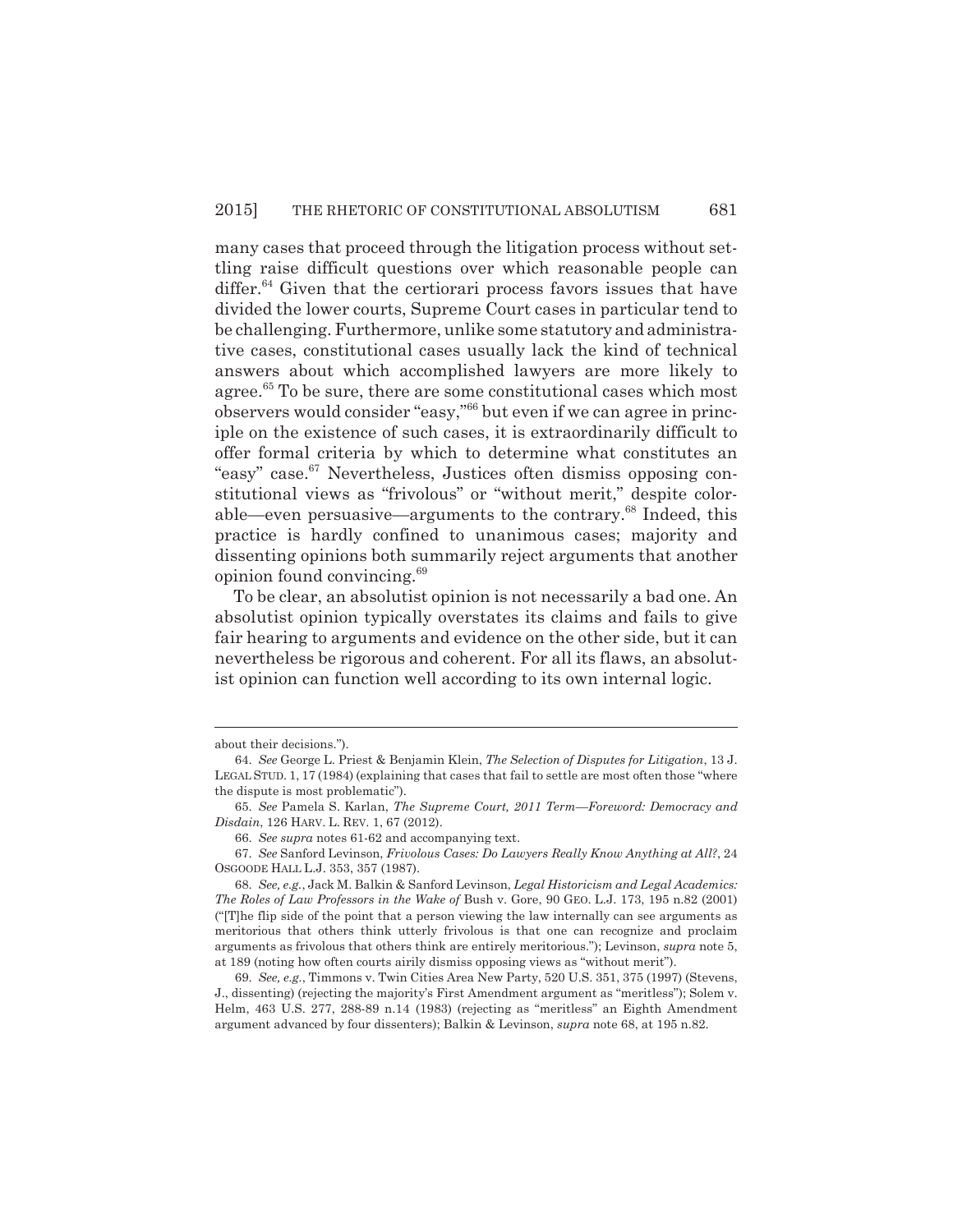"Absolutism" also is distinct from "civility." Although some judicial rhetoric may occasionally fall below basic standards of decency, constitutional rhetoric can be overconfident without being obnoxious. The judicial opinion is a genre long accustomed to restraint. Perhaps Justice Scalia's caustic flourishes sometimes cross this boundary, $\frac{70}{10}$  but by most accounts, his colleagues usually take it in stride, and the Court remains, more or less, a collegial place.71 Rhetoric might be simultaneously absolutist and uncivil, and absolutism might lead towards uncivil discourse (and vice versa), but the focus here is judicial opinions, which, while intellectually dismissive of differing views, usually follow the genre's formal conventions.

Though absolutist rhetoric about the Constitution appears in numerous cases, I focus here on five kinds of constitutional cases lacking obvious answers. These include a case relying on originalist arguments to announce a new constitutional right; a case presenting a conflict between constitutional rights; a case overturning precedent; a case identifying a national consensus to justify invalidating a state law; and a case resting upon a highly contested view of crucial legislative facts. Neither the examples nor the categories are exhaustive. Nor are the examples absolutist in identical ways, though in most of them, the authoring Justice over-simplifies the law or the facts, fails to wrestle seriously with counterarguments, and writes as though the outcome is obvious. In short, these cases demonstrate that Justices sometimes adopt the most certain language, even when the answer seems contestable.

<sup>70.</sup> *See, e.g.*, Brett Logiurato, *Justice Scalia Used the Term "Argle-Bargle" in a Scathing, Condescending DOMA Rant*, BUSINESS INSIDER (Jun. 26, 2013, 4:25 PM), http://www.business insider.com/justice-scalias-doma-dissent-argle-bargle-2013-6 [http://perma.cc/5G5-BR5C] (discussing Justice Scalia's scornful dissent in *United States v. Windsor*).

<sup>71.</sup> *See* Robyn Hagan Cain, *Justice Kagan Talks Cameras in the Supreme Court, Collegiality*, FINDLAW BLOG (Aug. 5, 2011, 9:05 AM), http://blogs.findlaw.com/supreme\_court/ 2011/08/justice-kagan-talks-cameras-in-the-supreme-court-collegiality.html [http://perma.cc/ BAP4-N8RV] (discussing the "warmth and collegiality among the justices"). *But see infra* notes 413-14 and accompanying text (noting that Justice Scalia's sharp rhetoric has reportedly alienated some of his colleagues).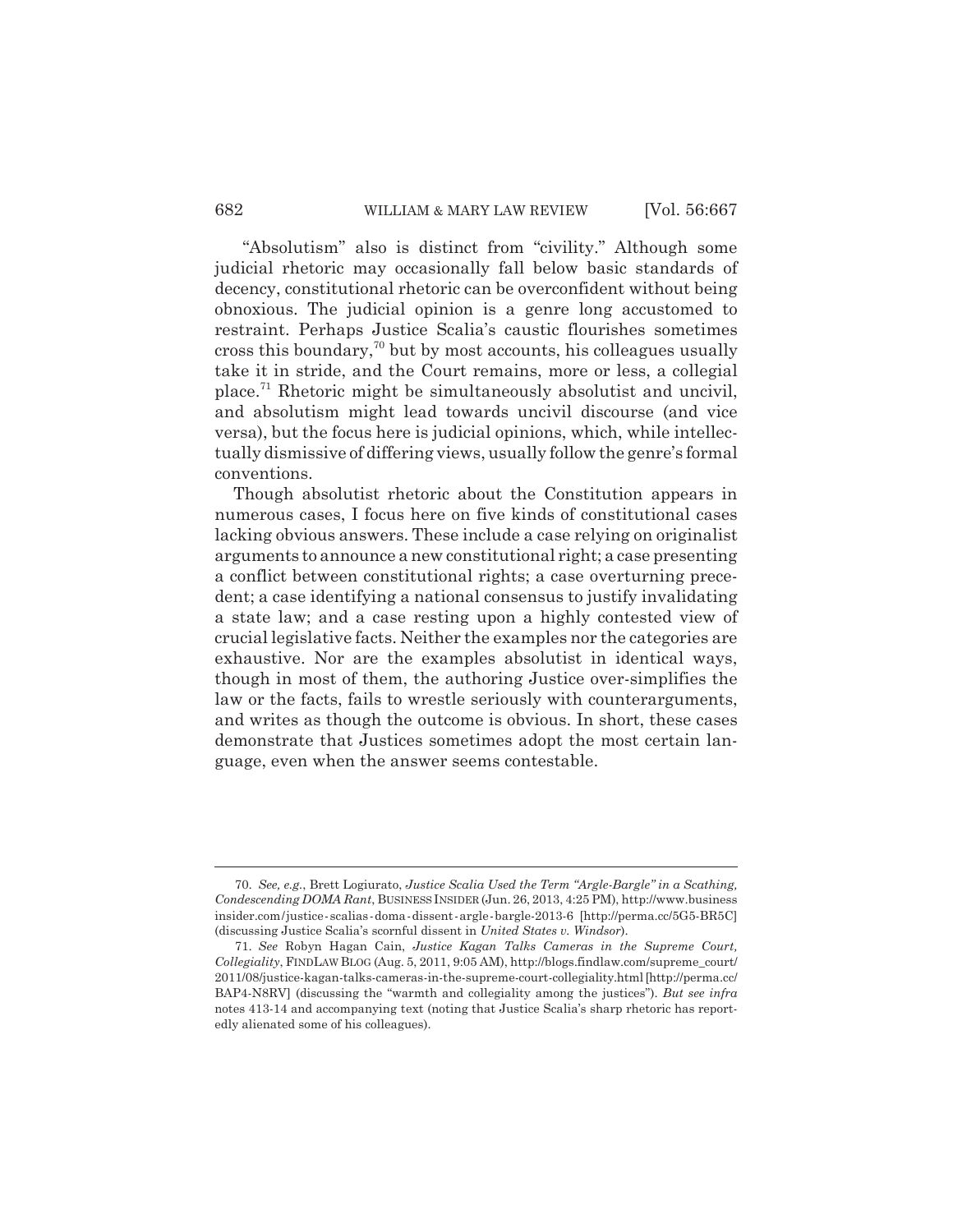#### *1.* Heller*, History, and a New Individual Right*

One would think a case relying on historical sources to announce a previously unrecognized constitutional right might demand caution rather than bluster, but the Court in *District of Columbia v. Heller* defended its holding as though no other outcome were possible.72 The case considered the constitutionality of the District of Columbia's handgun ban.<sup>73</sup> Challengers argued that the law violated the Second Amendment.74 The District argued, among other things, that the Second Amendment's right to keep and bear arms extends only to militia service.<sup>75</sup> Although commentators and activists had written extensively about the Second Amendment prior to *Heller*, the Court itself had said very little.<sup>76</sup>

Interestingly, both Justice Scalia's majority opinion and Justice Stevens's dissent engaged in originalist analysis to determine whether the Second Amendment protected the right to bear arms unconnected to militia service.<sup>77</sup> Given the Court's 5-4 split<sup>78</sup> and the complications inherent in originalist inquiries, equivocal opinions would have seemed appropriate. However, even though the majority and dissent understood that history very differently,<sup>79</sup> each insisted that *its* interpretation was manifestly correct.

Indeed, Justices Scalia and Stevens both presented their historical arguments as though the evidence all stacked up clearly on one side. Justice Scalia's majority opinion vigorously rejected the argument that the Second Amendment's prefatory clause—"A well regulated Militia, being necessary to the security of a free

<sup>72. 554</sup> U.S. 570 (2008).

<sup>73.</sup> *Id.* at 573.

<sup>74.</sup> *Id.* at 575-76.

<sup>75.</sup> *Id.* at 577.

<sup>76.</sup> *But see* United States v. Miller, 307 U.S. 174 (1939).

<sup>77.</sup> *See Heller*, 554 U.S. at 576-605; *id.* at 637, 640-62 (Stevens, J., dissenting).

<sup>78.</sup> *Id.* at 572 (majority opinion).

<sup>79.</sup> One potential explanation for the discrepancy is that whereas Justice Scalia was searching for the text's original public meaning, Justice Stevens was more concerned with the purpose underlying the text. *See* Lawrence B. Solum, District of Columbia v. Heller *and Originalism*, 103 NW. U. L. REV. 923, 957 (2009). However, it is also important to note that the separate opinions were not so methodologically pure. In fact, though Justice Stevens did examine the purposes behind the provision, he also devoted significant attention to evidence of the text's public meaning. *See* Eric Berger, *Originalism's Pretenses*, 16 U. PA. J. CONST. L. 329, 338 (2013).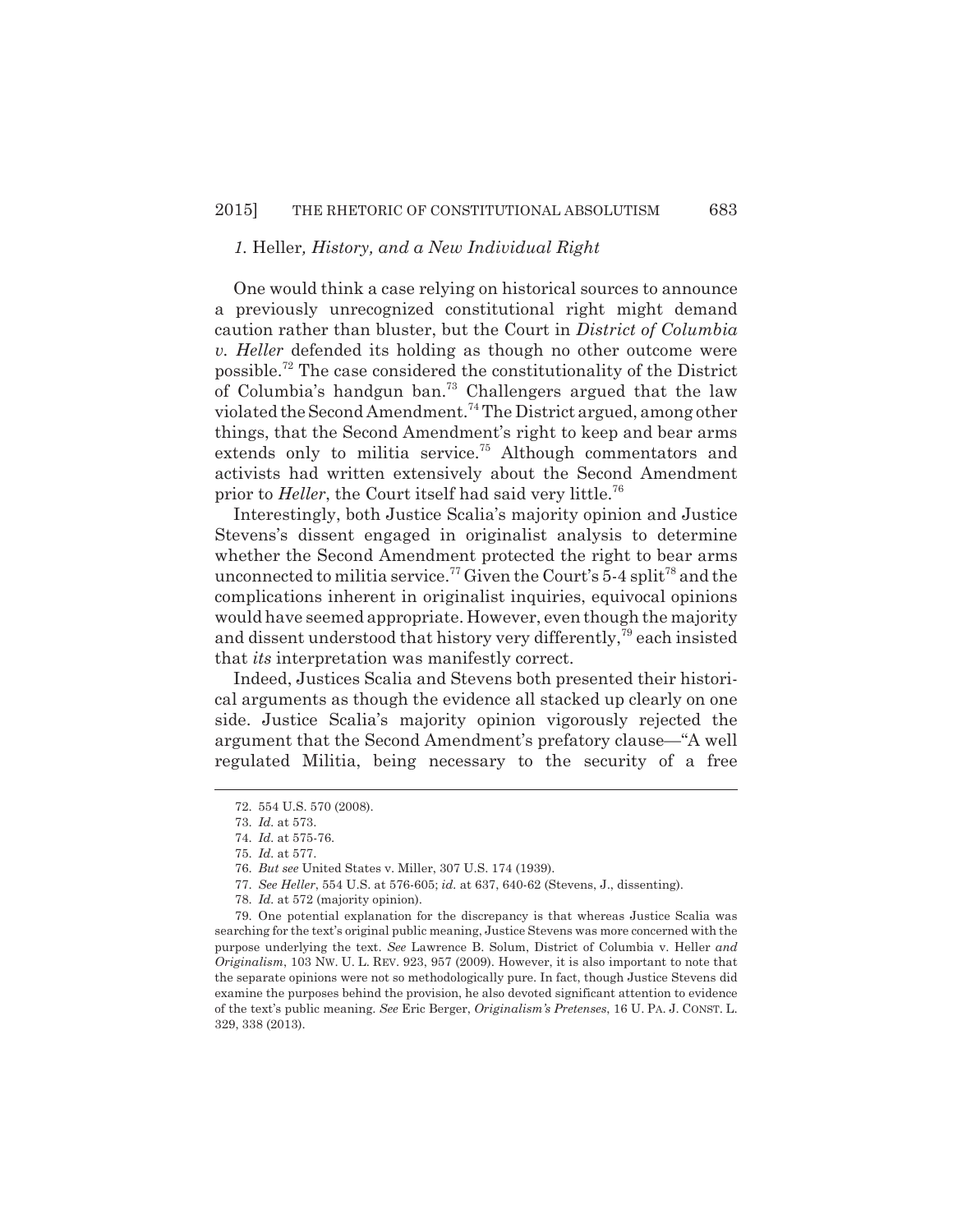State"—limited the scope of its operative clause—"the right of the people to keep and bear Arms, shall not be infringed."80 Justice Scalia cited some plausible period sources for this contention, $81$  but Justice Stevens in dissent also cited plausible sources for the opposite contention that a provision's prefatory clause "both sets forth the object of the Amendment and informs the meaning of the remainder of its text."82 Despite complicated evidence on both sides, Justice Scalia never doubted the correctness of his position, announcing categorically that "a prefatory clause does not limit or expand the scope of the operative clause.<sup>383</sup> His language admitted no complication or doubt.

Justice Scalia was similarly confident that the "natural meaning" of the phrase "keep and bear arms" "in no way connotes participation in a structured military organization."84 The dissent, in fact, identified several eighteenth-century state declarations of rights that used the phrase as a term of art implying "military uses of firearms."85 The majority nevertheless brushed off these arguments, stating "[t]here is nothing to this."86 Thus, despite evidentiary complications and contradictions, Justice Scalia's opinion reads as though the case were easy and the dissenters hopelessly misguided. Indeed, his rhetoric did little to hide his disdain, dismissing the dissent's arguments as "worthy of the Mad Hatter"87 and "[g]rotesque."88 Of course, none of this is to say that the *Heller* majority necessarily got the case wrong, but rather to point out its absolutist tone in a case which divided both commentators and the Court itself.<sup>89</sup>

<sup>80.</sup> U.S. CONST. amend. II.

<sup>81.</sup> *Heller*, 554 U.S. at 578.

<sup>82.</sup> *Id.* at 643 (Stevens, J., dissenting).

<sup>83.</sup> *Id.* at 578 (majority opinion).

<sup>84.</sup> *Id.* at 584.

<sup>85.</sup> *See id.* at 642-43 (Stevens, J., dissenting).

<sup>86.</sup> *Id.* at 591 (majority opinion).

<sup>87.</sup> *Id.* at 589.

<sup>88.</sup> *Id.* at 587; *see also* Guinier, *supra* note 30, at 110 (noting that Justice Scalia in *Heller* "speaks frankly, memorably, and with absolute certainty about the very meaning of our democracy").

<sup>89.</sup> *See, e.g.*, J. Harvie Wilkinson III, *Of Guns, Abortions, and the Unraveling Rule of Law*, 95 VA. L. REV. 253, 266 (2009) ("If there is a reasonable case for the majority's interpretation of the Second Amendment, there is also a reasonable case for the position taken by the dissenters.").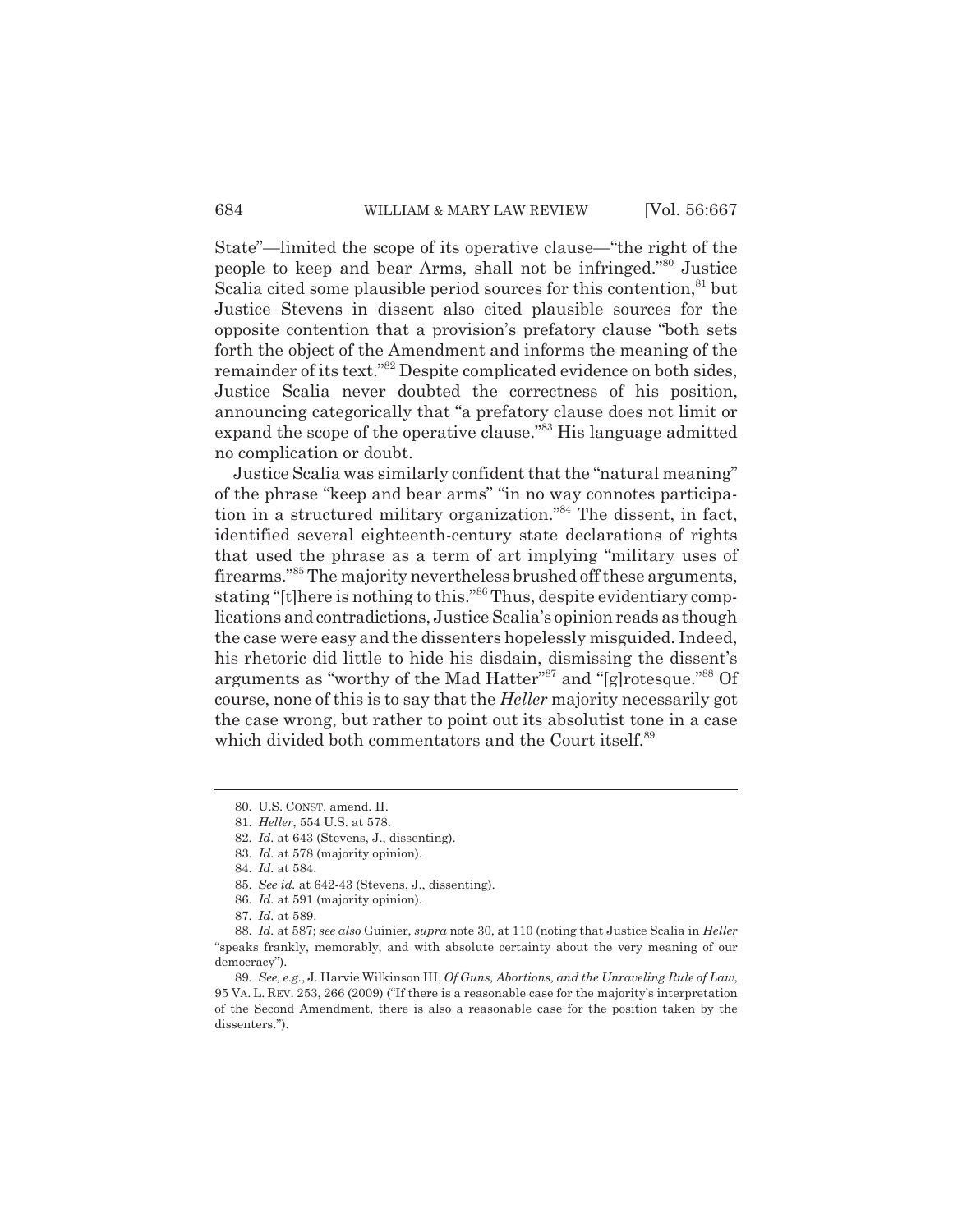Justice Stevens's dissenting language is more diplomatic but similarly self-assured. In his view, the Second Amendment's language was directed at an "overriding concern about the potential threat to state sovereignty that a federal standing army would pose, and a desire to protect the States' militias as the means by which to guard against that danger."90 The majority's evidence, the dissent contended, "offer[ed] little support for the Court's conclusion,"91 which created a "dramatic upheaval in the law."<sup>92</sup> Given the majority's "strained and unpersuasive reading" of the relevant evidence, <sup>93</sup> Justice Stevens "could not possibly conclude" that the Second Amendment removed elected officials' ability to regulate guns.<sup>94</sup>

Both sides' strong language belies the fact that the *Heller* holding was rather limited. Indeed, though the Court recognized a right that the dissent would have denied, it also made clear, albeit with no supporting argument, that certain regulations impinging on the right to bear arms would almost certainly be constitutional.<sup>95</sup> Interestingly, then, the Court's absolutist rhetoric masked a rather modest, albeit controversial, holding.

#### *2.* Rosenberger *and Conflicting Constitutional Rights*

One might also think that cases presenting colliding constitutional principles are inherently difficult, but, once again, we see Justices on a divided Court taking strong stances. In *Rosenberger v. Rector and Visitors of University of Virginia*, the Court considered the constitutionality of a university practice denying an evangelical Christian student publication the same subsidy for printing costs that it provided to other student publications.<sup>96</sup> The case squarely pitted free speech against Establishment Clause norms. On the one hand, the policy denied the Christian publication the same funding

<sup>90.</sup> *Heller*, 554 U.S. at 661 (Stevens, J., dissenting).

<sup>91.</sup> *Id.* at 662.

<sup>92.</sup> *Id.* at 639.

<sup>93.</sup> *Id.*

<sup>94.</sup> *Id.* at 680.

<sup>95.</sup> *See id.* at 626-28 (majority opinion) (discussing various limitations of the Second Amendment).

<sup>96. 515</sup> U.S. 819, 822-23 (1995).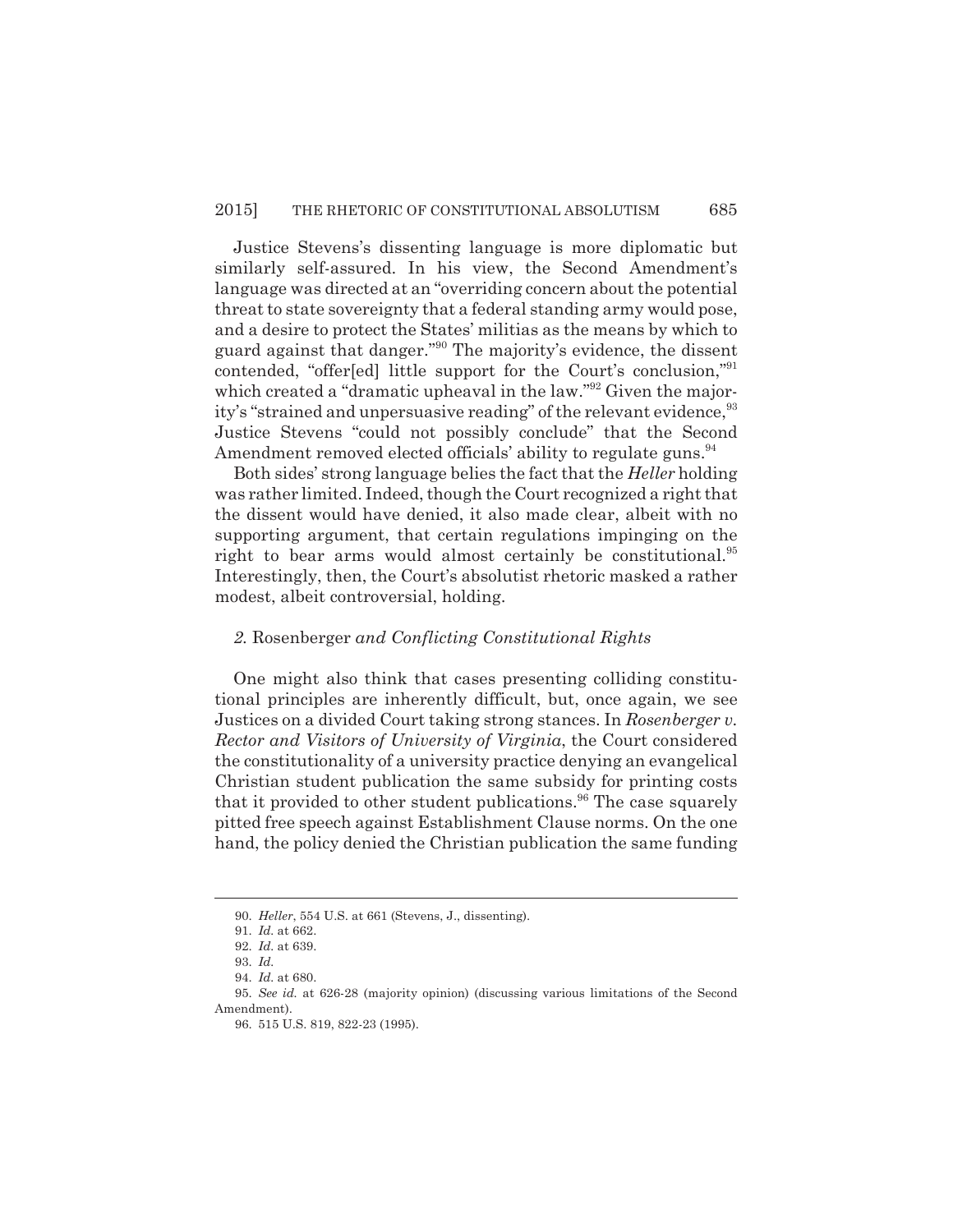for speech that it provided other student groups,  $\frac{97}{3}$  thereby manifesting unconstitutional content and viewpoint discrimination.<sup>98</sup> On the other hand, governmental funding of evangelical publications would violate the longstanding prohibition on the use of "public funds for the direct subsidization of preaching the word."99

Rather than candidly acknowledging that the case was difficult precisely because these two important norms collided, both the majority and the dissent treated this like an easy case. In vindicating the publication's free speech claim, Justice Kennedy emphasized that "[i]t is axiomatic that the government may not regulate speech based on its substantive content or the message it conveys."100 Viewed solely through the lens of free speech, the University's policy unquestionably discriminated against the religious publication. As for the contention that university funding to an evangelical publication would violate the Establishment Clause, Justice Kennedy found that the "central lesson" of earlier cases was that government programs neutral towards religion would be upheld, and therefore, free speech norms clearly trumped Establishment Clause concerns in such contexts.101 On Justice Kennedy's reading, then, the free speech violation was egregious and the Establishment Clause issue was virtually nonexistent.

Justice Souter viewed the case entirely differently, focusing on the government aid to religion, which, he emphasized, is "categorically forbidden under the Establishment Clause."102 Whereas Justice Kennedy had been untroubled by a "neutral" subsidy,  $^{103}$  Justice Souter insisted that the Establishment Clause's scope was broader, arguing "if the Clause was meant to accomplish nothing else, it was meant to bar this use of public money."<sup>104</sup> To bolster this view, Souter provided a cursory summary of the early history of antiestablishment norms in America, concluding that the First Amendment must have embodied Thomas Jefferson and James Madison's

<sup>97.</sup> *Id.* at 827.

<sup>98.</sup> *See id.* at 830-31.

<sup>99.</sup> *See id.* at 868 (Souter, J., dissenting).

<sup>100.</sup> *Id.* at 828 (majority opinion).

<sup>101.</sup> *Id.* at 839.

<sup>102.</sup> *Id.* at 868 (Souter, J., dissenting).

<sup>103.</sup> *See id.* at 839 (majority opinion).

<sup>104.</sup> *Id.* at 868 (Souter, J., dissenting).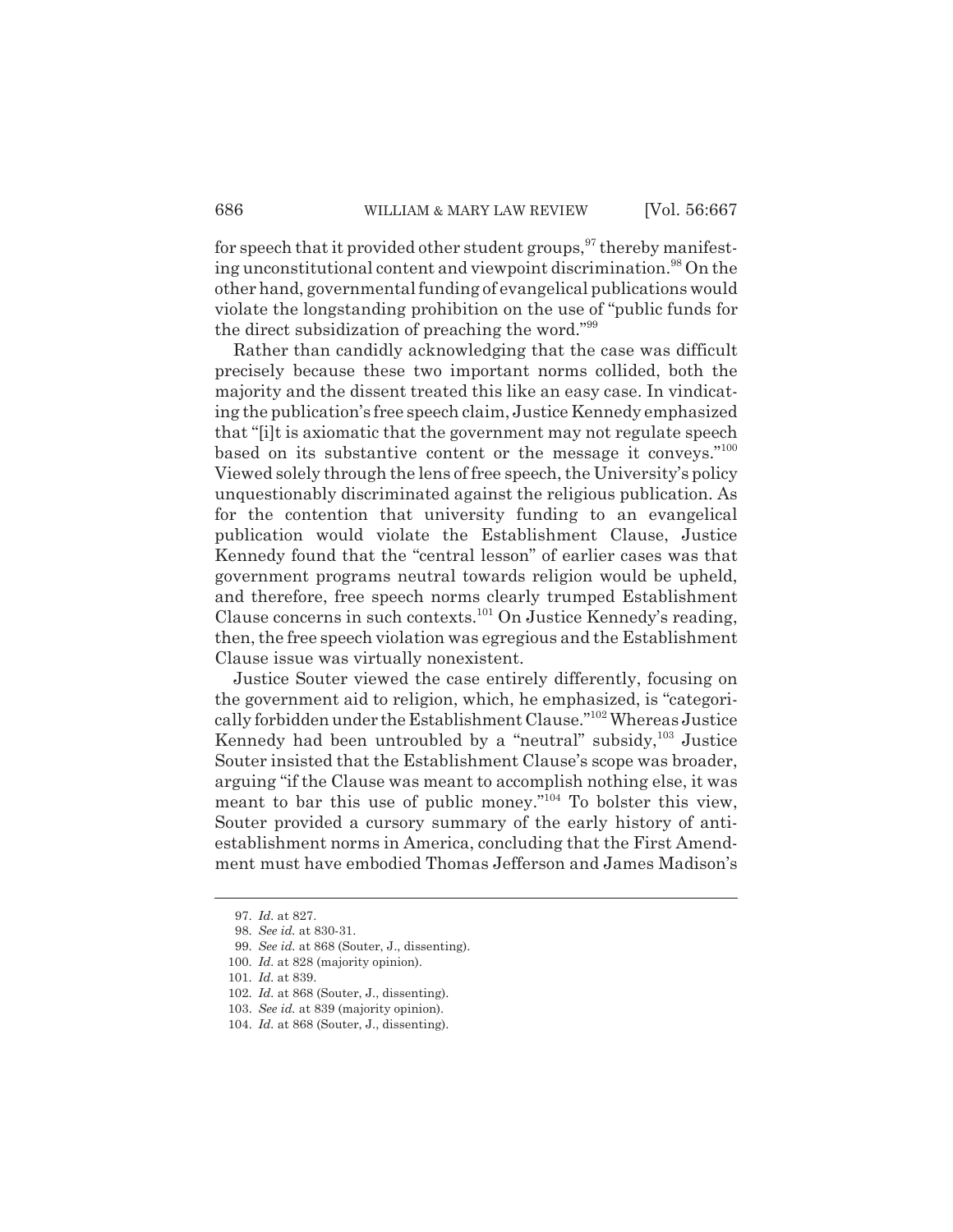opposition to public support for religion.<sup>105</sup> Justice Souter's historical conclusions are plausible, but so are alternative interpretations, especially given that some New England states during the early republic retained state establishments of religion.<sup>106</sup>

Only Justice O'Connor's concurrence acknowledged the difficulty of the case. She emphasized the dueling constitutional norms at stake, writing that "[t]his case lies at the intersection of the principle of government neutrality and the prohibition on state funding of religious activities."107 Whereas the majority and dissent had each dismissed the other's line of reasoning, Justice O'Connor noted that "[w]hen two bedrock principles so conflict, understandably neither can provide the definitive answer."108 In a thinly veiled critique of her colleagues, O'Connor continued that "[r]eliance on categorical platitudes is unavailing."109 Whereas the majority and dissent had offered more absolutist readings of the First Amendment, Justice O'Connor insisted that the analysis required something more subtle than a First Amendment master norm. "Resolution," she argued, "instead depends on the hard task of judging—sifting through the details and determining whether the challenged program offends the Establishment Clause. Such judgment requires courts to draw lines, sometimes quite fine, based on the particular facts of each  $case.$ "110

Justices Kennedy and Souter thus each took a more absolutist approach to the case, but Justice O'Connor emphasized the constitutional tensions. This approach eschewed the rhetorical confidence of the majority and dissent. Instead, it accepted the legitimacy of competing First Amendment norms to focus on the context of the particular case.<sup>111</sup> Nevertheless, the fact that Justice O'Connor wrote only for herself highlights the apparent appeal of absolutism in even the hardest cases.

<sup>105.</sup> *Id.* at 868-72.

<sup>106.</sup> *See* DANIEL WALKER HOWE, WHAT HATH GOD WROUGHT 164 (2007).

<sup>107.</sup> *Rosenberger*, 515 U.S. at 847 (O'Connor, J., concurring).

<sup>108.</sup> *Id.*

<sup>109.</sup> *Id.*

<sup>110.</sup> *Id.*

<sup>111.</sup> *Cf.* Eric Berger, *The Collision of the Takings and State Sovereign Immunity Doctrines*, 63 WASH. & LEE L. REV. 493, 499-500 (2006) (discussing an approach to colliding constitutional doctrines).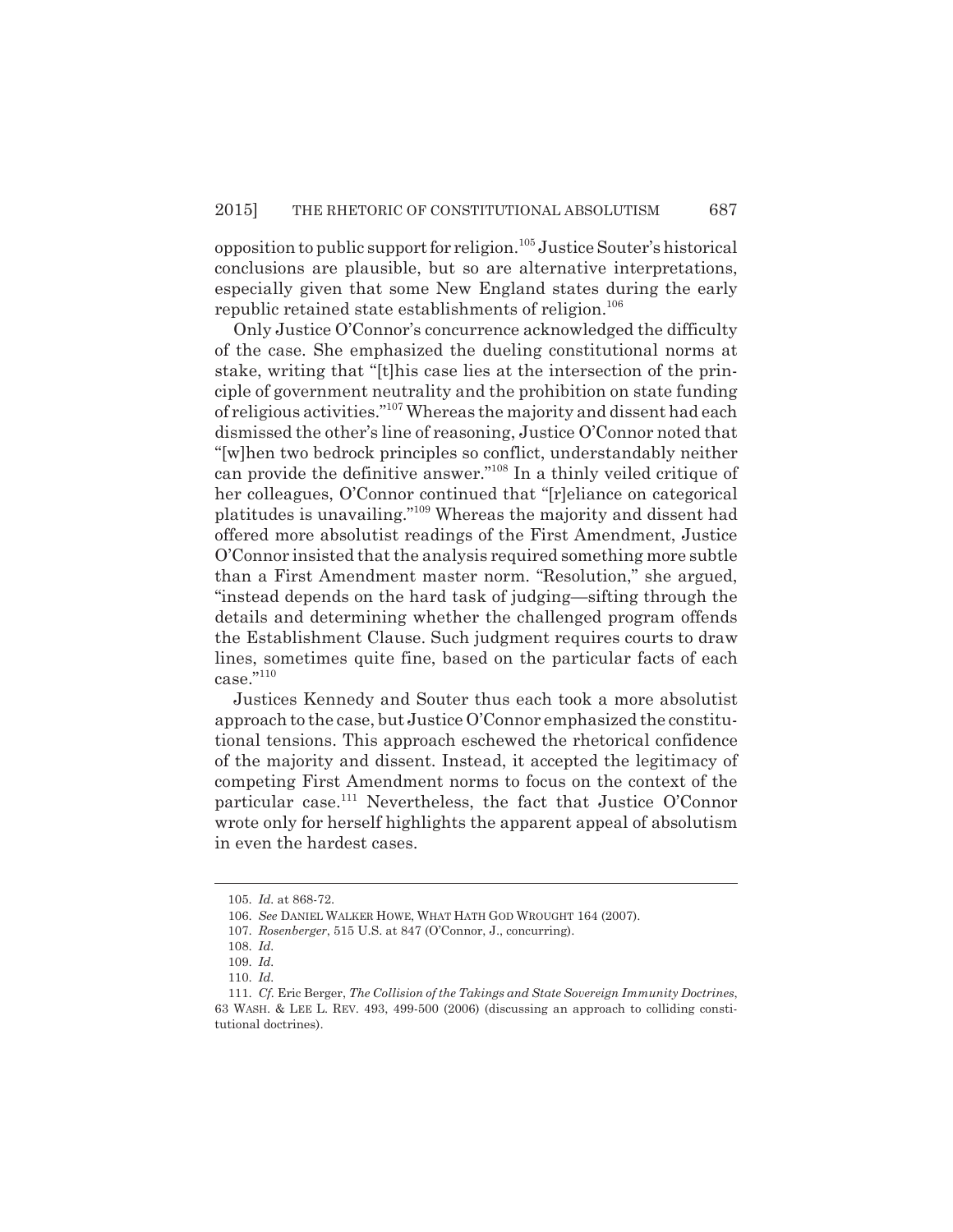#### *3.* Citizens United *and Overturning Precedent*

Absolutist rhetoric would also seem unconvincing when the Court overturns precedent. After all, in such instances, the Court is disagreeing not just with lower courts but with itself. Such cases, one would think, would invite a Justice to concede that a question is difficult, but, once again, the Court sometimes uses unequivocal language.

*Citizens United v. FEC* provides a recent example.<sup>112</sup> In that case, the Court struck down portions of the Bipartisan Campaign Reform Act of 2002 (BCRA), holding that restrictions on independent expenditures by corporations' general treasuries for election-related speech violated the First Amendment.<sup>113</sup> Despite a vigorous four-Justice dissent and the fact that the Court had to overrule both *Austin v. Michigan Chamber of Commerce*114 and portions of *McCon*nell v. FEC,<sup>115</sup> Justice Kennedy, writing for the majority, treated this as an easy case.

Though long and complicated, Justice Kennedy's opinion for the Court boiled down to his conclusion that BCRA enacted a "vast" scheme of "censorship."116 Proceeding with great confidence, the Court brushed away arguments in favor of upholding the restriction. For example, though the Court in *Austin* had upheld prohibitions on corporations' independent expenditures, Justice Kennedy rejected this precedent as anomalous, $117$  largely because the government defended *Austin* on a different ground than the Court had relied upon in that decision.<sup>118</sup> On closer inspection, the Court's justification for ignoring *Austin* seems dubious. Indeed, Justice Kennedy himself was one of the authors of *Planned Parenthood v. Casey*,<sup>119</sup> which upheld *Roe v. Wade*'s<sup>120</sup> core holding in rather absolutist

<sup>112. 558</sup> U.S. 310 (2010).

<sup>113.</sup> *Id.*

<sup>114. 494</sup> U.S. 652 (1990), *overruled by Citizens United*, 558 U.S. 310.

<sup>115. 540</sup> U.S. 93 (2003), *overruled in part by Citizens United*, 558 U.S. 310.

<sup>116.</sup> *Citizens United*, 558 U.S. at 354.

<sup>117.</sup> *See id.* at 348 ("No case before *Austin* had held that Congress could prohibit independent expenditures for political speech based on the speaker's corporate identity.").

<sup>118.</sup> More specifically, whereas *Austin* had rested primarily on an antidistortion rationale, the government sought to uphold BCRA because it helped combat corruption. *See id.* at 363.

<sup>119. 505</sup> U.S. 833 (1992).

<sup>120. 410</sup> U.S. 113 (1973).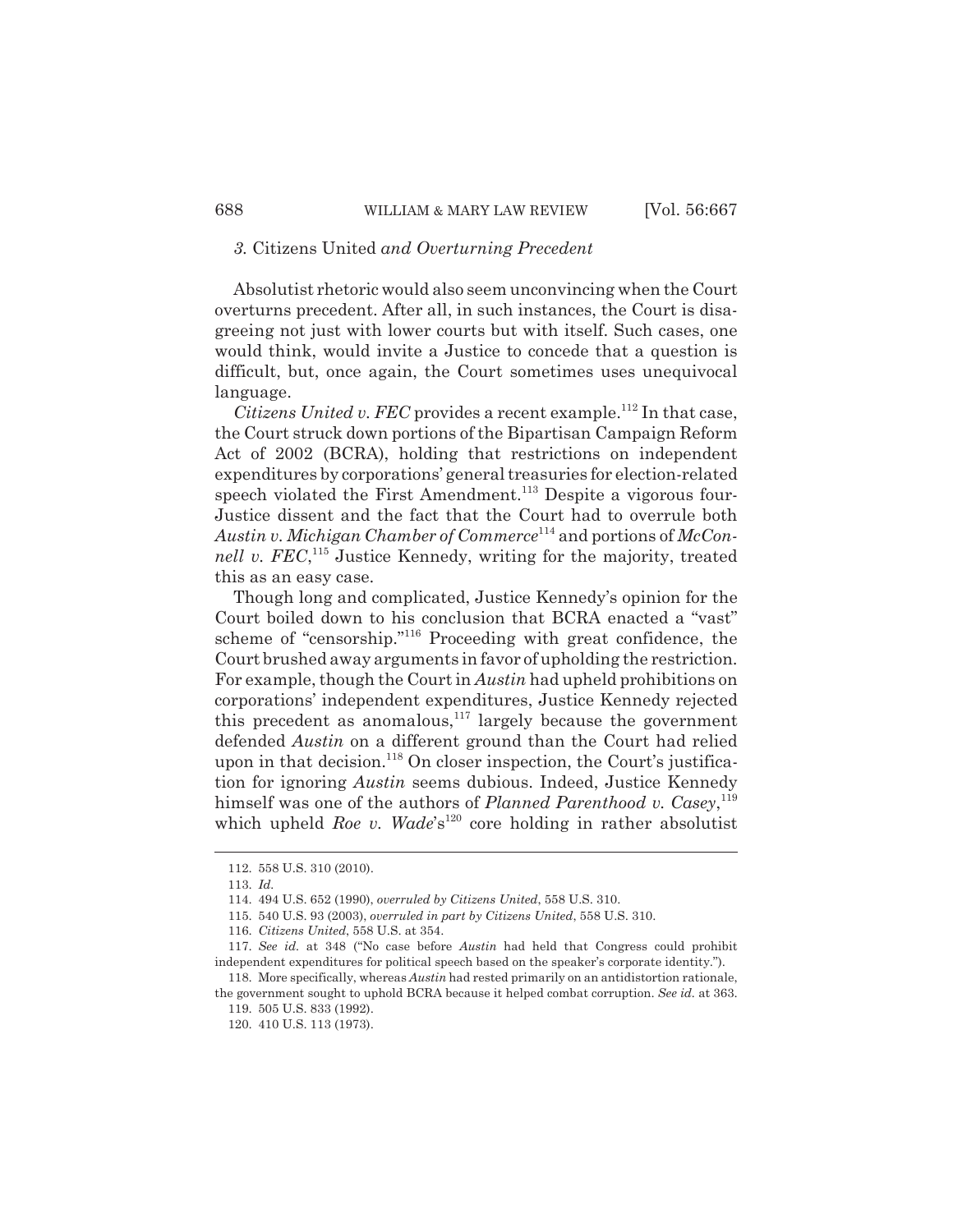terms,<sup>121</sup> while departing substantially from *Roe*'s rationale.<sup>122</sup> *Casey*'s controversial reaffirmation of *Roe*, however, did not stop Justice Kennedy from finding *Austin*'s precedential value largely "diminished" by the fact that the government sought to defend it with different reasoning.<sup>123</sup>

More importantly, the Court failed to engage seriously with the dissent's concern that Congress has a "compelling constitutional basis" to guard against the appearance of and potential for corruption in local and national elections.<sup>124</sup> Justice Kennedy concluded, without any factual citations, "that independent expenditures, including those made by corporations, do not give rise to corruption or the appearance of corruption," $125$  even though, as the dissent pointed out, Congress had crafted BCRA with a "virtual mountain of research on the corruption that previous legislation had failed to avert."126 Justice Kennedy further responded that the appearance of corporate influence over governmental policy will not cause the electorate to lose faith in democracy, but, once again, he cited no evidence supporting his view.127 The Court, in other words, rejected the most important argument in support of the challenged regulation by ignoring reams of contrary evidence and making assertions without evidence to support them.<sup>128</sup>

None of this is to say that the dissent was not also guilty of absolutist rhetoric when it accused the majority of repudiating "common sense."129 Nor is it to say that the Court did not have legitimate arguments on its side. The majority was correct when it

<sup>121.</sup> *See Casey*, 505 U.S. at 867 ("[T]he Court's interpretation of the Constitution call[s] the contending sides of a national controversy to end their national division by accepting a common mandate rooted in the Constitution.").

<sup>122.</sup> *Id.* at 846, 851-53 (upholding the core of *Roe*'s protection of abortion rights but replacing *Roe*'s privacy justification with a reproductive autonomy and equality rationale).

<sup>123.</sup> *Citizens United*, 558 U.S. at 363.

<sup>124.</sup> *See id.* at 394 (Stevens, J., dissenting).

<sup>125.</sup> *Id.* at 357 (majority opinion).

<sup>126.</sup> *Id.* at 400 (Stevens, J., dissenting).

<sup>127.</sup> *See id.* at 360 (majority opinion) ("The appearance of influence or access, furthermore, will not cause the electorate to lose faith in our democracy.").

<sup>128.</sup> *See* Zephyr Teachout, *Facts in Exile: Corruption and Abstraction in* Citizens United v. Federal Election Commission, 42 LOY. U. CHI. L.J. 295, 298 (2011) (noting that Justice Kennedy seemed to believe that the facts were irrelevant to the analysis in *Citizens United*).

<sup>129.</sup> *See Citizens United*, 550 U.S. at 479 (Stevens, J., dissenting).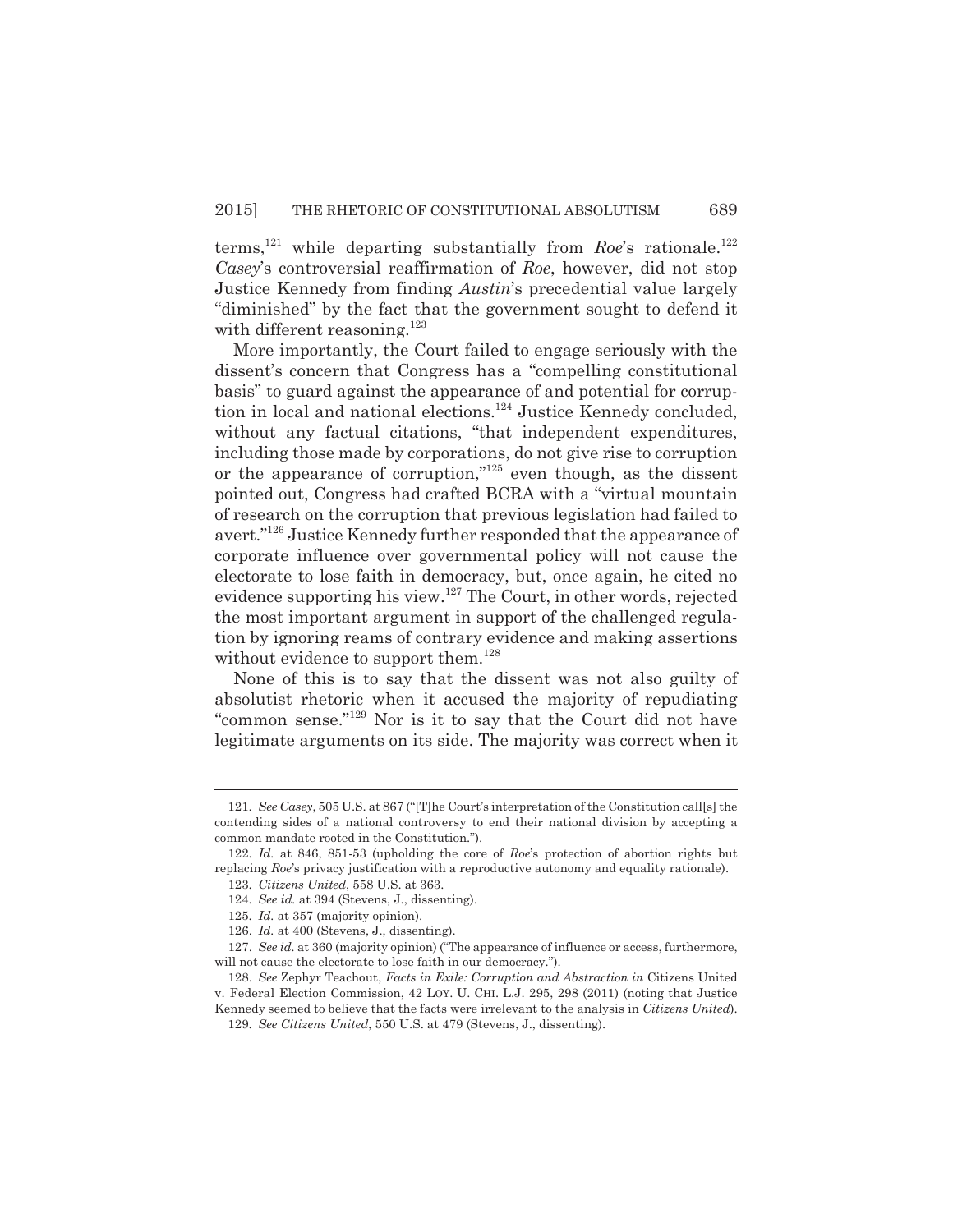contended that the law did "muffle" some speech.<sup>130</sup> It was similarly correct that BCRA targeted political speech, which enjoys special status under the First Amendment.<sup>131</sup> And it also made the legitimate point that the government's interest in campaign finance regulations is undermined, at least in part, by the frequency with which many political contributors circumvent such regulations.<sup>132</sup>

These are powerful points in the majority's favor. Nevertheless, even in articulating these arguments, the Court was prone to overstatement. For example, it asserted that "political speech *must prevail* against laws that would suppress it,"<sup>133</sup> thus seeming to suggest, contrary to longstanding precedent, that even laws narrowly tailored to serve compelling governmental interests would be invalid. Justice Kennedy likely did not mean to go quite so far: he later cited the test for strict scrutiny.<sup>134</sup> His language, however, is symptomatic of an opinion that celebrates a single constitutional principle so vigorously that it myopically ignores competing interests.<sup>135</sup>

A more equivocal opinion could have still asserted the same arguments and come to the same outcome while engaging more seriously with counterarguments. In particular, a less absolutist opinion could have acknowledged the very real problem of corporate influence in our policy-making system.<sup>136</sup> The Court defined "corruption" very narrowly, encompassing only actual quid pro quo exchanges,<sup>137</sup> and thus avoided addressing the larger, persistent

<sup>130.</sup> *See id.* at 354 (majority opinion) (quoting McConnell v. FEC, 540 U.S. 93, 257 (2003)).

<sup>131.</sup> *Id.* at 336-41.

<sup>132.</sup> *Id.* at 364 ("Political speech is so ingrained in our culture that speakers find ways to circumvent campaign finance laws.").

<sup>133.</sup> *Id.* at 340 (emphasis added).

<sup>134.</sup> *Id.* (quoting FEC v. Wis. Right to Life, 551 U.S. 449, 464 (2007)) (noting that strict scrutiny permits only laws that are narrowly tailored to serve compelling governmental interests).

<sup>135.</sup> *See id.* at 339 ("Were the Court to uphold these restrictions, the Government could repress speech by silencing certain voices at any of the various points in the speech process."). 136. *See* Teachout, *supra* note 128, at 297.

<sup>137.</sup> *See Citizens United*, 558 U.S. at 356-59 ("When *Buckley* identified a sufficiently important governmental interest in preventing corruption or the appearance of corruption, that interest was limited to *quid pro quo* corruption."); Deborah Hellman, *Defining Corruption and Constitutionalizing Democracy*, 111 MICH. L. REV. 1385, 1386 (2013) (arguing that the "main front in the battle over the constitutionality of campaign finance laws" is "defining corruption").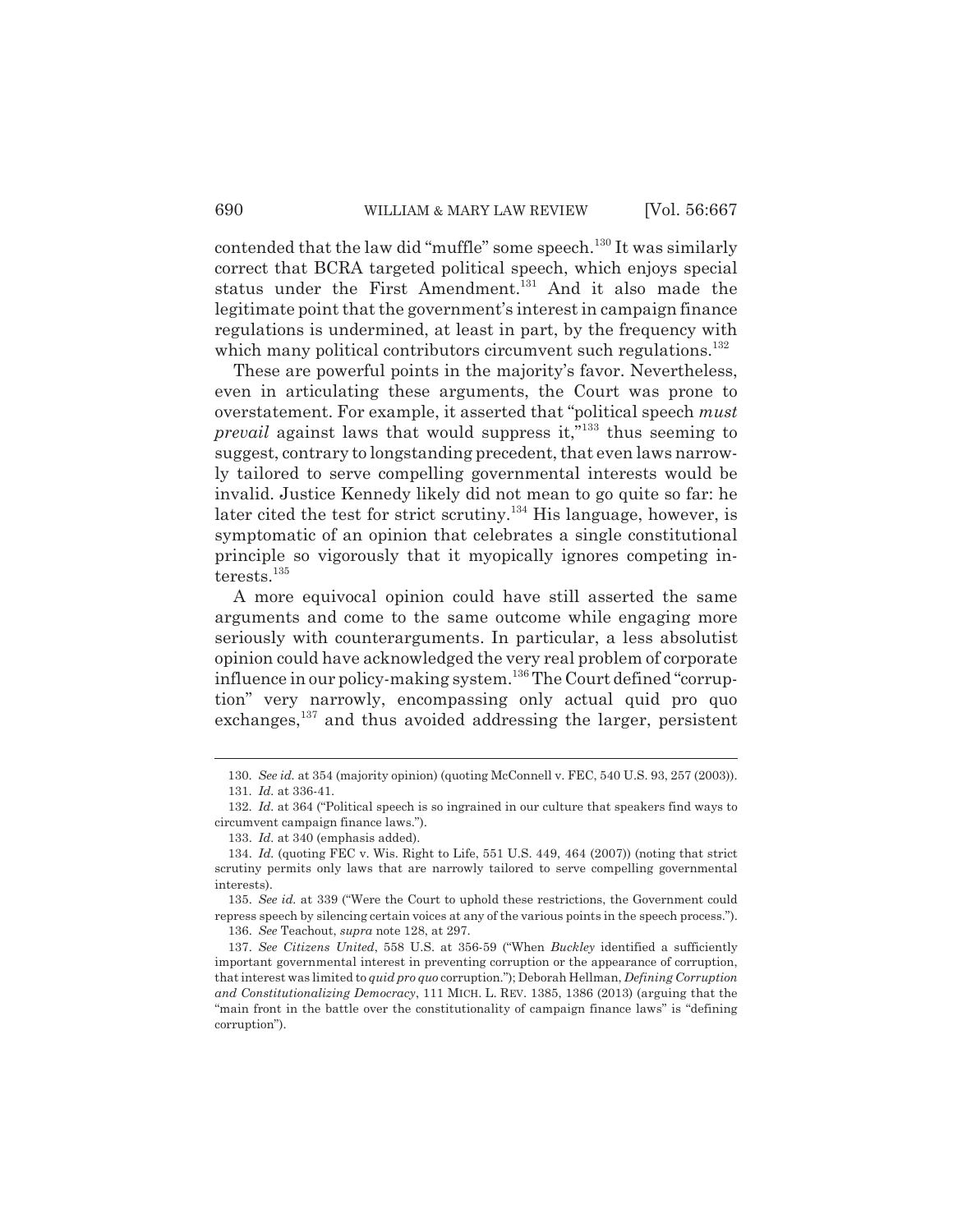problem of a campaign finance system that grants the very wealthy, including some large corporations, extraordinary and disproportionate access to legislators, thereby (at least arguably) skewing policy to suit their interests.138 By brushing off the asserted danger that large corporate campaign contributions can effectively purchase favorable policies (without actually meeting the legal definition of quid pro quo corruption), the Court failed to give a fair hearing to the government's argument that the dangers of corruption constituted a compelling governmental interest justifying intrusion into corporate speech rights.<sup>139</sup> In short, the Court acted as though the case were easy, extolling the right at stake in grandiose terms, rejecting inconvenient precedent, and giving short shrift to arguments and evidence that complicated the picture.

#### *4.* Graham*, National Consensus, and the Countermajoritarian Problem*

The Court also sometimes uses absolutist rhetoric when it seeks to justify its decision to overturn democratically enacted laws. It sometimes does so by asserting that a national consensus has emerged against a challenged practice, thereby suggesting that the challenged law actually lacks majoritarian support.<sup>140</sup> Given that a national consensus is factually difficult to establish and that challenged practices usually enjoy some democratic support, one might think that the Court should proceed cautiously, especially when the evidence is equivocal. Nevertheless, once again, it often proceeds with great confidence.

This inquiry into the existence of a national consensus arises frequently in Eighth Amendment cases examining whether a particular criminal punishment is "cruel and unusual."141 For example,

<sup>138.</sup> *See, e.g.*, Teachout, *supra* note 128, at 297 (noting that *Citizens United* "suffers from a failure to describe real pressures [on politicians and their staffers], and the way those pressures directly interfere with representative government in devastating ways").

<sup>139.</sup> The Court also could have reached the same outcome on much narrower grounds. *See Citizens United*, 558 U.S. at 356-61.

<sup>140.</sup> *See, e.g.*, Corinna Barrett Lain, *The Unexceptionalism of "Evolving Standards*,*"* 57 UCLA L. REV. 365, 388-400 (2009) (arguing that the Court engages in state counting in a variety of doctrinal contexts beyond the Eighth Amendment).

<sup>141.</sup> U.S. CONST. amend. VIII; *see also* Lain, *supra* note 140, at 366-68.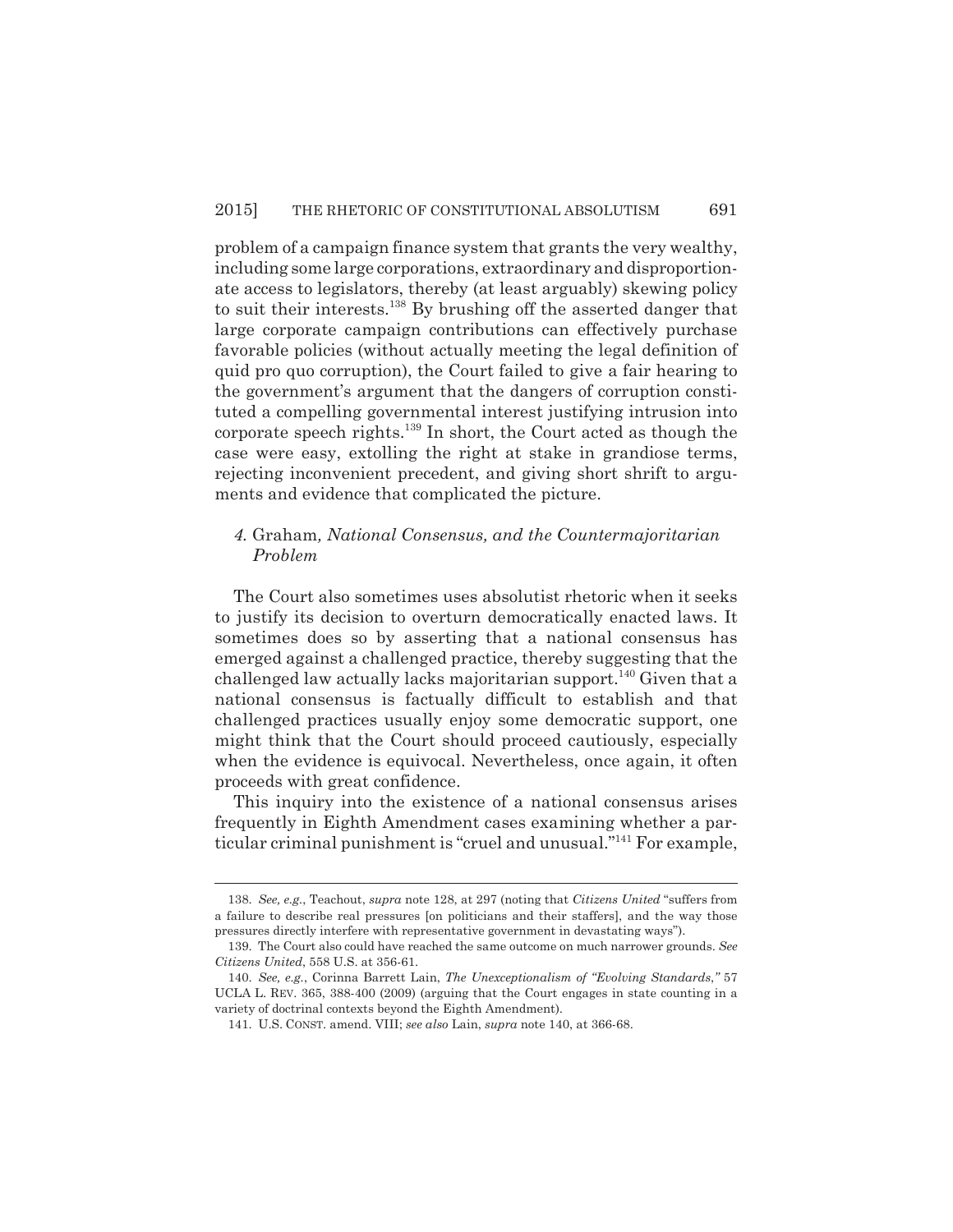in *Graham v. Florida*, the Court considered an Eighth Amendment challenge to Florida's imposition of a sentence of life in prison without parole for a juvenile found guilty of a non-homicide crime.<sup>142</sup> The Court, per Justice Kennedy, ruled for the petitioner, categorically proclaiming that "[t]he Constitution prohibits the imposition of a life without parole sentence on a juvenile offender who did not commit homicide."143

In defending this holding, the Court placed substantial weight on its conclusion that "a national consensus has developed against" the practice.144 This conclusion, however, was more contestable than the Court made it seem. Indeed, at the time of the Court's decision, thirty-seven states and the District of Columbia *did* permit sentences of life without parole for juvenile non-homicide offenders.145 The Court tried to minimize the significance of this evidence, contending that "[t]here are measures of consensus other than legislation."146 However, in previous Eighth Amendment cases, the Court had relied heavily on its survey of state statutes. For example, in *Kennedy v. Louisiana*, Justice Kennedy, again writing for the Court, emphasized that forty-four states had not made child rape a capital offense when he confidently announced that "there is a national consensus against capital punishment for the crime of child rape."147

To be sure, the *Graham* majority's survey of actual sentencing practices did suggest that life imprisonment without parole was a relatively rare punishment for juveniles convicted of non-homicide offenses.148 Moreover, earlier cases did not indicate that state statutes were the only measure of a national consensus.<sup>149</sup> Nevertheless, although *Graham* offered some plausible evidence for its conclusion, it also failed to adequately justify the methodological inconsistencies

<sup>142. 560</sup> U.S. 48, 53 (2010).

<sup>143.</sup> *Id.* at 82.

<sup>144.</sup> *Id.* at 67 (quoting Atkins v. Virginia, 536 U.S. 304, 316 (2002)).

<sup>145.</sup> *See id.* at 62.

<sup>146.</sup> *Id.*

<sup>147. 554</sup> U.S. 407, 423, 434 (2008); *see also* Eric Berger, *In Search of a Theory of Deference: The Eighth Amendment, Democratic Pedigree, and Constitutional Decision Making*, 88 WASH. U. L. REV. 1, 15 (2010).

<sup>148.</sup> *See Graham*, 560 U.S. at 63-67.

<sup>149.</sup> *See, e.g.*, *Kennedy*, 554 U.S. at 423; Roper v. Simmons, 543 U.S. 551, 566-67 (2005); Atkins v. Virginia, 536 U.S. 304, 315 (2002).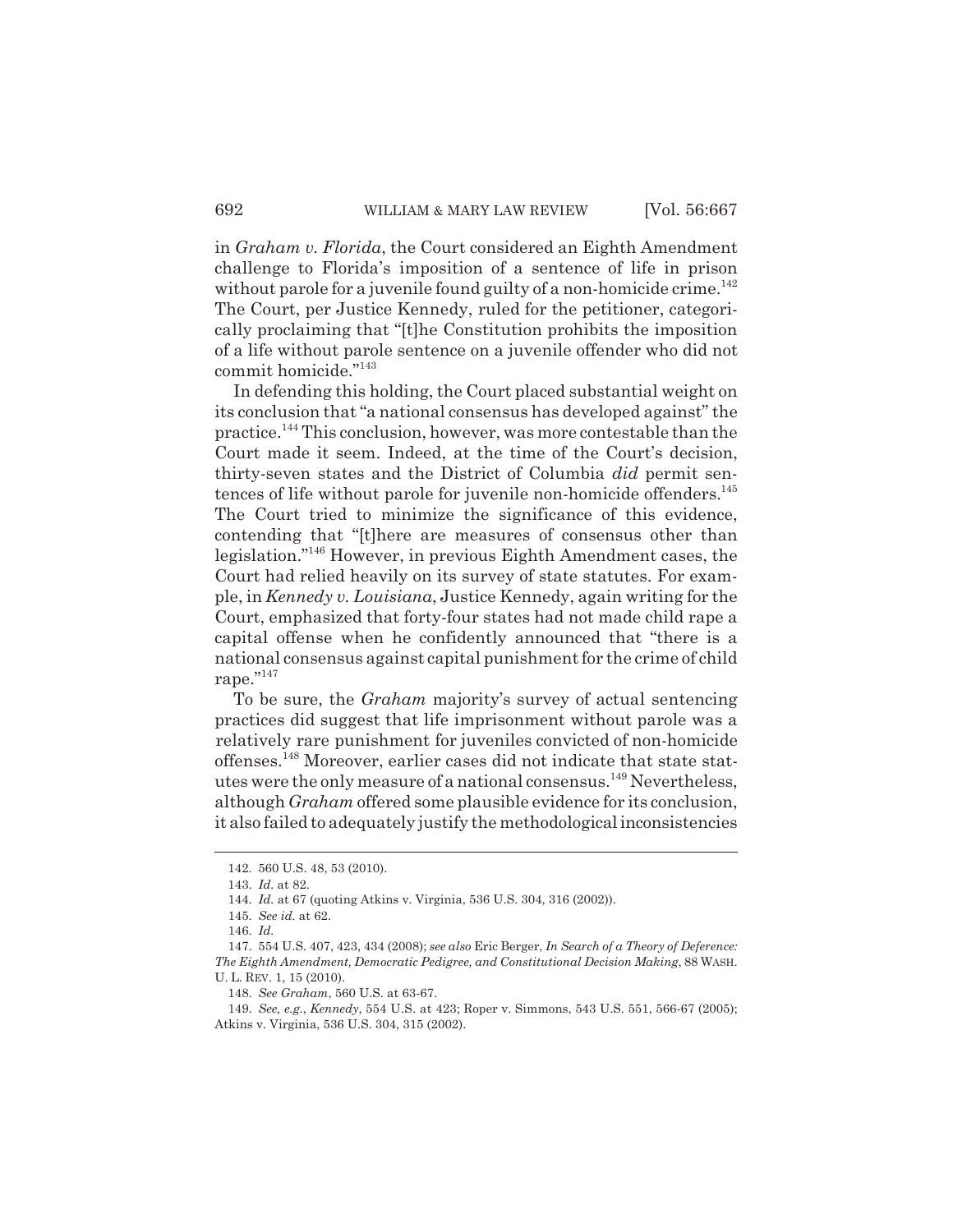of its approach.150 It similarly had no answer for the dissent's contention that a rarely imposed punishment reflects consensus that it should be rarely imposed, not that "the punishment is one the Nation abhors."151 Furthermore, instead of explaining why sentencing practices were more indicative of a national consensus than state statutes, the majority merely asserted that argument as fact.152 *Graham*, thus, simultaneously adopted a confident tone and failed to wrestle with difficult counterarguments that might have cast doubt on its conclusions.

The Court's partial reliance on the ostensible existence of a national consensus against the challenged sentence may reflect its efforts to mitigate the countermajoritarian problem.<sup>153</sup> After all, if the Court strikes down a practice that is out of step with widely accepted American norms, its action is less obviously countermajoritarian.154 To this extent, *Graham*'s confident rhetoric may seek to rebut the criticism that the Court should have deferred to the state legislature. Ironically, though, the Court's oversimplified and overconfident national consensus analysis hardly provides assurance that it takes the countermajoritarian concern here seriously.

None of this is to suggest that the dissent was not also guilty of rhetorical excess. For instance, Justice Thomas criticized the Court for "openly claim[ing] the power ... to approve or disapprove of democratic choices in penal policy based on ... the Court's 'independent' perception of how those standards *should* evolve."<sup>155</sup> The dissent was correct, of course, that the majority did not limit its analysis to indications of national consensus but also offered its own moral judgment.156 However, far from being anomalous, as the dissent suggested, such independent judgment recurs in numerous Eighth Amendment cases.157 Justice Thomas also faulted the majority for

<sup>150.</sup> *See* Berger, *supra* note 147, at 15-16.

<sup>151.</sup> *See Graham*, 560 U.S. at 111 (Thomas, J., dissenting).

<sup>152.</sup> *See id.* at 67 (majority opinion) ("[T]he many States that allow life without parole for juvenile nonhomicide offenders but do not impose the punishment should not be treated as if they have expressed the view that the sentence is appropriate.").

<sup>153.</sup> *See* BICKEL, *supra* note 31, at 16-17.

<sup>154.</sup> *Cf.* Lain, *supra* note 140, at 369-70 (arguing that the Court counts states in numerous doctrinal settings and that this practice reflects "the Court's majoritarian proclivities"). 155. *Id.* at 102 (Thomas, J., dissenting).

<sup>156.</sup> *See id.*

<sup>157.</sup> *See, e.g.*, Kennedy v. Louisiana, 554 U.S. 407, 421 (2008); Roper v. Simmons, 543 U.S.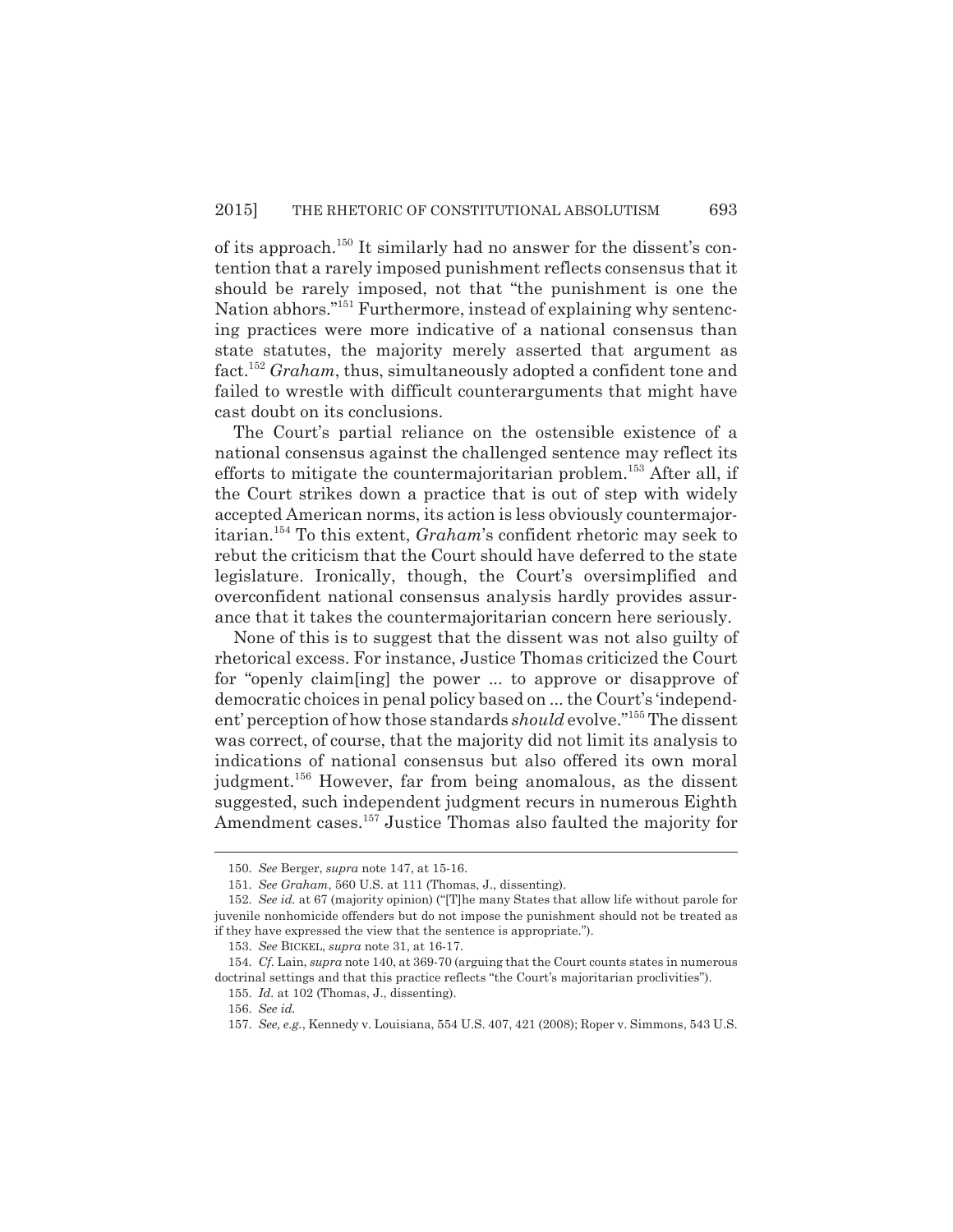rejecting a sentencing practice that "would not have offended the standards that prevailed at the founding,"158 even though the Eighth Amendment has long been understood to encompass "evolving standards of decency."<sup>159</sup> As in other cases, then, both the majority and dissent used excessive rhetoric and failed to engage carefully with the other side's best arguments.

#### *5.* Shelby County *and Supreme Court Finding of Legislative Facts*

If the Court's idiosyncratic factual understandings played a substantial role in *Citizens United* and *Graham*, they almost singlehandedly determined the outcome in *Shelby County v. Holder*. 160 Constitutional law often hinges on the Justices' conceptions of legislative facts—that is, facts that transcend a particular dispute and provide a foundation upon which the Court will form and apply legal rules.161 *Shelby County* demonstrates how the Justices' different factual presumptions can shape their legal views and how the Justices can offer one-sided factual presentations that fail to do justice to a case's complexity.

*Shelby County* considered the constitutionality of section 4 of the Voting Rights Act of 1965 (VRA), which provided the "coverage formula" defining "covered jurisdictions" subject to section 5.162 Under section 5 of the Act, covered jurisdictions must seek federal approval for changes to voting procedures.<sup>163</sup> Section 4's coverage formula, thus, determined which states and localities must clear any change to voter procedures with the federal government.<sup>164</sup>

<sup>551, 568-75 (2005).</sup>

<sup>158.</sup> *Graham*, 560 U.S. at 97 (Thomas, J., dissenting).

<sup>159.</sup> Estelle v. Gamble, 429 U.S. 97, 102 (1976) (quoting Trop v. Dulles, 356 U.S. 86, 101 (1958) (plurality opinion)).

<sup>160. 133</sup> S. Ct. 2612 (2013).

<sup>161.</sup> *See* Kenneth Culp Davis, *An Approach to Problems of Evidence in the Administrative Process*, 55 HARV.L. REV. 364, 402-03 (1942); Robert E. Keeton, *Legislative Facts and Similar Things: Deciding Disputed Premise Facts*, 73 MINN. L. REV. 1, 11 (1998); Allison Orr Larsen, *Confronting Supreme Court Fact Finding*, 98 VA. L. REV. 1255, 1256-57 (2012).

<sup>162.</sup> *Shelby Cnty.*, 133 S. Ct. at 2612 (discussing the Voting Rights Act of 1965, 42 U.S.C. § 1973b (2012)).

<sup>163.</sup> *See id.* at 2619-21 (discussing the history of the Voting Rights Act).

<sup>164.</sup> Voting Rights Act of 1965 § 4, 42 U.S.C. § 1973 (2012), *invalidated by Shelby Cnty.*, 133 S. Ct. 2612.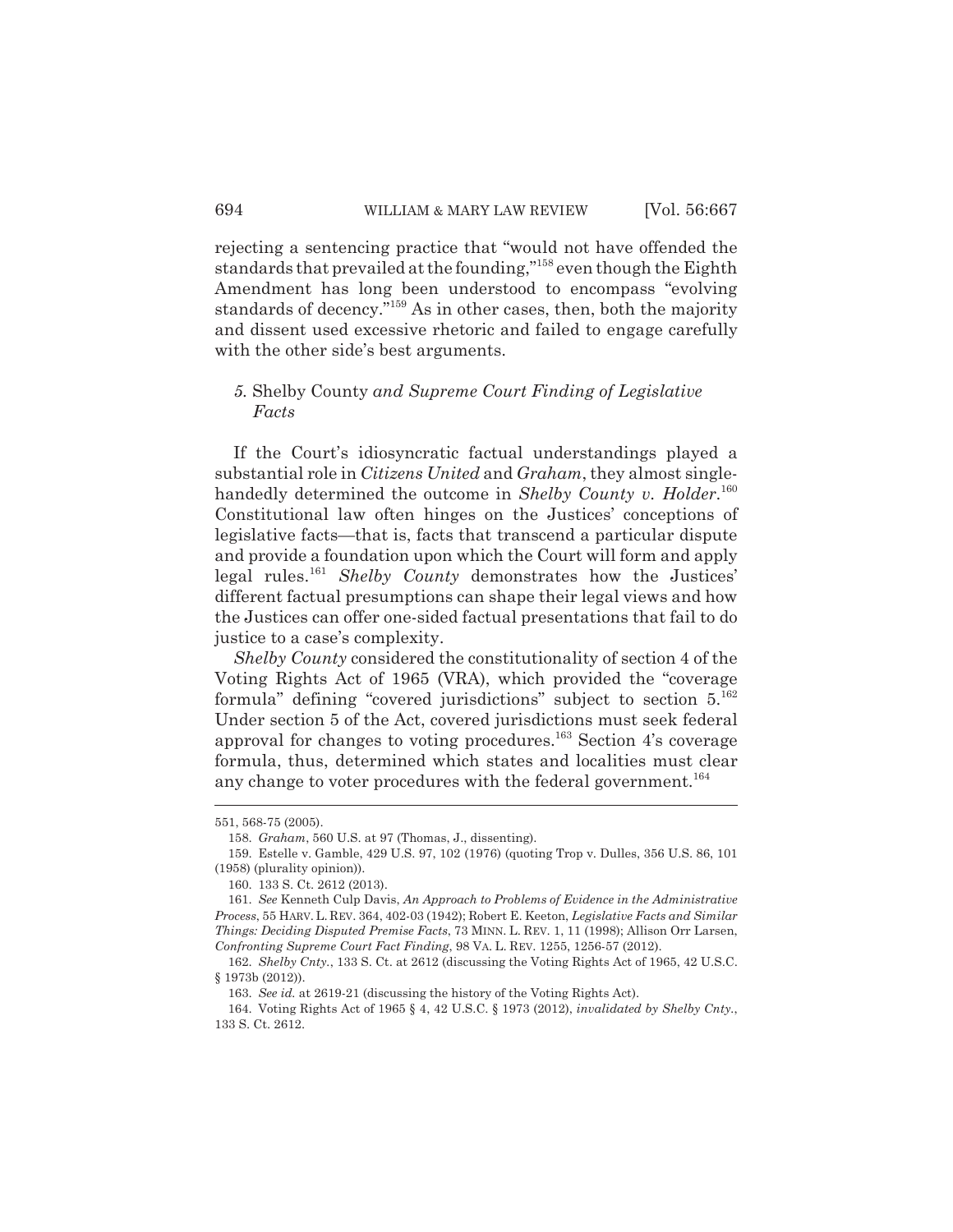Congress reauthorized the Act several times, but in both 1982 and 2006, its reauthorizations did not alter the coverage formula.<sup>165</sup> Consequently, most jurisdictions covered in 1975 were also covered in 2013, subject to certain "bail out" provisions.<sup>166</sup> When the U.S. Attorney General objected to voting changes proposed in Shelby County, Alabama, on the grounds that they harmed minority voters,<sup>167</sup> the county, a covered jurisdiction under section 4, sued, challenging the constitutionality of the coverage formula.<sup>168</sup>

The Supreme Court ruled in Shelby County's favor, striking down section 4 in its entirety.<sup>169</sup> In so doing, the Court emphasized that in reauthorizing the VRA in 2006 without updating the coverage formula, Congress imposed extreme burdens on states unjustified by current needs.170 Whereas federal intrusion into state voting procedures may once have been necessary, the covered jurisdictions' great strides combating racist voting practices obviated such measures today.171

The Court's holding thus hinged largely on its understanding of the facts. In covered jurisdictions, Chief Justice Roberts noted, "[v]oter turnout and registration rates [between whites and racial minorities] now approach parity. Blatantly discriminatory evasions of federal decrees are rare. And minority candidates hold office at unprecedented levels."172 Indeed, the Court continued, African Americans by 2006 were attaining political office "in record numbers,"173 further indicating that continued federal oversight of covered jurisdictions' election procedures was both unnecessary and unduly intrusive. Congress, however, had reauthorized the coverage provisions "as if nothing had changed."174

<sup>165.</sup> *Shelby Cnty.*, 133 S. Ct. at 2620-21.

<sup>166.</sup> *Id.*

<sup>167.</sup> *See* Joint Appendix at 115a, *Shelby County*, 133 S. Ct. 2612 (No. 12-96), 2012 WL 6952117 (noting that the city had not met "its burden of showing that the submitted changes have neither a discriminatory purpose nor a discriminatory effect").

<sup>168.</sup> *Shelby Cnty.*, 133 S. Ct. at 2621-22.

<sup>169.</sup> *See id.* at 2631.

<sup>170.</sup> *Id.* at 2630-31 (asserting that it was irrational for Congress to reauthorize a coverage formula that was based on forty-year-old data, when current statistics reflect "an entirely different story").

<sup>171.</sup> *See id.* at 2628 ("There is no longer such a disparity.").

<sup>172.</sup> *Id.* at 2621 (quoting Nw. Austin Mun. Util. Dist. v. Holder, 557 U.S. 193, 202 (2009)).

<sup>173.</sup> *Id.* at 2628.

<sup>174.</sup> *Id.* at 2626.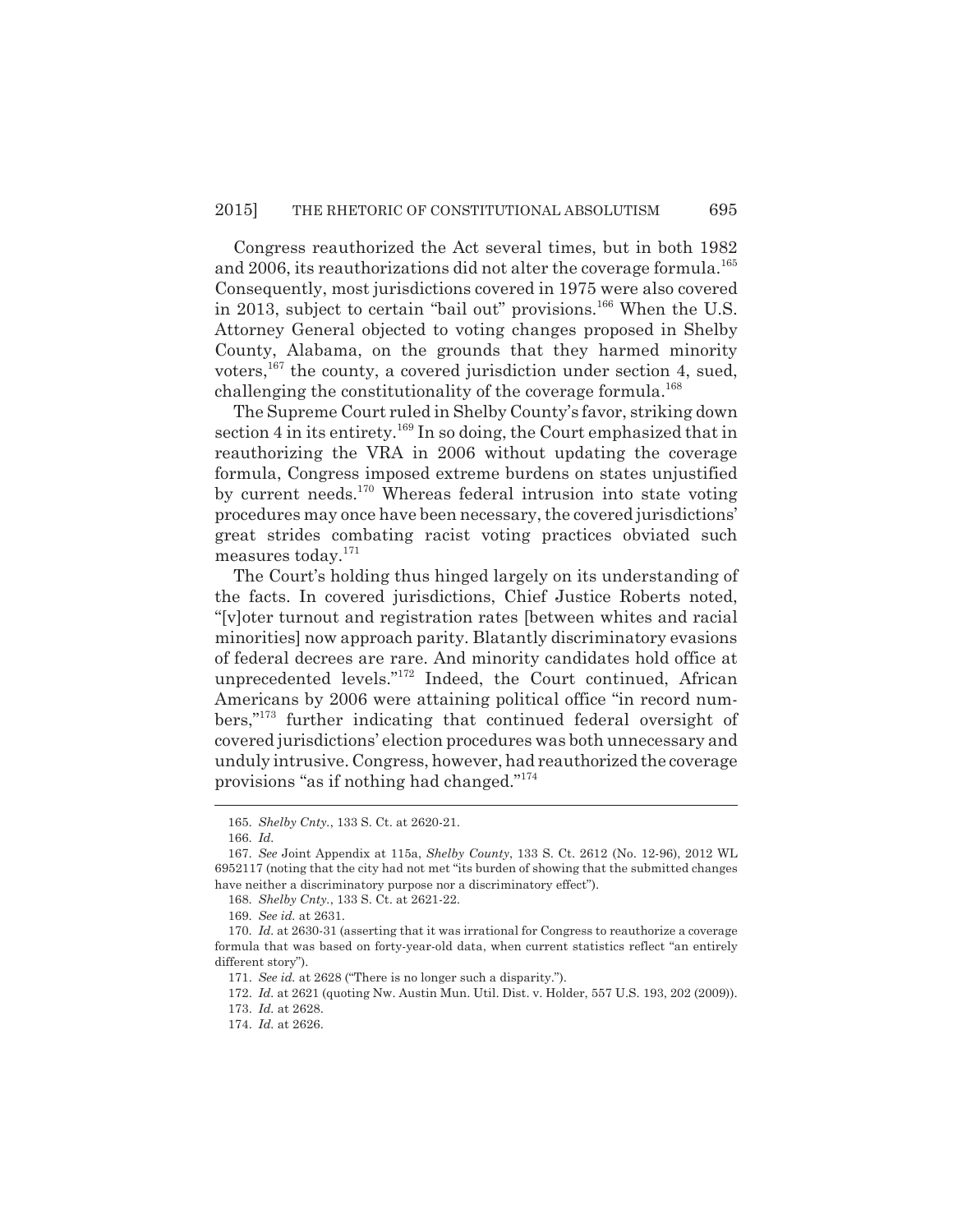The Court's presentation of these facts is absolutist, framed in simple, declarative sentences as incontestable fact ineluctably leading to a constitutional conclusion. Congress's failure to update the coverage formula, it emphasized, "leaves [the Court] ... with no choice but to declare  $\S$  4(b) unconstitutional."<sup>175</sup> Viewed solely through the lens of these facts, the Court's holding seems—at least arguably—reasonable. Why should we permit continued federal interference in state affairs when the mischief Congress sought to remedy has largely dissipated?

The problem, of course, is that the Court's presentation of facts is far more controversial than its tone would suggest. As Justice Ginsburg contended in dissent, the majority's largely sunny view of race relations ignored some crucial facts.<sup>176</sup> Unlike the majority, the dissent emphasized that minority voting patterns were healthy in many covered jurisdictions precisely because the VRA continued to do significant work there.<sup>177</sup> Justice Ginsburg emphasized that the Attorney General had rejected large numbers of proposed changes to voting laws in covered jurisdictions, thus indicating that "barriers to minority voting would quickly resurface were the preclearance remedy eliminated."178 Far from being unnecessary, the preclearance provision continued to protect minority voters from state and local schemes that would dilute their power.<sup>179</sup> Justice Ginsburg thus rejected the Chief Justice's confident factual analysis with her own absolutist simile: "Throwing out preclearance when it has worked and is continuing to work to stop discriminatory changes is like throwing away your umbrella in a rainstorm because you are not getting wet."180

The majority and dissent thus used their opinions to proclaim, in no uncertain terms, their particular views of very complicated facts, even though the Supreme Court is institutionally ill-equipped to

<sup>175.</sup> *Id.* at 2631.

<sup>176.</sup> *See id.* at 2635-36 (Ginsburg, J., dissenting) (discussing congressional fact-finding during the legislative process that revealed considerable evidence of continuing voter discrimination).

<sup>177.</sup> *See id.* at 2635.

<sup>178.</sup> *Id.* at 2634 (citing City of Rome v. United States, 446 U.S. 156, 181 (1980)).

<sup>179.</sup> *See id.* at 2635-36.

<sup>180.</sup> See *id.* at 2650 (Ginsburg, J., dissenting).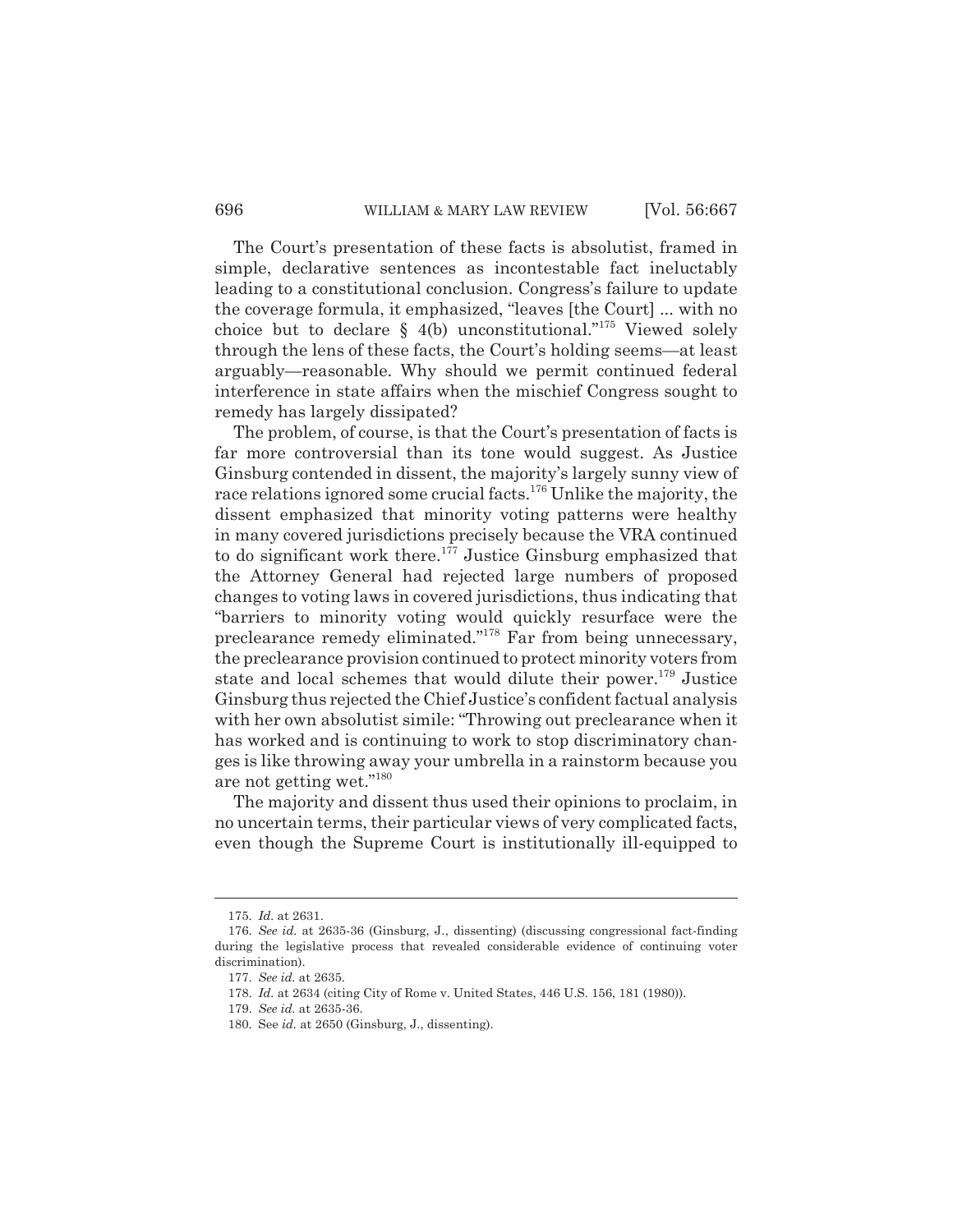find facts.<sup>181</sup> Whereas the majority saw the VRA as largely unnecessary in a world without significant race-based voter discrimination, the dissent saw the Act as essential to protect racial minorities in covered jurisdictions from "second-generation barriers" to voting, such as racial gerrymandering, at-large voting, and discriminatory municipal annexation designed to decrease the impact of black votes.182 Both sides engaged in rhetorical absolutism, trying to paint a one-sided factual portrait, because, significantly, the legal conclusion flowed substantially from the facts.

\* \* \*

Admittedly, plenty of opinions do not reflect this style.<sup>183</sup> Absolutist language, for example, tends to appear less often in cases involving a constitutional decision rule, in which the Court is simply applying accepted principles from previous cases.<sup>184</sup> Moreover, some Justices gravitate away from it, perhaps for strategic reasons, or perhaps simply because of personal style. As a result, some constitutional opinions are not so strongly worded, and some are likely penned with collegiality in mind.185 Indeed, whereas some Justices, like Justice Scalia, have a more biting style, others, like Justices O'Connor and Breyer, more often adopt a conciliatory tone, perhaps trying to seem moderate and pragmatic in the hopes of persuading a swing Justice, if not in this case, then perhaps in the next one.<sup>186</sup> Nevertheless, though the Justices collectively and individually adopt various tones, absolutist rhetoric features prominently in many constitutional cases.

<sup>181.</sup> *See* ADRIAN VERMEULE, JUDGING UNDER UNCERTAINTY: AN INSTITUTIONAL THEORY OF LEGAL INTERPRETATION 158 (2006) (discussing judges' "limited capacity to generate the needed information"); Neil K. Komesar, *A Job for the Judges: The Judiciary and the Constitution in a Massive and Complex Society*, 86 MICH. L. REV. 657, 661-63 (1988) (discussing the physical impossibility of courts examining an increasingly complex government).

<sup>182.</sup> *Shelby Cnty.*, 133 S. Ct. at 2634-35 (Ginsburg, J., dissenting).

<sup>183.</sup> Of course, plenty of other opinions not discussed here *do* reflect this style.

<sup>184.</sup> *See* Mitchell N. Berman, *Constitutional Decision Rules*, 90 VA. L. REV. 1 (2004).

<sup>185.</sup> *See* Barry Friedman, *The Politics of Judicial Review*, 84 TEX. L. REV. 257, 280 (2005).

<sup>186.</sup> *See id.* at 283-87.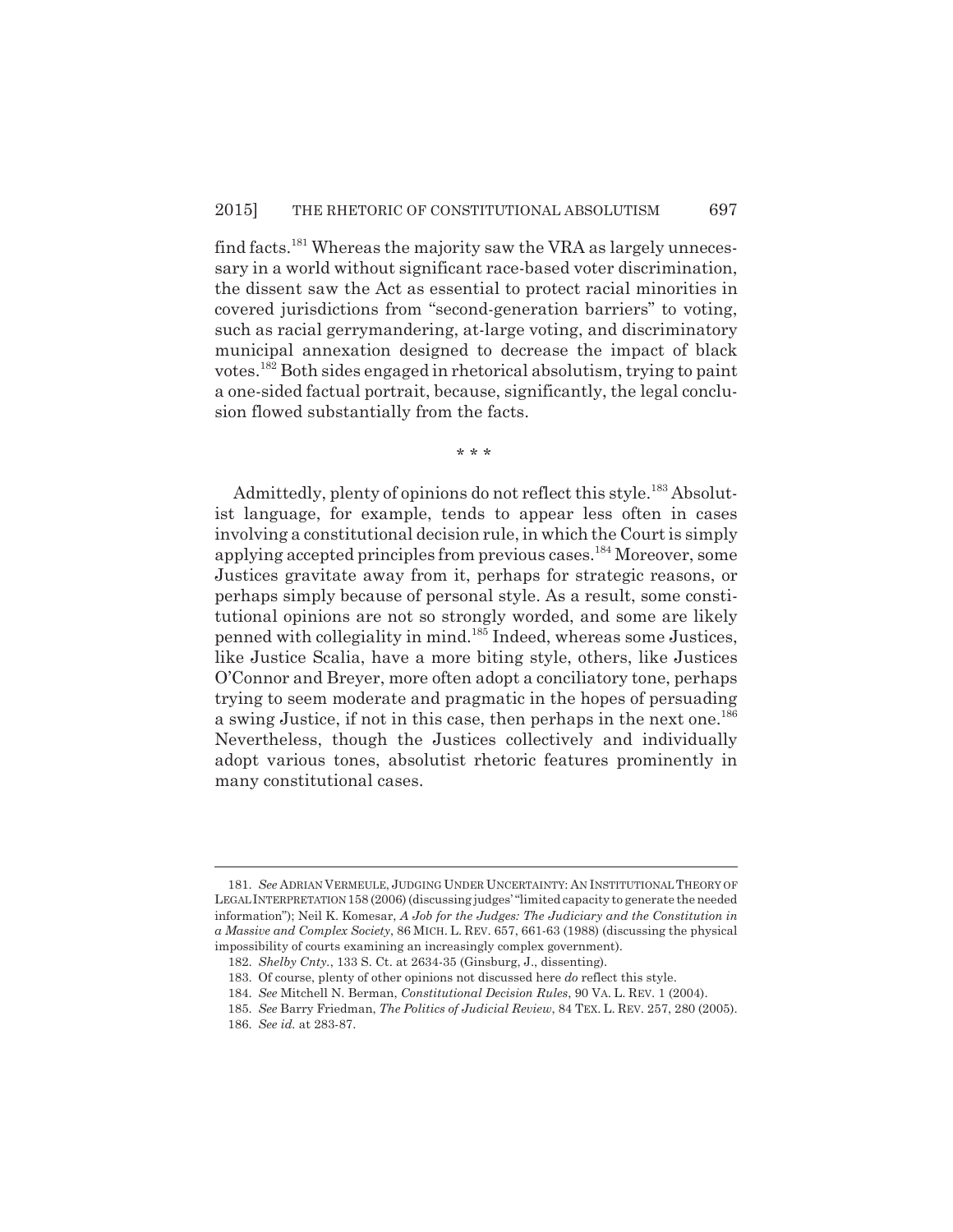#### II. EXPLANATIONS

No single theory can explain the Justices' rhetorical styles; the calculus differs depending on the particular Justice and case. Nevertheless, explanations for some Justices' use of absolutist rhetoric can be grouped into three general categories: strategic, institutional, and psychological. These explanations can work in tandem or separately, depending on the case and the Justice. Although not every explanation will apply to every case or Justice, collectively they shed much light on the phenomenon.

#### *A. Strategic Explanations*

Some absolutist rhetoric is strategic. Justices try to use their opinions to help steer the law in their desired direction, speaking simultaneously to numerous audiences including lower courts, governmental officials, parties, lawyers, law students, law professors, fellow and future Justices, the media, the general public, and more. On this account, Justices and the law clerks who draft some of their opinions adopt an absolutist tone to persuade other actors of the correctness of their constitutional views.

#### *1. Absolutism as Demosprudence*

As Dean Robert Post has observed, constitutional law and constitutional culture are "locked in a dialectical relationship, so that constitutional law both arises from and in turn regulates culture."187 Because the Justices realize that their constitutional views are more likely to prevail and endure if the public accepts them, they sometimes craft their opinions with the general public in mind.188 Justices, then, sometimes try to "court the people" to enlist popular support for a particular constitutional vision.<sup>189</sup> In

<sup>187.</sup> Post, *supra* note 30, at 8.

<sup>188.</sup> *See* Robert Post & Reva Siegel, Roe *Rage: Democratic Constitutionalism and Backlash*, 42 HARV. C.R.-C.L. L. REV. 373, 374 (2007).

<sup>189.</sup> *See* Lani Guinier, *Courting the People: Demosprudence and the Law/Politics Divide*, 89 B.U. L. REV. 539, 545 (2009).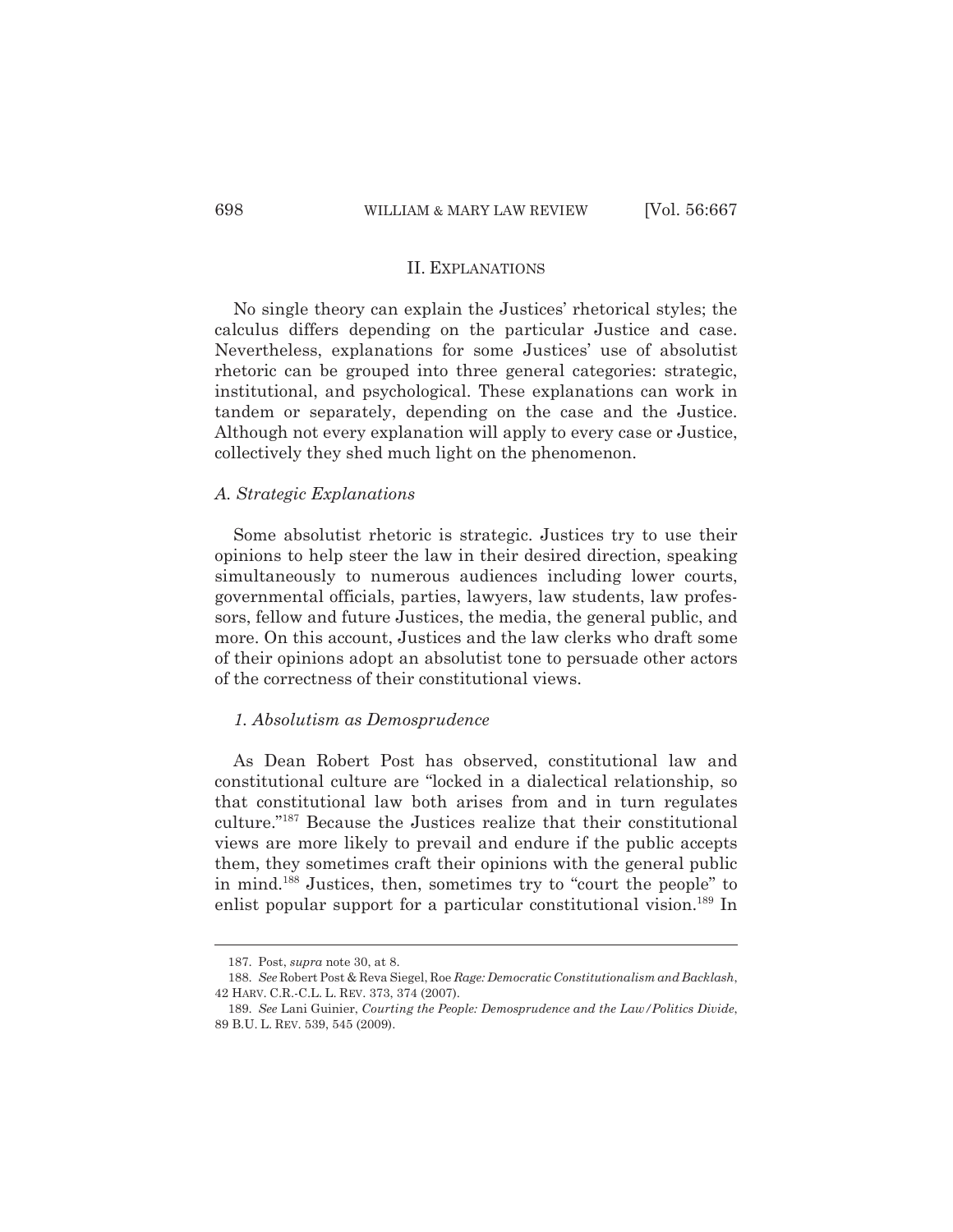this way, as Professor Lani Guinier has observed, Supreme Court opinions can be "demosprudential," engaged in an ongoing, albeit forceful, conversation with the public, encouraging nonjudicial actors to support or oppose the majority's conclusions.<sup>190</sup>

Justices' demosprudential efforts may be especially aggressive in closely divided cases, when they perceive the need to rebut the other side's contentions.<sup>191</sup> After all, when the Court is unanimous, that unanimity itself sends a powerful message to the public about the country's constitutional norms. In such cases, additional rhetorical force may be less necessary. However, when the Justices—and, perhaps more importantly, large segments of society itself—disagree on an important constitutional norm or social structure, a Justice may deem it especially important to phrase her argument as strongly as possible to rebut the other side.<sup>192</sup> Somewhat paradoxically, then, Justices may be more inclined to use absolutist language in those cases where a strong counterargument exists.

Demosprudential absolutism can invoke case-specific arguments or appeal to broader principles about the judicial role.<sup>193</sup> For example, Justices sometimes craft majority opinions to seem restrained and dissents to make the majority seem activist.<sup>194</sup> This kind of demosprudence roots its arguments in deeper notions of judicial legitimacy. A dissent will likely have greater resonance if it can persuade a large audience that the majority opinion exceeded the judiciary's limited role of "calling balls and strikes."195

<sup>190.</sup> *See* Guinier, *supra* note 30, at 47-49, 57.

<sup>191.</sup> *See, e.g.*, Guinier, *supra* note 30, at 8-12 (discussing Justice Breyer's powerful oral dissent to *Parents Involved in Community Schools v. Seattle School District No. 1*, 551 U.S. 707 (2007), challenging the fundamental legal presumptions of the majority opinion in a 5-4 decision).

<sup>192.</sup> *Cf.* J. M. Balkin, *The Constitution of Status*, 106 YALE L.J. 2313, 2319-20 (1997) (noting that some constitutional cases are "really battles over social status and social structure" with "urgency and deep symbolic meaning").

<sup>193.</sup> *But see* NATHANIEL PERSILY ET AL., PUBLIC OPINION AND CONSTITUTIONAL CONTROVERSY 9 (2008) ("For the most part, the decisions of the Supreme Court and other courts go unnoticed by the American public.").

<sup>194.</sup> *See* Erwin Chemerinsky, *The Rhetoric of Constitutional Law*, 100 MICH. L. REV. 2008, 2019-21 (2002).

<sup>195.</sup> *See Confirmation Hearing on the Nomination of John G. Roberts, Jr. to Be Chief Justice of the United States: Hearing Before the S. Comm. on the Judiciary*, 109th Cong. 55-56 (2005) (statement of John G. Roberts, Jr.) ("Judges are like umpires … and I will remember that it's my job to call balls and strikes, and not to pitch or bat.").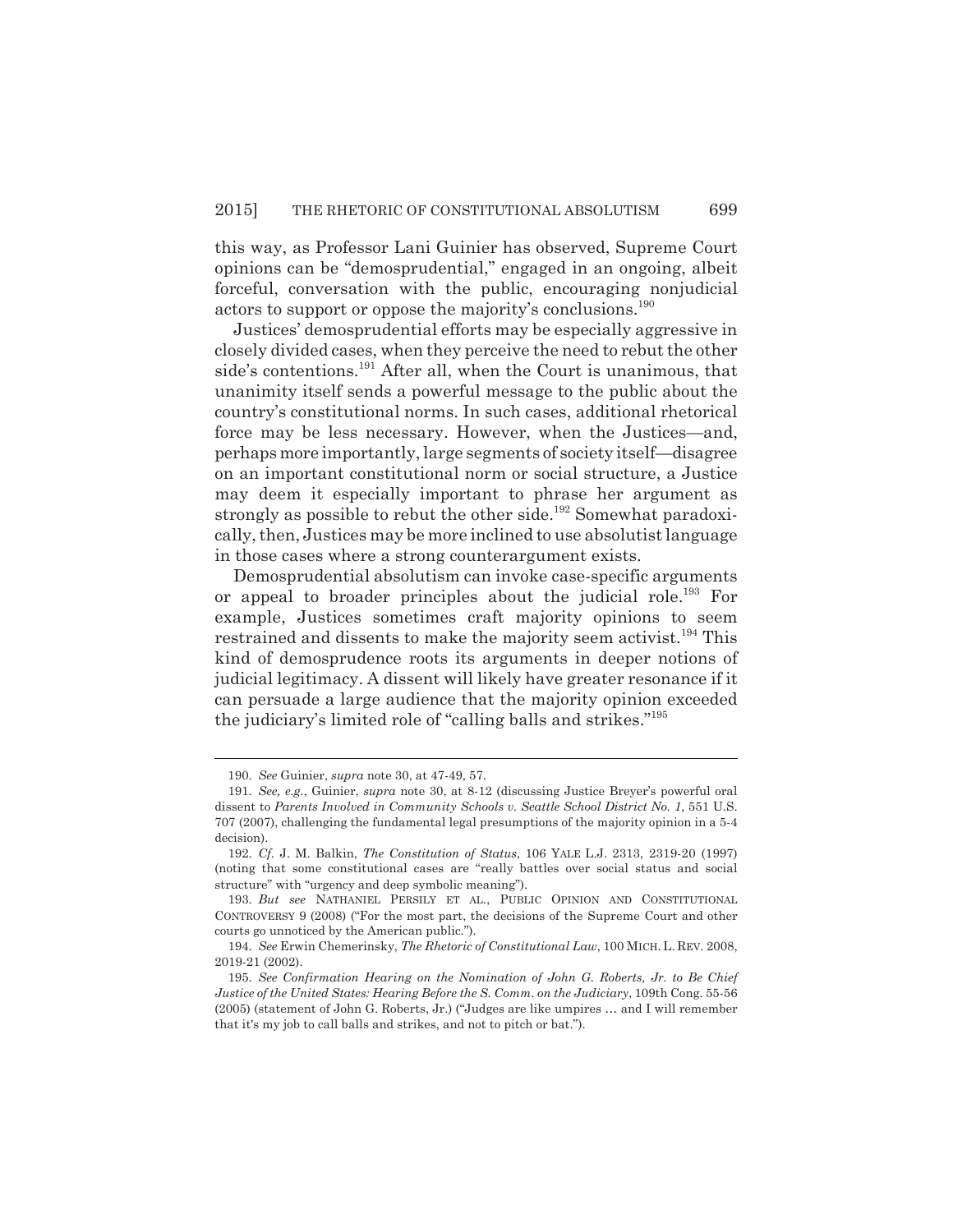Justices also sometimes aim their demosprudence at specific audiences. Cognizant that the media is a particularly effective intermediary between the Court and the public,<sup>196</sup> Justices sometimes seem to direct portions of their opinion to reporters. Justice Kennedy's majority opinion in *Lawrence v. Texas*, for example, rings with self-certainty, seemingly directed at a broad lay audience.<sup>197</sup> *Lawrence*, which invalidated Texas's criminal prohibition of samesex sodomy,<sup>198</sup> opens with an ode to liberty directed at the general public:

Liberty protects the person from unwarranted government intrusions into a dwelling or other private places. In our tradition the State is not omnipresent in the home. And there are other spheres of our lives and existence, outside the home, where the State should not be a dominant presence. Freedom extends beyond spatial bounds. Liberty presumes an autonomy of self that includes freedom of thought, belief, expression, and certain intimate conduct. The instant case involves liberty of the person both in its spatial and in its more transcendent dimensions.<sup>199</sup>

Justice Kennedy continues with further language emphasizing that the challenged law violated the equality and dignity of homosexuals,200 thereby subjecting all homosexuals to a deeply offensive stigma.<sup>201</sup>

*Lawrence*'s language is consciously demosprudential, both invoking and prompting social change. The Court justified its decision partially by detailing changed societal attitudes towards homosexuality,202 but its celebration of liberty and dignity also likely played some role in helping bring about more momentous changes.<sup>203</sup> Just

<sup>196.</sup> *See, e.g.*, Franklin & Kosaki, *supra* note 41, at 353 (describing media coverage as a "crucial variable" in shaping public awareness of Supreme Court decisions).

<sup>197. 539</sup> U.S. 558 (2003); Eric Berger, Lawrence*'s Stealth Constitutionalism and Same-Sex Marriage Litigation*, 21 WM. & MARY BILL RTS. J. 765, 817 (2003).

<sup>198.</sup> *Lawrence*, 539 U.S. at 575, 578-79.

<sup>199.</sup> *Id.* at 562.

<sup>200.</sup> *Id.* at 567-68 ("[A]dults may choose to enter upon this relationship in the confines of their homes and their own private lives and still retain their dignity as free persons.").

<sup>201.</sup> *Id.* at 575 ("The stigma this criminal statute imposes, moreover, is not trivial."). 202. *Id.* at 573.

<sup>203.</sup> *See* James W. Soutenborough et al., *Reassessing the Impact of Supreme Court*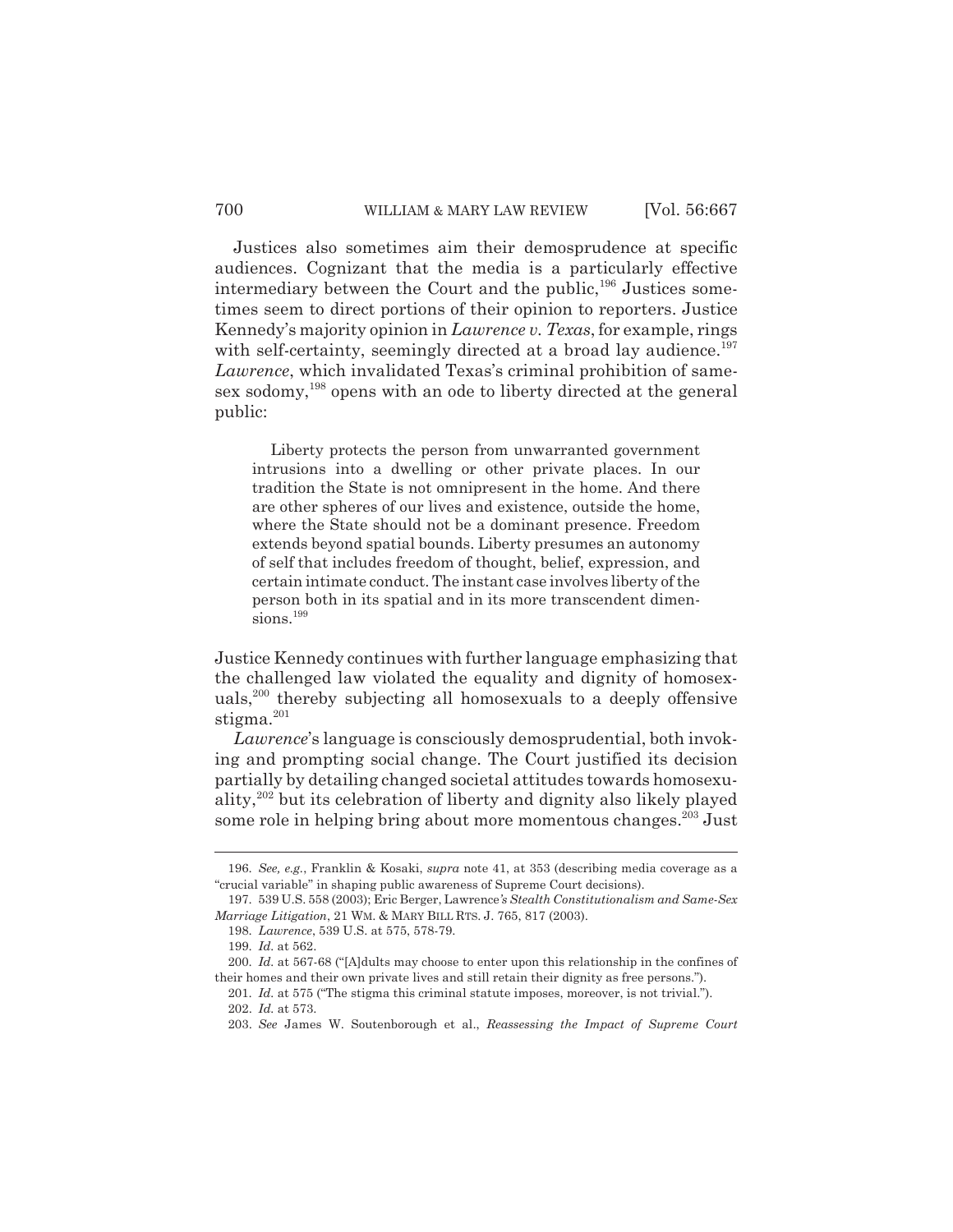over a decade later, same-sex couples enjoy the right to marry in well over thirty states and the District of Columbia.204

Indeed, *Lawrence*'s language conveys a powerful narrative of newly recognized civil liberties and cultural tolerance, adopting an absolutist tone that rejects alternative outcomes. Such absolutist language not only highlights the human costs of anti-sodomy laws but also helped the Court confidently overrule *Bowers v. Hardwick*, which had upheld a similar Georgia anti-sodomy statute.<sup>205</sup> Although *Bowers* was incompatible with most Americans' values by 2003,206 the mere existence of that precedent made *Lawrence* a more difficult case than it otherwise would have been.<sup>207</sup> Justice Kennedy, then, used absolutist rhetoric to persuade the American people that our nation's fundamental constitutional norms *required* overruling existing precedent and striking down the Texas statute.<sup>208</sup> The rhetoric resonated in the mainstream media. For example, *The New York Times* reported on the Court's "sweeping declaration of constitutional liberty" that "effectively apologiz[ed]" for *Bowers*, 209 which had "demean[ed] the lives of homosexual persons."210

Justice Scalia used absolutist language in *Heller* to similar demosprudential effect, directing portions of his opinions to gunrights advocates likely to applaud the decision.<sup>211</sup> For instance, in

205. Bowers v. Hardwick, 478 U.S. 186, 190, 196 (1986).

*Decisions on Public Opinion: Gay Civil Rights Cases,* 59 POL. RES. Q. 419, 419 (2006) ("*Lawrence* ... appears to be playing a central role in shaping the national debate over gay rights and same-sex marriage."); *cf.* William N. Eskridge, Jr., *Equality Practice: Liberal Reflections on the Jurisprudence of Civil Unions*, 64 ALB. L. REV. 853, 877 (2001) ("[L]aw cannot liberalize unless public opinion moves, but public attitudes can be influenced by changes in the law.").

<sup>204.</sup> *See* David A. Graham, *Gaming Out the End of the Gay-Marriage Fight*, ATLANTIC (Oct. 29, 2014), http://www.theatlantic.com/politics/archive/2014/10/gaming-out-the-end-of-the-gaymarriage-fight/382103 [http://perma.cc/8VQ6-GXN9 ("[A]bout two-thirds of states now have gay marriage, and about two-thirds of American citizens live in those states.").

<sup>206.</sup> *See* Cass R. Sunstein, *What Did* Lawrence *Hold? Of Autonomy, Desuetude, Sexuality, and Marriage*, 2003 SUP. CT. REV. 27, 73.

<sup>207.</sup> *See* Berger, *supra* note 197, at 817; Michael J. Klarman, Brown *and* Lawrence *(and* Goodridge*)*, 104 MICH. L. REV. 431, 436-37 (2005).

<sup>208.</sup> Lawrence v. Texas, 539 U.S. 558, 578 (2003).

<sup>209.</sup> Linda Greenhouse, *The Supreme Court: Homosexual Rights; Justices, 6-3, Legalize Gay Sexual Conduct in Sweeping Reversal of Court's '86 Ruling*, N.Y. TIMES, June 27, 2003, at A1.

<sup>210.</sup> *Id.* (quoting *Lawrence*, 558 U.S. at 575).

<sup>211.</sup> *See* Guinier, *supra* note 30, at 76 (discussing the widespread media coverage of *Heller*).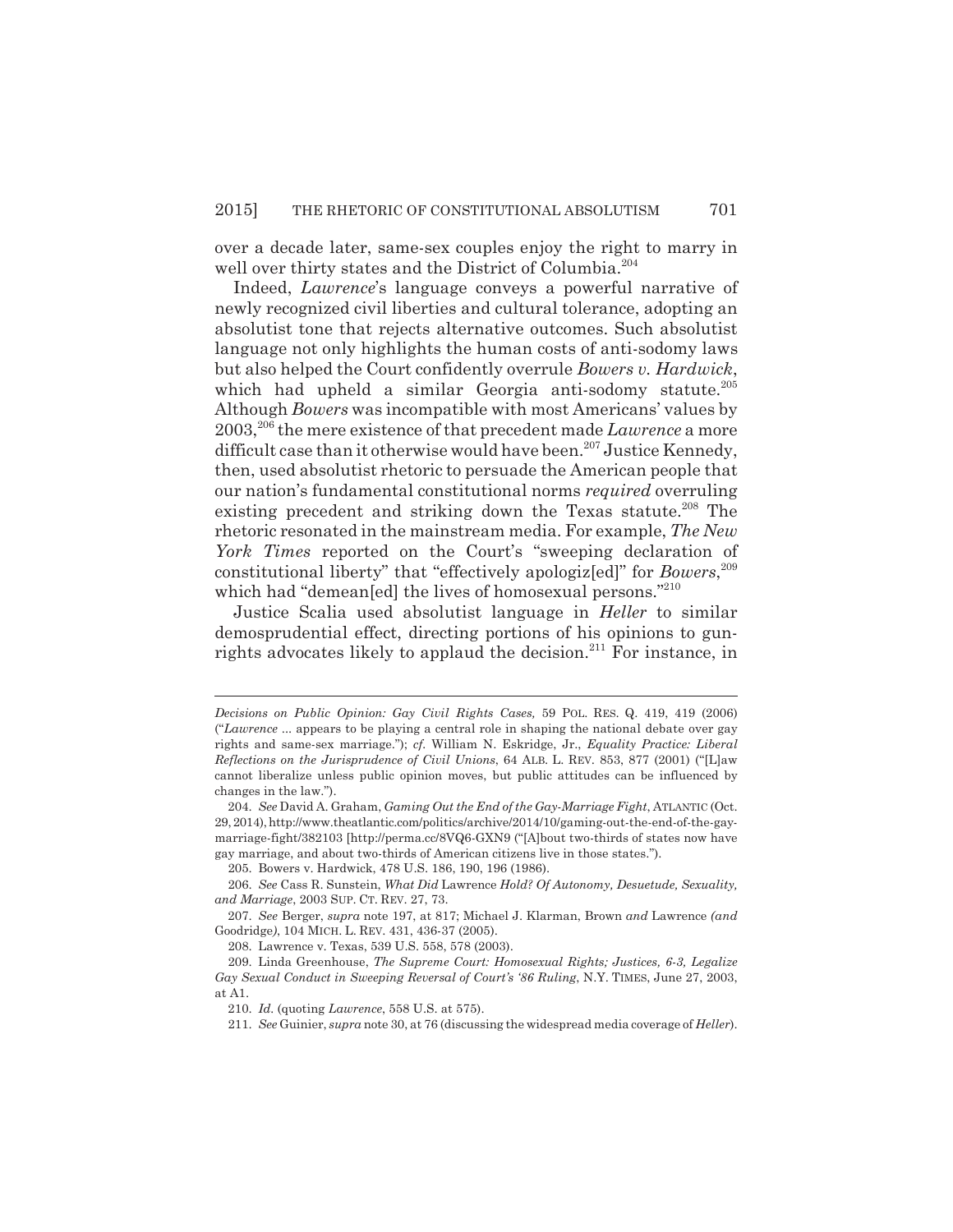addition to depicting the evidence in a one-sided fashion, $212$  he emphasized that the Second Amendment "surely elevates above all other interests the right of law-abiding, responsible citizens to use arms in defense of hearth and home."213 Such invocations of "hearth and home" get to the heart of the gun lobby's sacred mission to empower individuals to protect themselves and their families against violent intruders. $2^{14}$  This kind of language may also indirectly help galvanize political officials, such as state legislators, to see all gun regulations as illegitimate. $215$ 

Justice Scalia further appealed to gun-rights advocates by reminding his audience that "the enshrinement of constitutional rights necessarily takes certain policy choices off the table.... Undoubtedly some think that the Second Amendment is outmoded .... [B]ut what is not debatable is that it is not the role of this Court to pronounce the Second Amendment extinct."216 This language is powerful, but also legally gratuitous.217 All lawyers and judges know that legislators may not pass laws conflicting with the Constitution. No informed observer thought that the District of Columbia was arguing that it should be permitted to violate the "outmoded" Second Amendment. Rather, the case asked difficult questions about the Second Amendment's meaning and application. To this extent, Justice Scalia offers a celebratory nod to pro-gun advocates, who have long insisted that gun regulations violate their constitutional rights. Indeed, this language may have encouraged some of those advocates to lose sight of that case's limited holding.<sup>218</sup>

<sup>212.</sup> *See supra* notes 83-84 and accompanying text.

<sup>213.</sup> District of Columbia v. Heller, 554 U.S. 570, 635 (2008).

<sup>214.</sup> *See* Reva B. Siegel, Comment, *Dead or Alive: Originalism as Popular Constitutionalism in* Heller, 122 HARV.L.REV. 191, 239 (2008) ("When Justice Scalia explains that the Second Amendment protects rights of the 'law-abiding, responsible citizens to use arms in defense of hearth and home,' he echoes ... [those] who all claim the Second Amendment protects rights of the 'law-abiding' and invoke the distinction between citizens and criminals to explain the Second Amendment.").

<sup>215.</sup> *See, e.g.*, *Bills Would Reject Federal Restrictions on Firearms*, UNICAMERAL UPDATE (Mar. 21, 2013), http://update.legislature.ne.gov/?p=10989 [http://perma.cc/6KP2-2VD6] (reporting on proposed bill in the Nebraska Legislature that would deem federal gun regulations unenforceable in Nebraska).

<sup>216.</sup> *Heller*, 554 U.S. at 636.

<sup>217.</sup> *Cf.* Boumediene v. Bush, 553 U.S. 723, 828 (2008) (Scalia, J., dissenting) (contending that the majority opinion "will almost certainly cause more Americans to be killed").

<sup>218.</sup> *See infra* notes 364-68 and accompanying text.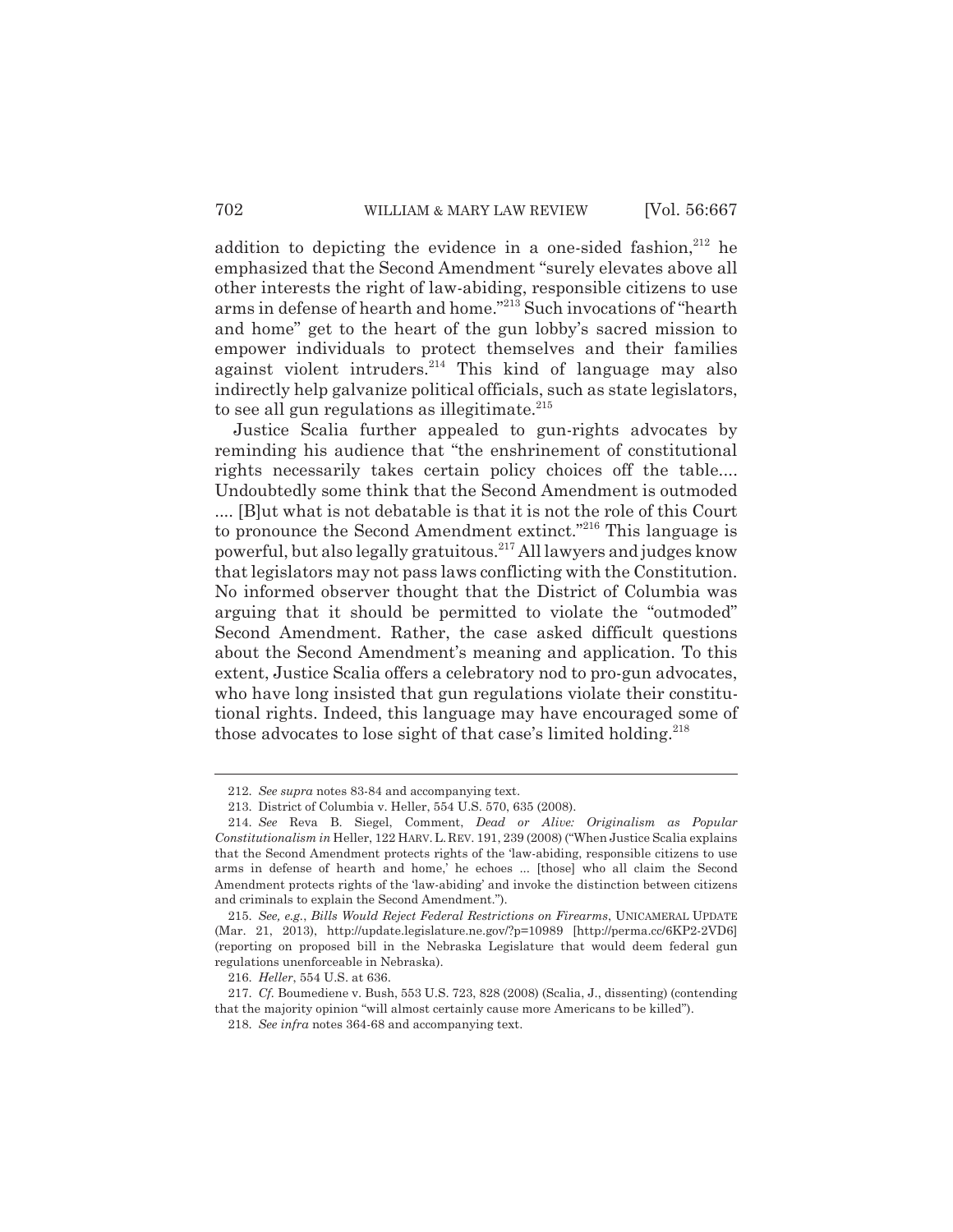### *2. Absolutism as Persuasion of Colleagues*

In addition to persuading the public, the Justices naturally hope to persuade each other. Presumably, this is true in any case, but especially so in cases in which a changed vote would alter the outcome. Many scholars have noted that Justices communicate with each other primarily in conference and through their written opinions and questions at oral argument.<sup>219</sup> Given these limited opportunities for interaction, the Justices may draft opinions to try to win votes for their position.

However, while this explanation may sometimes apply, it often does not. For one, the Justices often do not change their vote after the initial conference, $220$  so from a strategic point of view, it would be strange if they crafted their opinions primarily to prompt an unlikely switch. Probably more importantly, a Justice trying to persuade a colleague might prefer more moderate, concessionary rhetoric to emphasize the modesty of the majority opinion. Of course, the relative persuasiveness of a given opinion depends on the issue and the Justices involved, but swing Justices are often undecided because they recognize the strength of the arguments on each side. To this extent, a more measured tone may often be a more effective way to persuade the Justice who considers a case genuinely difficult. Indeed, research indicates that overstatement is rarely persuasive, $221$  and Justices authoring opinions in close cases, perhaps intuiting this conclusion, sometimes compromise their reasoning to try to garner a majority.<sup>222</sup>

From this perspective, absolutist rhetoric may be a sounder strategy in dissents, where a Justice can present her own views without worrying about holding together a fragile coalition of

<sup>219.</sup> *E.g.*, Stephen L. Wasby et al., *The Functions of Oral Argument in the U.S. Supreme Court,* 62 Q. J. SPEECH 410, 418-19 (1976).

<sup>220.</sup> *See* Friedman, *supra* note 185, at 286. *But see* LEE EPSTEIN & JACK KNIGHT, THE CHOICES JUSTICES MAKE 9 (1998) (stating that Justices switch their votes, make changes in opinions, or join writings that do not necessarily reflect their sincere preferences in more than half of argued cases).

<sup>221.</sup> *See* Simon & Scurich, *supra* note 6, at 429.

<sup>222.</sup> *See* EPSTEIN & KNIGHT, *supra* note 220, at 9-11. Some Justices may also write opinions to try to appease the losing side with moderating language. *See, e.g.*, United States v. Windsor, 133 S. Ct. 2675, 2690 (2013) (emphasizing states' rights in a decision striking down the federal Defense of Marriage Act); Fisher v. Univ. of Tex. at Austin, 133 S. Ct. 2411, 2419 (2013) (indicating that affirmative action is not categorically unconstitutional).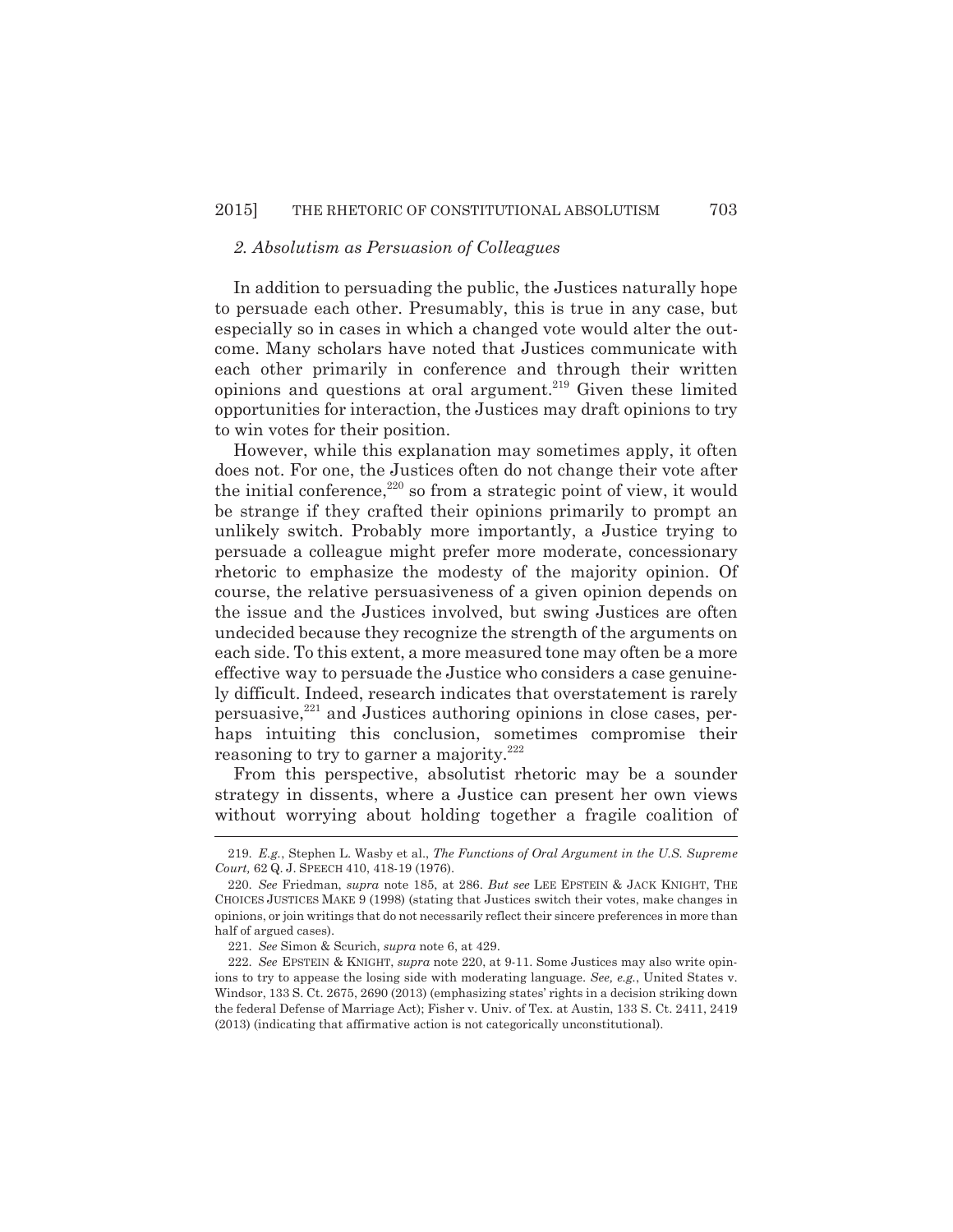colleagues.223 Indeed, the dissenter's absolutism, though more counterintuitive, may be less misleading in that the dissenter is obviously not speaking for the Court. The dissent's absolutism, then, will never be confused with the law today, but it aspires to change the law tomorrow.

Thus, even if absolutist language only infrequently changes the minds of current swing Justices, it can influence future Justices, thereby appealing, as Chief Justice Hughes put it, to the "intelligence of a future day."224 This influence can be relatively direct, such as when a lawyer or law student latches onto language she finds particularly persuasive and subsequently ascends to the Supreme Court. It can also occur less directly, such as when the language gets adopted by popular movements and ultimately helps shape the discourse surrounding a particular legal issue.<sup>225</sup> In all events, Justices realize that tomorrow's Court may revisit today's judgment, and they may choose language hoping to persuade those future Justices.

#### *3. Absolutism as Rule of Law*

The Justices may also sometimes use rhetorical absolutism to enhance the rule of law by imbuing their opinions with a sense of inevitability.<sup>226</sup> Even in cases with strong arguments on each side, Justices may fear that equivocal reasoning would expose "the terrifying arbitrariness that underlies much of the legal system."227 By insisting in absolutist terms that the Constitution unequivocally demands a particular outcome, a Justice presents the law as clear and objective.

Absolutist rhetoric thus implies that the Justices' own policy preferences have nothing to do with their decisions.<sup>228</sup> It, therefore, helps justify an unelected judiciary's exercise of power over the

<sup>223.</sup> *See* Antonin Scalia, *The Dissenting Opinion*, 1994 J. SUP. CT. HIST. 33, 42 (noting the pleasure of writing an opinion for oneself that addresses "precisely the degree of quibble, or foreboding, or disbelief, or indignation" that one thinks is justified).

<sup>224.</sup> CHARLES EVAN HUGHES, THE SUPREME COURT OF THE UNITED STATES 68 (1928).

<sup>225.</sup> *Cf. infra* notes 397-400 and accompanying text.

<sup>226.</sup> *See* Robert Ferguson, *The Judicial Opinion as Literary Genre*, 2 YALE J.L. & HUMAN. 201, 206-07 (1990).

<sup>227.</sup> Levinson, *supra* note 5, at 189.

<sup>228.</sup> *See* Chemerinsky, *supra* note 194, at 2010.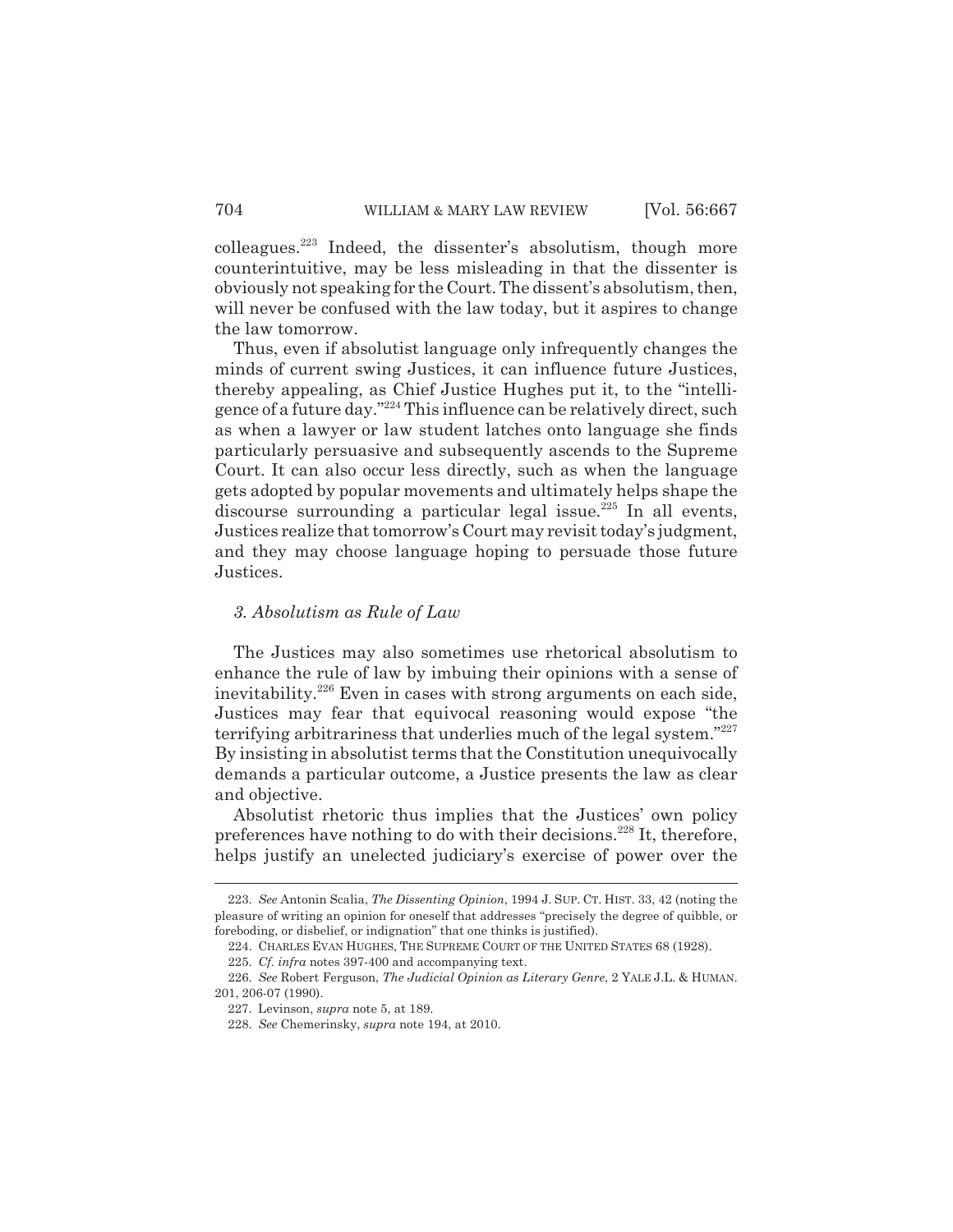political branches because that exercise of power merely reflects enforcement of the land's highest law. In this way, absolutist rhetoric can sometimes mollify Justices' anxiety about the Court's countermajoritarian function.229 Similarly, the Court, as in *Graham*, may use absolutist rhetoric to assert the existence of a national consensus, thus ostensibly mitigating the countermajoritarian problem that arises when it invalidates a democratically enacted statute. $^{230}$ Whether these rhetorical strategies effectively reinforce judicial legitimacy is, of course, another question, but some Justices may think that they do, or, at least, may feel like they need to pretend that they do.

Justices similarly may rest constitutional judgments on absolutist factual statements, thereby suggesting that their legal views hinge on empirical facts, not normative values.231 In *Shelby County*, for instance, the Court rested its holding on the "fact" that race-based voter discrimination was largely a thing of the past.<sup>232</sup> Of course, the four dissenters viewed those facts very differently, but the majority may have thought that its reliance on "facts" insulated it from criticisms that it was unfairly biased against the Voting Rights Act or minority voters.

Justices may also think that strongly worded opinions can reinforce the rule of law by providing better guidance to lower courts, litigants, and other governmental actors, all of whom must follow Supreme Court precedent. This explanation is ultimately unconvincing, because it confuses the clarity of a holding with the rhetoric justifying that holding. A holding may be emphatically defended but imprecisely stated. Alternatively, a court may concede that a case is close while still issuing a clear, easily applied holding. Nevertheless, some Justices, cognizant that lower courts must follow their ruling, may confuse the two. Moreover, even if they do not, Justices may believe that lower courts may be reluctant to extend an equivocal opinion to similar cases if they fear that the Court itself does not fully believe in its decision.<sup>233</sup>

<sup>229.</sup> *See* BICKEL, *supra* note 31, at 16-17.

<sup>230.</sup> *See supra* Part I.B.4.

<sup>231.</sup> *See* Kahan, *supra* note 4, at 35.

<sup>232.</sup> *See supra* notes 172-74 and accompanying text.

<sup>233.</sup> *Cf.* Mark Tushnet, *Introduction* to IDISSENT:GREAT OPPOSING OPINIONS IN LANDMARK SUPREME COURT CASES, at xiii (Mark Tushnet ed., 2008).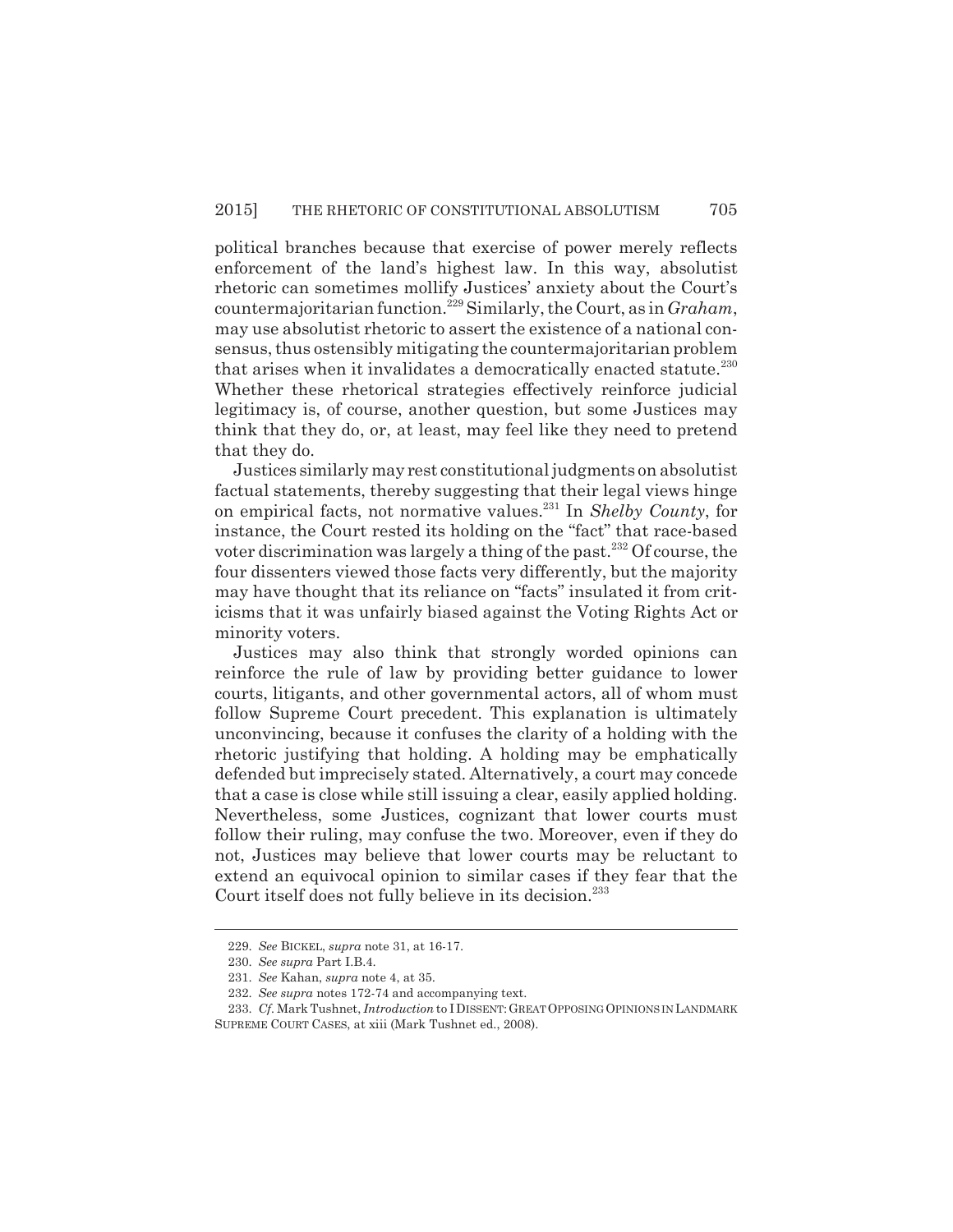# *4. Absolutism as Formalism*

Absolutism can also be part of a related rhetorical strategy to present the law generally as orderly, rule-based, and objective, thereby further enhancing the rule of law.234 Under this approach, absolutism not only tries to convey the inevitability of a particular decision but also facilitates a broader project to imbue the law with clear rules, thereby decreasing judicial discretion and appealing to the autonomy of constitutional law to justify the Court's constraint of the political branches.<sup>235</sup> This presumption of clear answers implies that legal interpretation is formalistic—that is, that the law, including the Constitution, provides observable rules unconnected to a judge's own value system.<sup>236</sup>

Justice Scalia is probably the Justice whose absolutist rhetoric most often reflects such formalism. Justice Scalia often views the law formalistically, seeing obvious answers where others see ambiguities.<sup>237</sup> He prefers rules to standards, because rules provide stricter guidance to future courts.<sup>238</sup> Standards, by contrast, are more malleable and thus increase judicial discretion.<sup>239</sup>

To this extent, some absolutist rhetoric may reflect not merely a rhetorical flourish to support a particular outcome but instead a more fundamental insistence that constitutional interpretation

238. *See* Sullivan, *supra* note 237, at 58-59, 65.

<sup>234.</sup> *Cf.* MARC O. DEGIROLAMI, THE TRAGEDY OF RELIGIOUS FREEDOM 4 (2013).

<sup>235.</sup> *See* Post, *supra* note 30, at 11.

<sup>236.</sup> *See* Lawrence B. Solum, *The Supreme Court in Bondage: Constitutional Stare Decisis, Legal Formalism, and the Future of Unenumerated Rights*, 9 U. PA. J. CONST. L. 155, 169-70 (2006).

<sup>237.</sup> *See, e.g.*, Kathleen M. Sullivan, *The Supreme Court, 1991 Term—Foreword: The Justices of Rules and Standards*, 106 HARV. L. REV. 22, 114-15 (1992) ("Scalia is ... optimistic about the possibility that judges can rationalize the chaotic jumble of twentieth-century constitutional precedents and reorder constitutional law around clear interpretive and operative rules."); Cass R. Sunstein, *Justice Scalia's Democratic Formalism*, 107 YALE L.J. 529, 530 (1997) (reviewing ANTONIN SCALIA, A MATTER OF INTERPRETATION: FEDERAL COURTS AND THE LAW (Amy Gutmann ed., 1997)) ("Justice Scalia is the clearest and most selfconscious expositor of democratic formalism in the long history of American law.").

<sup>239.</sup> *See* United States v. Mead Corp., 533 U.S. 218, 245 (2001) (Scalia, J., dissenting) (criticizing the majority for entertaining a "grab bag" of factors); Michael H. v. Gerald D., 491 U.S. 110, 128 n.6 (1989) (Scalia, J.) (plurality opinion) ("[A] rule of law that binds neither by text nor by any particular, identifiable tradition is no rule of law at all."); Antonin Scalia, *The Rule of Law as a Law of Rules*, 56 U. CHI. L. REV. 1175, 1175-76 (1989); Sullivan, *supra* note 237, at 57-59.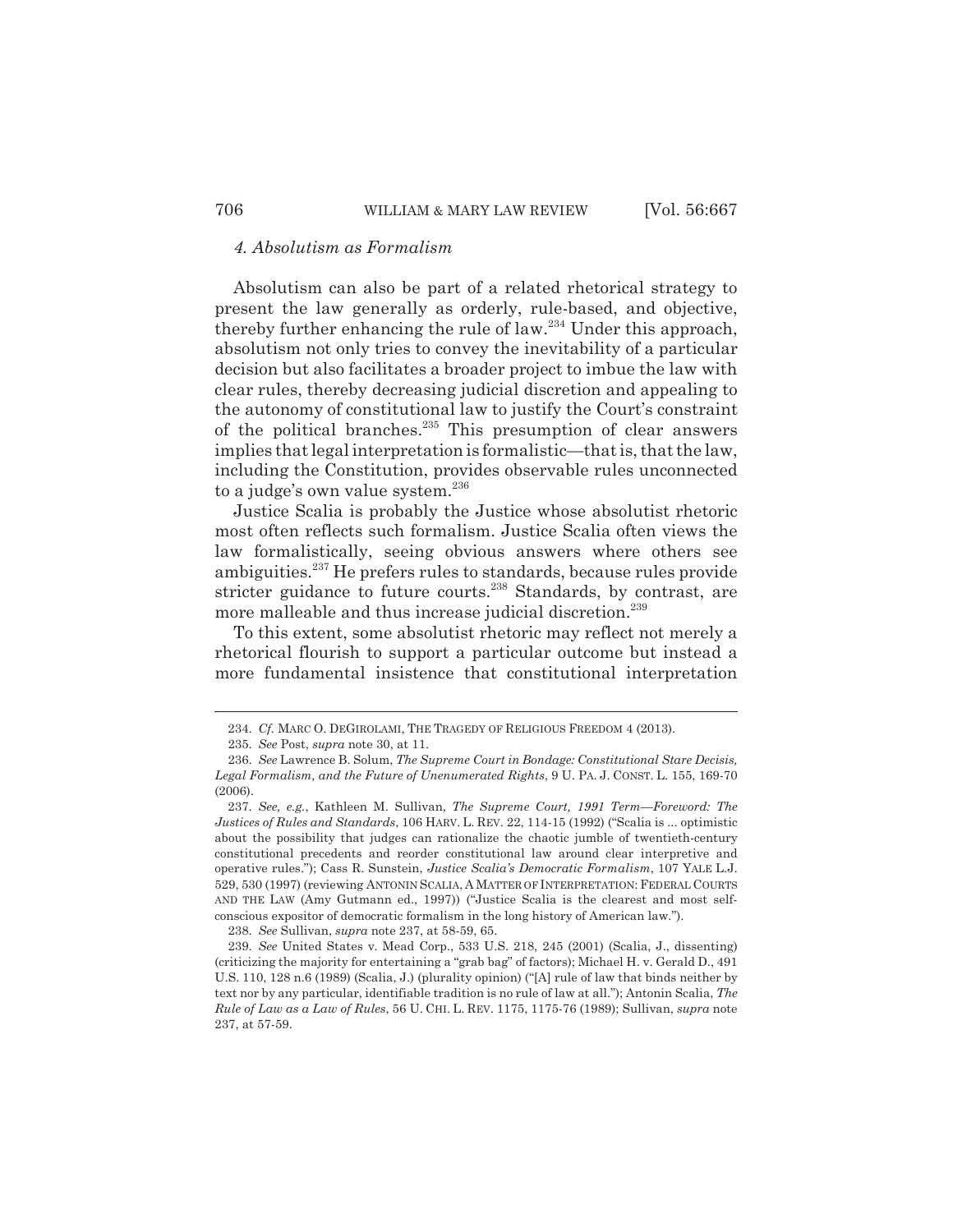ought to proceed with clear rules.<sup>240</sup> For Justice Scalia, the law has and should have a rigorous and rigid structure.<sup>241</sup> This intellectual edifice is an impressive construct, but it is also inflexible insofar as it cannot conceive of provisions meaning something different from (Justice Scalia's idea of) the provision's original conception. This is a vision of law that has difficulty admitting doubt because the entire structure rests upon an intricate architecture. Consequently, contrary evidence must be contradicted or explained away so as not to undermine the structure's foundation.

By contrast, other Justices with a more pragmatic outlook are probably less likely to embrace absolutism because they tend to see law less objectively. A pragmatist like Justice Breyer, for instance, is more likely to acknowledge constitutional indeterminacy.<sup>242</sup> For example, in his dissent in *Printz v. United States*, Justice Breyer noted that "the Constitution itself is silent on the matter" of federal assignment of responsibilities to state officials, thus removing the need or reason "to find in the Constitution an absolute principle."<sup>243</sup> Whereas the absolutist insists on unyielding principles to resolve cases, the pragmatist more willingly accepts that constitutional questions can be difficult, ambiguous, and context-laden.

In constitutional interpretation, formalists sometimes gravitate towards originalism.<sup>244</sup> Though there are several variants of origin-

<sup>240.</sup> Of course, one might view formalism as itself part of the judicial opinion's rhetorical performance, in which case, it, like absolutism, is merely another rhetorical tool. *See* Ferguson, *supra* note 226, at 208.

<sup>241.</sup> A former student of Justice Scalia's recounted that then-Professor Scalia opened his Contracts class by saying, "Contracts law is like a puzzle. Each class you will get another piece, and at the end of the course, they will fit together to make a beautiful picture." *See* Email from Lynn Branham, Visiting Professor, St. Louis Univ. Sch. of Law, to author (Jan. 16, 2014, 12:51 CST) (on file with author).

<sup>242.</sup> *See, e.g.*, Linda Greenhouse, *The Supreme Court: Indecency; High Court Splits on Indecency Law Covering Cable TV*, N.Y. TIMES, Jun. 29, 1996, at A1 (describing Justice Breyer's free speech opinion in *Denver Area Consortium v. FCC* as "tentative, almost apologetic").

<sup>243. 521</sup> U.S. 898, 978 (1997) (Breyer, J., dissenting).

<sup>244.</sup> *See* Stephanos Bibas, *Originalism and Formalism in Criminal Procedure: The Triumph of Justice Scalia, the Unlikely Friend of Criminal Defendants?*, 94 GEO. L.J. 183, 186-88 (2005) (noting that originalism does not always lead to formalism but does in the jurisprudence of Justice Scalia); Michael S. Greve, *The Originalism That Was, and the One That Will Be*, 25 YALE J.L. & HUMAN. 101, 108 (2013) ("[O]riginalism was self-consciously and deliberately formulated as a ... *democratic* formalism.").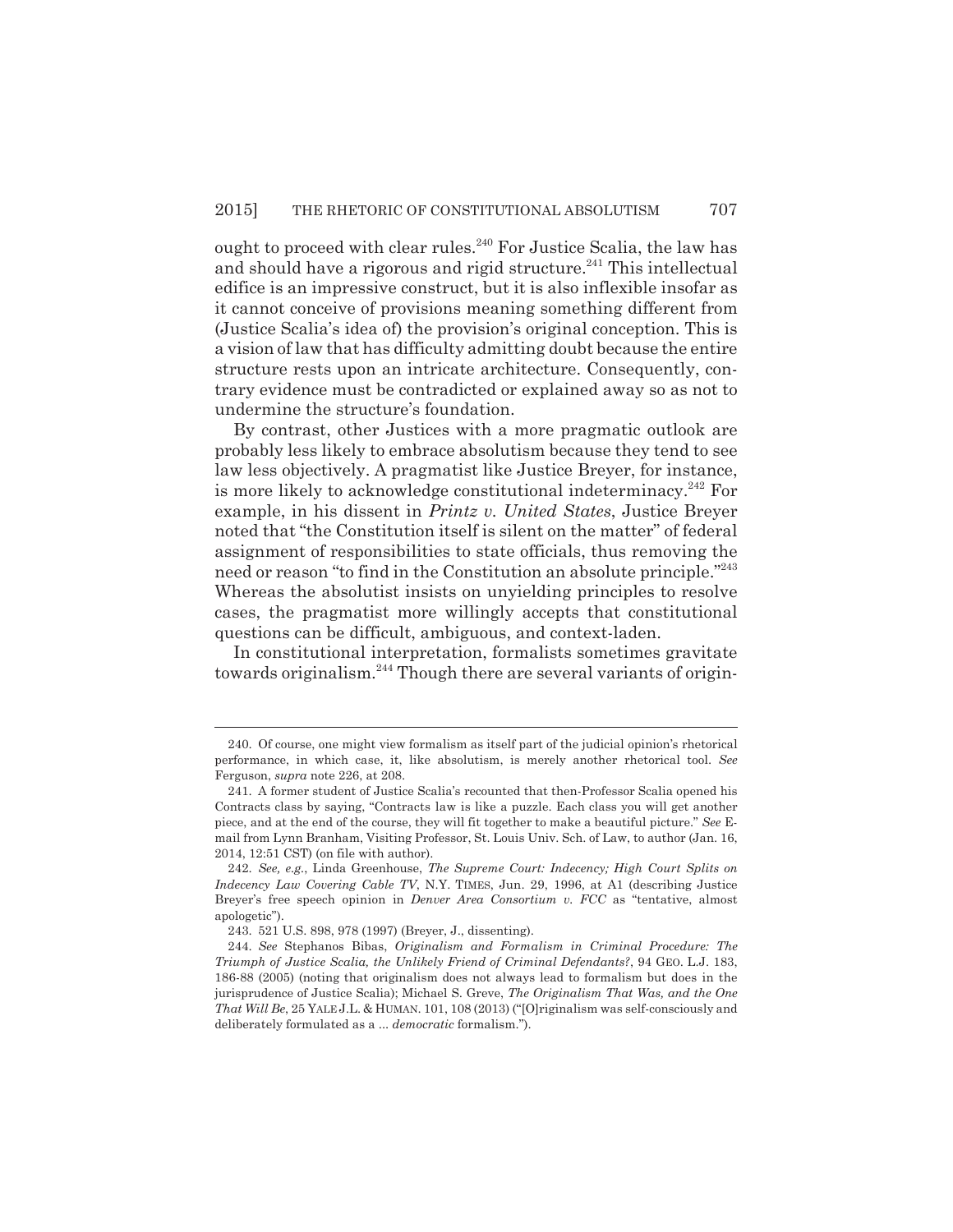alism,245 many originalists believe that the Constitution's meaning should be determined by identifying "meanings that are conventional given relevant linguistic practices" at the time of ratification.<sup>246</sup> Those meanings are "facts determined by the evidence,"<sup>247</sup> and, consequently, can be presented in an ostensibly objective light. Judge Bork's view that "[a]ll that counts is how the words used in the Constitution would have been understood at the time" reflects the formalist's optimism that a clear, objective meaning can be located.<sup>248</sup>

Interestingly, the originalist's interpretation of the evidence not only determines the outcome of a given case but also purports to lock in a constitutional provision's meaning forever. By confidently asserting a provision's original meaning, absolutist rhetoric camouflages the boldness of relying on contestable or obscure historical facts to forever set constitutional meaning.<sup>249</sup> Absolutist rhetoric, then, can be a strategy that both asserts a particular provision's original meaning and reminds future courts that that original meaning, once identified, ought not be disrupted.

Predictably, the divide between formalists and originalists, on the one hand, and pragmatists and living constitutionalists, on the other, sometimes reflects political differences. Though there are obviously important exceptions, conservatives are more likely than liberals to gravitate towards originalism and formalism.250 Perhaps this interpretive preference is outcome-driven: conservatives favor originalism because they think it is more likely to yield outcomes they like, and liberals oppose it for the same reason.<sup>251</sup> But differing attitudes towards originalism may also reflect disagreement about the notion of legal objectivity. Whereas liberals tend to see the Constitution and other legal texts as underdeterminate, conservatives

<sup>245.</sup> *See, e.g.*, Thomas B. Colby & Peter J. Smith, *Living Originalism*, 59 DUKE L.J. 239, 244 (2009).

<sup>246.</sup> Solum, *supra* note 8, at 35.

<sup>247.</sup> *Id.* at 36.

<sup>248.</sup> ROBERT H. BORK, THE TEMPTING OF AMERICA: THE POLITICAL SEDUCTION OF THE LAW 144 (1990).

<sup>249.</sup> *See* Berger, *supra* note 79, at 347-56, 358-60 (arguing that in many instances, the historical and linguistic evidence is too complicated to allow the judge to identify a single original meaning).

<sup>250.</sup> *See* Jamal Greene et al., *Profiling Originalism*, 111 COLUM. L. REV. 356, 374 (2011).

<sup>251.</sup> *See id.* at 360 ("It should come as little surprise that originalists share the characteristics traditionally associated with political conservatives.").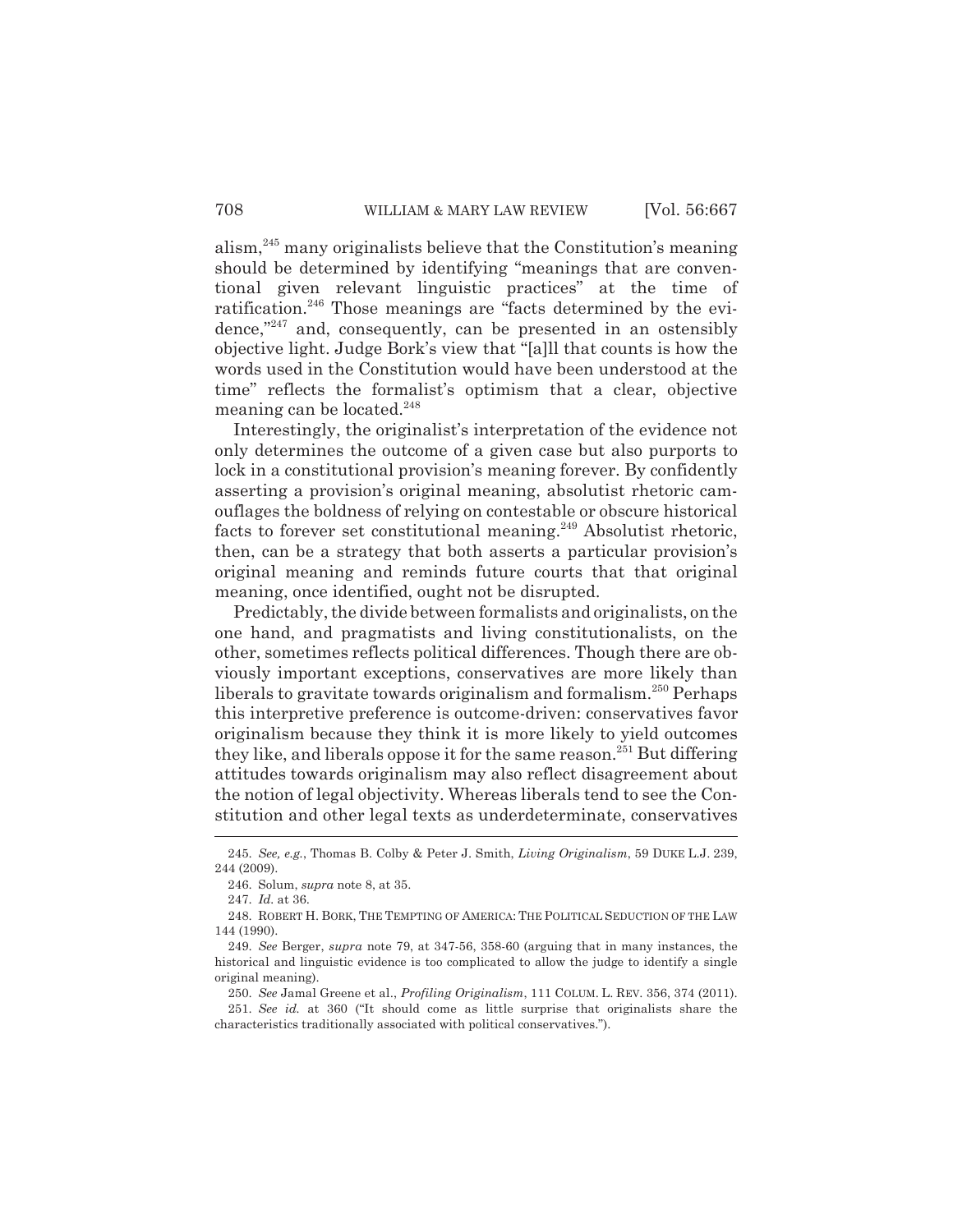are more likely to identify objective definitions that fix constitutional meaning.252 On this account, absolutism helps safeguard a formalist conception of the rule of law, because it insists on objective meanings (originalist or otherwise), thereby ostensibly preventing judges from fashioning legal rules out of their own normative commitments.253

#### *B. Institutional Explanations*

#### *1. The Politics of the Judicial System*

Another set of explanations for the Justices' absolutist rhetoric is institutional, rooted in various political and judicial structures and practices. To begin, the country's broader political landscape helps shape the judiciary. Though judges are removed from everyday politics, in some senses, politics does shape their behavior.<sup>254</sup> Perhaps most importantly, ideological considerations play a prominent role in judicial appointments, especially at the Supreme Court level.255 Though the Justices are subsequently insulated from direct political pressure insofar as they enjoy salary protection and life tenure,<sup>256</sup> the politicized nature of the judicial appointments process determines who ascends to the Court.<sup>257</sup> In recent years, the

<sup>252.</sup> Of course, liberals also can utilize the rhetoric of constitutional absolutism. For example, some of Justice Ginsburg's dissents ring with the certainty of a majority opinion. *See* Shelby Cnty. v. Holder, 133 S. Ct. 2612, 2636-37 (2013) (Ginsburg, J., dissenting); Nat'l Fed'n of Indep. Bus. v. Sebelius, 132 S. Ct. 2566, 2609 (2012) (Ginsburg, J., concurring in part, concurring in the judgement, and dissenting in part).

<sup>253.</sup> *See* Greene et al., *supra* note 250, at 387.

<sup>254.</sup> *See generally* Brian Z. Tamanaha, *The Several Meanings of "Politics" in Judicial Politics Studies: Why "Ideological Influence" Is Not Partisanship*, 61 EMORY L.J. 759, 774 (2012) (discussing how judges are informed by their political orientation when the law points to several correct answers).

<sup>255.</sup> *Id.* at 772.

<sup>256.</sup> *See* U.S. CONST. art. III, § 1.

<sup>257.</sup> *See, e.g.*, Byron J. Moraski & Charles R. Shipan, *The Politics of Supreme Court Nominations: A Theory of Institutional Constraints and Choices*, 43 AM. J. POL. SCI. 1069, 1071 (1999) ("Given the Court's key role in setting public policy, the president will want a Court that shares his ideology and thus will nominate someone who will bring the Court closer to his preferences."); Robert Post & Reva Siegel, *Questioning Justice: Law and Politics in Judicial Confirmation Hearings*, 115 YALE L.J. POCKET PART 40-44 (2006), http://www.yalelawjournal.org/forum/questioning-justice-law-and-politics-in-judicialconfirmation-hearings [http://perma.cc/ZA7K-V4EE] (discussing the political nature of judicial confirmation hearings).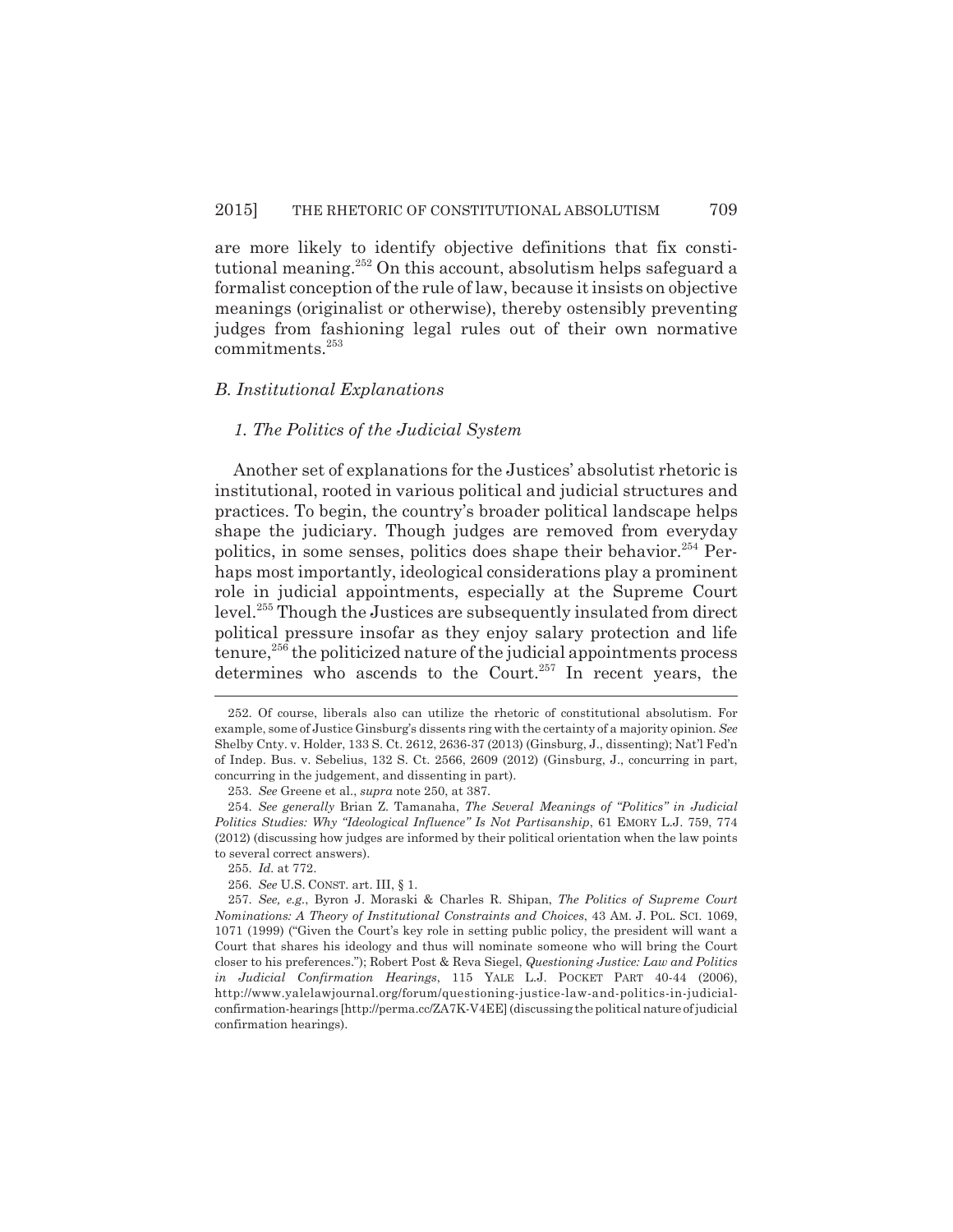confirmation process has become especially partisan.<sup>258</sup> Whereas some mid-twentieth-century Justices, like Chief Justice Stone and Justices Brennan and Powell, were nominated by a President of an opposing party, $^{259}$  it is almost unthinkable that a President today would knowingly select a Justice with a different party affiliation. To some extent, this shift is because the two major political parties are far more ideologically distinct than they were in the midtwentieth century,<sup>260</sup> but it is also because ideology today plays a much more prominent role in the appointments process.  $261$ 

In all events, presidents try to select confirmable Justices who reflect their own values. Although some Justices end up disappointing the President who appointed them, most Justices are carefully vetted and share ideologies that are consistent with many of the appointing President's general views. Through written opinions, these Justices can articulate and sometimes entrench the view of the law that helped get them their job in the first place. Justices, of course, can also express their views in other ways, such as speeches at well-publicized events organized by groups like the Federalist Society and American Constitution Society. Judicial opinions, however, remain the best way for Justices to make their mark on the law and society.

### *2. The Court's Internal Culture*

The Court's own institutional practices also help explain absolutist rhetoric. Although majority opinions speak for the Court, the Court's internal operations reflect and encourage each Justice to speak for herself. Justice Powell once described the Court as nine small independent law firms, which collectively create a competitive, entrepreneurial culture.<sup>262</sup> Justices apparently rarely discuss cases in person with each other outside conference.<sup>263</sup> They also rarely collaborate on the written product. Of course, Justices

<sup>258.</sup> *See* FARBER & SHERRY, *supra* note 16, at 116-17.

<sup>259.</sup> *See* Karlan, *supra* note 65, at 66.

<sup>260.</sup> *E.g.*, ALAN I. ABRAMOWITZ, THE DISAPPEARING CENTER: ENGAGED CITIZENS, POLARIZATION, AND AMERICAN DEMOCRACY, at ix (2010).

<sup>261.</sup> *E.g.*, FARBER & SHERRY, *supra* note 16, at 117.

<sup>262.</sup> *See* Lewis F. Powell, Jr., *What the Justices Are Saying*, 62 A.B.A. J. 1454, 1454 (1976).

<sup>263.</sup> *See* James F. Spriggs II et al., *Bargaining on the U.S. Supreme Court: Justices' Responses to Majority Opinion Drafts*, 61 J. POL. 485, 486 (1999).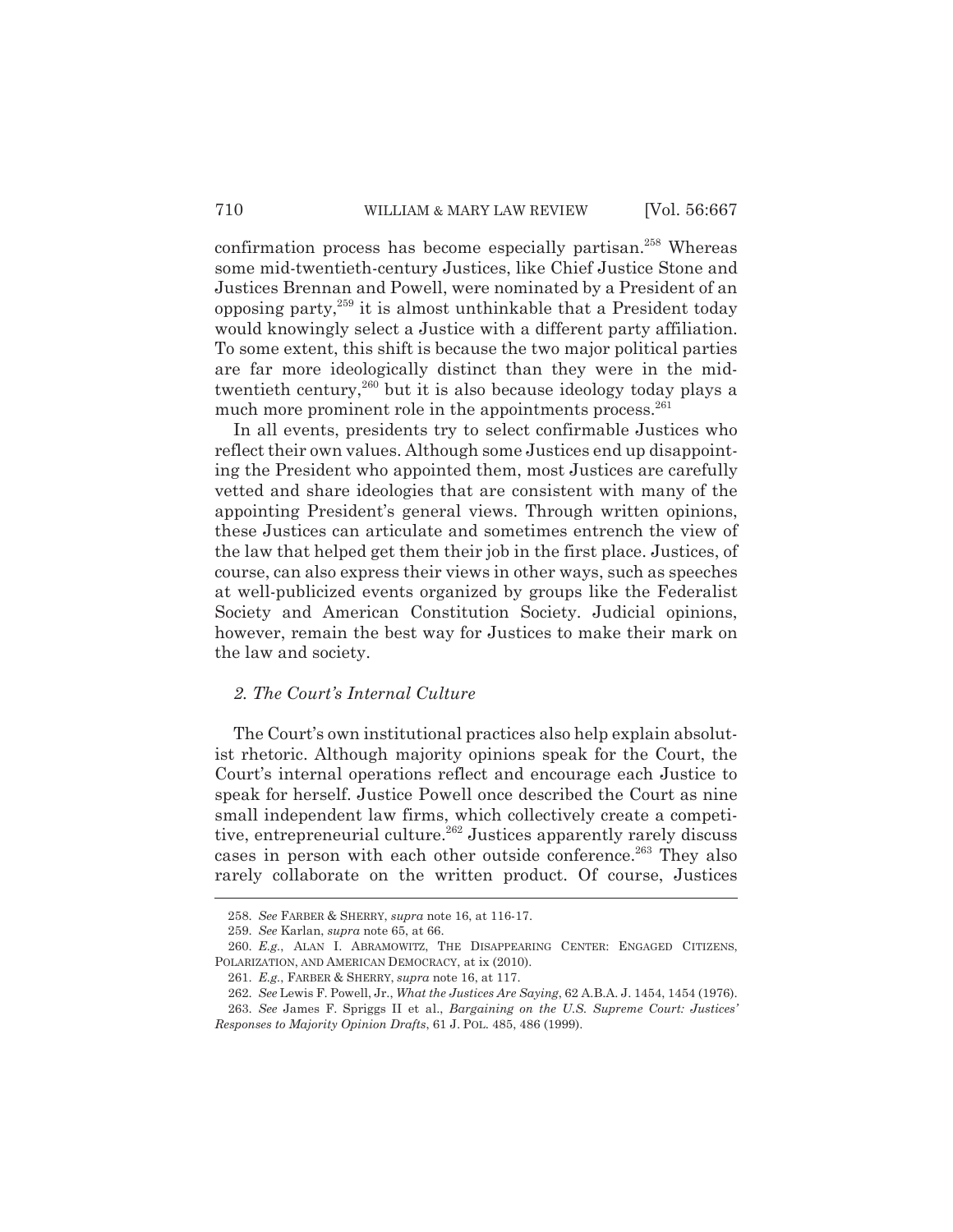frequently suggest that an authoring colleague change his reasoning.264 However, unlike, say, lawyers collectively drafting a brief, it is commonly understood that the Justices' suggestions are intended not to improve the quality of the team's final product but rather to refine a legal point so that it is substantively palatable enough to join.265 An opinion for the Court speaks for the institution, but it usually is authored by a single Justice, not a committee of the majority.

Equally importantly, unlike some other legal systems, the U.S. legal system permits disagreement among judges. By contrast, some European countries make it a crime for a judge to publish a dissent or even make known that she disagreed with the majority decision.266 The justices on the South African Constitutional Court take a middle ground approach, allowing dissents but meeting numerous times to try to find common ground when disagreement persists.267 Because the U.S. Supreme Court permits and tacitly encourages separate opinions, the Court acknowledges that disagreements about the law's content are a natural part of the business of American judging.

The irony is that by permitting internal disagreements, the Court fosters a sense of independence, which encourages each Justice to insist that his view of the law is uniquely correct. This sense of independence is especially powerful in contemporary times. While Chief Justice Marshall persuaded his colleagues that the Court should abandon its practice of seriatim opinions and speak with a single voice, $^{268}$  Justices started to dissent at increased rates,

<sup>264.</sup> *Id.* at 485-86 ("This institutional rule therefore provides incentives for Justices to bargain with the majority opinion author and for the author to sometimes accommodate their concerns.").

<sup>265.</sup> *See* Chris W. Bonneau et al., *Agenda Control, the Median Justice, and the Majority Opinion on the U.S. Supreme Court*, 51 AM. J. POL. SCI. 890, 892 (2007) (describing how Justices making suggestions to an opinion draft do not do so to create an "ideal" opinion but rather to suggest changes to legal points).

<sup>266.</sup> *See* TUSHNET, *supra* note 233, at xiii.

<sup>267.</sup> *See* MARK S. KENDE, CONSTITUTIONAL RIGHTS IN TWO WORLDS:SOUTH AFRICA AND THE UNITED STATES 47 (2009) (citing Justice Goldstone).

<sup>268.</sup> *See* EPSTEIN & KNIGHT, *supra* note 220, at 118.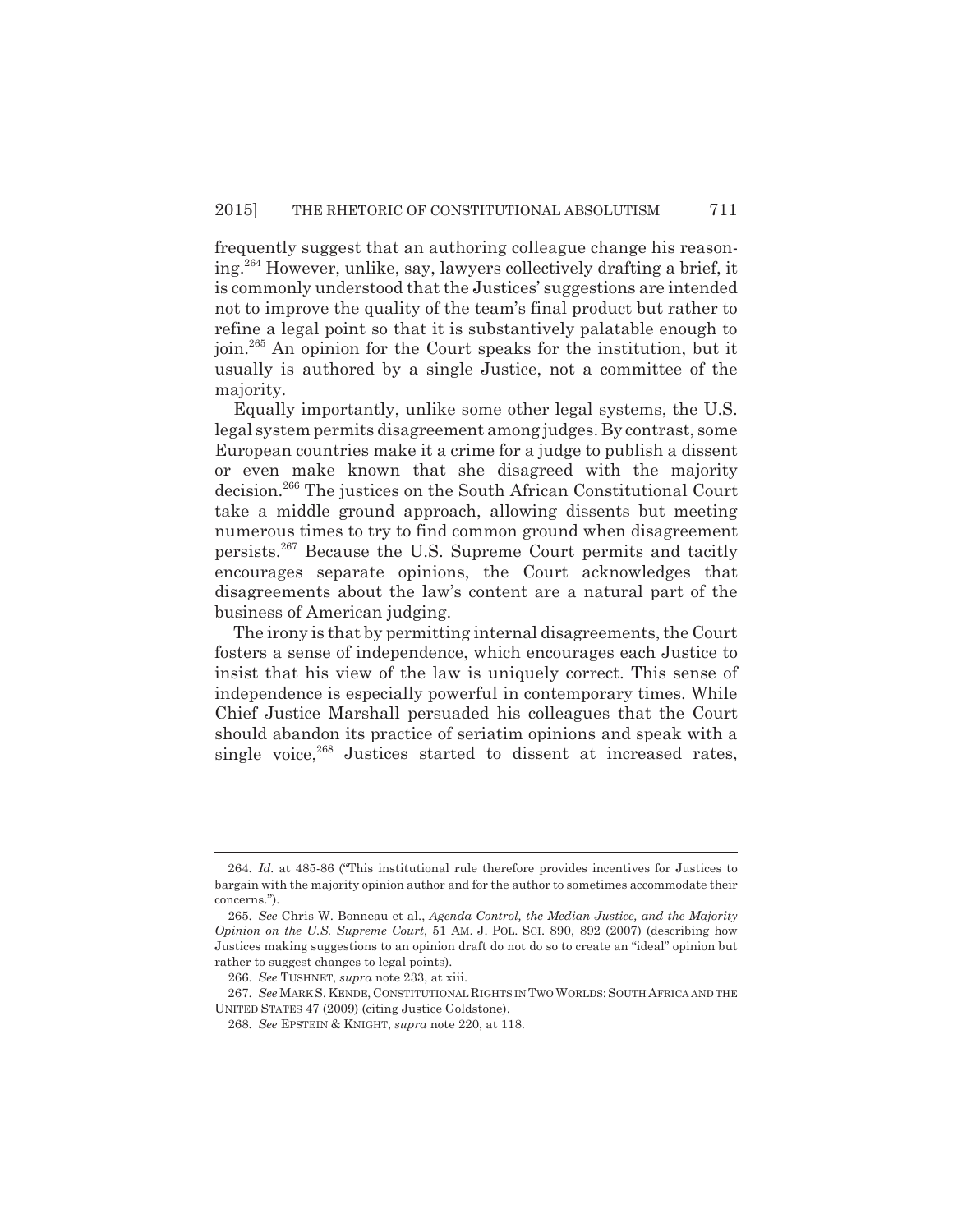starting in the 1930s and accelerating in the  $1950s$ <sup>269</sup> This trend continues still today.270

The increase of separate opinions has helped the absolutist tone flourish, even as their very existence belies the notion that those cases have obvious answers. This rise of separate opinions perpetuates each Justice's sense of independence and willingness to express individual views more often and forcefully, sometimes with a recognizable writing style, which, intentionally or not, may be prone to absolutism. Justice Scalia's opinions, for instance, sometimes sarcastically brush off opposing views, refusing to engage seriously and respectfully with their strongest arguments.<sup>271</sup> Justice Kennedy sometimes adopts a grandiose style that celebrates his preferred constitutional values at a broad level of generality so as to make a case seem easier than it really is. $272$ 

The rise of judicial independence also likely discourages Justices authoring majority opinions from fully exploring counterarguments. Separate opinions are so common that Justices may sometimes omit discussion of contrary arguments, because they believe another Justice will or should make her own case herself. Obviously, Justices sometimes must moderate their views to hold together a

<sup>269.</sup> *See, e.g.*, Richard L. Revesz & Pamela S. Karlan, *Nonmajority Rules and the Supreme Court*, 136 U. PA. L. REV. 1067, 1067 (1988); *see also* EPSTEIN & KNIGHT, *supra* note 220, at 24.

<sup>270.</sup> *See* EPSTEIN & KNIGHT, *supra* note 220, at 24.

<sup>271.</sup> *See, e.g.*, Romer v. Evans, 517 U.S. 620, 653 (1996) (Scalia, J., dissenting) (arguing that the majority opinion "has no foundation in American constitutional law, and barely pretends to"); Webster v. Reprod. Health Servs., 492 U.S. 490, 535 (1989) (Scalia, J., concurring in part and concurring in the judgment) (denigrating the majority opinion as preserving "a chaos that is evident to anyone who can read and count"); Erwin Chemerinsky, *The Jurisprudence of Justice Scalia: A Critical Appraisal*, 22 U. HAW. L. REV. 385, 399 (2000) ("No Justice in Supreme Court history has consistently written with the sarcasm of Justice Scalia."); Hasen, *supra* note 52, at 1.

<sup>272.</sup> *See* Town of Greece v. Galloway, 134 S. Ct. 1811, 1827 (2014) ("Ceremonial prayer is but a recognition that, since this Nation was founded and until the present day, many Americans deem that their own existence must be understood by precepts far beyond the authority of government to alter or define."); Planned Parenthood v. Casey, 505 U.S. 833, 851 (1992) ("At the heart of liberty is the right to define one's own concept of existence, of meaning, of the universe, and of the mystery of human life."); Erin Daly, *The New Liberty*, 11 WIDENER L. REV. 221, 246 (2005) (describing Justice Kennedy's style as "grandiose"); Edward Lazarus, *Kennedy Center: The Court's New Swing Vote*, NEW REPUBLIC, Nov. 14, 2005, at 16 ("Kennedy's opinions often feature grand statements of principle."). *But see* Boumediene v. Bush, 553 U.S. 723, 752 (2008) (Kennedy, J.) (noting "reasons to doubt" that the "historical record ... yields a definite answer to the questions before us").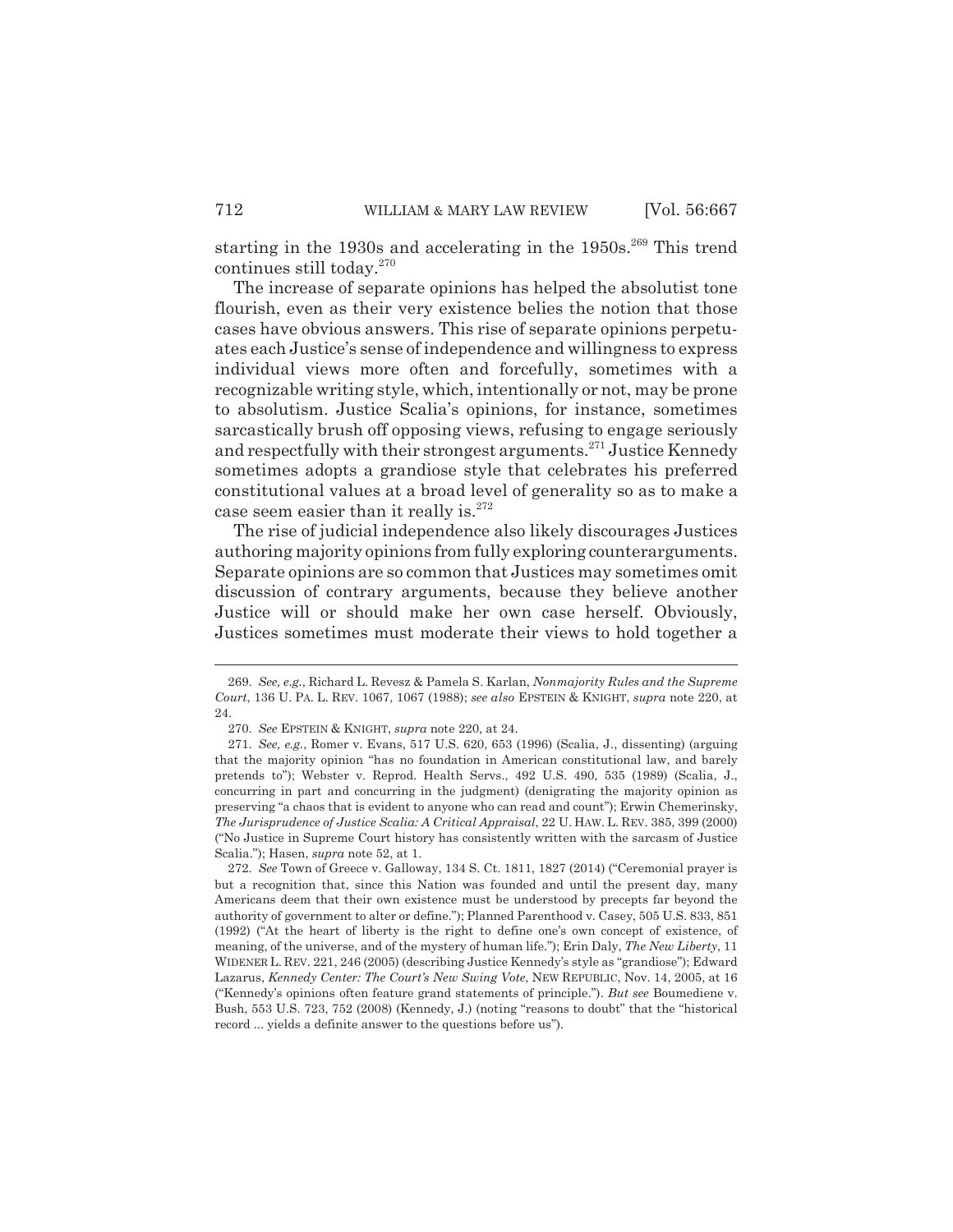majority coalition, $^{273}$  but their collective sense of independence helps perpetuate rhetorical absolutism.

In addition to fostering judicial independence, this culture may also result in a collective action problem. Even a Justice disinclined to write an absolutist opinion might fear that an equivocal opinion would look weak in comparison to an absolutist opinion on the other side. Indeed, there likely is something to this concern. Readers sensing that one side is more confident than the other may tend to assume that the more confident side must be correct. Justices, then, may sometimes write absolutist opinions because they fear that the other side will.

Relatedly, because it is generally understood that opinions reflect a particular chamber's work product, some Justices may be willing to sign onto opinions, including absolutist opinions, even if they would not have written the opinion the same way themselves. A Justice, of course, will not join an opinion with which she fundamentally disagrees, but she may sign one if she agrees with the general reasoning, even if she would not have phrased her arguments as strenuously. As Professor Cass Sunstein has noted, many people who lack firm convictions end up believing what other relevant people believe, and judges are not immune to these cascade effects.274 A judge inclined to agree with certain colleagues as a general matter on particular issues, then, may become convinced that an absolutist opinion is correct enough to join. The judge who feels especially strongly about an issue, by contrast, may be more likely to draft a separate absolutist opinion than join a more moderate one.

Absolutist rhetoric has long been a feature of some Supreme Court constitutional opinions,  $275$  but it is worth noting that some commentators have noticed a rise in disrespectful Supreme Court rhetoric in recent years. $276$  If this perception is correct, the more

<sup>273.</sup> *See* Cass R. Sunstein, *Incompletely Theorized Arguments in Constitutional Law*, 74 SOC. RES. 1, 2 (2007).

<sup>274.</sup> *See* Cass R. Sunstein, *Deliberative Trouble?: Why Groups Go to Extremes*, 110 YALE L.J. 71, 83 (2000); *see also* Andrew F. Daughety & Jennifer F. Reinganum, *Stampede to Judgment: Persuasive Influence and Herding Behavior by Courts*, 1 AM. L. & ECON. REV. 158, 167-82 (1999).

<sup>275.</sup> *See generally* McCulloch v. Maryland, 14 U.S. (4 Wheat.) 316 (1819) (suggesting that the question of Congress's power to create a national bank was constitutionally easy).

<sup>276.</sup> *See, e.g.*, FARBER & SHERRY, *supra* note 16, at 92; Chemerinsky, *supra* note 194, at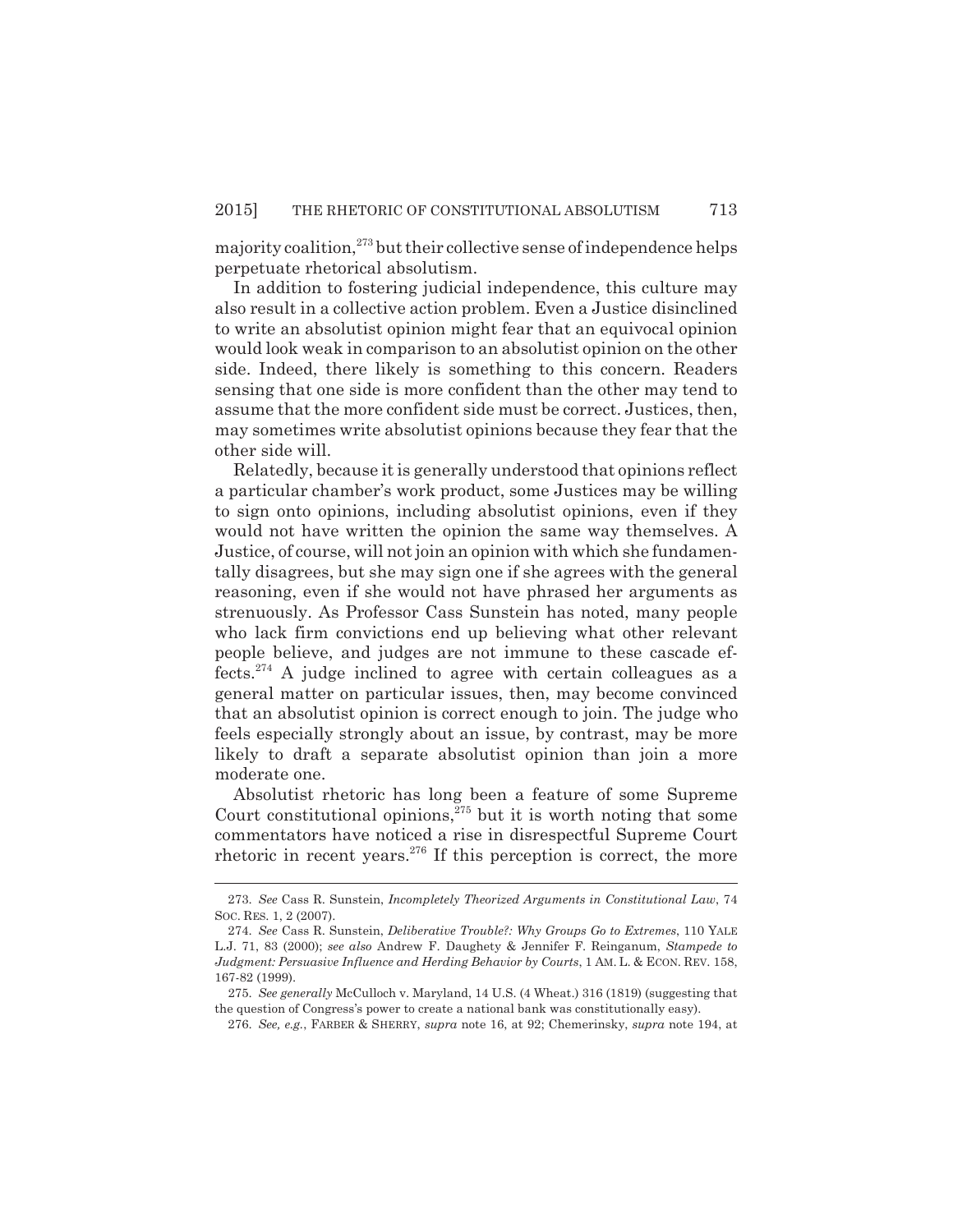politicized appointments process and the rise of separate opinions may help explain the change. The Court's shrinking docket may also play a role, as it gives the Justices more time to hone "rhetorical flourishes."277 Justices today may also be relying on law clerks more heavily.278 Although extremely talented, clerks' legal experiences are usually limited, and they may compensate by drafting opinions to sound confident.<sup>279</sup> Collectively, then, these shifts in the Court's institutional culture may help explain the apparent rise of absolutist rhetoric.

## *3. Dispute Resolution and the Institutional Role of Lawyers' Arguments*

A final institutional explanation behind absolutist rhetoric is that lawyers' briefs and oral arguments frame cases for the Court, and the Justices, like all judges, may rely on the lawyers' arguments to shape their own opinions. On this account, the Court's primary institutional role is to resolve disputes between the parties before it,280 and the parties' framing of these issues necessarily shapes the resolution of those disputes. Lawyers, of course, sometimes frame their arguments in absolutist terms to maximize their briefs' persuasive power,<sup>281</sup> so it is inevitable that judges picking sides would sometimes latch onto the absolutist arguments that persuaded them in a particular case.<sup>282</sup>

282. *See* RICHARD A. POSNER, THE LITTLE BOOK OF PLAGIARISM 21-22 (2007) (noting that judges "sometimes insert into their opinions, without attribution, verbatim passages from lawyers' briefs"); Moses Lasky, *Observing Appellate Opinions From Below the Bench*, 49

<sup>2021 (</sup>noting that the Justices in recent years seem "far more willing to use a 'poison pen'"). 277. *See* FARBER & SHERRY, *supra* note 16, at 120.

<sup>278.</sup> *See* Todd C. Peppers, *Of Leakers and Legal Briefers: The Modern Supreme Court Law Clerk*, 7 CHARLESTON L. REV. 95, 107 (2012).

<sup>279.</sup> *See* Jeffrey S. Rosenthal & Albert H. Yoon, *Judicial Ghostwriting: Authorship on the Supreme Court*, 96 CORNELL L. REV. 1307, 1308 (2011).

<sup>280.</sup> *See, e.g.*, Henry Paul Monaghan, *On Avoiding Avoidance, Agenda Control, and Related Matters*, 112 COLUM.L.REV. 665, 668 (2012) (discussing "the dispute resolution model and the law declaration model" as two adjudicatory models competing for the Court's affection).

<sup>281.</sup> *See, e.g.*, Richard A. Posner, *Judicial Opinions and Appellate Advocacy in Federal Courts—One Judge's Views*, 51 DUQ. L. REV. 3, 6 (2013) ("The lawyer's task was to try to persuade the judge that, properly interpreted, the authoritative materials yielded the answer to the legal question posed by the case that favored the lawyer's client."); Irving Younger, *Symptoms of Bad Writing*, 72 A.B.A.J. 113 (1986) (identifying the "solemn overstatement that many lawyers seem to think is the way to argue a case").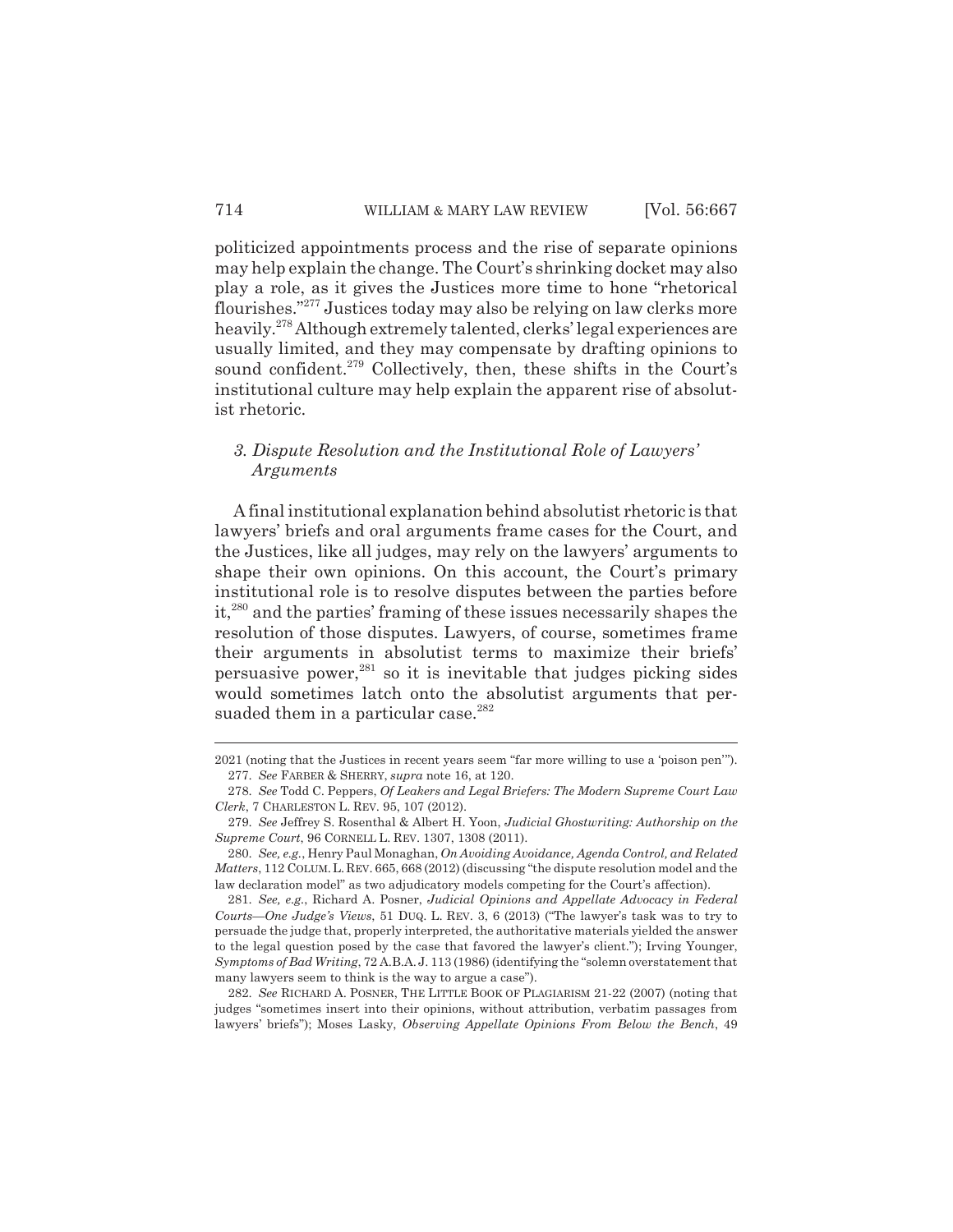To give just one example, Justice Scalia's opinion in *Heller* tracked the respondent's brief's absolutist arguments on some important points in that case. Respondent contended with great certainly that "the Second Amendment's preamble cannot limit, transform, or negate its operative rights-securing text."283 The majority opinion concluded identically, writing, "apart from that clarifying function, a prefatory clause does not limit or expand the scope of the operative clause."284 Similarly, just as the respondent's brief concluded that the historical evidence definitively proved that the phrase "keep and bear arms" did not have an "exclusively military connotation,"285 so too did the majority opinion announce an identical conclusion.286 Of course, there is nothing wrong with a judicial opinion coming to the same conclusion as a legal brief, and Justice Scalia certainly had strong evidence on his side for these propositions. It is also understandable that the respondent's brief did not identify contrary evidence; that was the petitioner's job. What is striking, however, is that the Court, like the respondent, also depicted the evidence as entirely one-sided, even though, as the dissent demonstrated, there was important contrary evidence.<sup>287</sup>

Of course, lawyers' arguments only explain so much. Though the Court often does accept the parties' framing of a dispute, it also often injects its own interests into a case, shaping the contours of a decision as it sees fit. Indeed, with increased frequency, the Court has asserted its prerogative to set its own agenda, regardless of the litigants' wishes.<sup>288</sup> Moreover, with the rise of the Internet, the Court often performs its own in-house research, thus further freeing it from lower court factual findings and the parties' own assertions.289 To be sure, the lawyers' briefs still matter a great deal,

CALIF. L. REV. 831, 831-32 (1961) (noting that some judges' opinions consist "of reassembled segments clipped from the prevailing briefs").

<sup>283.</sup> Respondent's Brief at 2, District of Columbia v. Heller, 554 U.S. 570 (2008) (No. 07- 290), 2008 WL 336304.

<sup>284.</sup> *See Heller*, 554 U.S. at 578.

<sup>285.</sup> *See* Respondent's Brief, *supra* note 283, at 33-37 (surveying evidence to conclude that the phrase "bear arms" was not limited to the military but included self-defense and killing game).

<sup>286.</sup> *See Heller*, 554 U.S. at 581-92.

<sup>287.</sup> *See id.*, 554 U.S. at 642-43 (Stevens, J., dissenting).

<sup>288.</sup> Monaghan, *supra* note 280, at 669.

<sup>289.</sup> *See* Larsen, *supra* note 161, at 1271-77 (arguing that Supreme Court "in-house" factual finding is prevalent).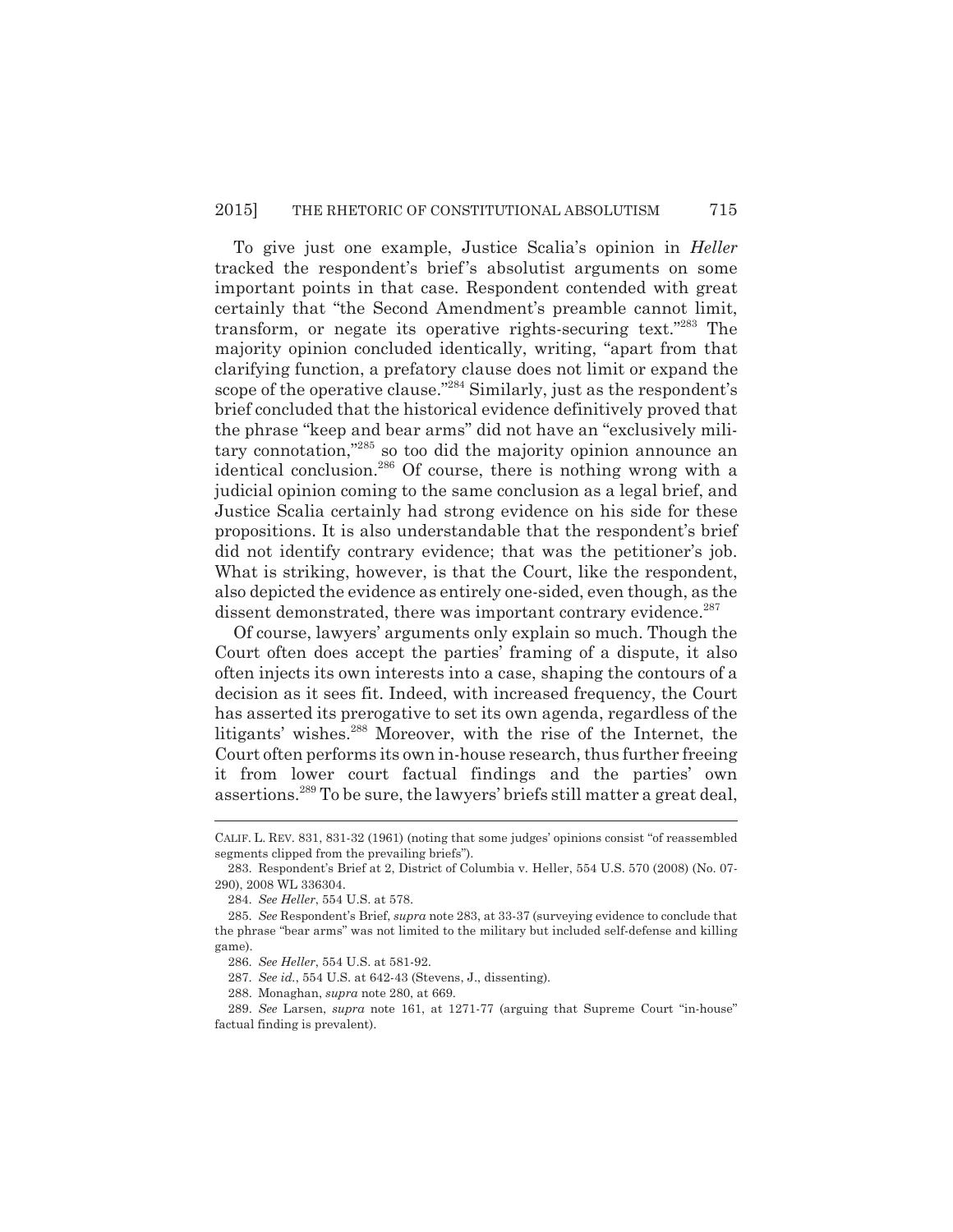but given that the Court sometimes reframes a case itself, $290$  its use of absolutist rhetoric cannot be fairly traced just to the arguments of the lawyers before it.

### *C. Psychological Explanations*

Psychological explanations also shed light on the Justices' choice of language less as strategic judgments, and more as a manifestation of less conscious phenomena to which most people, including judges, are subject. Like the explanations more generally, these psychological phenomena can be interrelated but, for ease of presentation, I discuss them separately.

#### *1. Confirmation Bias and Cultural Cognition*

Like other people, the Justices are subject to the "unconscious tendency of individuals to process information in a manner that suits some end or goal extrinsic to the formation of accurate beliefs."291 Professor Dan Kahan has explored this phenomenon of motivated reasoning with particular attention to cultural cognition, which "refers to the tendency of individuals to conform their perceptions of ... policy-consequential facts to their cultural worldviews."292 Professor Kahan argues persuasively that individuals are likely to seek out information that supports positions they normatively favor.<sup>293</sup> They similarly seek out information bolstering viewpoints associated with groups with which they identify.294 Many

<sup>290.</sup> In *Citizens United v. FEC*, for instance, the Court declined invitations to decide the case on narrower grounds and instead went out of its way to issue a broad First Amendment holding. 550 U.S. 310, 322-29 (2010) (arguing that the case should not be resolved on the narrow grounds presented by the parties); Geoffrey R. Stone, Citizens United *and Conservative Judicial Activism*, 2012 U. ILL.L. REV. 485, 489 (noting that *Citizens United* "eschewed the [available] narrow grounds of decision … even those suggested by Citizens United itself, and actually ordered the parties to file briefs on the much broader and more controversial question of whether *Austin* and *McConnell* should be overruled"); *cf.* Monaghan, *supra* note 280, at 668-69 (noting that the Court recently has "in significant measure" embraced a "law declaration model" of adjudication rather than a "dispute-resolution model").

<sup>291.</sup> Kahan, *supra* note 4, at 19.

<sup>292.</sup> *Id.* at 23.

<sup>293.</sup> *See id.* at 20.

<sup>294.</sup> *See* Matthew J. Hornsey, *Linking Superiority Bias in the Interpersonal and Intergroup Domains,* 143 J. SOC. PSYCHOL. 479, 488 (2003) (arguing that social identity theorists claim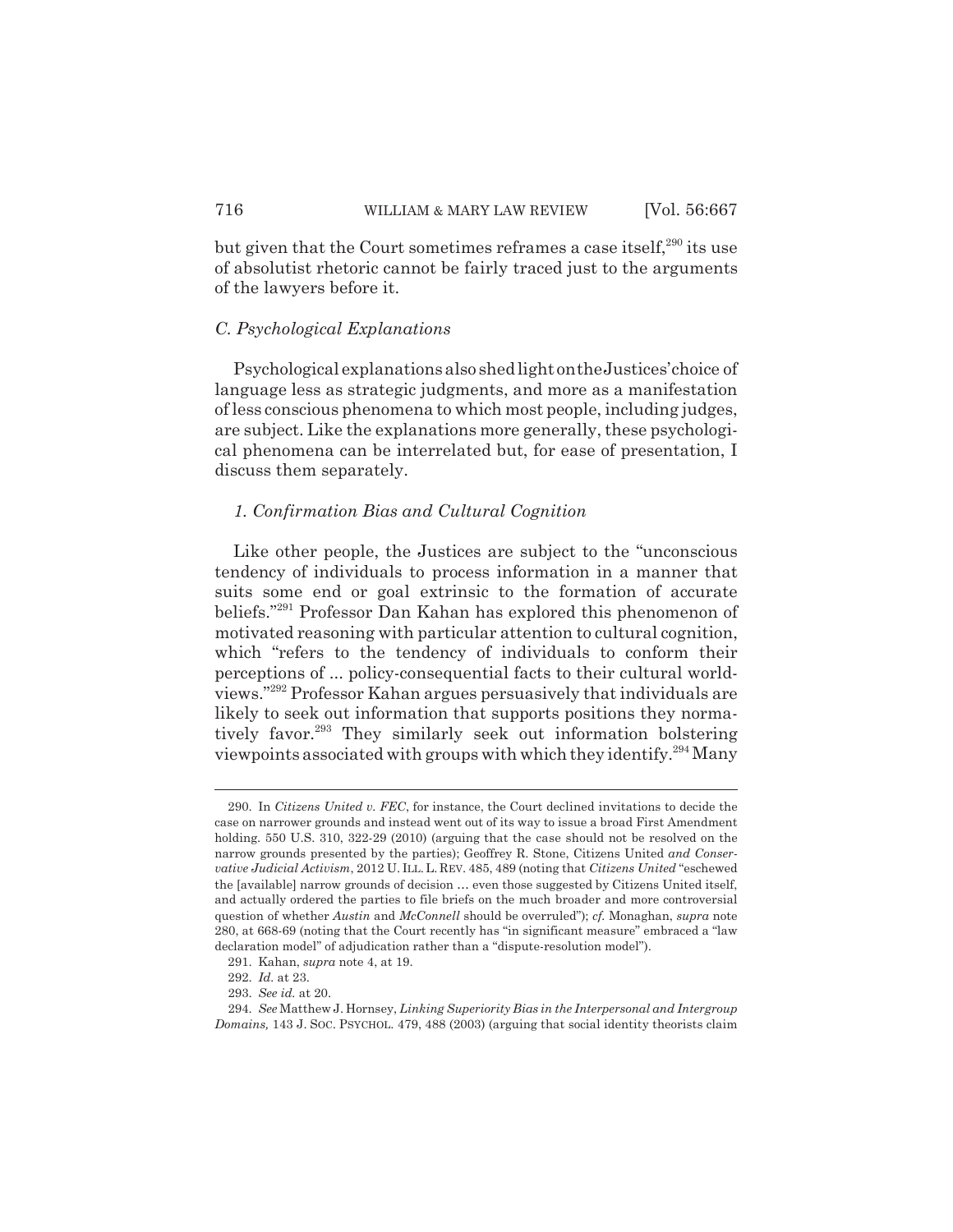people are then likely to credit or dismiss evidence selectively based on congeniality to personal and group identity.295

Psychological research into this phenomenon further suggests that confirmation bias shapes people's evaluation of evidence, so that it bolsters preexisting normative preferences, beliefs, and expectations.296 Rather than concede that evidence is complicated and contradictory, people seek cognitive coherence.<sup>297</sup> They therefore try to avoid "persistent uncertainty" and often "adjust their assessments of more equivocal pieces of evidence to match their assessment of more compelling ones."298 As Francis Bacon noted centuries ago, "The human understanding, when any proposition has been once laid down ... forces everything else to add fresh support and confirmation."299 Thus, people unconsciously adjust their assessment of equivocal pieces of evidence to match their preexisting worldview and therefore tend to think that answers come easily, because the evidence all points in one direction.300

Although judges sometimes do better than lay people at resisting certain cognitive biases, research suggests that they are not immune from them.<sup>301</sup> Indeed, Justices deciding constitutional cases

that the value that people attach to their group memberships has direct implications for their self-concept); Mark Schaller, *Social Categorization and the Formation of Group Stereotypes Further Evidence for Biased Information Processing in the Perception of Group-Behavior Correlations*, 21 EUR. J. SOC. PSYCHOL. 25, 25-26 (1991).

<sup>295.</sup> *See* Kahan, *supra* note 4, at 20; Frederick Schauer, *Incentives, Reputation, and the Inglorious Determinants of Judicial Behavior*, 68 U. CIN.L.REV.615, 629 (2000) ("Perhaps the Justices of the Supreme Court, like the rest of us, care about their reputation, care about the esteem in which they are held by certain reference groups, and care enough such that, at the margin or even far from the margin, they seek to conform their behavior to the demands of the relevant esteem-granting (or withholding) or reputation-creating (or damaging) groups.").

<sup>296.</sup> *See* Raymond S. Nickerson, *Confirmation Bias: A Ubiquitous Phenomenon in Many Guises*, 2 REV. GEN. PSYCHOL. 175, 175 (1998).

<sup>297.</sup> *See* Simon & Scurich, *supra* note 6, at 421-23.

<sup>298.</sup> Kahan, *supra* note 4, at 60; *see* Dan Simon, *A Third View of the Black Box: Cognitive Coherence in Legal Decision Making*, 71 U. CHI. L. REV. 511, 512-13 (2004).

<sup>299.</sup> FRANCIS BACON, NOVUM ORGANUM 23 (Joseph Devey ed., P.F. Collier & Son 1902) (1620).

<sup>300.</sup> *See* Nickerson, *supra* note 296, at 175 ("[C]onfirmation bias connotes a less explicit, less consciously one-sided case-building process.").

<sup>301.</sup> *See* Chris Guthrie et al., *Blinking on the Bench: How Judges Decide Cases*, 93 CORNELL L. REV. 1, 3 (2007); Dan M. Kahan, *"Ideology in" or "Cultural Cognition of" Judging: What Difference Does It Make?*, 92 MARQ. L. REV. 413, 419 (2009); Paul M. Secunda, *Cultural Cognition Insights into Judicial Decisionmaking in Employee Benefits Cases*, 3 AM. U. LAB. & EMP. L. F. 1, 8 (2013).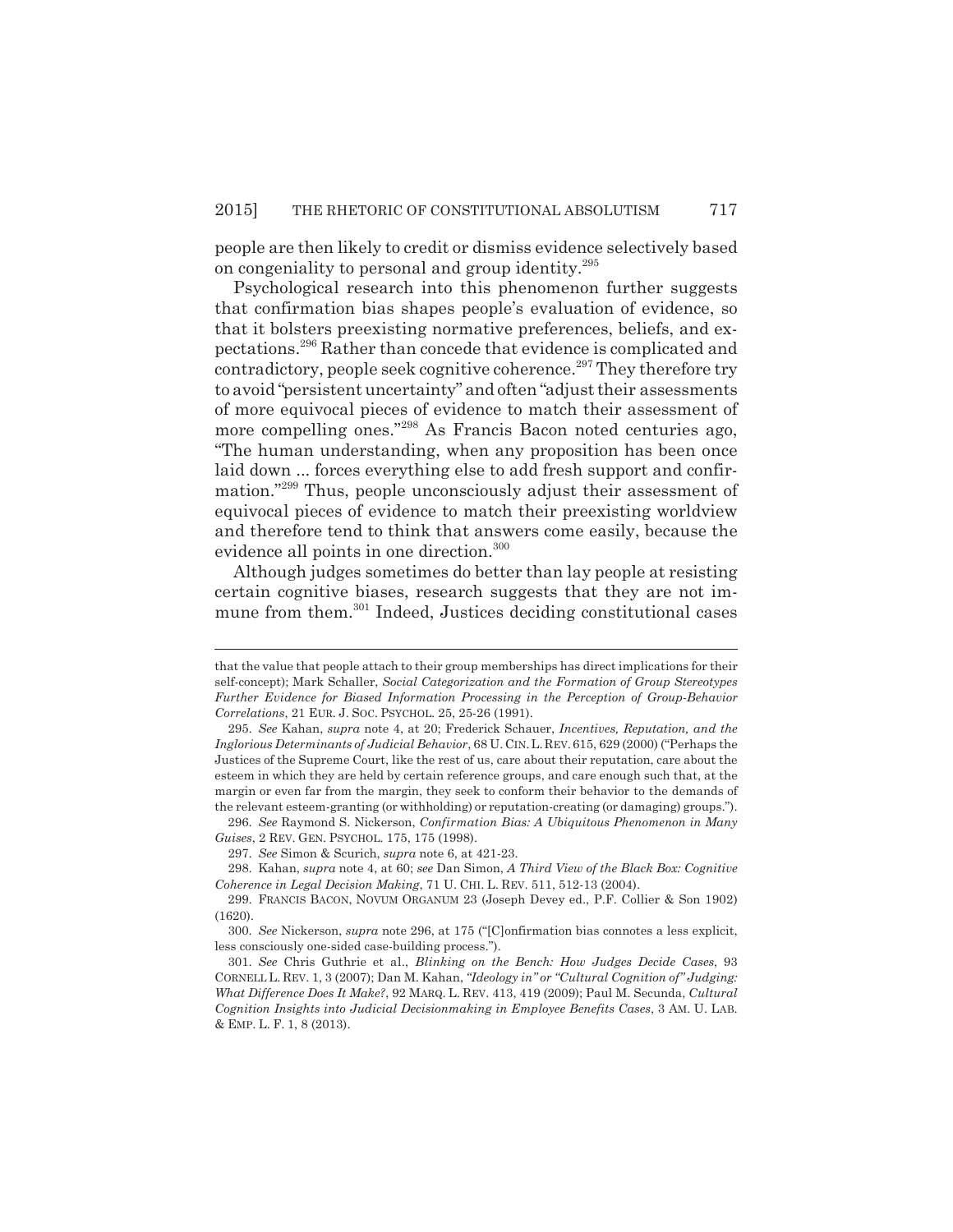face professional pressures that may make them especially prone to motivated reasoning. Evidence of constitutional meaning can be complicated and conflicting, but, unlike scholars, Justices do not have the luxury of emphasizing these tensions.<sup>302</sup> They instead must decide cases and justify their decisions.

Moreover, because constitutional cases can present numerous kinds of arguments pointing in different directions, Justices may sometimes be prone to relying on intuition rather than judgment to simplify their decision-making process. Intuitive judgments typically are "automatic, heuristic-based, and relatively undemanding of computational capacity."303 Intuition can be surprisingly accurate,304 but sometimes good judgment requires the decision maker to override that intuition with more deductive, deliberate decision making. Judges, however, do not always rigorously check the correctness of their intuitions, and, even if they do, that deliberation is often colored by the initial intuition.<sup>305</sup> Indeed, as Daniel Kahneman and Amos Tversky have argued, because judges have confidence in their preexisting views and intuitions, they also are likely to overestimate the consistency of data supporting those views and to derive too much confidence from them.306 Like other people, then, judges may be prone to process information to support their preferred outcome.<sup>307</sup>

Cultural cognition biases, thus, help shape Justices' approaches to constitutional decision making. As we have already seen, whereas Justice Scalia interpreted the historical evidence in *Heller* in favor of an individual right to bear arms unconnected to militia service, Justice Stevens read the evidence to support an opposite conclusion.308 As other commentators have noted, it is probably no

<sup>302.</sup> *See* Berger, *supra* note 79, at 366-67.

<sup>303.</sup> *See* Guthrie et al., *supra* note 301, at 7 (distinguishing "intuition" and "deduction"); Keith E. Stanovich & Richard F. West, *Individual Differences in Reasoning: Implications for the Rationality Debate?*, *in* HEURISTICS AND BIASES:THE PSYCHOLOGY OF INTUITIVE JUDGMENT 421, 436-38 (Thomas Gilovich et al. eds., 2002).

<sup>304.</sup> *See* Guthrie et al., *supra* note 301, at 30 ("Intuitive judgments are often quite accurate.").

<sup>305.</sup> *See id.* at 8-9.

<sup>306.</sup> DANIEL KAHNEMAN & AMOS TVERSKY, INTUITIVE PREDICTION: BIASES AND CORRECTIVE PROCEDURES 4-5 (1977).

<sup>307.</sup> *See generally* Elliott Aronson, *The Power of Self-Persuasion*, 54 AM. PSYCHOLOGIST 875, 876 (1999).

<sup>308.</sup> *See supra* Part I.B.1.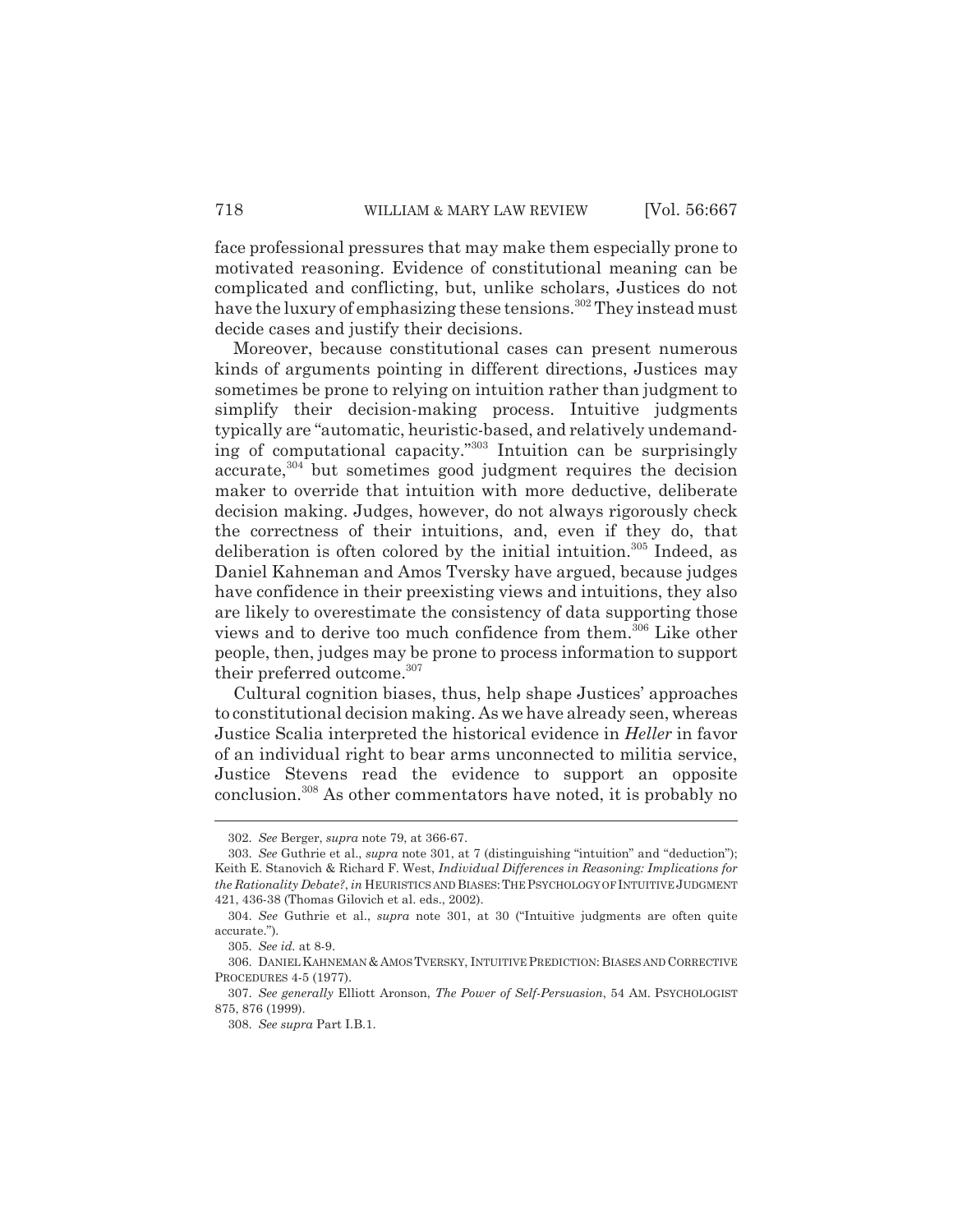coincidence that in a case with difficult, conflicting evidence, the Justices usually considered conservative voted in favor of gun rights, whereas the Justices usually considered liberal voted against them.309 As Justice Holmes once put it, "One has to remember that when one's interest is keenly excited evidence gathers from all sides around the magnetic point."310

These cognitive biases apply not just to the factors that shape legal determinations—for example, the meaning of the Second Amendment—but also the factual landscape to which law is applied—for example, the existence of voting practices discriminating against racial minorities. As Kahan points out, Justices sometimes resort to supposedly empirical fact-finding for strategic reasons to pretend that the facts, rather than norms, guide decisionmaking.311 In *Shelby County*, for instance, the majority based its decision on the deeply contested factual conclusion that race-based voter discrimination has been mostly eradicated.<sup>312</sup> Although this effort to root contentious decisions in facts rather than norms may partially reflect an effort to avoid denigrating the losing group's constitutional vision, $313$  it can also hide the extent to which norms shape the Justices' factual conclusions.

Cultural cognition, thus, helps explain absolutist rhetoric, because it helps show how Justices, mostly unwittingly, might sort through conflicting evidence to confirm rather than complicate their preexisting worldviews.<sup>314</sup> Having sorted through the evidence in this way, a Justice then may believe that a case is easy. On this account, absolutism reflects not so much a rhetorical strategy as a

<sup>309.</sup> *See* Erwin Chemerinsky, *Putting the Gun Control Debate in Social Perspective*, 73 FORDHAM L. REV. 477, 480 (2004) (discussing the Court's ideological divide and the Second Amendment); Sanford Levinson, *The Embarrassing Second Amendment*, 99 YALE L.J. 637, 641-42 (1989) (noting that conservatives and liberals understand the Second Amendment very differently); Richard Primus, *The Functions of Ethical Originalism*, 88 TEX. L. REV. 79, 79 (2010) ("Supreme Court Justices frequently divide on questions of original meaning, and the divisions have a way of mapping what we might suspect are the Justices' leanings about the merits of cases irrespective of originalist considerations.").

<sup>310.</sup> *See* Joint Anti-Fascist Refugee Comm. v. McGrath, 341 U.S. 123, 171 (1951) (Frankfurter, J., concurring) (quoting Justice Holmes).

<sup>311.</sup> Kahan, *supra* note 4, at 35.

<sup>312.</sup> *See supra* Part I.B.5.

<sup>313.</sup> Kahan, *supra* note 4, at 35.

<sup>314.</sup> *See* Simon & Scurich, *supra* note 6, at 423 (arguing that most decision makers are unaware of their propensity for coherence-based reasoning).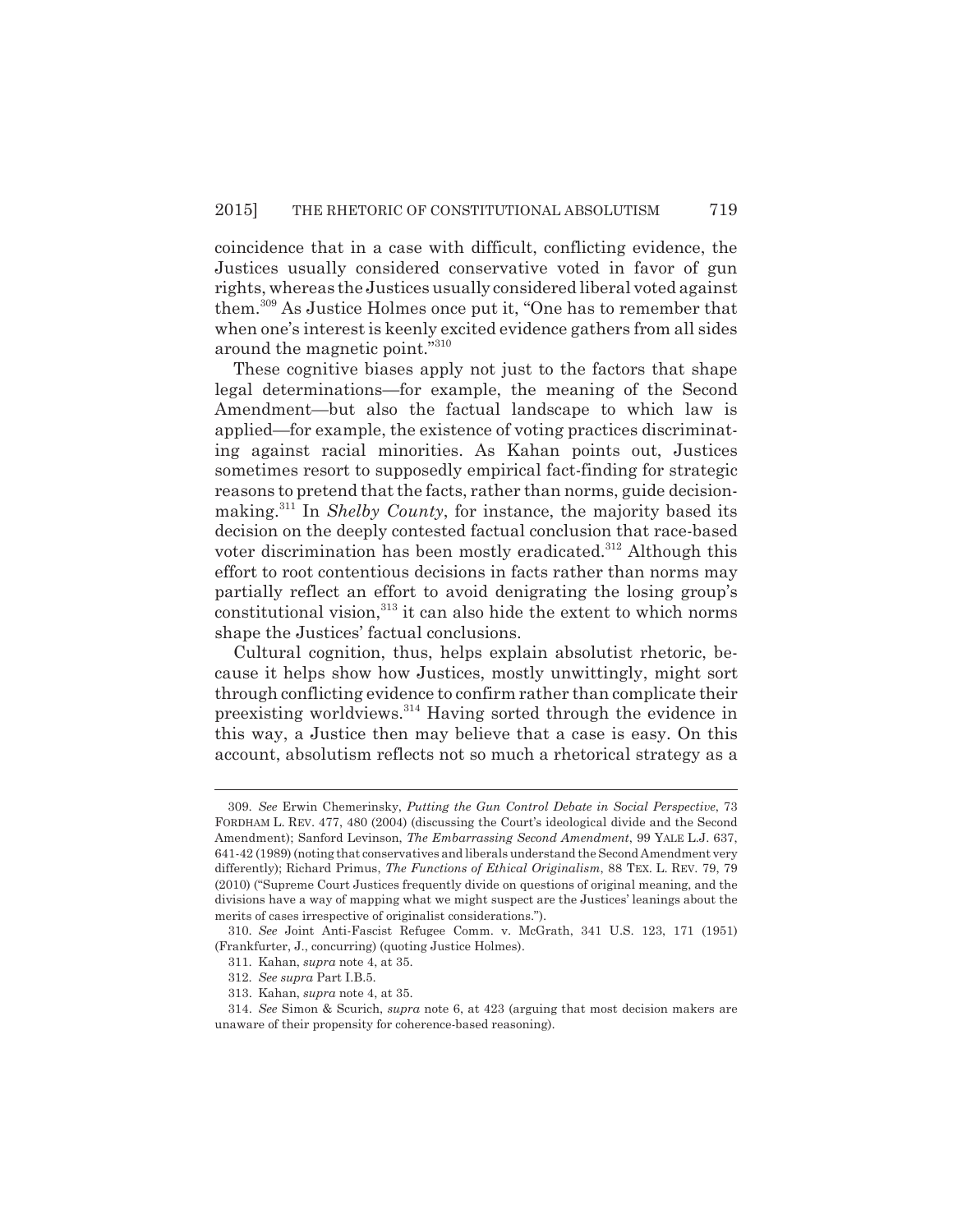Justice's "hermeneutical circle" in which she interprets new evidence in accordance with her own intuitive sense of the world, which is simultaneously reinforced by her interpretation of the new evidence.<sup>315</sup> Justices, then, may discuss constitutional cases as though they are easy because they consider the evidence in a manner that makes cases seem easier than they really are.

#### *2. Self-Certainty and Overconfidence*

Another psychological explanation for absolutist rhetoric is that the Justices simply believe they are correct and use opinions to express candidly their views of the law. Given the Justices' exceptional pedigrees and deep experience in interpreting and applying legal texts, it is no wonder they would have confidence in their conclusions. Absolutist rhetoric, then, may reflect a Justice's selfconfidence and her related frustration that her colleagues were not clear-headed enough to see the right answer.

This judicial self-certainty might be understood as a kind of overconfidence bias.316 Psychological research in judgment and decision making shows that many people display a tendency for overconfidence, $317$  overestimating the correctness of their estimates in answering moderate to difficult questions.<sup>318</sup> Similarly, many people are prone to a superiority bias, overestimating their abilities relative to others.<sup>319</sup>

<sup>315.</sup> *See* William N. Eskridge, Jr. & Philip P. Frickey, *Statutory Interpretation as Practical Reasoning*, 42 STAN. L. REV. 321, 351-52 (1990) (explaining the "hermeneutical circle" idea that no interpretive thread can be viewed in isolation so that each interpretive thread will be evaluated in relation to other threads).

<sup>316.</sup> Conversely, this self-certainty may also compensate for insecurity. While the Justices are certainly all very talented, they are usually generalists who must announce binding judgments about issues with which they lack expertise. In this way, absolutist rhetoric, somewhat paradoxically, may reflect both judicial overconfidence and insecurity.

<sup>317.</sup> Goodman-Delahunty et al., *supra* note 23, at 137.

<sup>318.</sup> *See* Daniel P. Forbes, *Are Some Entrepreneurs More Overconfident than Others?*, 20 J. BUS. VENTURING 623, 624 (2005) (describing the overconfidence bias).

<sup>319.</sup> *See* Mark D. Alicke, *Global Self-Evaluation as Determined by the Desirability and Controllability of Trait Adjectives*, 49 J. PERSONALITY & SOC. PSYCHOL. 1621, 1624, 1626 (1985) (presenting research findings that study participants perceived themselves to be characterized by more desireable character traits than the average person); Hornsey, *supra* note 294, at 479.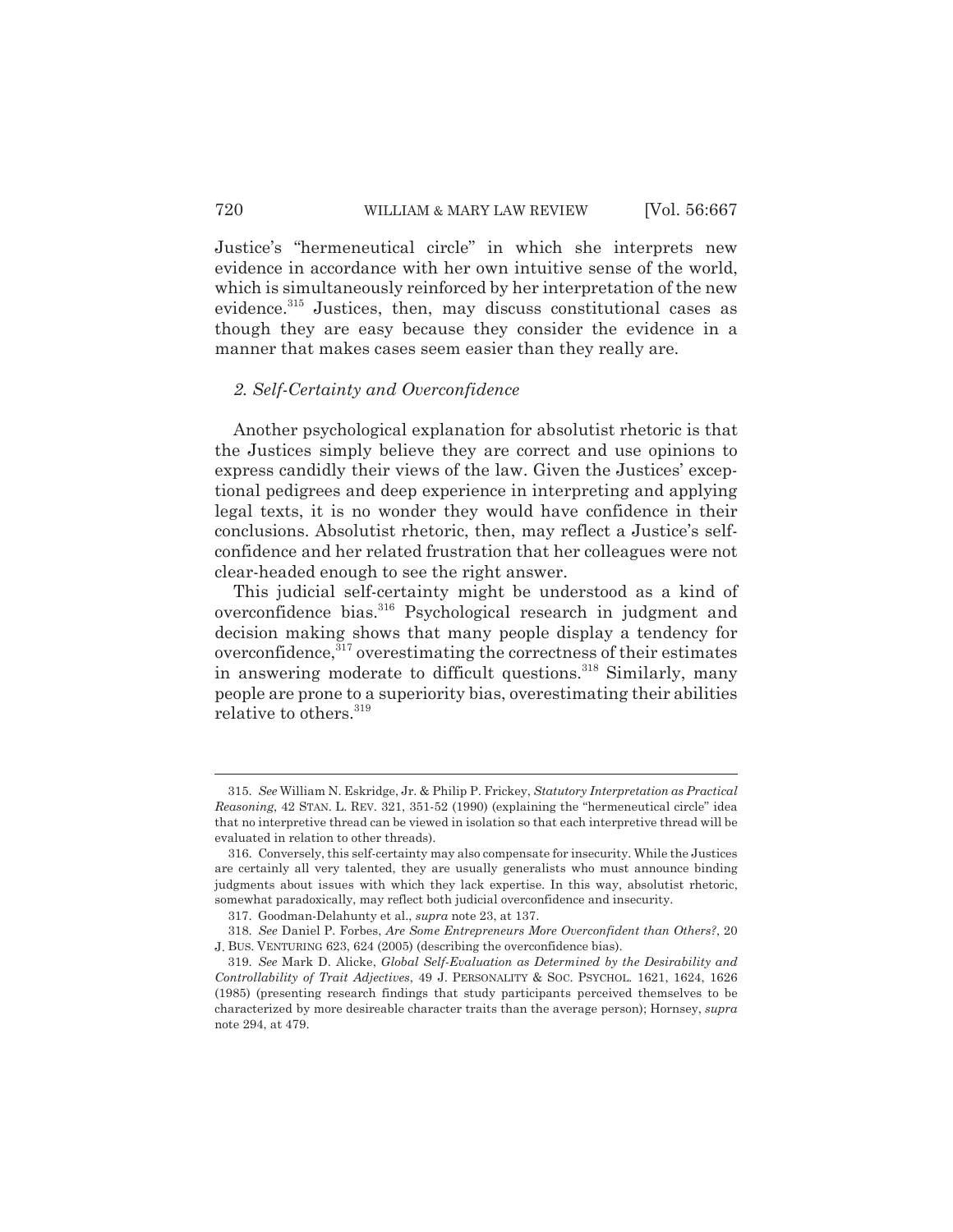Judges are hardly immune to these heuristic biases.<sup>320</sup> Psychological research has demonstrated that lawyers, as a class, are especially prone to overconfidence biases, $321$  often predicting with great certainty the likely outcome of litigation only to have future events prove them incorrect.<sup>322</sup> This penchant for overconfidence may be related to the fact that lawyers have a keener interest in and greater control over the outcome of their predictions than do other professionals, such as, for instance, meterologists.323

While Supreme Court Justices' work obviously differs from that of other lawyers, the Justices' long experiences as lawyers may make them prone to the same kind of overconfidence. Indeed, having reached the pinnacle of their profession, each Justice has especially good reason to consider himself a superior lawyer, thereby further boosting his confidence. Moreover, while lawyers enjoy some control over the outcomes of their cases, Supreme Court Justices often enjoy far more; by persuading a handful of colleagues, they can shape outcomes to coincide with their views and thereby bind the rest of the country. Additionally, male lawyers are particularly susceptible to overconfidence.<sup>324</sup> Two-thirds of the current Justices are male (and, of course, the vast majority of Justices through our history have also been men), so it is possible that the Court's historical gender demographics have bent the institution towards overconfidence.325

This point should not be overstated. Good lawyers are probably less prone to overconfidence than average or bad lawyers. Good lawyers, after all, more accurately predict the outcome of litigation than other lawyers; $326$  that ability to predict outcomes accurately helps explain their professional success.<sup>327</sup> Most Supreme Court

<sup>320.</sup> *See* Guthrie et al., *supra* note 301, at 28.

<sup>321.</sup> *See* Goodman-Delahunty et al., *supra* note 23, at 153.

<sup>322.</sup> *See id.*

<sup>323.</sup> *Id.* at 150.

<sup>324.</sup> *Id.* at 149.

<sup>325.</sup> Assuming that the psychological research is accurate and that the Court's gender balance eventually evens out, one wonders whether we might notice changed rhetoric over time.

<sup>326.</sup> By contrast, accurate predictions seem less important to the success of a law professor. A substantial portion of the academic role, after all, is to offer insightful critiques about the Court's decisions rather than to counsel clients on how the Court is likely to act.

<sup>327.</sup> *See* KAHNEMAN & TVERSKY, *supra* note 306, at 20 ("It appears that overconfidence does not occur when the expert has considerable information about the conditional distribution of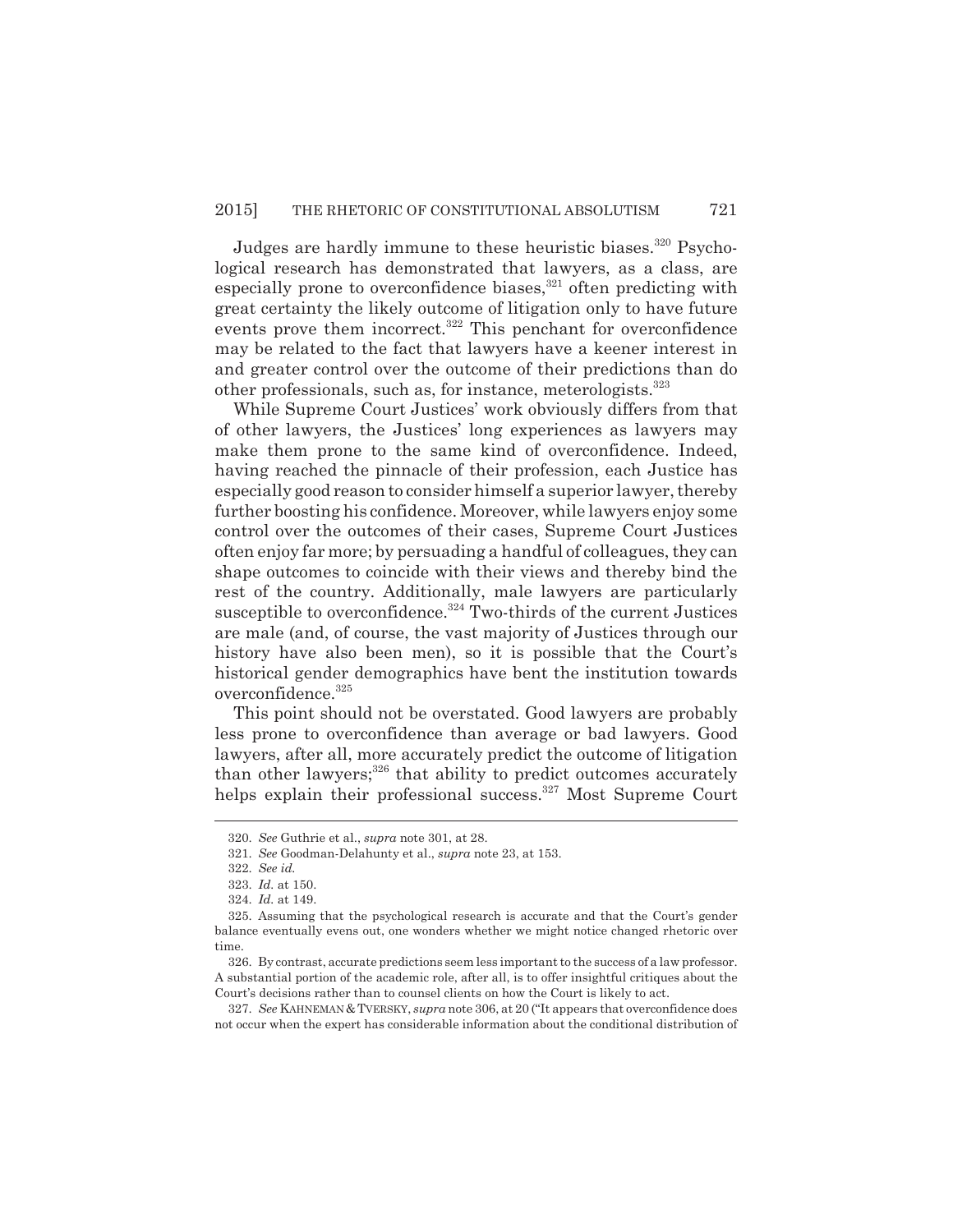Justices, of course, were once excellent lawyers. From this perspective, the Justices should be less susceptible to this cognitive bias than other lawyers.

Nevertheless, Justices may transfer their deserved confidence in their professional abilities into a false confidence that they can determine "correct" constitutional outcomes more accurately than their colleagues.328 Predicting the outcome of a case before a particular court is not the same thing as announcing the answer to a constitutional problem. The former can be empirically tested; the latter cannot be. A future Court may someday revisit even a unanimous Supreme Court constitutional decision. Indeed, the very fact that some Justices think there is an objectively "correct" answer is, to some extent, symptomatic of overconfidence, because it pretends that there is an objective answer to an inquiry with many components, some normative. Moreover, though the Justices' past success may give them confidence in their own legal judgments, that confidence may desensitize them to the talents of their colleagues, who are similarly accomplished. Although a Justice's sense of superiority over the average lawyer is usually deserved, his sense of superiority over his colleagues is likely far less deserved.

#### *3. The Psychology of the Opinion-Writing Process*

The psychology of the opinion-writing process may also help explain absolutist rhetoric. Sometimes the writing process can help convince the author of the manifest correctness of the position she asserts.329 This is likely especially true for argumentative prose, like

the outcomes"); Goodman-Delahunty et al., *supra* note 23, at 134.

<sup>328.</sup> Indeed, in some cases, Justices on both sides of an issue will go out of their way to contend that the other side badly misunderstood the law and facts. *See, e.g.*, Parents Involved in Cmty. Schs. v. Seattle Sch. Dist. No. 1, 551 U.S. 701, 735-36 (2007) (plurality opinion) (arguing that Justice Breyer's dissent "selectively relies on inapplicable precedent and even dicta while dismissing contrary holdings, alters and misapplies our well-established legal framework for assessing equal protection challenges to express racial classifications, and greatly exaggerates the consequences of today's decision"); *id.* at 803 (Breyer, J., dissenting) ("The plurality pays inadequate attention to this law, to past opinions' rationales, their language, and the contexts in which they arise. As a result, it reverses course and reaches the wrong conclusion.").

<sup>329.</sup> *See* Chad M. Oldfather, *Writing, Cognition, and the Nature of the Judicial Function*, 96 GEO. L.J. 1283, 1314-15 (2008).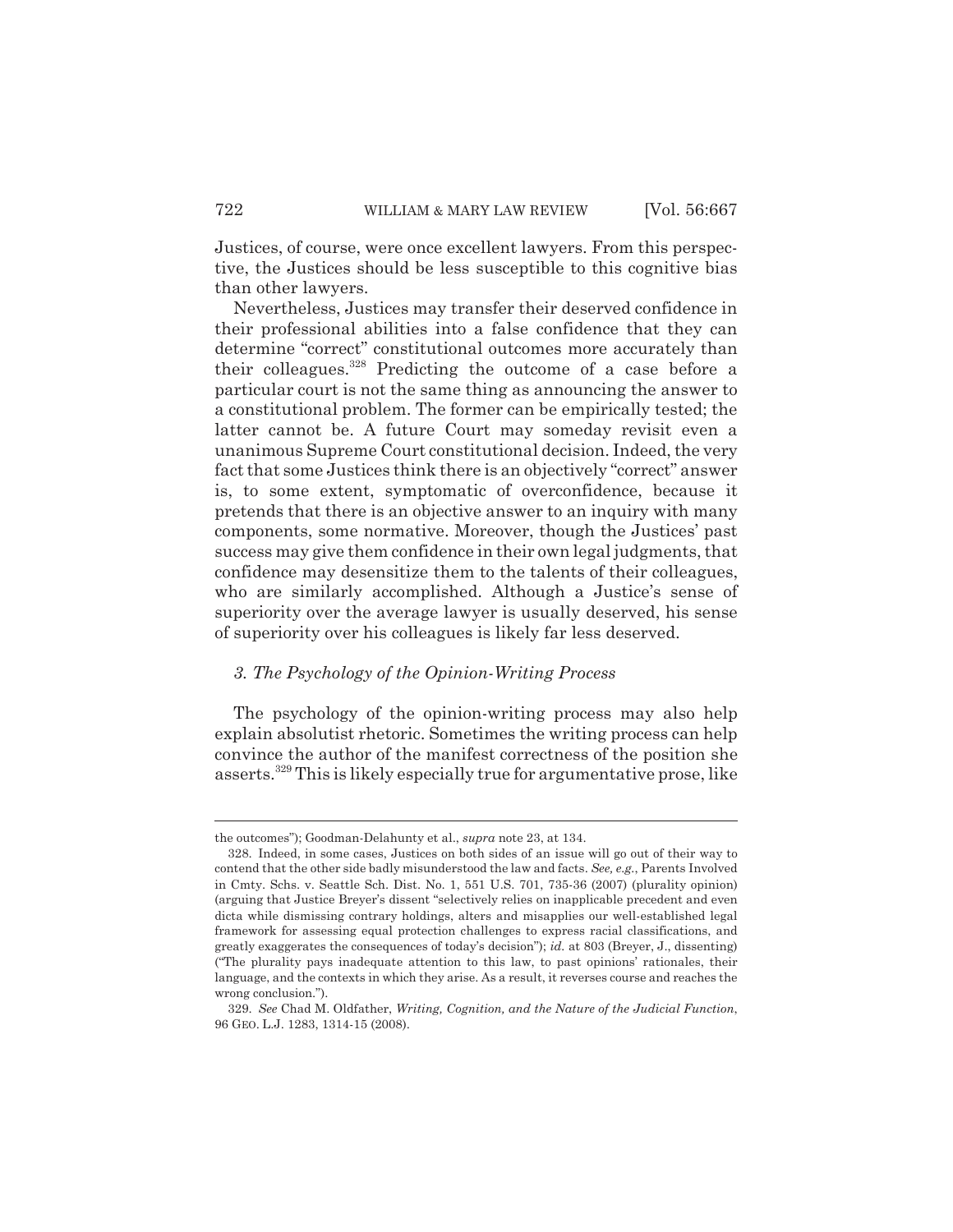a judicial opinion, in which the writer's primary objective is to support a given thesis.

The Court itself is aware of this phenomenon.<sup>330</sup> The assigning Justice recognizes that an authoring Justice can convince herself during the drafting process, and consequently sometimes assigns an opinion to a swing Justice in the hopes of holding together a fragile majority.331 The Court, thus, has noticed the phenomenon psychologists call "self-generated persuasion," in which a person generating a message ends up believing the message more than she previously  $had.<sup>332</sup>$ 

The writing process, indeed, can involve not just the articulation of thought, but also the "transformation of thought."333 Occasionally, a Justice realizes that an opinion "will not write" and changes his vote or legal rationale.<sup>334</sup> Sometimes, however, Justices conceal the parts of the opinion that "will not write" and overemphasize the parts of the opinion that *will* write.<sup>335</sup> As Professor Chad Oldfather explains, the writing process sometimes encourages writers to overemphasize the verbalizable aspect of an explanation, producing arguments that sound more ironclad than they really are.<sup>336</sup>

To this extent, the writing process sometimes subconsciously leads a writer towards rhetorical absolutism as she tries to defend an outcome as persuasively as possible.<sup>337</sup> In trying to explain why the arguments on one side of the ledger are more powerful than those on the other, the writer sometimes finds it rhetorically easier to reject one line of arguments entirely. It is pithier to dismiss a counterargument categorically than to acknowledge its merit but explain why, on balance, it should not prevail in a given context. It also often sounds more persuasive. Thus, the writing process sometimes blinds the writer to alternative arguments and commits her

<sup>330.</sup> *See* EPSTEIN & KNIGHT, *supra* note 220, at 126-27.

<sup>331.</sup> *See id.*

<sup>332.</sup> *See, e.g.*, Pablo Briñol et al., *Self-Generated Persuasion: Effects of the Target and Direction of Arguments*, 102 J. PERSONALITY & SOC. PSYCHOL. 925, 925 (2012) ("In general, whenever people engage in active construction and/or delivery of a persuasive message, it can lead to attitude change in the transmitter.").

<sup>333.</sup> *See* Oldfather, *supra* note 329, at 1306, 1315.

<sup>334.</sup> *Id.* at 1321, 1332.

<sup>335.</sup> *See id.* at 1332 (discussing verbal overshadowing).

<sup>336.</sup> *See id.*

<sup>337.</sup> *See* CARL BEREITER & MARLENE SCARDAMALIA, THE PSYCHOLOGY OF WRITTEN COMPOSITION 302 (1987); Oldfather, *supra* note 329, at 1308.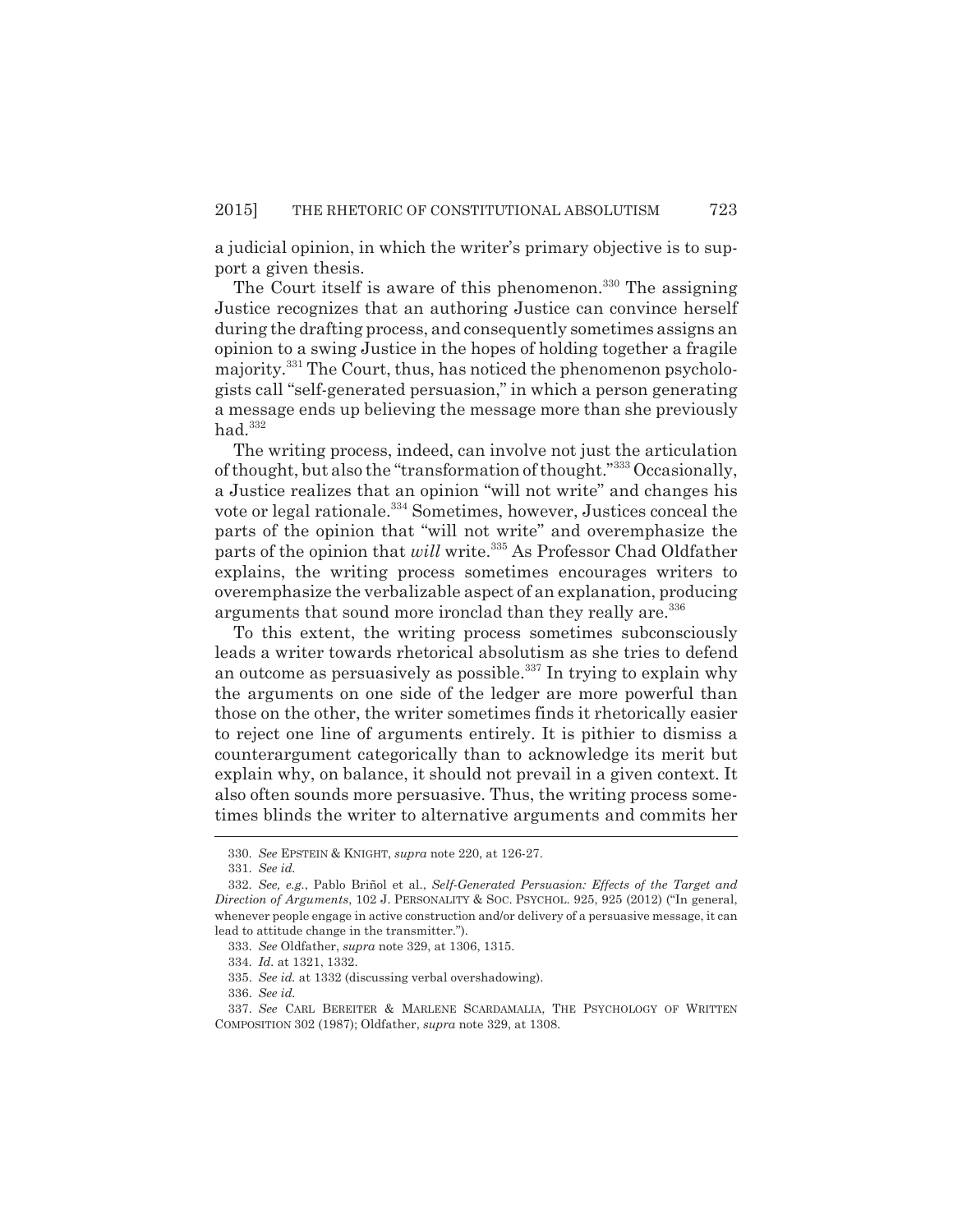more fully to the line of reasoning upon which she has embarked.<sup>338</sup> The writing process, then, can be a journey not only of discovery but also of self-deception, sometimes exaggerating the relative persuasiveness of one line of argument while simultaneously down playing the force of arguments supporting the opposite outcome.<sup>339</sup>

The writing process also forces the author to winnow down her key points.340 It would be impossible (and unwise) for judges to include every relevant point in an opinion. A Justice, then, must make decisions about which arguments and facts to include. For example, the judicial opinion must set forth a factual background that boils down a complicated record into a concise, cohesive narrative.<sup>341</sup> This process necessarily requires a series of simplifications; a written appellate opinion simply cannot capture a case's complete record, which in turn cannot fully comprehend the actual world's rich complexity.<sup>342</sup> Moreover, an authoring judge must present the factual narrative so as to highlight those facts upon which the decision's legal holding rests.

The opinion-writing process, then, requires simplifications that either deliberately or inadvertently can facilitate absolutism's onesided worldview. The judge cannot depict the world from all possible angles, so she must ignore arguments and facts that would needlessly clutter the opinion. But the decision about what to leave out often involves value judgments. Some facts are plainly extraneous, but some facts that seem extraneous to the majority may be critical to the dissent.<sup>343</sup> A judge hoping to write a concise opinion may end up writing an absolutist one if she shortchanges points that are crucial to the other side, or if she insists that her necessarily simplified representation of the law or facts is indisputably correct.

<sup>338.</sup> *See* Oldfather, *supra* note 329, at 1314-15.

<sup>339.</sup> *See* Kahan, *supra* note 4, at 57.

<sup>340.</sup> *See* Chad M. Oldfather, *Defining Judicial Inactivism: Models of Adjudication and the Duty to Decide*, 94 GEO. L.J. 121, 157 (2005); Oldfather, *supra* note 329, at 1335.

<sup>341.</sup> *See* JOHN T. NOONAN, JR., PERSONS AND MASKS OF THE LAW 150 (2002) (arguing that in *Palsgraf v. Long Island Railroad*, Justice Cardozo depicted a very complicated event as "a statement of clarity, symmetry, simplicity").

<sup>342.</sup> *See* Ferguson, *supra* note 226, at 211 ("The judicial opinion then appropriates, molds, and condenses that transcript in a far more cohesive narrative of judgment, one that gives the possibility of final interpretation by turning original event into a legal incident for judgment.").

<sup>343.</sup> *See supra* Part I.B.5.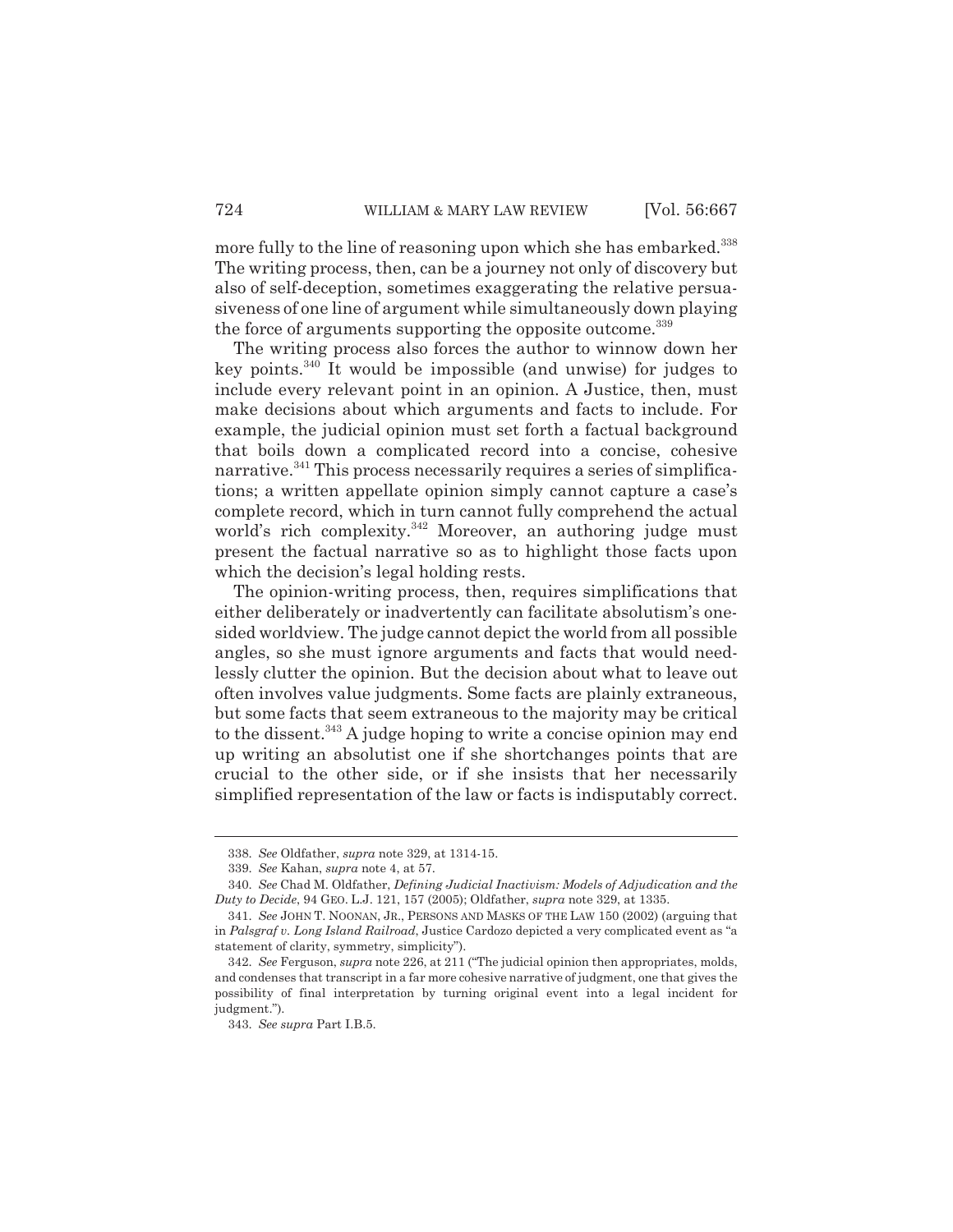### *4. The Justice as Advocate*

A final critical factor shaping judicial rhetoric is that most American judges are used to thinking and writing like advocates. The advocate-turned-judge has great practice building a convincing case and tearing down opposing arguments. Most judges, including Supreme Court Justices, have spent large portions of their professional careers as lawyers and are accustomed to thinking along adversarial lines. Indeed, starting in law school, the adversarial style is so ingrained in the lawyer's psyche that even the attorney who has not spent most of her career litigating often writes like an advocate.344 Judges, like most lawyers, then, have perfected the art of making arguments and defeating opposing arguments; drafting opinions in another style is psychologically very hard for them, especially when colleagues advance contrary arguments inviting  ${\rm \bf rebuttal.}^{345}$ 

In an adversarial system, it is entirely appropriate that lawyers argue their side as strongly as they can while simultaneously trying to rebut the opposing side. Indeed, the *Model Rules of Professional Conduct* require lawyers to represent their side "zealously."346 Towards this end, lawyers understandably feel the need to press their arguments with great confidence.<sup>347</sup>

Justices, of course, no longer represent clients. However, when people have written and thought in this adversarial style for decades, transitioning to another form of thinking and writing is often hard, especially when the status quo is for judges to write very much in the same style as lawyers.<sup>348</sup> Because lawyers have often

<sup>344.</sup> *See* Erik Luna & Marianne Wade, *Prosecutors As Judges*, 67 WASH. & LEE L. REV. 1413, 1503-10 (2010) (discussing the "extreme adversarialism" of the American legal system); Lewis D. Solomon, *Perspectives on Curriculum Reform in Law Schools: A Critical Assessment*, 24 U. TOL. L. REV. 1, 5 (1992) (describing the adversarial nature of the U.S. legal curriculum).

<sup>345.</sup> *See* Berger, *supra* note 79, at 366; *supra* notes 184-86 and accompanying text.

<sup>346.</sup> MODEL RULES OF PROF'L CONDUCT pmbl. (2013).

<sup>347.</sup> *See* Goodman-Delahunty et al., *supra* note 23, at 136.

<sup>348.</sup> *See* Laura E. Little, *Hiding with Words: Obfuscation, Avoidance, and Federal Jurisdiction Opinions*, 46 UCLA L. REV. 75, 85 (1998) ("Repeated exposure to adversaries' arguments, set up as opposing poles, establish a habit of mind for judges who in turn write opinions as though they present a preordained correct answer, which embraces by necessity only one position or viewpoint."); Posner, *supra* note 281, at 6 ("A lawyer is a practicing lawyer one day, and a judge the next. There is no transition, no (or very little) training for the new career, and so it is natural for the lawyer newly appointed a judge to continue with as little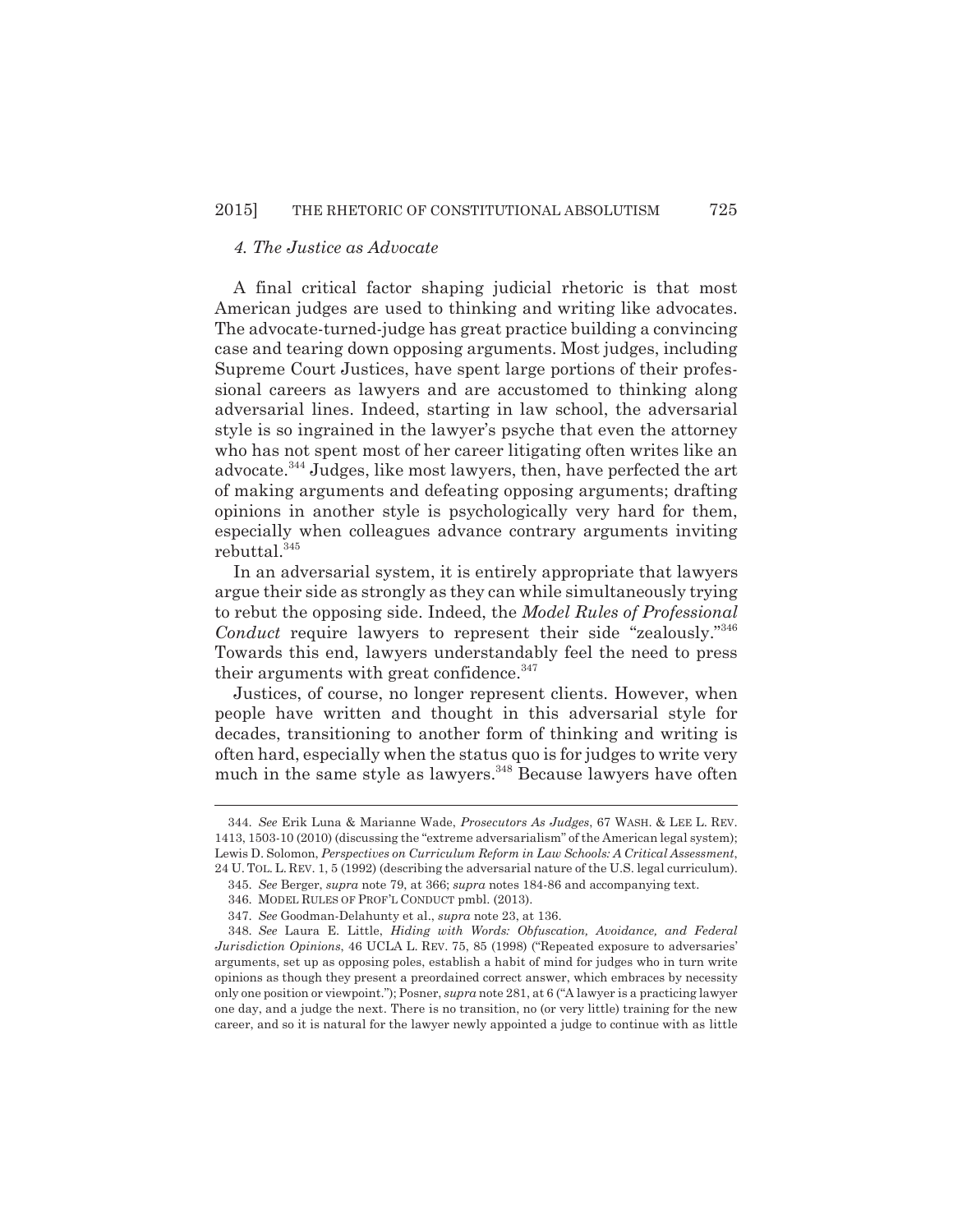been trained to eschew doubt, many lawyers may see judicial doubt not as a reflection of intellectual honesty but rather as an admission that a judge is deciding based on personal values.<sup>349</sup> We should not be surprised, then, to find that the Justices' opinions read a lot like lawyers' briefs—emphasizing their strongest points, trying to conceal or explain away their weakest points, and dismissing counterarguments.350 Some judges may consciously choose this rhetorical style, but many may simply fall into it because they have been doing it for decades.<sup>351</sup>

#### III. IMPLICATIONS

#### *A. Costs*

### *1. The Politics of Cultural Disdain*

The Supreme Court's constitutional opinions obviously matter insofar as they shape constitutional doctrine, but they also play an important role in a broader national constitutional discussion. Although most Americans swear fealty to the Constitution as our civic religion,<sup>352</sup> they disagree strenuously about what it means. Indeed, the country's collective view of its founding document is emphatically pluralistic, embracing numerous values, some in sharp tension with each other.<sup>353</sup> These differences reflect not just political disagreement about single issues but deeper discord over our

change as possible his accustomed approach.").

<sup>349.</sup> *See* Kahan, *supra* note 4, at 60.

<sup>350.</sup> *See* Berger, *supra* note 79, at 366.

<sup>351.</sup> By contrast, in some countries, judges are career judges, not former lawyers who have "lateraled" into judicial positions. *See* MARY ANN GLENDON ET AL., COMPARATIVE LEGAL TRADITIONS IN A NUTSHELL 84 (2d ed. 1999). Although there are undoubtedly great advantages to having the bench consist of accomplished lawyers, such judges also bring with them the bar's professional biases and rhetorical conventions. *See* JOHN HENRY MERRYMAN & ROGELIO PÉREZ-PERDOMO, THE CIVIL LAW TRADITION: AN INTRODUCTION TO THE LEGAL SYSTEMS OF EUROPE AND LATIN AMERICA 103-04 (3d ed. 2007) (noting that in some countries, high court judges will have served their entire career as judges and, never having practiced, "will see the law solely from the judge's point of view"); John D. Jackson & Nikolay P. Kovalev, *Lay Adjudication and Human Rights in Europe*, 13 COLUM. J. EUR. L. 83, 93-100 (2006) (discussing lay judges); Adrian Vermeule, *Should We Have Lay Justices?*, 59 STAN. L. REV. 1569, 1586-91 (2007).

<sup>352.</sup> *See* LEVINSON, *supra* note 17, at 10, 17.

<sup>353.</sup> *See id.* at 17.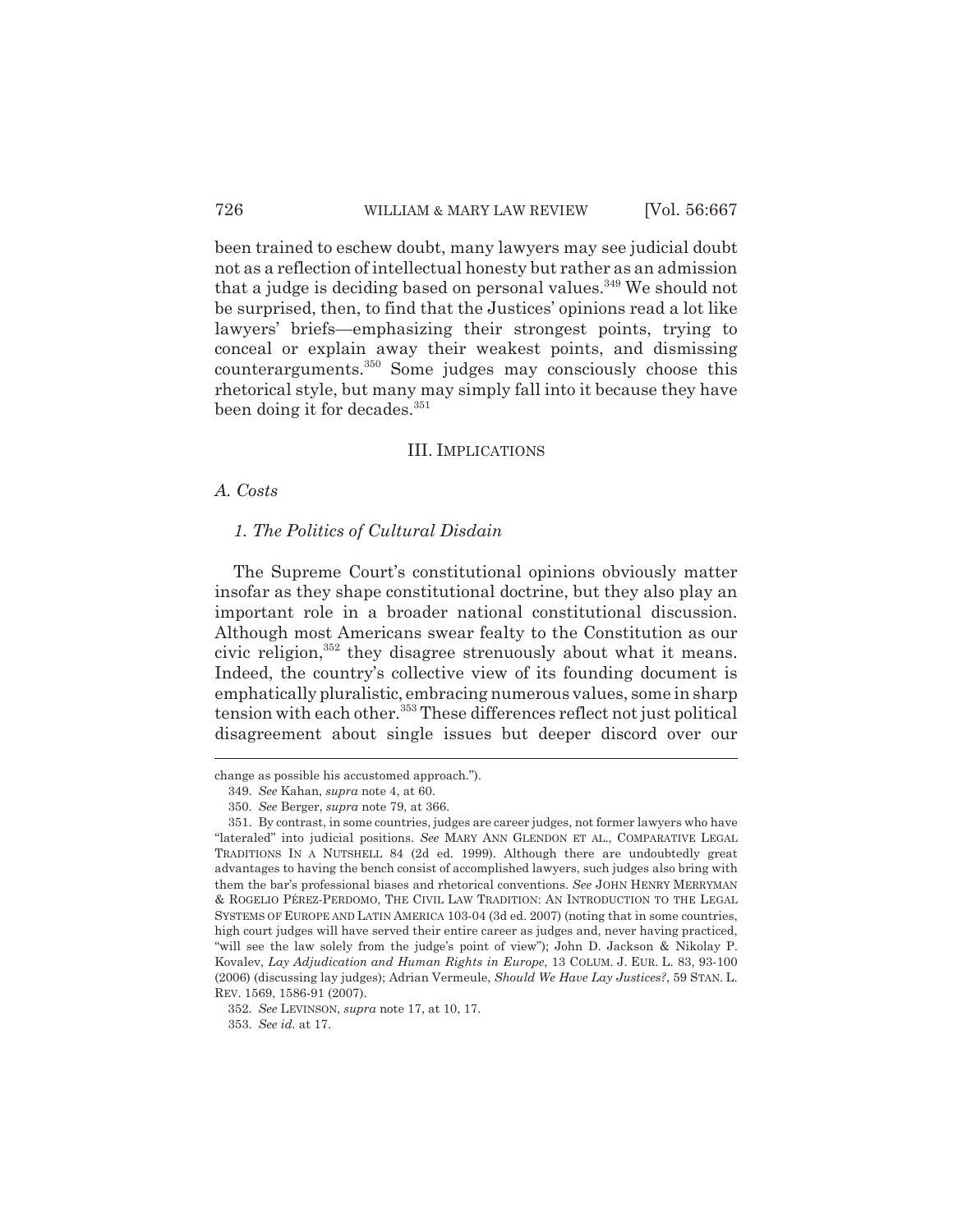national identity.354 The tone of the Court's treatment of these sensitive issues thus affects important discourse about the very nature of American democracy.

In light of these high stakes, absolutist constitutional rhetoric runs the risk of unduly alienating litigation losers, sending the message that they are cultural outsiders whose understandings of our nation's core values are fundamentally incorrect.<sup>355</sup> To be sure, defeated litigants naturally will be disappointed. That said, many decisions are context-specific,<sup>356</sup> deciding a constitutional question only in the narrow confines of the factual scenario presented. An opinion's rhetoric can therefore help determine whether interest groups supporting losing litigants feel mild disappointment, bitter alienation, or something in between.<sup>357</sup>

Indeed, a decision's cultural ramifications extend far beyond the legal community. Interest groups and the (often partisan) media report decisions to the broader citizenry, who in turn, fiercely debate the decision's wisdom. While the general public usually focuses on a case's outcome, the opinion's language signals the Court's level of respect for the competing values at issue. When an opinion dismissively rejects the norms on one side of the constitutional ledger, the Court appears indifferent to the harms its opinion may inflict on the losing side.<sup>358</sup> It may, indeed, even sometimes indicate that the harm is deserved.359 Although losing litigants inevitably experience some sense of loss, as Professor Emily Calhoun argues, those harms

<sup>354.</sup> *See id.* at 9-17.

<sup>355.</sup> *See* EMILY M. CALHOUN, LOSING TWICE: HARMS OF INDIFFERENCE IN THE SUPREME COURT 3 (2011) (arguing that if the Justices do not ameliorate harm, constitutional losers experience injustice that adds fuel to their deeply felt personal outrage).

<sup>356.</sup> *See* Cass R. Sunstein, *The Supreme Court, 1995 Term—Foreword: Leaving Things Undecided*, 110 HARV. L. REV. 4, 15 (1996) (discussing the role of context in judicial minimalism).

<sup>357.</sup> *See* Timothy P. O'Neill, *Law and "The Argumentative Theory*,*"* 90 OR. L. REV. 837, 848 (2012) ("When a judicial opinion—especially a U.S. Supreme Court majority opinion in a fiveto-four case—is couched in completely unequivocal language, its message to the other side is: 'You're wrong. And, by the way, you are stupid and perhaps dishonest, too.' ").

<sup>358.</sup> *Cf.* JOHN T. NOONAN, JR., A PRIVATE CHOICE: ABORTION IN AMERICA IN THE SEVENTIES 153-54 (1979) ("It is a propensity of professionals in the legal process to dehumanize by legal concepts those whom the law affects harshly."); Robert M. Cover, *Violence and the Word*, 95 YALE L.J. 1601, 1601 (1986) ("Legal interpretive acts signal and occasion the imposition of violence upon others: A judge articulates her understanding of a text, and as a result, somebody loses his freedom, his property, his children, even his life.").

<sup>359.</sup> CALHOUN, *supra* note 355, at 8.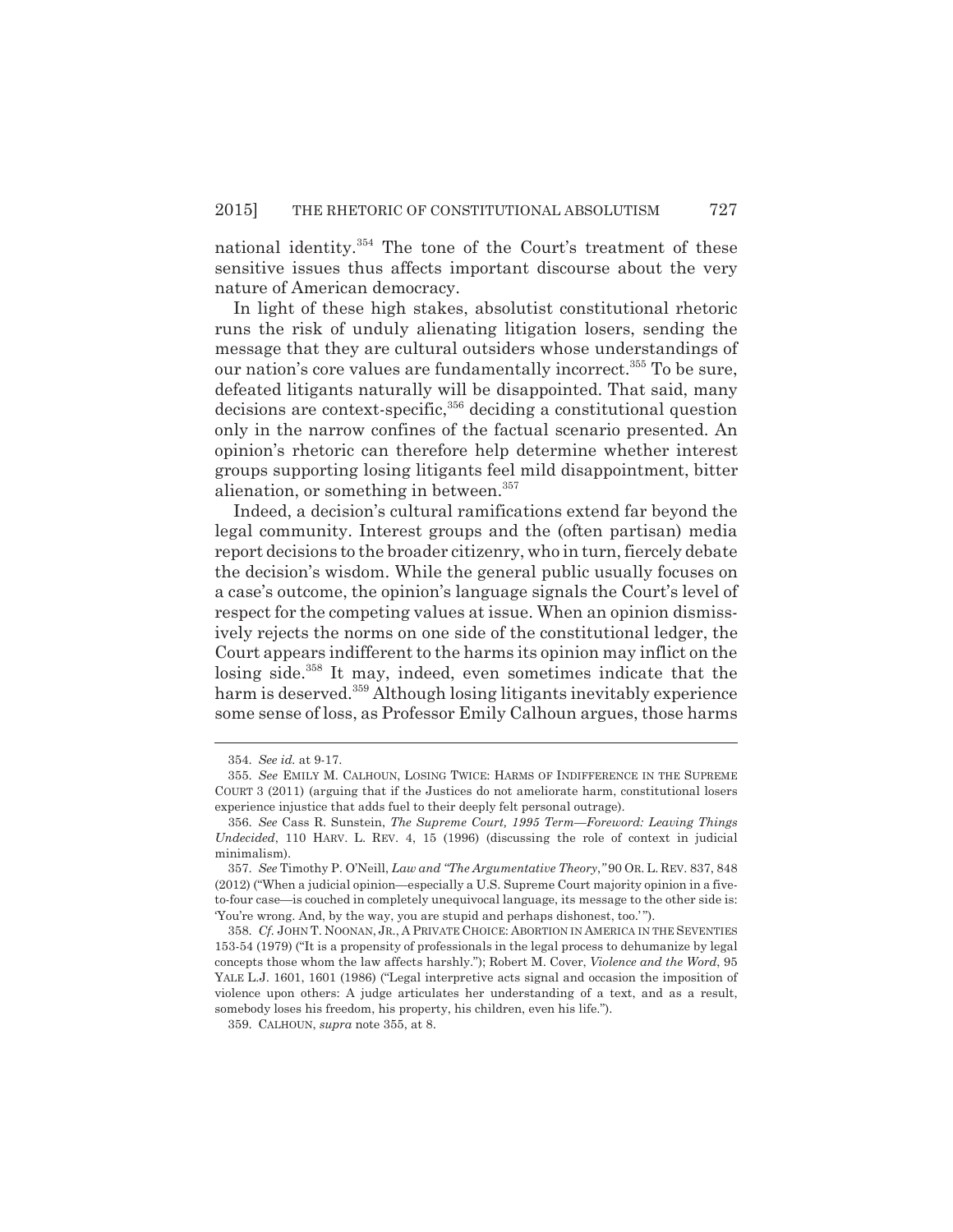might be magnified when the Court disrespects their basic positions.360

Absolutist rhetoric can also distort an ongoing constitutional debate.361 For example, as noted above, though *Heller* announced that certain gun regulations would likely be constitutional, 362 popular discussion of the Second Amendment, latching onto the opinion's strong rhetoric, often assumes that *any* regulation of firearms is unconstitutional. For example, local sheriffs, citing an absolutist Second Amendment, announced recently that they would not enforce certain state gun laws, <sup>363</sup> because, as one sheriff explained, "[i]n my oath it says I'll uphold the U.S. Constitution."364 Similarly, *Guns & Ammo* magazine recently dismissed a pro-gun columnist for having the audacity to remind readers that constitutional rights are never absolute.<sup>365</sup> Rather than examining the constitutional merits of various hypothetical regulations, the magazine's editors insisted that *no* such regulation was constitutional and that all attempts to regulate firearms reflected "powerful forces in this country who will do anything to destroy the Second Amendment."366 Of course, *Heller* did not cause these attitudes; the National Rifle Association (NRA) vigorously advocated for absolute gun rights long before that decision. But Justice Scalia's rhetoric in *Heller* provided further grist for the NRA's mill.<sup>367</sup> To this extent, absolutist language, even if tempered by a nuanced holding, can become amplified as interest groups disseminate it to the public.

<sup>360.</sup> *See id.* at 24 (arguing that it is not unreasonable "for constitutional losers to expect Justices to write opinions that manifest a respect for the equal moral and political agency of losers").

<sup>361.</sup> *Cf.* Guinier, *supra* note 30, at 60 ("[T]he beliefs and values of nonjudicial actors are influenced by the judiciary's internal perspective on the meaning of law.").

<sup>362.</sup> District of Columbia v. Heller, 554 U.S. 570 (2008).

<sup>363.</sup> *See* Erica Goode, *Sheriffs Refuse to Enforce Laws on Gun Control*, N.Y.TIMES, Dec. 16, 2013, at A1.

<sup>364.</sup> *Id.* at A17.

<sup>365.</sup> Ravi Somaiya, *Banished for Questioning the Gospel of Guns*, N.Y. TIMES, Jan. 5, 2014, at A1.

<sup>366.</sup> *Id.*

<sup>367.</sup> *See* Nancy Smith, *Sen. Dianne Feinstein's Gun-Control Firebomb,* SUNSHINE STATE NEWS (Jan. 7, 2013, 3:55 AM), http://www.sunshinestatenews.com/story/sen-dianne-feinsteinsgun-control-firebomb [http://perma.cc/K8TF-4JMB] (summarizing the view that gun regulations violate *Heller*).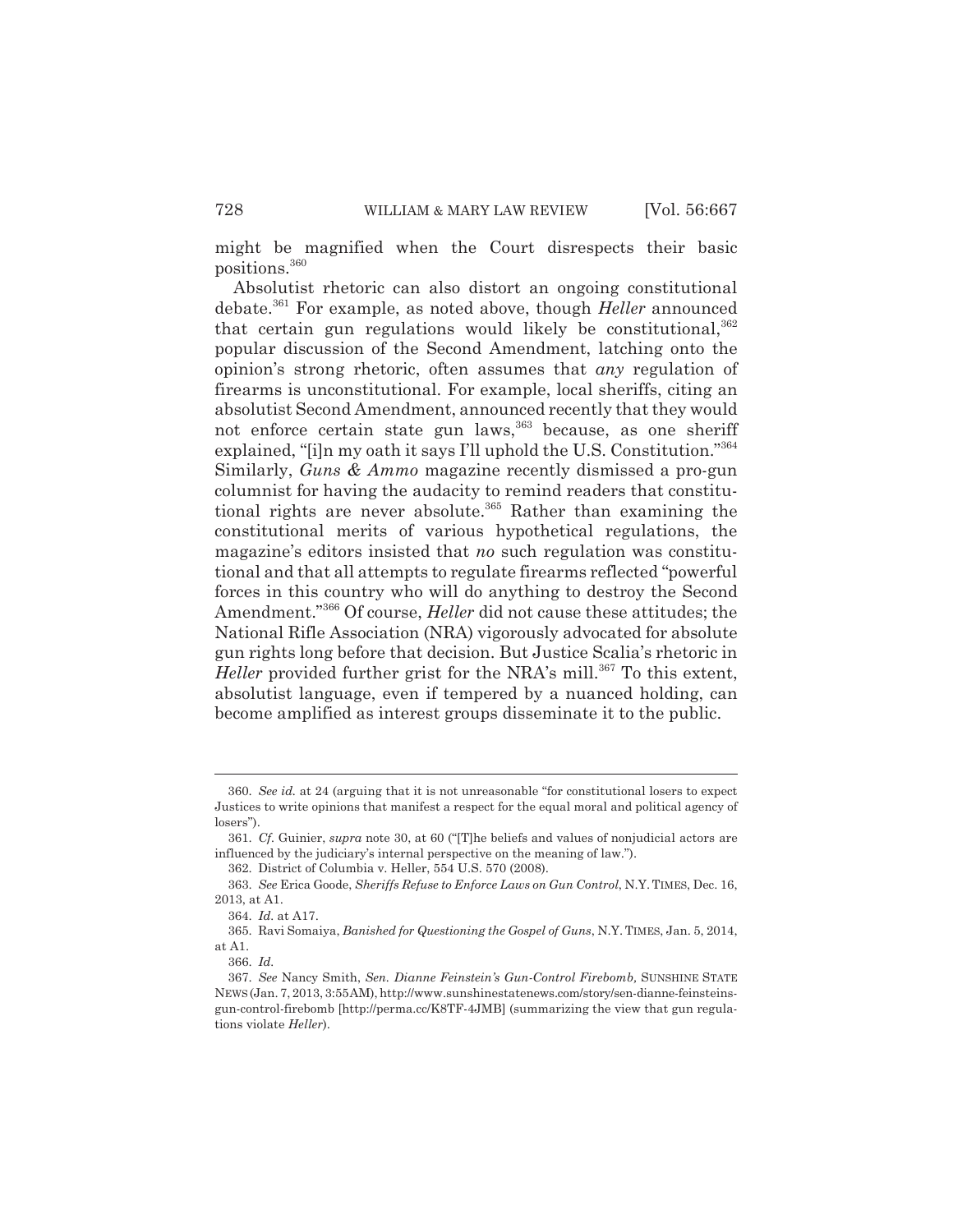A plausible effect of absolutist rhetoric, then, is that it may sometimes help cut off deeper debate.<sup>368</sup> Opinions that entirely reject one side's constitutional vision can simultaneously alienate opponents and dull the critical sensibilities of supporters.369 In both cases, they deepen the potential for political discord.<sup>370</sup> When partisan ideologues can cite Supreme Court language to brandish their contempt for their opponents, the ensuing conversation is less likely to include careful discussion. Democracy usually works better when debate is careful and informed. $371$  Rather than encouraging depth, absolutist rhetoric encourages people to recast arguments to render them either congenial or not to their views, refusing to acknowledge the law's complexities and internal tensions.

This phenomenon can extend also to the Court's absolutist factual statements, which contribute to the related problem of balkanized knowledge and understanding. $372$  The majority and dissenting opinions in *Shelby County* painted fundamentally different portraits of racial discrimination and voting rights in the predominantly southern jurisdictions covered under section 4 of the VRA.<sup>373</sup> Such one-sided depictions of the world both reflect and perpetuate the problem of balkanized knowledge in which different groups' factual beliefs are governed substantially by their ideological views.<sup>374</sup>

Partially as a result of these deep epistemological differences, conservatives and liberals do not just disagree on questions of constitutional application; they "know" different things about the document's fundamental "truths."<sup>375</sup> Sympathetic audiences, then, are more likely to assume their normative preferences are "strong

<sup>368.</sup> *See* Kahan, *supra* note 4, at 21.

<sup>369.</sup> *Id.*

<sup>370.</sup> *See, e.g.*, *id.* at 61 (arguing that pronouncements of certitude can deepen group-based conflict); David A. Strauss, *Principle and its Perils*, 64 U. CHI. L. REV. 373, 386 (1997) (reviewing RONALD DWORKIN, FREEDOM'S LAW: THE MORAL READING OF THE AMERICAN CONSTITUTION (1996)).

<sup>371.</sup> KATHLEEN HALL JAMIESON & JOSEPH N. CAPPELLA, ECHO CHAMBER: RUSH LIMBAUGH AND THE CONSERVATIVE MEDIA ESTABLISHMENT 245 (2008).

<sup>372.</sup> *See* CASS SUNSTEIN, REPUBLIC.COM 53-54 (2001) (arguing that the Internet helps insulate audiences from more diverse viewpoints).

<sup>373.</sup> *See supra* Part I.B.5.

<sup>374.</sup> *See* SUNSTEIN, *supra* note 372, at 57 ("[W]hen options are so plentiful, many people will take the opportunity to listen to those points of view that they find most agreeable.").

<sup>375.</sup> *Cf.* JAMIESON & CAPPELLA, *supra* note 371, at 191.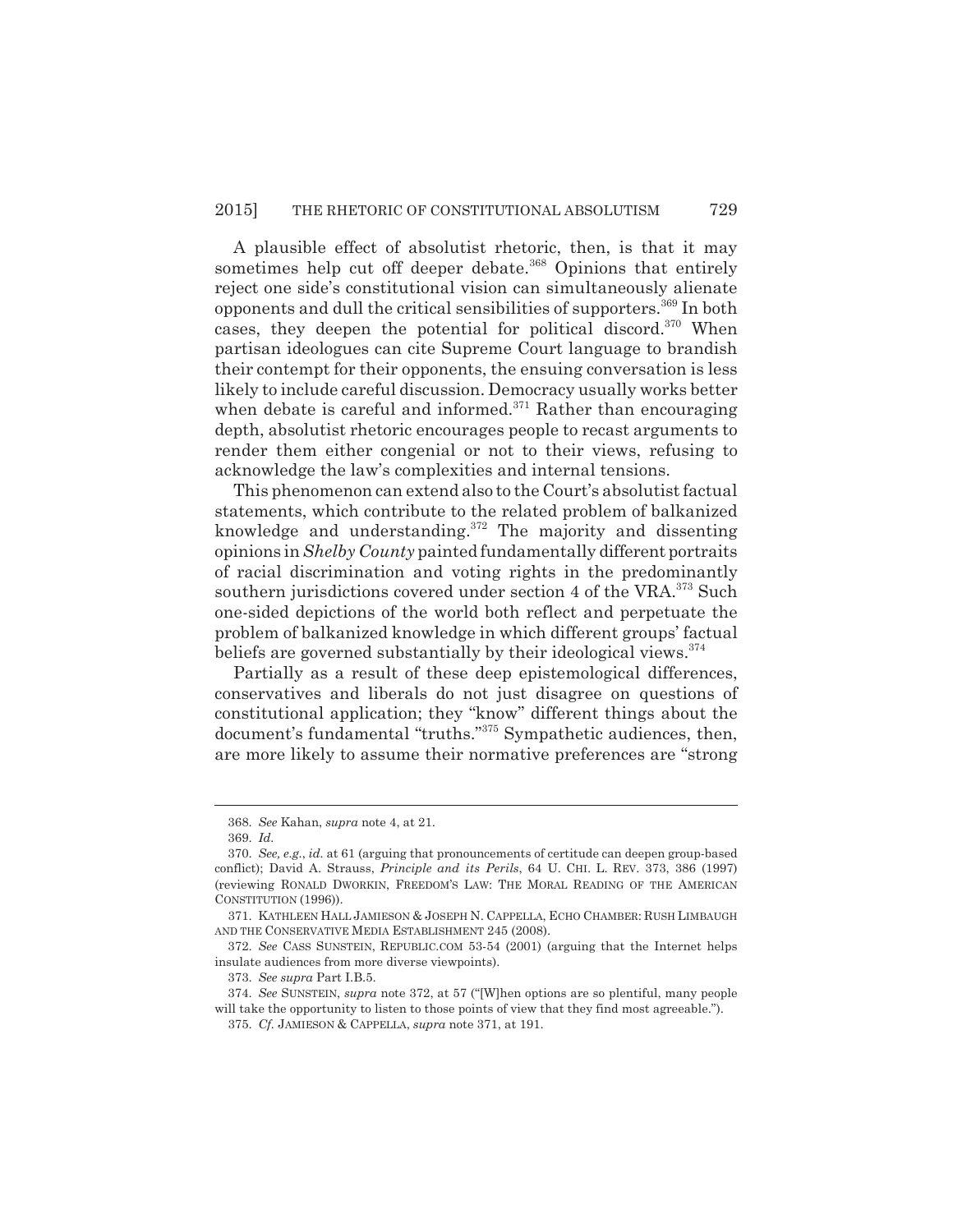[a]s proofs of holy writ"<sup>376</sup> when Justices they admire vindicate those preferences with great confidence. $377$  Indeed, given that many Americans stick to news sources confirming their preexisting political inclinations,378 it is unsurprising that the Justices' absolutism would be transmitted to people hungry for evidence that bolsters their own one-sided attitudes. This phenomenon, thus, might further balkanize groups whose visions of our basic political structure grow still farther apart.<sup>379</sup> As Professors Simon and Scurich put it, "judicial one-sidedness pushes the opposing parties further apart ... entrench [ing] the boundaries that separate people ... [and] solidif[ying] parochialism."380

This all may contribute to a culture of political disdain.<sup>381</sup> Extreme rhetoric can slide into hyper-partisan rage, in which audiences angrily condemn political opponents.382 The opposing side is not simply wrong, but disingenuous, stupid, unpatriotic, and even morally repugnant. Of course, some absolutist rhetoric is more polite than others, but the high stakes of constitutional controversies often provoke strong responses. The result can be a vicious circle of disrespect that transcends ordinary democratic disagreement. To this extent, rhetorical excess is self-perpetuating, with each side angrily denouncing the other.

This poisonous political culture can interfere with sensible governance.<sup>383</sup> People who accept an absolutist view of the Constitution are more likely to see the Constitution as an ideological battleground, rendering compromise politically impossible.<sup>384</sup> After all, if the other side has committed heresy by desecrating the country's secular religion, then compromising with opponents would be akin to a covenant with the devil. One-time allies who depart from the acceptable agenda are therefore iconoclasts. For example, after the

<sup>376.</sup> WILLIAM SHAKESPEARE, OTHELLO, THE MOOR OF VENICE act 3, sc. 3, ll.

<sup>377.</sup> *See* Kahan, *supra* note 4, at 21.

<sup>378.</sup> *See id.*

<sup>379.</sup> See SUNSTEIN, *supra* note 372, at 59-60.

<sup>380.</sup> Simon & Scurich, *supra* note 6, at 421.

<sup>381.</sup> *See generally* MORRIS P. FIORINA ET AL., CULTURE WAR?: THE MYTH OF A POLARIZED AMERICA 1-7 (3d ed. 2006) (discussing contemporary political observers' characterization of Americans as deeply politically divided); SUSAN HERBST, RUDE DEMOCRACY: CIVILITY AND INCIVILITY IN AMERICAN POLITICS 1-3 (2010).

<sup>382.</sup> *See* JAMIESON & CAPPELLA, *supra* note 371, at 246.

<sup>383.</sup> *Id.* at 246-47.

<sup>384.</sup> *See id.* at 246.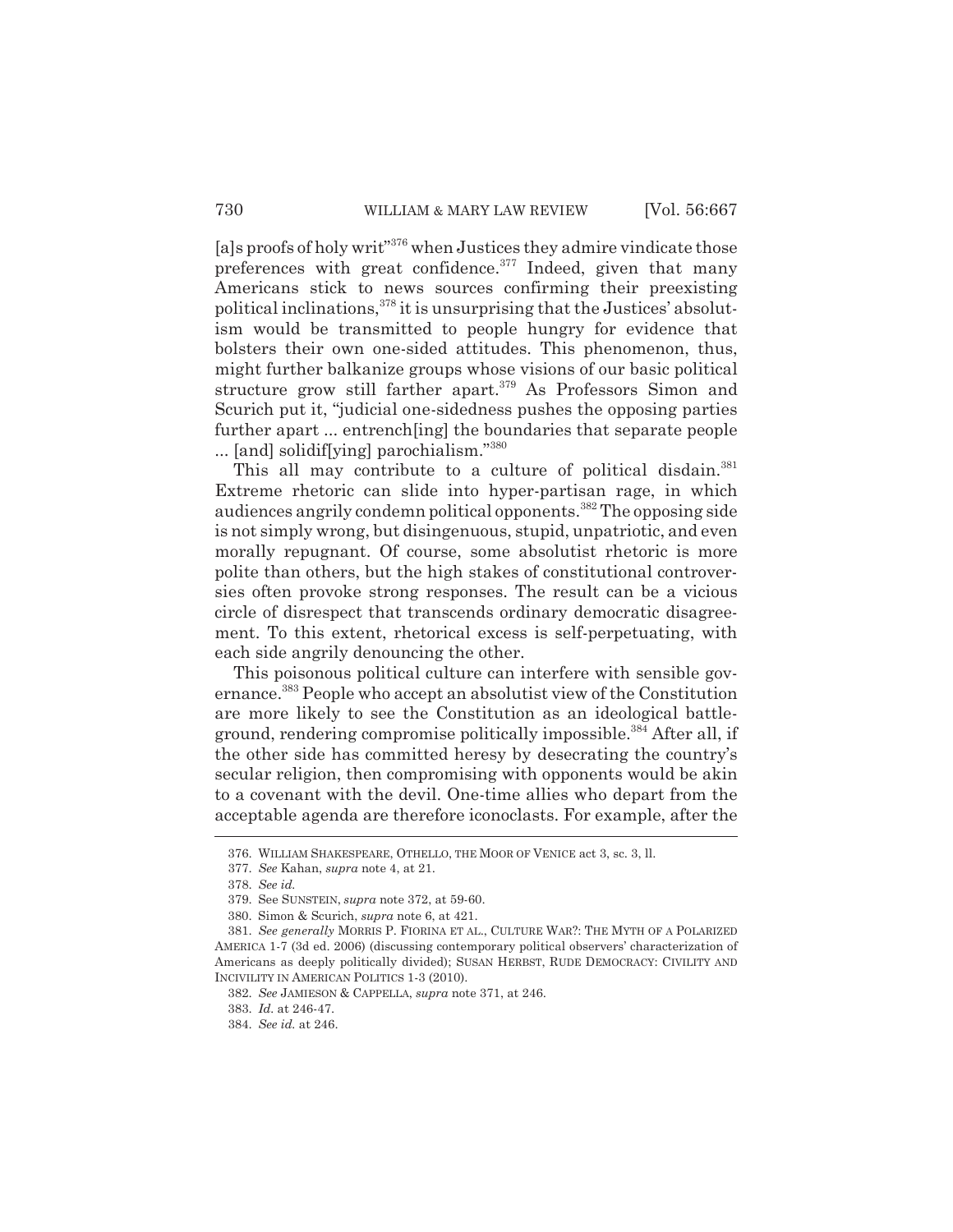Supreme Court upheld much of the Patient Protection and Affordable Care Act (ACA), Glenn Beck made a t-shirt with the word "coward" under an image of Chief Justice Roberts.385

In light of the prevailing "political outrage carnival,"386 it is easy to see why Congress in recent years has been mostly paralyzed. Our Constitution requires bicameralism and presentment for legislation to become law,<sup>387</sup> and those constitutional requirements, combined with other vetogates, such as the Senate filibuster, make it difficult to pass legislation even in eras of relative political calm.<sup>388</sup> Popular absolutist rhetoric makes it still harder to achieve any kind of meaningful compromise, because politicians and their constituents on both sides are convinced that the other side fundamentally misunderstands America's constitutional foundations.<sup>389</sup> The result is a policy-making logjam and a Congress that now routinely neglects crucial matters like the budget and the debt ceiling.<sup>390</sup> Of course, many other factors contribute to our current political dysfunction,391 but rhetoric that discourages all political cooperation surely plays some role.<sup>392</sup>

The Court's absolutist rhetoric thus plausibly contributes, albeit modestly, to a culture in which political enemies treat Court decisions like "the spoils of war"393 and wield the Constitution as a

<sup>385.</sup> *See Glenn Beck Sells T-Shirts Calling Justice Roberts "Coward*,*"* HUFFINGTON POST (June 29, 2012, 2:41 PM), http://www.huffingtonpost.com/2012/06/29/glenn-beck-sells-tshirts\_n\_1638229.html [http://perma.cc/RS4G-RJAB].

<sup>386.</sup> Toni M. Massaro & Robin Stryker, *Freedom of Speech, Liberal Democracy, and Emerging Evidence on Civility and Effective Democratic Engagement*, 54 ARIZ. L. REV. 375, 388 (2012).

<sup>387.</sup> *See* U.S. CONST. art. I, § 7, cl. 2. The exception, of course, is when Congress overrides a presidential veto.

<sup>388.</sup> *See* William N. Eskridge, Jr., *Vetogates,* Chevron*, Preemption*, 83 NOTRE DAME L. REV. 1441, 1448 (2008).

<sup>389.</sup> *See* JAMIESON & CAPPELLA, *supra* note 371, at 246.

<sup>390.</sup> Massaro & Stryker, *supra* note 386, at 388.

<sup>391.</sup> *See, e.g.*, NOLAN MCCARTY ET AL., POLARIZED AMERICA 11 (2006) (describing empirical evidence that politicians have become increasingly polarized along ideological lines); Richard H. Pildes, *Why the Center Does Not Hold: The Causes of Hyperpolarized Democracy in America*, 99 CALIF. L. REV. 273, 287-324 (2011) (examining causes of hyperpolarized democracy in America).

<sup>392.</sup> *See generally* THOMAS E. MANN & NORMAN J. ORNSTEIN, IT'S EVEN WORSE THAN IT LOOKS: HOW THE AMERICAN CONSTITUTIONAL SYSTEM COLLIDED WITH THE NEW POLITICS OF EXTREMISM 63 (2012) (discussing the pernicious influence of "the bombastic and blustering figures in the political culture").

<sup>393.</sup> CALHOUN, *supra* note 355, at 108.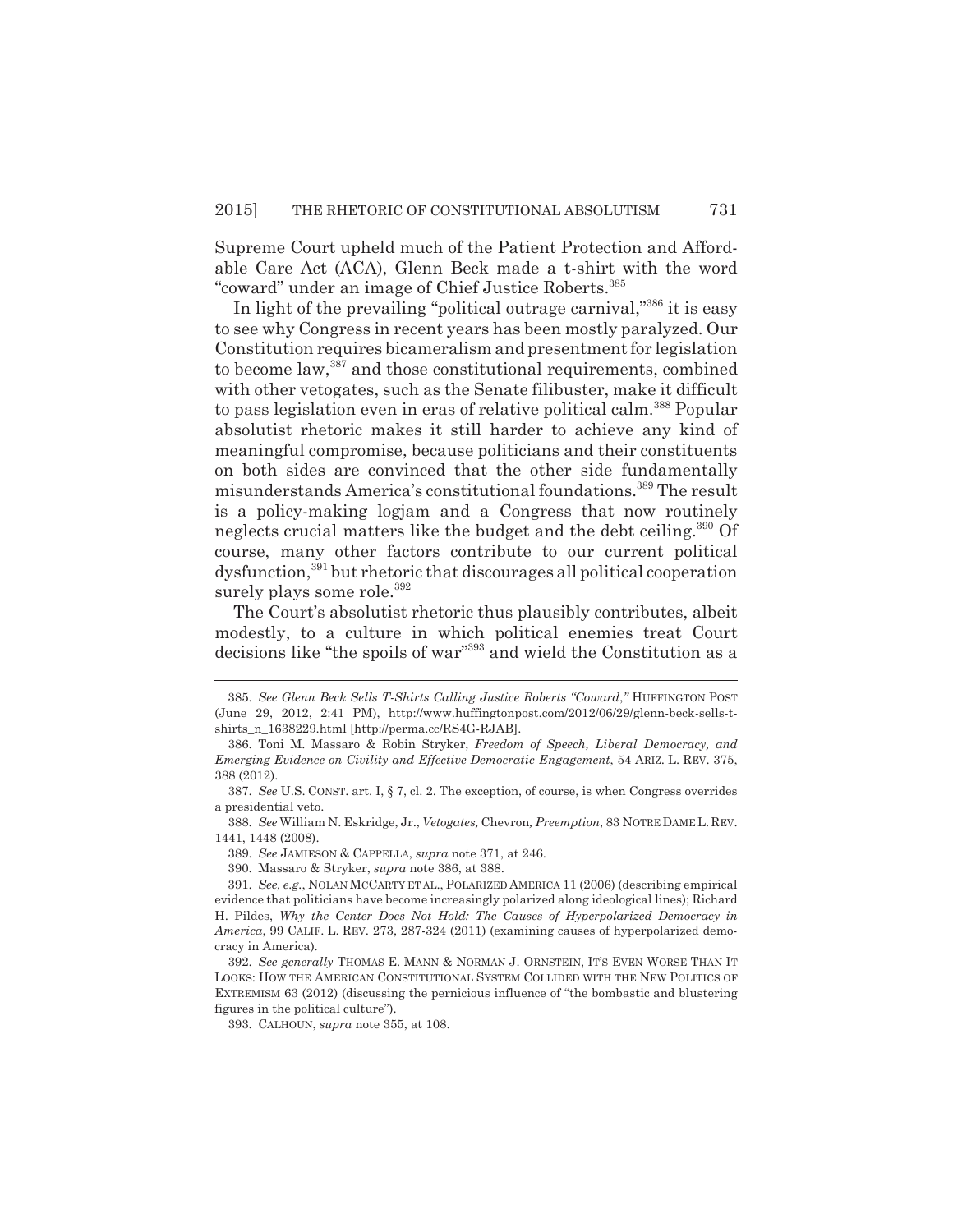clumsy weapon in political debate. Of course, social reactions to Supreme Court constitutional decisions depend on the particulars, and losing groups likely will dispute the Court's decisions regardless of its rhetorical tone. But the Court's tone, nonetheless, indicates its degree of respect for a particular conception of America and therefore can help color the terms of future discourse.<sup>394</sup> It also can model the terms of future debate. Indeed, a sarcastic, dismissive opinion can indicate to law students—tomorrow's future lawyers and leaders—that such rhetoric is appropriate in formal legal settings.<sup>395</sup>

It is important not to overstate the point. The Court's role in contemporary political dysfunction is modest, and the role of its rhetoric, as distinct from its holdings, is likely even smaller. Elected public officials and media pundits play a much bigger role in shaping the country's political culture and discourse.<sup>396</sup> Moreover, the street here runs two ways; just as the Court's rhetoric can modestly shape popular discourse, so too can popular constitutionalism seep into judicial rulings.<sup>397</sup> For example, Tea Party and broader conservative hostility to the ACA may well have helped shape judicial attitudes towards the constitutional challenge. When groups initially challenged the ACA's individual mandate on Commerce Clause grounds, many observers considered the argument frivolous.398 As conservative and libertarian activists pressed their arguments, however, the constitutional argument against the mandate began to filter into the legal and cultural mainstream.<sup>399</sup> The vigor of the popular movement may have helped persuade the public and some judges that a Commerce Clause challenge originally perceived to be "off the wall" might in fact be correct.<sup>400</sup> Nevertheless,

<sup>394.</sup> *See id.* at 8-9.

<sup>395.</sup> Chemerinsky, *supra* note 194, at 2022.

<sup>396.</sup> *See* FIORINA ET AL., *supra* note 381, at 1-10 (discussing contemporary political observers' characterization of Americans as deeply politically divided).

<sup>397.</sup> *See* FRIEDMAN, *supra* note 15, at 367-68 (arguing that when the Court declares unconstitutional actions of other branches, they often reflect the will of the people); Lain, *supra* note 15, at 117 (arguing that sometimes the Supreme Court is better at responding to widespread changing attitudes than the political branches); Post, *supra* note 30, at 8.

<sup>398.</sup> *See* Josh Blackman, *Back to the Future of Originalism*, 16 CHAP. L. REV. 325, 331 (2013) (noting that the challenge initially seemed "off the wall").

<sup>399.</sup> *Id.* at 331-34.

<sup>400.</sup> *See* Nat'l Fed'n of Indep. Bus. v. Sebelius, 132 S. Ct. 2566, 2585-91 (2012); Blackman, *supra* note 398, at 333-34.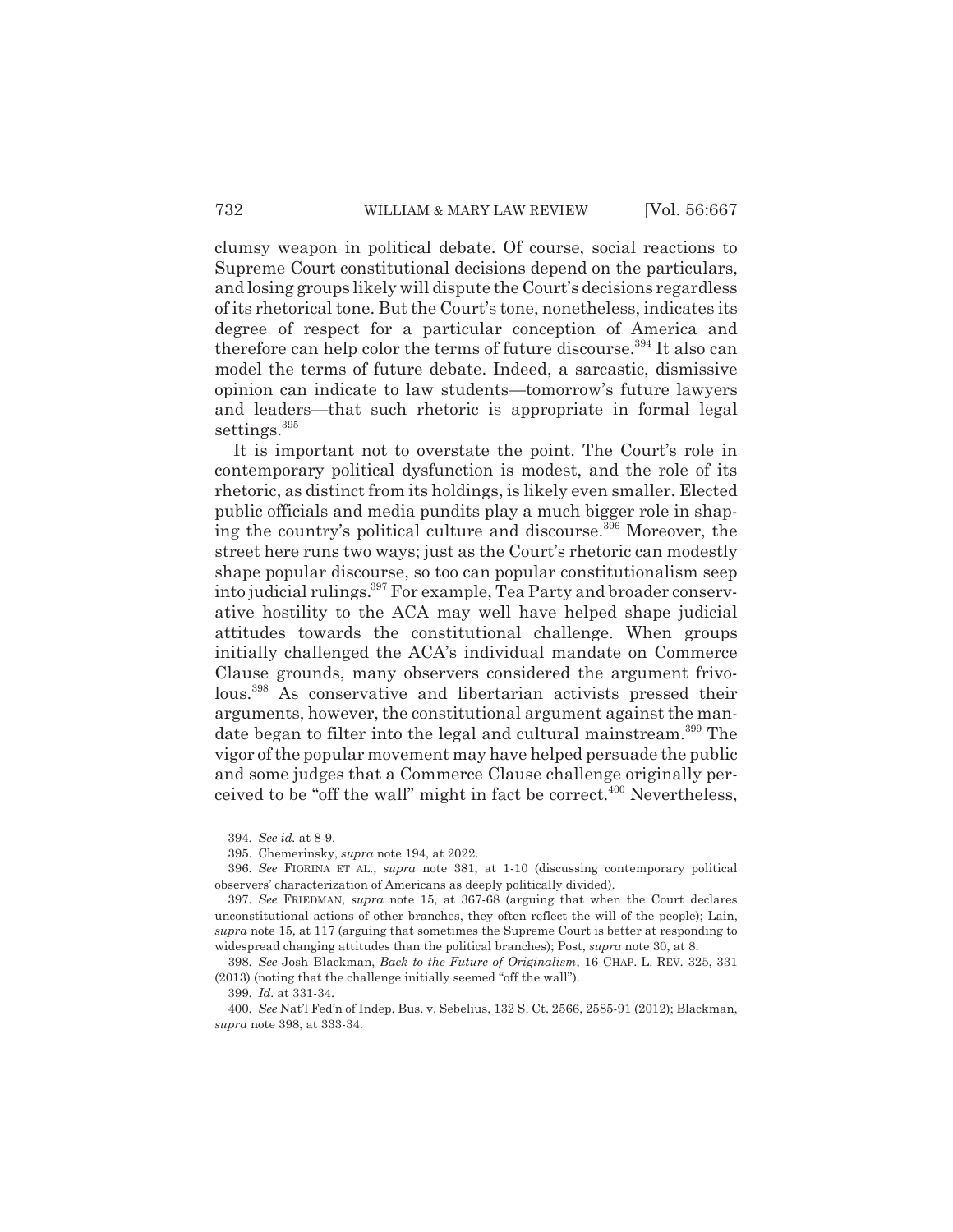though constitutional culture surely sometimes helps shape constitutional law, so too can the Court's rhetoric color our broader national political dialogue, sometimes for the worse.

#### *2. Judicial Legitimacy*

Even though the Court may sometimes use absolutist constitutional rhetoric to bolster the rule of law,<sup>401</sup> that same rhetoric can also undermine its own institutional legitimacy. National perceptions of the Supreme Court are not favorable. According to recent polls, the Supreme Court's approval rating in 2012 fell to 50 percent, and 82 percent of Americans believe that the Justices decide cases based on their personal views.<sup>402</sup>

Public perception is not wholly mistaken. Political scientists have developed a sophisticated attitudinal model demonstrating that political preferences matter in judicial decision making.403 But it is one thing for Justices to vote with their political preferences in a close case with compelling legal arguments on both sides. It is something quite different for them to ignore clear law in straightforward cases, and the evidence showing that Justices do this is far weaker.<sup>404</sup> To the contrary, the Justices' own norms and ideologies are most likely to sway their decisions when things are unclear—when there are legal gaps to fill or complicated factual landscapes to assess.<sup>405</sup>

<sup>401.</sup> *See supra* Part II.A.3.

<sup>402.</sup> *See, e.g.*, Keith J. Bybee, *The Rule of Law Is Dead! Long Live the Rule of Law!*, *in* WHAT'S LAW GOT TO DO WITH IT?: WHAT JUDGES DO, WHY THEY DO IT, AND WHAT'S AT STAKE 306, 308 (Charles Gardner Geyh ed., 2011); B. Jessie Hill, *Resistance to Constitutional Theory: The Supreme Court, Constitutional Change, and the "Pragmatic Moment*,*"* 91 TEX. L. REV. 1815, 1816 (2013).

<sup>403.</sup> *See, e.g.*, JEFFREY A. SEGAL & HAROLD J. SPAETH, THE SUPREME COURT AND THE ATTITUDINAL MODEL REVISITED 433 (2002) ("The fact remains that the ideology of the Justices drives their decisions."); Daniel R. Pinello, *Linking Party to Judicial Ideology in American Courts: A Meta-Analysis*, 20 JUST. SYS. J. 219, 243 (1999) (synthesizing studies measuring the connection between judicial ideology and behavior).

<sup>404.</sup> *See, e.g.*, FARBER & SHERRY, *supra* note 16, at 4 ("[T]here is a space between ironclad logic and unrestrained discretion.").

<sup>405.</sup> *See* Eric Berger, *Deference Determinations and Stealth Constitutional Decision Making*, 98 IOWA L. REV. 465, 530 (2013); Tamanaha, *supra* note 254, at 774.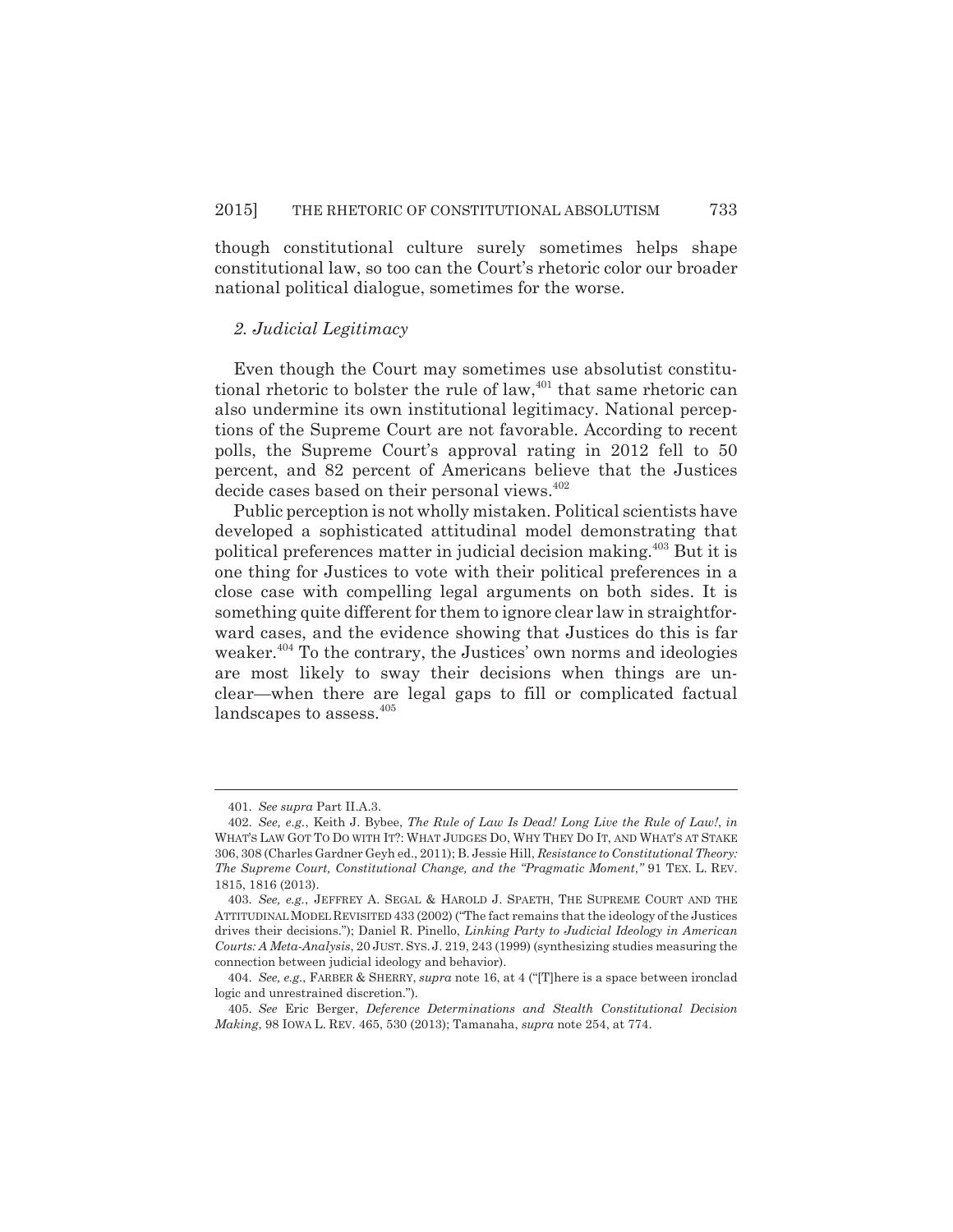Ordinary citizens, however, usually do not make these distinctions.406 Partisan talking heads, unsurprisingly, contribute to the problem, overstating the role of ideology in judicial decision making.407 The Court itself, however, also deserves some blame. Indeed, the Justices help sow cynicism about their own institution when they insist that 5-4 cases have clear answers and that dissenting arguments are "worthy of the Mad Hatter."408 It is easier for the lay person to see judicial decisions as unduly political if the Justices punctuate their internal disagreements by characterizing the law as objective and each other as mad.<sup>409</sup>

Absolutist rhetoric, in fact, abandons important judicial principles. Judges should explain their opinions with "reasoned elaboration"410 and be willing to entertain new ideas and subject favored views to careful scrutiny.411 When Justices use absolutist rhetoric, they at least appear to have abandoned that commitment to neutrality and care. Similarly, when a Justice's explanation fails to give competing arguments fair treatment, that explanation, no matter how otherwise rigorous, will seem less persuasive to many fair-minded, critical readers. While only a small percentage of the population reads Supreme Court decisions closely, some of those readers share their unfavorable reactions in blogs and news reports. Consequently, a judicial culture that consistently denigrates the other side can undermine the public's faith in a fair-minded, impartial judiciary. To this extent, Justices' overzealous use of absolutist rhetoric may reflect too great a willingness to win the

410. *See* HENRY M. HART, JR. & ALBERT M. SACKS, THE LEGAL PROCESS 143-52 (William N. Eskridge & Philip P. Frickey eds., 1994).

<sup>406.</sup> *See* William J. Daniels, *The Supreme Court and Its Publics*, 37 ALB. L. REV. 632, 636- 38 (1972) (describing the breadth and depth of the general public's knowledge about Supreme Court decisions and concluding that the public is not very knowledgeable about the Supreme Court).

<sup>407.</sup> *See, e.g.*, MARK R. LEVIN, MEN IN BLACK: HOW THE SUPREME COURT IS DESTROYING AMERICA 10 (2005) ("[J]udges have abused their constitutional mandate by imposing their personal prejudices and beliefs on the rest of society."); MARK W. SMITH, DISROBED: THE NEW BATTLE PLAN TO BREAK THE LEFT'S STRANGLEHOLD ON THE COURTS 11 (2006) ("Judges ... function as politicians wearing black robes.").

<sup>408.</sup> *See* District of Columbia v. Heller, 554 U.S. 570, 589 (2008).

<sup>409.</sup> *See, e.g.*, LOUIS MICHAEL SEIDMAN,ON CONSTITUTIONAL DISOBEDIENCE 7 (2012) ("[W]e are asked by each side to believe that its disinterested reading leads to this result, while the other side's manipulation of text and history amounts to a cynical, politically motivated effort to distort the Constitution's true meaning.").

<sup>411.</sup> FARBER & SHERRY, *supra* note 16, at 91.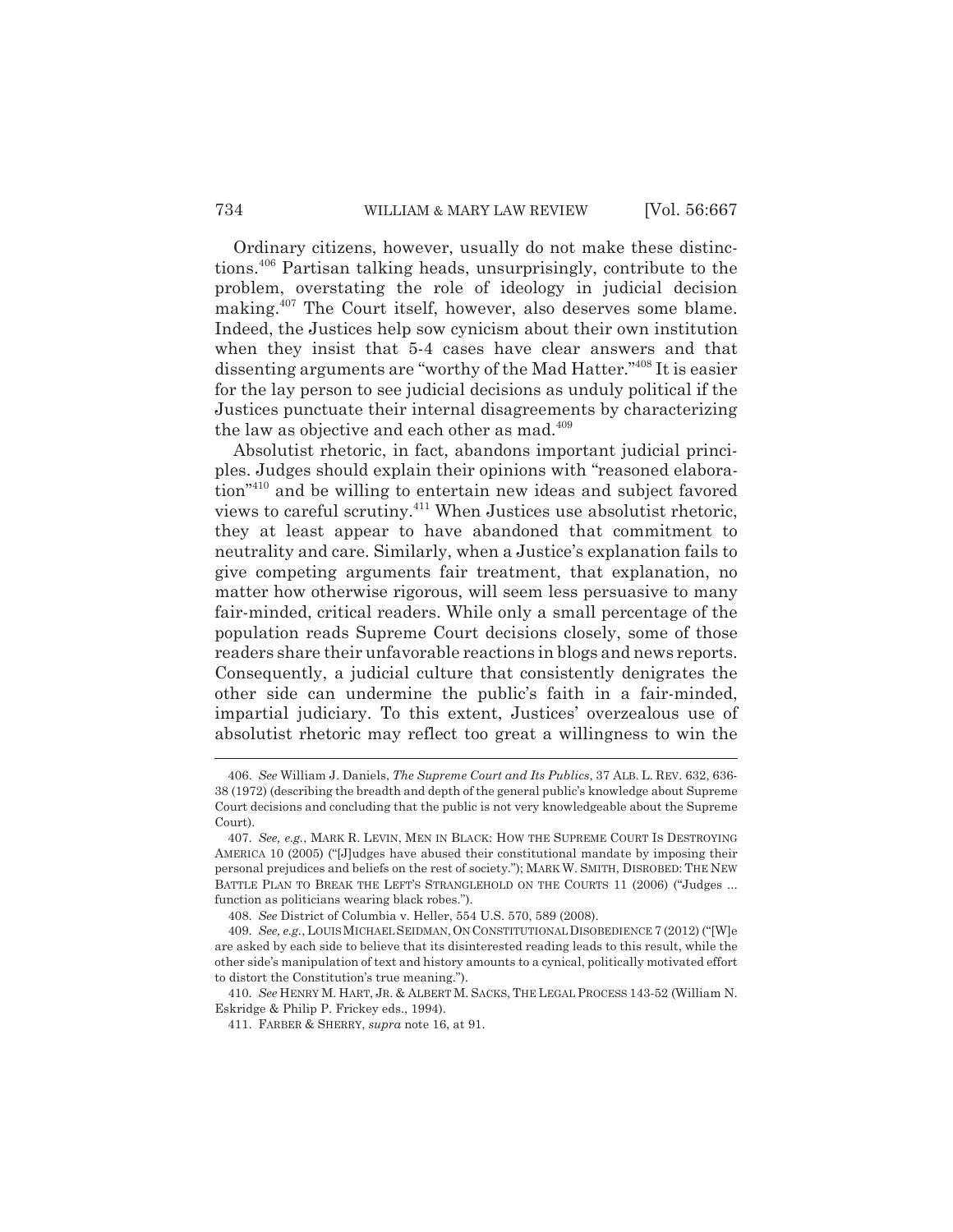battle over a particular case without larger regard for the war over the Court's institutional legitimacy.

Absolutist rhetoric also may diminish the Court's collegiality, which in turn may marginally affect the public's opinion of it. The Court probably functions more collegially than most American governmental institutions,412 but absolutist rhetoric may sour relationships between the Justices. Justice Scalia's acerbic style, in particular, has reportedly alienated Justices O'Connor and Kennedy.413 Although most members of the public do not pay close attention to these interpersonal politics, diminished collegiality and disrespectful opinions can give the general impression of a divided institution, which, in turn, can undermine the public's confidence. $414$ 

Finally, some actors may be inclined to disregard absolutist opinions. After all, because absolutist opinions generally overstate their supporting reasoning, the Court in future cases may not take them seriously.415 Additionally, absolutist dissents may imply that lower courts should not be too stringent in applying or extending a majority opinion.416 Similarly, street-level bureaucrats sometimes misunderstand absolutist majority opinions as permitting them to ignore otherwise applicable laws so as not to violate constitutional norms.417 Moreover, even when lower courts and executive officials wish to follow precedent faithfully, they may have difficulty identifying the portions of an absolutist opinion that constitute its core holding as distinct from rhetorical embellishment. Thus, absolutism's implicit message that the Court is just applying the

<sup>412.</sup> *See* Jennifer Senior, *In Conversation: Antonin Scalia*, N.Y. MAG. Oct. 14, 2013, at 27, *available at* http://perma.cc/3KWY-7Z6S (discussing Supreme Court collegiality).

<sup>413.</sup> *See* Aaron Epstein, *The Interpreter and the Establishment Clause*, *in* A YEAR IN THE LIFE OF THE SUPREME COURT 126, 136 (Rodney A. Smolla ed., 1995) (noting that Justice Anthony Kennedy disliked Justice Scalia's acerbic rhetoric); William K. Kelley, *Justice Antonin Scalia and the Long Game*, 80 GEO. WASH. L. REV. 1601, 1603 (2012) (noting that Justice Scalia's style is "said to have fairly seriously alienated Justice O'Connor").

<sup>414.</sup> *Cf.* William J. Brennan, Jr., *In Defense of Dissents*, 37 HASTINGS L.J. 427, 429 (1986) ("[C]ollegiality *is* important.").

<sup>415.</sup> Simon & Scurich, *supra* note 6, at 419.

<sup>416.</sup> Tushnet, *supra* note 233, at xiii.

<sup>417.</sup> *See, e.g.*, Goode, *supra* note 363, at A1 (discussing local sheriffs opting not to follow state gun control laws due to Second Amendment concerns). *See generally* MICHAEL LIPSKY, STREET-LEVEL BUREAUCRACY: DILEMMAS OF THE INDIVIDUAL IN PUBLIC SERVICES (1980) (discussing how public service workers have and employ considerable discretion in implementing public programs).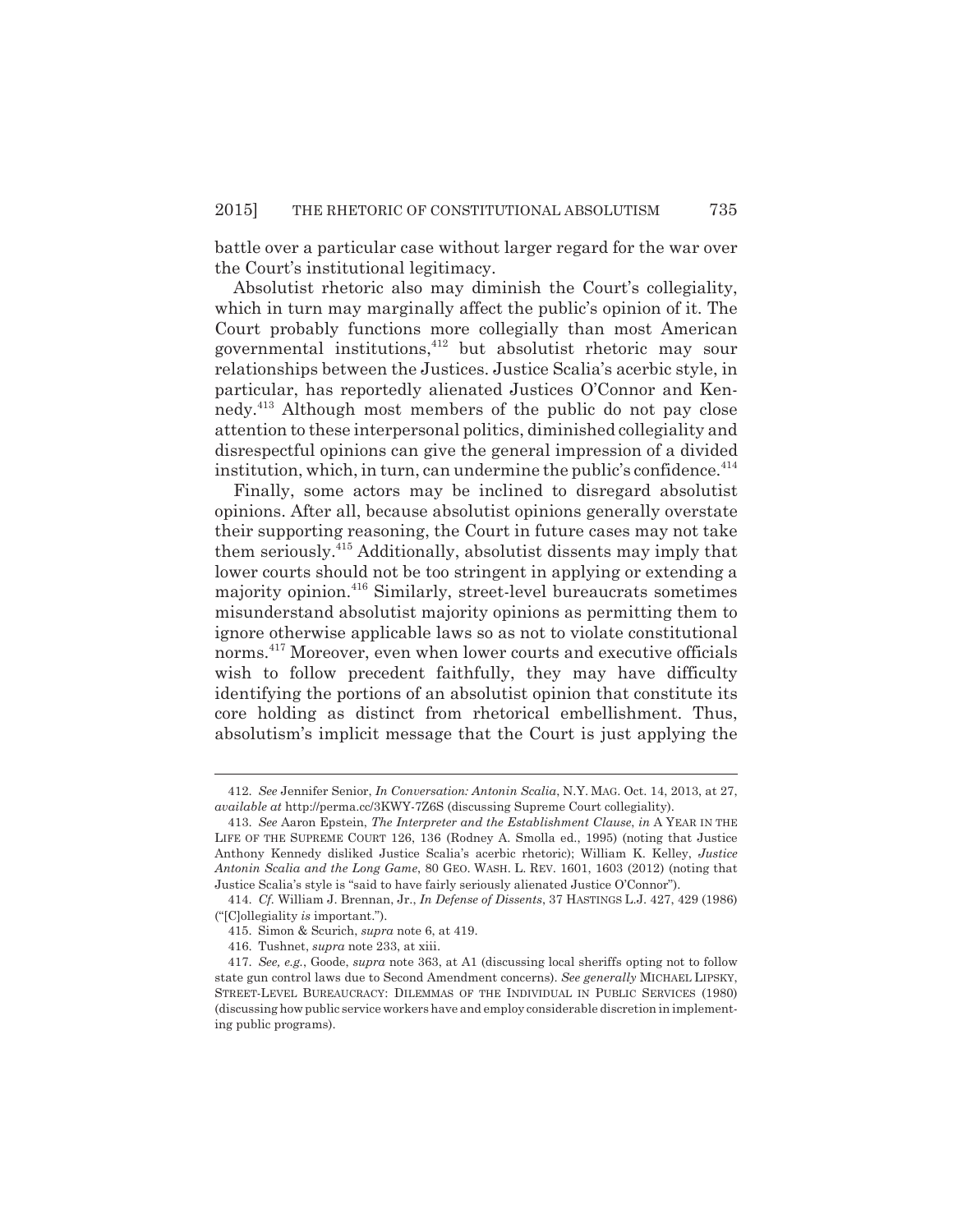law may ironically undermine both the rule of law and the Court's own legitimacy.

#### *3. Constitutional Misconceptions*

Another potential cost of constitutional absolutism is that it pretends that constitutional answers come more easily than they do. In this regard, absolutist rhetoric perpetuates misconceptions about the nature of constitutional law and judicial constitutional decision making. Even if one prefers legal formalism in which clear rules point towards correct answers, many Justices on the Court do not understand constitutional adjudication in such terms.418 Justice Holmes may have somewhat overstated the matter when he asserted that "the life of the law has not been logic: it has been experience,"419 but he was certainly correct that logic alone does not forge the law's path.420 Absolutist opinions' conceit that their conclusions merely reflect the law's mandate misrepresents the role that less tangible factors, like experience, play in shaping the law. Furthermore, the very diversity of the Justices' own approaches to constitutional interpretation necessarily renders constitutional law unpredictable.

Rhetorical absolutism, then, likely perpetuates the misconception of a monistic Constitution that contains easy and obvious answers.421 Unlike many statutes, the Constitution's text is old and underdeterminate. Unlike some foreign constitutions, it also lacks interpretive instructions.422 Constitutional history and precedent are both rich and complicated. Moreover, the modalities of constitutional decision making are numerous, drawing on text, structure,

<sup>418.</sup> *See* Sullivan, *supra* note 237, at 26.

<sup>419.</sup> OLIVER WENDELL HOLMES, THE COMMON LAW 1 (Mark DeWolf Howe ed., Harvard Univ. Press 1963) (1881); *see* FARBER & SHERRY, *supra* note 16, at 4-5 (arguing that both logic and experience shape the law).

<sup>420.</sup> *See* FARBER & SHERRY, *supra* note 16, at 4 (noting that it is "fruitless" to try to eliminate the middle ground between logic and discretion in constitutional decision making).

<sup>421.</sup> This is not to say that there are never straightforward constitutional answers. For instance, the President must be at least thirty-five years old. *See* U.S. CONST. art. II, § 1, cl. 5.

<sup>422.</sup> For example, section 39 of the South African Constitution provides instructions on how courts should interpret the Bill of Rights provisions of that Constitution. *See* S. AFR. CONST., 1996 § 39; KENDE, *supra* note 267, at 8 (discussing the South African Constitution's interpretive instructions).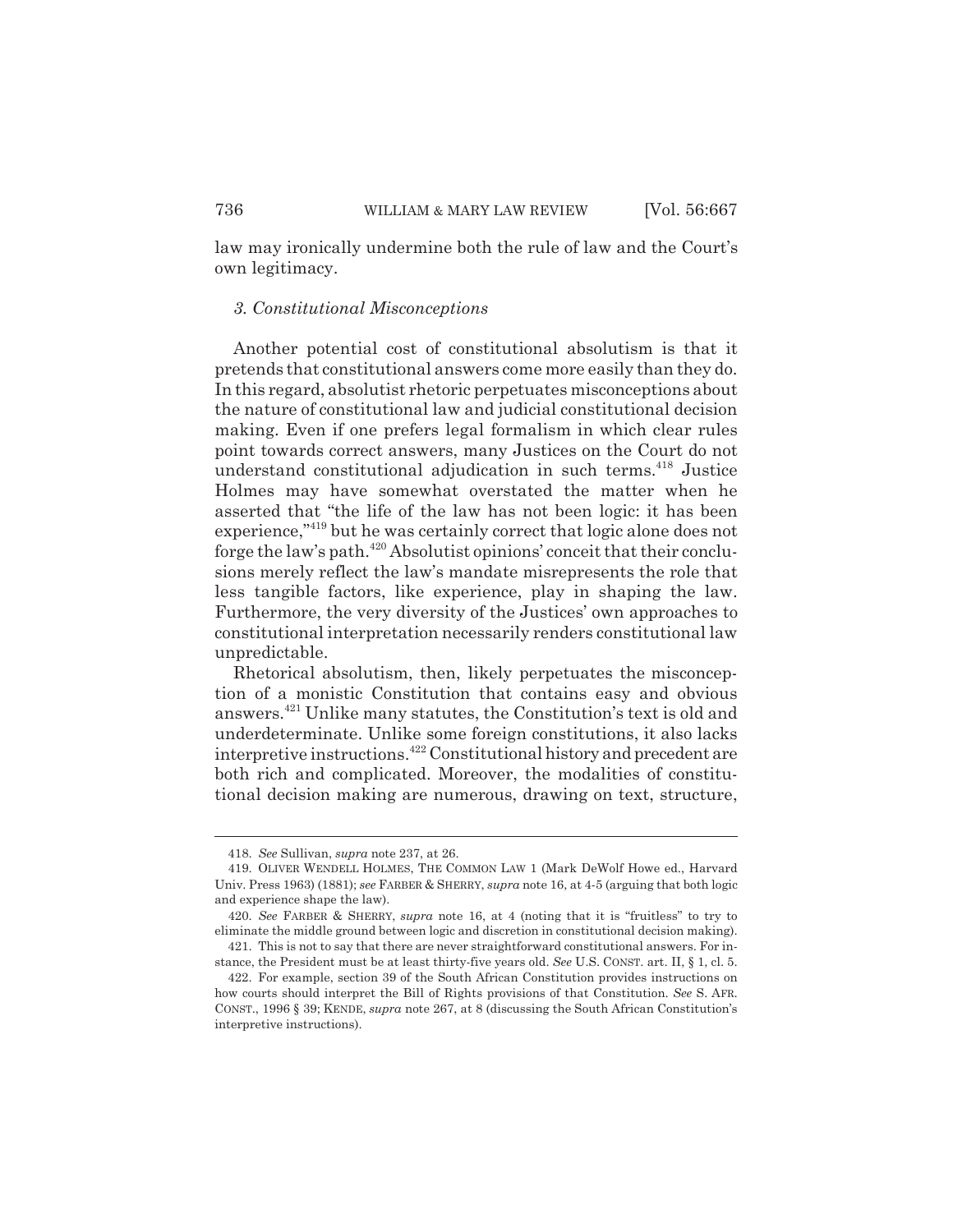history, precedent, policy, and more.<sup> $423$ </sup> Given that constitutional decision making can be approached from so many directions—each complicated—answers to many constitutional cases do not come easily.424

Some constitutional cases also present conflicts between constitutional principles, thus pitting not a right against a wrong, but a right against a right.425 Justice Souter may have dismissed competing arguments too quickly in *Rosenberger*, 426 but he articulated this point powerfully in a commencement address at Harvard:

Not even [the Constitution's] most uncompromising and unconditional language can resolve every potential tension of one provision with another, tension the Constitution's Framers left to be resolved another day .... [These] tensions ... are the ... creatures of our aspirations: to value liberty, as well as order, and fairness and equality, as well as liberty. And the very opportunity for conflict between one high value and another reflects our confidence that a way may be found to resolve it when a conflict arises. That is why the simplistic view of the Constitution devalues our aspirations, and attacks that ... confidence.<sup>427</sup>

Indeed, the absolutist view of the Constitution is contrary to the document's spirit and history.428 The Framers themselves agreed on very little, and ended up creating a document that satisfied no one

<sup>423.</sup> *See* BOBBITT, *supra* note 10, at 12-13, 22.

<sup>424.</sup> *Cf. id.* at 11-22 (discussing the different ways of analyzing constitutional questions and the results of each).

<sup>425.</sup> *Cf.* MARTHA C. NUSSBAUM, THE FRAGILITY OF GOODNESS: LUCK AND ETHICS IN GREEK TRAGEDY AND PHILOSOPHY 5 (rev. ed. 2001) ("I must constantly choose among competing and apparently incommensurable goods and that circumstances may force me to a position in which I cannot help being false to something or doing some wrong.").

<sup>426.</sup> *See supra* notes 102-06 and accompanying text.

<sup>427.</sup> Justice David H. Souter, Commencement Address at Harvard University (May 27, 2010), *in* HARVARD GAZETTE, http://news.harvard.edu/gazette/story/2010/05/text-of-justicedavid-souters-speech/ [http://perma.cc/4PWN-UXDB].

<sup>428.</sup> *Cf. id.* ("[T]he Constitution is no simple contract, not because it uses a certain amount of open-ended language that a contract draftsman would try to avoid, but because its language grants and guarantees many good things, and good things that compete with each other and can never all be realized, all together, all at once.").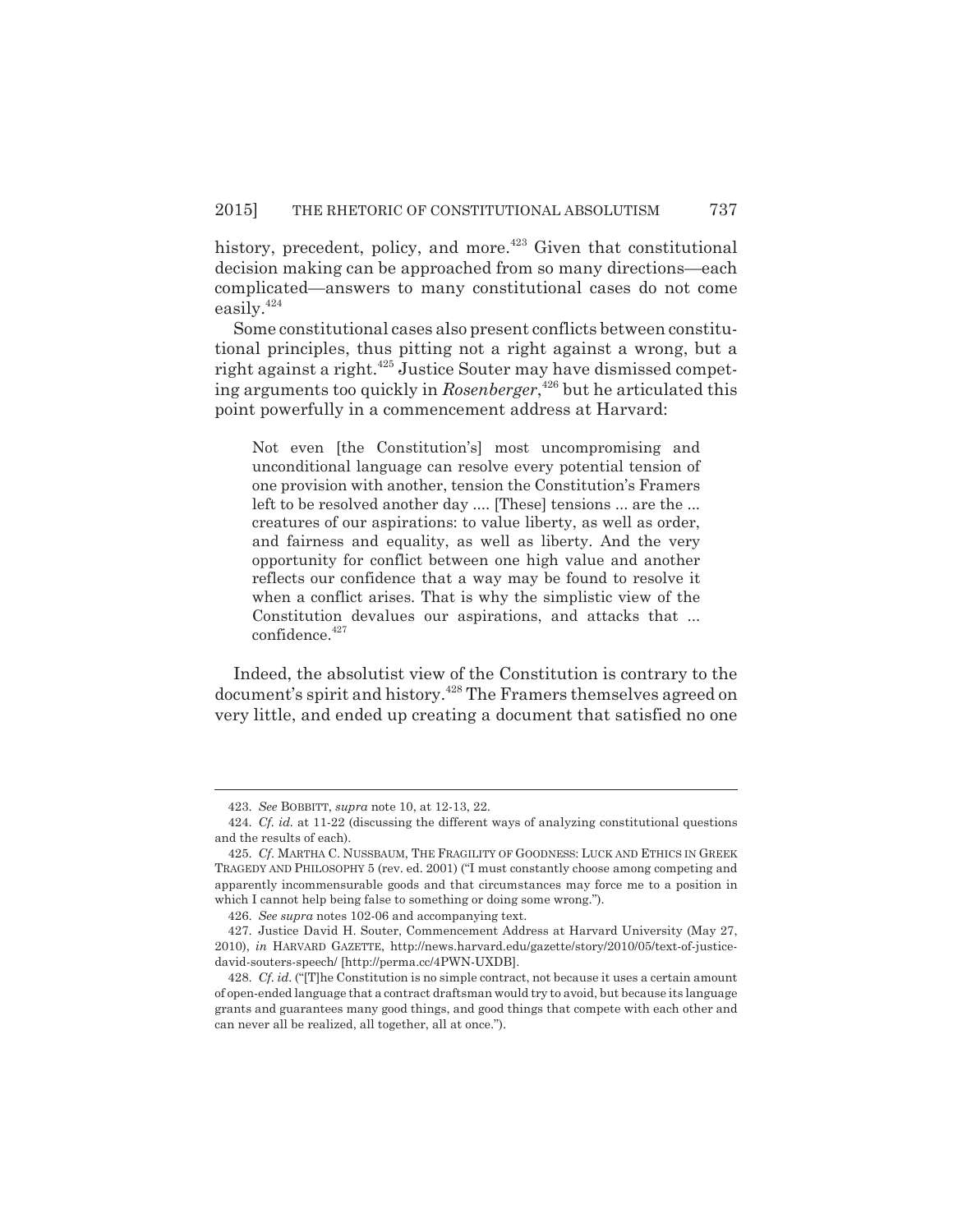entirely, $429$  punting many important issues to future generations. $430$ It was generally understood that the document's meaning would have to be "liquidated" through the generations.<sup>431</sup> Above all else, the story of 1787 is the story of statesmen who compromised, putting aside deep ideological differences to craft an imperfect but pragmatic Constitution that they hoped would save their young country.432 This history, of course, is not decisive in any constitutional conflict today, but it does belie the notion that the answers should come easily. To the extent constitutional absolutists would have us believe otherwise, they distort the very tradition they purport to revere.

### *4. Misplaced Piety*

Finally, absolutist rhetoric can encourage unthinking respect for the Constitution.433 Many people fill the Constitution with their own content. When an individual favoring a particular outcome sees a Justice arguing strenuously in favor of that same outcome, she is more likely to latch onto those arguments rather than seek a second opinion. Many Americans revere the Constitution, but it is often a sound-bite Constitution containing fragments of meaning used to support a single-minded, partisan goal.

The Constitution may underpin our civic religion, but thoughtless piety is a shaky foundation upon which to rest the nation's faith. $^{434}$ Although the Constitution's advantages may well outweigh its

<sup>429.</sup> *See* DANIEL A. FARBER & SUZANNA SHERRY, A HISTORY OF THE AMERICAN CONSTITUTION 158-65 (2d ed. 2005).

<sup>430.</sup> *See* Steven G. Calabresi & Saikrishna B. Prakash, *The President's Power to Execute the Laws,* 104 YALE L.J. 541, 567 (1994).

<sup>431.</sup> *See* THE FEDERALIST NO. 37, at 179, 182 (James Madison) (Ian Shapiro ed., 2009) ("All new laws ... are considered as more or less obscure and equivocal, until their meaning be liquidated and ascertained by a series of particular discussions and adjudications.").

<sup>432.</sup> *See* PAULINE MAIER, RATIFICATION: THE PEOPLE DEBATE THE CONSTITUTION, 1787- 1788, at 472 (2010); DAVID BRIAN ROBERTSON, THE ORIGINAL COMPROMISE: WHAT THE CONSTITUTION'S FRAMERS WERE REALLY THINKING 14-15 (2d ed. 2013) ("Political calculation, negotiation, and compromise inevitably shaped the document that evolved at the Convention."); Adrian Vermeule, *The Constitutional Law of Congressional Procedure,* 71 U. CHI. L. REV. 361, 364 (2004) (describing the Framers' underlying principle as "pragmatic").

<sup>433.</sup> *See* LEVINSON, *supra* note 17, at 54.

<sup>434.</sup> *See id.* at 4.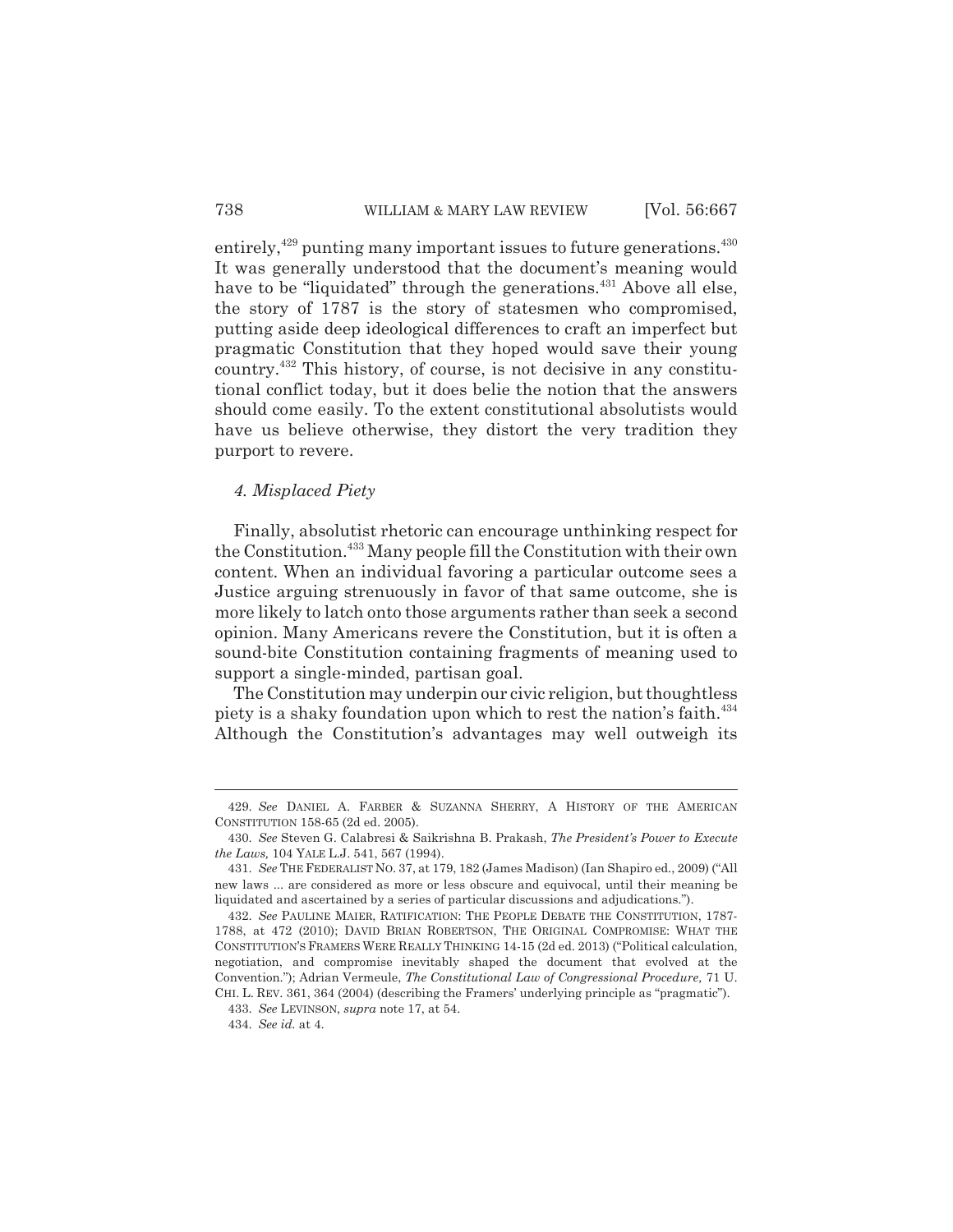disadvantages, it is far from a perfect document.<sup>435</sup> Certainly, its original conception was deeply flawed, as abolitionists like William Lloyd Garrison emphasized when they publicly burned the document, denouncing it as a "covenant with death."436 Although no provision surviving today is morally despicable like the original proslavery provisions, reasonable people of good faith question the wisdom of other provisions, including, among others, the undemocratic nature of the Senate; $437$  the ambiguity of the Article II executive powers;<sup>438</sup> the electoral college system;<sup>439</sup> and the difficulty of formal amendments under Article V.<sup>440</sup> Moreover, given recent political standoffs over the budget and debt ceiling, reasonable people may wonder whether the numerous obstacles to legislation are wise.441

Amending these or other constitutional provisions would be extremely difficult,<sup>442</sup> but as Professor Levinson has argued, merely having a conversation about our Constitution's strengths and weaknesses would be a valuable national exercise.<sup>443</sup> Indeed, even if the Constitution emerged unchanged, such attention could force Congress to reconsider the wisdom of legislative vetogates enacted by congressional rule.<sup>444</sup> In other words, we may not be able to

<sup>435.</sup> *See generally* SANFORD LEVINSON, OUR UNDEMOCRATIC CONSTITUTION 20-21 (2006); Souter, *supra* note 427.

<sup>436.</sup> JAMES M. MCPHERSON, BATTLE CRY OF FREEDOM: THE CIVIL WAR ERA 120 (1988).

<sup>437.</sup> *See* LEVINSON, *supra* note 435, at 108 (describing congressional gridlock that blocks the effective making of public policy).

<sup>438.</sup> *See* Curtis A. Bradley & Martin S. Flaherty, *Executive Power Essentialism and Foreign Affairs,* 102 MICH. L. REV. 545, 553 (2004) (describing the textual uncertainty in the Article II grant of powers to the executive).

<sup>439.</sup> Joy McAfee, *2001: Should the College Electors Finally Graduate? The Electoral College: An American Compromise From its Inception to Election 2000*, 32 CUMB. L. REV. 643, 644-45 (2002) (summarizing arguments against the electoral college method of electing the president).

<sup>440.</sup> *See* Akhil Reed Amar, *Philadelphia Revisited: Amending the Constitution Outside Article V*, 55 U. CHI. L. REV. 1043, 1044 (1988) (proposing a new amendment process).

<sup>441.</sup> *See* LEVINSON, *supra* note 435, at 108.

<sup>442.</sup> *See* Akhil Reed Amar & Sanford Levinson, *What Do We Talk About When We Talk About the Constitution?*, 91 TEX. L. REV. 1119, 1133, 1138 (2013) (reviewing AKHIL REED AMAR, AMERICAN'S UNWRITTEN CONSTITUTION: THE PRECEDENTS AND PRINCIPLES WE LIVE BY (2012); SANFORD LEVINSON, FRAMED: AMERICA'S 51 CONSTITUTIONS AND THE CRISIS OF GOVERNANCE (2012)).

<sup>443.</sup> LEVINSON, *supra* note 435, at 178-80.

<sup>444.</sup> *See id.* at 180.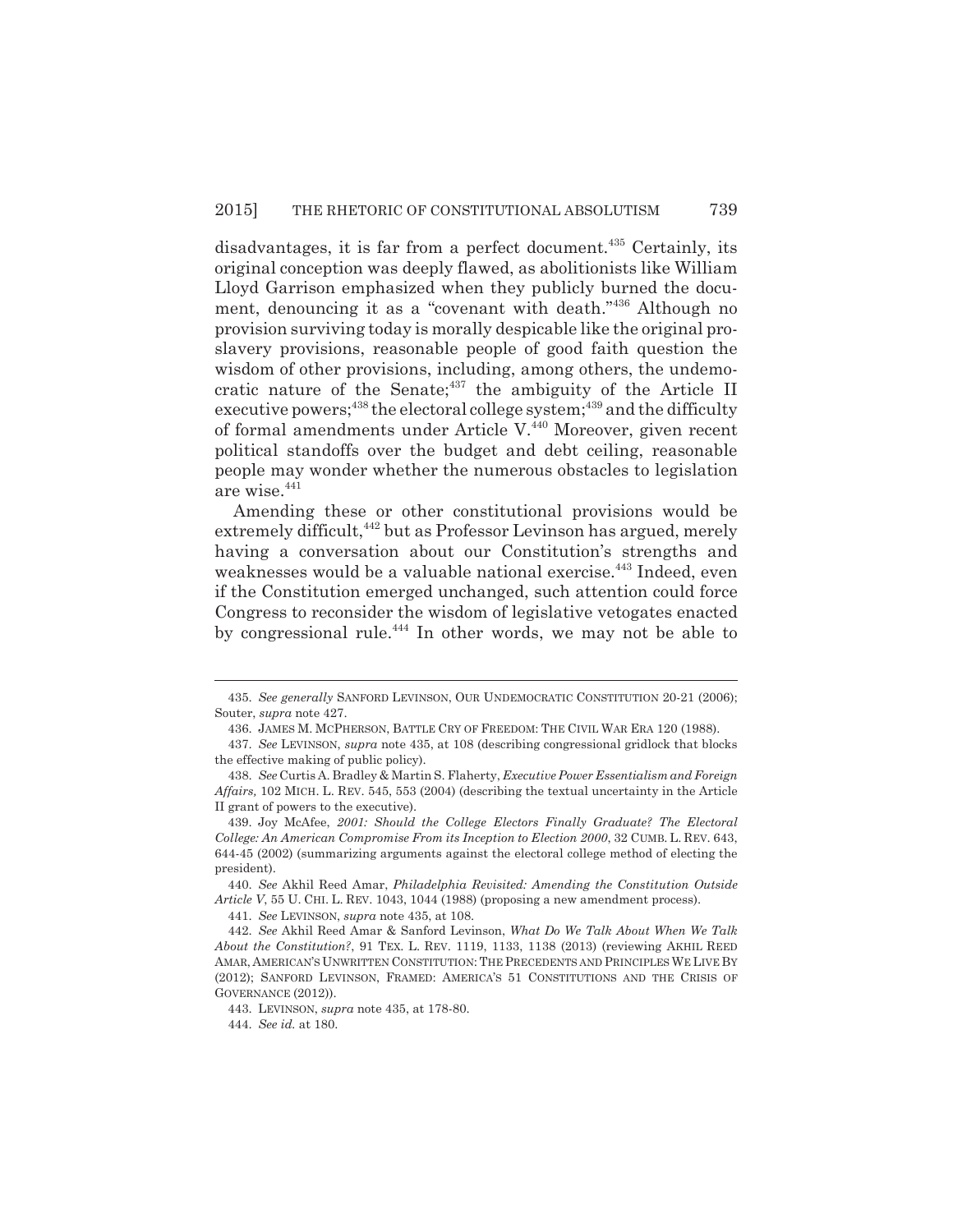change the Constitution itself, but we may reconsider related features of our system.

Of course, such a discussion could also identify the Constitution's many virtues and the stability resulting from its long endurance. For instance, even though this country's political gridlock can be very damaging, it is not clear that parliamentary systems, which generally can respond more quickly to problems, have dealt any better with the recent global financial crisis. Moreover, as Professor Akhil Amar puts it, although foreign parliamentary systems typically have less gridlock, they have "offsetting pathologies," such as permitting plurality parties without a national mandate to effect major change.<sup>445</sup> Consequently, policy can shift quite dramatically sometimes as the result of a single election with low turnout.<sup>446</sup>

It is important, then, to realize that our system has both advantages and disadvantages. But Americans rarely discuss the relative merits of their political system because it is heretical to suggest that the Constitution is anything short of perfect. In short, the nation has succumbed to the mindless piety that Thomas Jefferson lamented when he observed in his contemporaries a "sanctimonious reverence" for the Constitution and its Framers.<sup>447</sup>

The great irony is that excessive constitutional piety can also be seen as a sign of disrespect. If most people revere the Constitution because they believe it protects their own political commitments, then as a nation, we consider it easily manipulated. Of course, to the extent that many constitutional questions are open to debate, this view has some truth in it, but it is likely not the vision of the Constitution that many Americans think they are venerating. Perhaps this flexibility is precisely why the Constitution endures and deserves celebration, but this point is hardly explicit in most of our national constitutional conversation. Admittedly, misplaced piety is not a grave threat to the republic. Nevertheless, this piety also speaks to a faith that has yet to deepen through self-questioning.

<sup>445.</sup> Amar & Levinson, *supra* note 442, at 1132.

<sup>446.</sup> *See id.*

<sup>447.</sup> JACK N. RAKOVE, ORIGINAL MEANINGS: POLITICS AND IDEAS IN THE MAKING OF THE CONSTITUTION 367 (1996) (quoting Thomas Jefferson).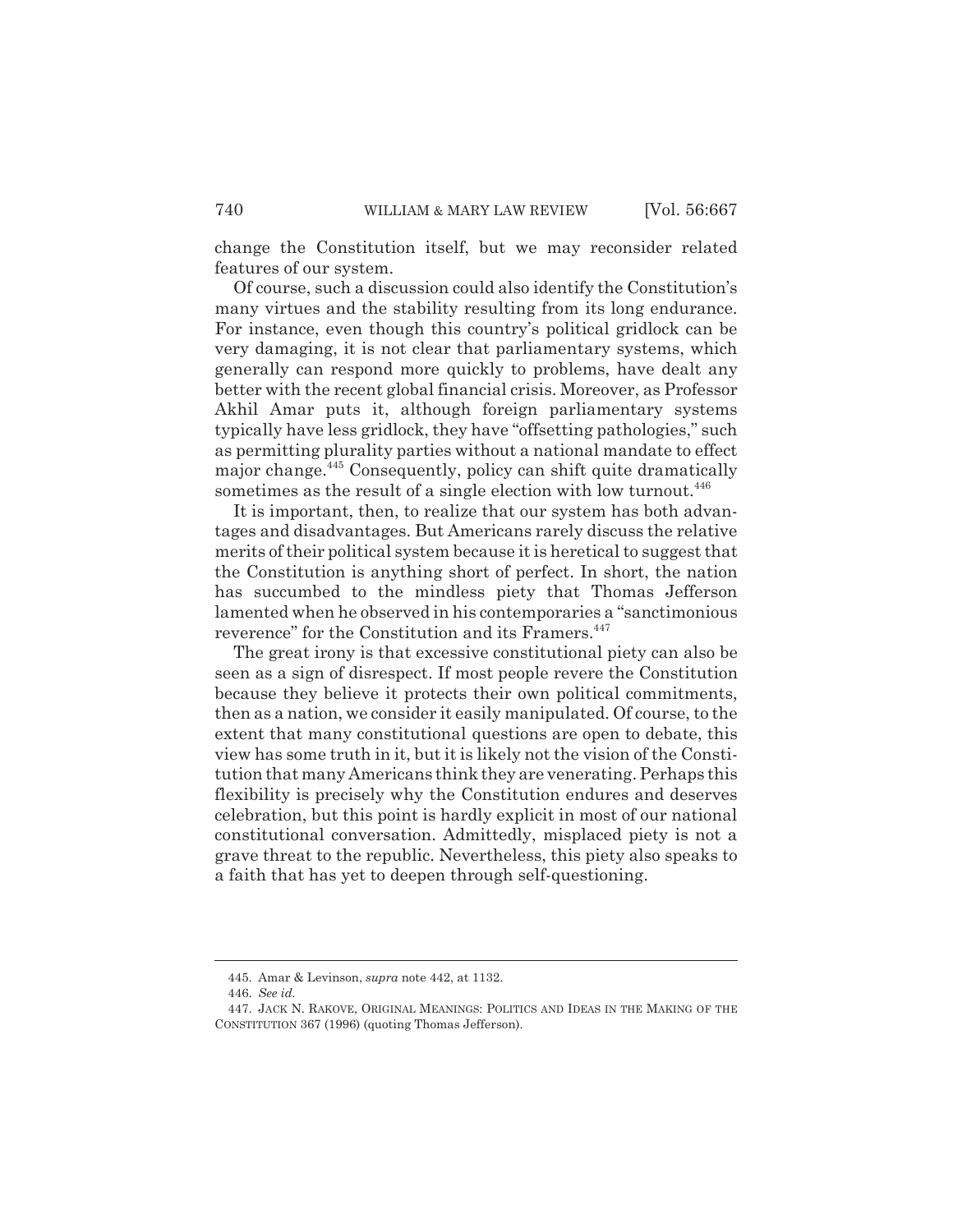### *B. Benefits*

#### *1. Legal Stability and the Rule of Law*

The rhetoric of constitutional absolutism also offers benefits.<sup>448</sup> Most obviously, strong rhetoric announces judicial decisions with confidence, presenting a solid foundation upon which to build a legal doctrine and bind society. The Supreme Court lacks direct democratic accountability, but it can persuade the political branches and citizens to obey its orders by insisting on the requirements of the rule of law. Absolutist rhetoric, thus, reflects some Justices' belief that the law needs to speak forcefully if unelected judges are to assert their authority over more democratically accountable governmental officials.449 Were the Court to concede legal uncertainty, it would risk undermining that authority.

Relatedly, absolutist rhetoric implicitly promises legal clarity and stability. Whereas more equivocal opinions might cause some to wonder whether the law might change, absolutist rhetoric can help foster consistency, another important component of the rule of law.450 After all, it should be possible to foresee "with fair certainty" how the government will use its coercive power in various circumstances,451 and absolutist rhetoric implies that constitutional rules will not change. By contrast, a Court that does not sound like it believes in its own rulings will not foster such confidence.

Such legal clarity is important generally, but it is especially important in certain kinds of prominent, morally charged constitutional cases. Perhaps the best example is *Brown v. Board of*

<sup>448.</sup> These benefits overlap somewhat with the strategic explanations discussed previously. *See supra* Part II.A.

<sup>449.</sup> *See* Post, *supra* note 30, at 11 ("Judges and lawyers will continue to appeal to the autonomy of constitutional law ... precisely to the extent that they believe that an independent and determinative constitutional law is the necessary foundation for judicial authority to constrain democratic legislation.").

<sup>450.</sup> *See* LON L. FULLER, THE MORALITY OF LAW 63 (2d ed. 1969) ("[C]larity represents one of the most essential ingredients of legality."); FRIEDRICH A. HAYEK, THE ROAD TO SERFDOM 72 (1944) ("[G]overnment in all its actions is bound by rules fixed and announced beforehand—rules which make it possible to foresee with fair certainty how the authority will use its coercive powers in given circumstances and to plan one's individual affairs on the basis of this knowledge.").

<sup>451.</sup> HAYEK, *supra* note 450, at 72.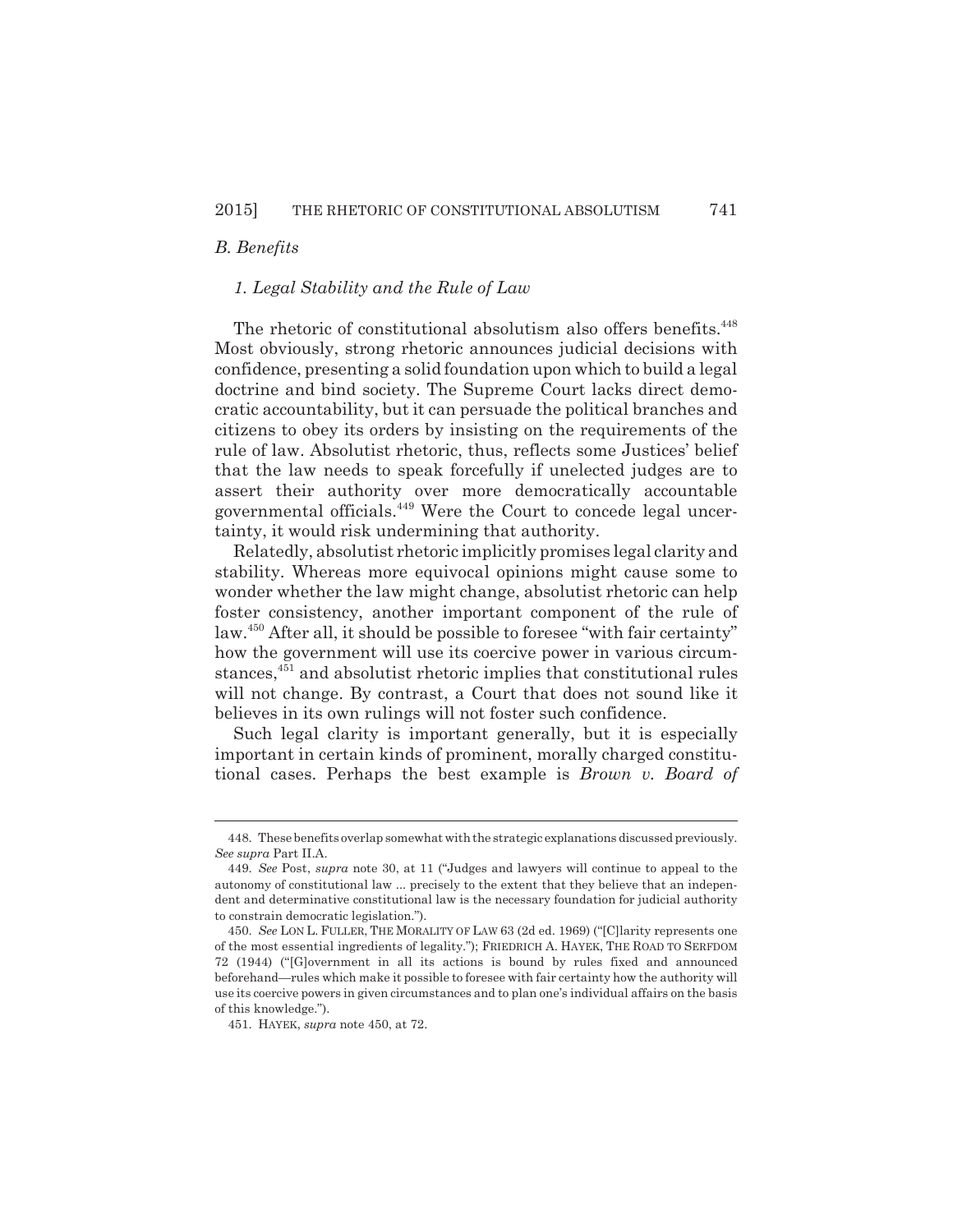*Education*, which, of course, invalidated school segregation.<sup>452</sup> Though accepted today as constitutional gospel, *Brown* was very controversial in its day, especially in the segregated South.453 *Brown* may have failed in the short term to desegregate many southern public schools,<sup>454</sup> but its symbolic importance was tremendous.<sup>455</sup> Though *Brown* said very little and did not condemn the immorality of segregation so much as emphasize its adverse consequences,  $456$ the Court's decision was firm and unanimous, thus ushering in a new era of equal protection law.457 Had the Court in *Brown* spoken more equivocally of the constitutional norms involved, the South could have emphasized the decision's uncertain tone, thereby undermining its symbolic power. $458$  On this account, confident language can help send a powerful message to the entire country about important constitutional and moral norms.

Absolutist opinions also more easily achieve internal coherence. A concession in *Heller* that the historical and textual evidence was collectively ambiguous would have partially undermined the legitimacy of the Second Amendment right. After all, given the Court's originalist analysis, the right emanated directly from such evidence.459 *Graham*, too, would have been harder to write had the Court conceded its inconsistent methodologies for determining a national consensus.460 Similarly, *Shelby County*'s decision to strike

455. *See* KLARMAN, *supra* note 454, at 160.

<sup>452. 347</sup> U.S. 483, 494-95 (1954).

<sup>453.</sup> *See* Ashley Doty, *The Legacy of* Brown v. Board of Education, 4 LAW & SOC'Y J. U.C. SANTA BARBARA 111, 115 (2005) (explaining that after *Brown* judges were "subject to intimidation and threats to the safety of themselves and their families" if they ruled against segregation).

<sup>454.</sup> *See* MICHAEL J. KLARMAN, UNFINISHED BUSINESS: RACIAL EQUALITY IN AMERICAN HISTORY 157 (2007) (discussing *Brown*'s initial ineffectiveness in desegregating the South); J. W. PELTASON, FIFTY-EIGHT LONELY MEN: SOUTHERN FEDERAL JUDGES AND SCHOOL DESEGREGATION 93 (1961) (discussing the ineffective implementation of *Brown*); GERALD N. ROSENBERG, THE HOLLOW HOPE: CAN COURTS BRING ABOUT SOCIAL CHANGE? 50 (1991) (showing how slowly schools integrated).

<sup>456.</sup> *Brown*, 347 U.S. at 494.

<sup>457.</sup> Following *Brown*, the Supreme Court invalidated segregation in numerous other contexts. *See, e.g.*, Gayle v. Browder, 352 U.S. 903 (1956) (per curiam) (holding bus segregation unconstitutional); Mayor of Baltimore v. Dawson, 350 U.S. 877 (1955) (per curiam) (enjoining segregation on public beaches and in bathhouses).

<sup>458.</sup> *See* Chemerinsky, *supra* note 194, at 2033-34.

<sup>459.</sup> *See supra* note 83 and accompanying text.

<sup>460.</sup> *See supra* Part I.B.4.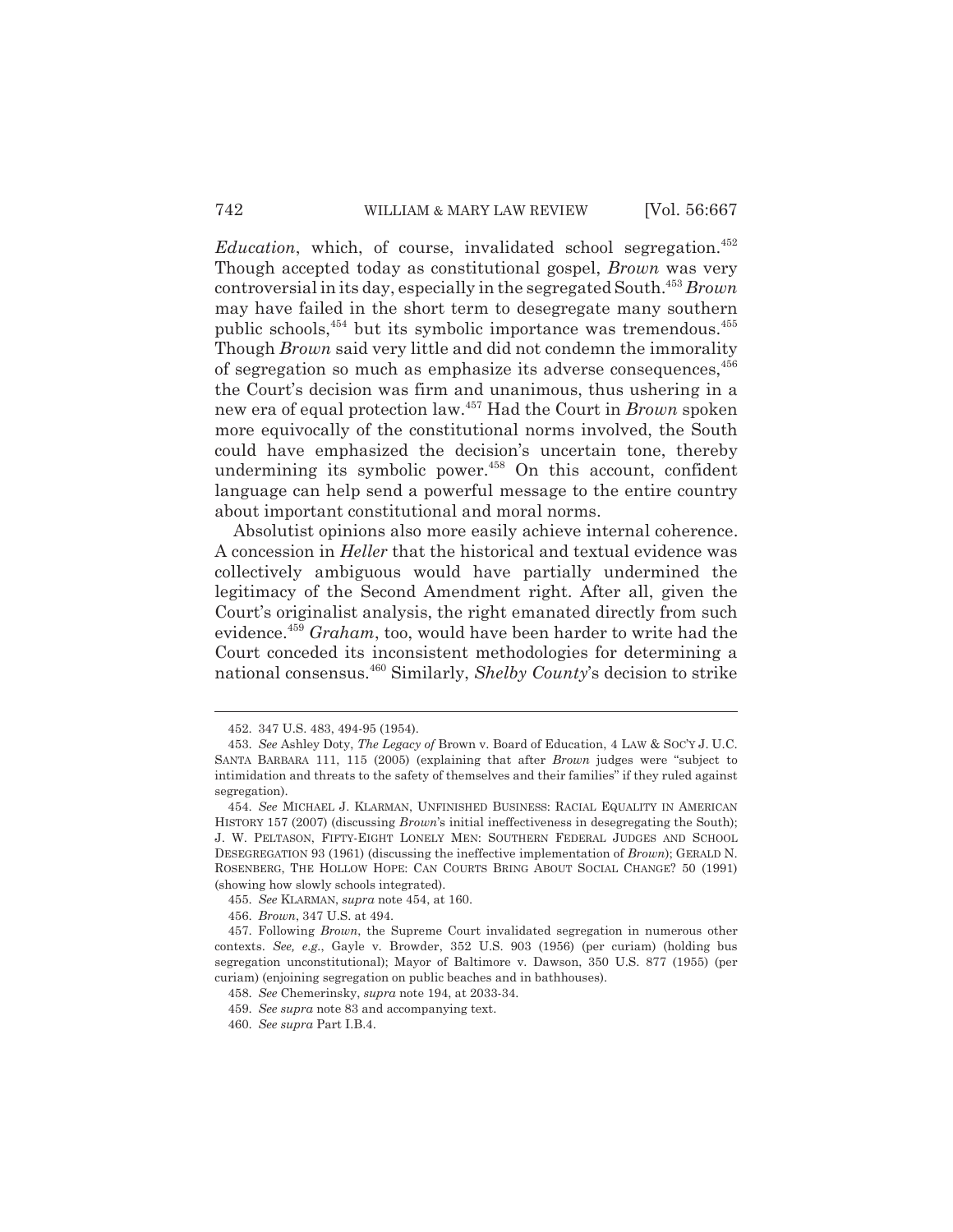down the preclearance coverage formula would have been harder to justify had the majority tempered its story of racial progress with examples of continued voter discrimination.461 And *Citizens United* would have read very differently had the majority actually engaged with evidence demonstrating that powerful corporations enthusiastically spend money to curry favor with dependent political candidates who, once elected, support legislation friendly to those corporations.462 Perhaps the Court would have still found that the corporations' free speech interests should prevail, but the Court would have had more difficulty rejecting the contention that the BCRA provisions at issue furthered a compelling governmental interest. Equivocal opinions, then, can be harder to write and less internally coherent.

Although it is important not to confuse tone with content, more moderately toned opinions may gravitate towards narrow holdings that leave a great deal open for future cases to resolve. There are certainly benefits to leaving issues undecided,<sup>463</sup> but courts that do so often fail to provide guidance to lower courts.<sup>464</sup> Justice O'Connor's *Rosenberger* concurrence intelligently recognized the competing values at issue in that case but provided minimal guidance on how to resolve the doctrinal collision.<sup>465</sup> In theory, it is possible to imagine a conciliatory opinion that acknowledges the strong arguments on both sides of a question while simultaneously laying down a clear rule that can be applied easily in future cases. In practice, such an opinion is much harder to write.

#### *2. Civic Engagement*

Absolutist rhetoric can also help promote civic engagement with constitutional issues by clarifying the fundamental grounds of constitutional dispute. Cultural intermediaries, in turn, can more easily transmit these clearer legal visions to the general public. Whereas

<sup>461.</sup> *See supra* Part I.B.5.

<sup>462.</sup> *See* Teachout, *supra* note 128, at 318-22 (discussing the kind of "material description" that was "missing" in *Citizens United* and may have made a "great deal of difference"); *supra* note 126 and accompanying text.

<sup>463.</sup> *See* Sunstein, *supra* note 356, at 7-9 (discussing the benefits of judicial minimalism).

<sup>464.</sup> *See* Wilkinson, *supra* note 7, at 1989.

<sup>465.</sup> Rosenberger v. Rector & Visitors of Univ. of Va., 515 U.S. 819 (1995).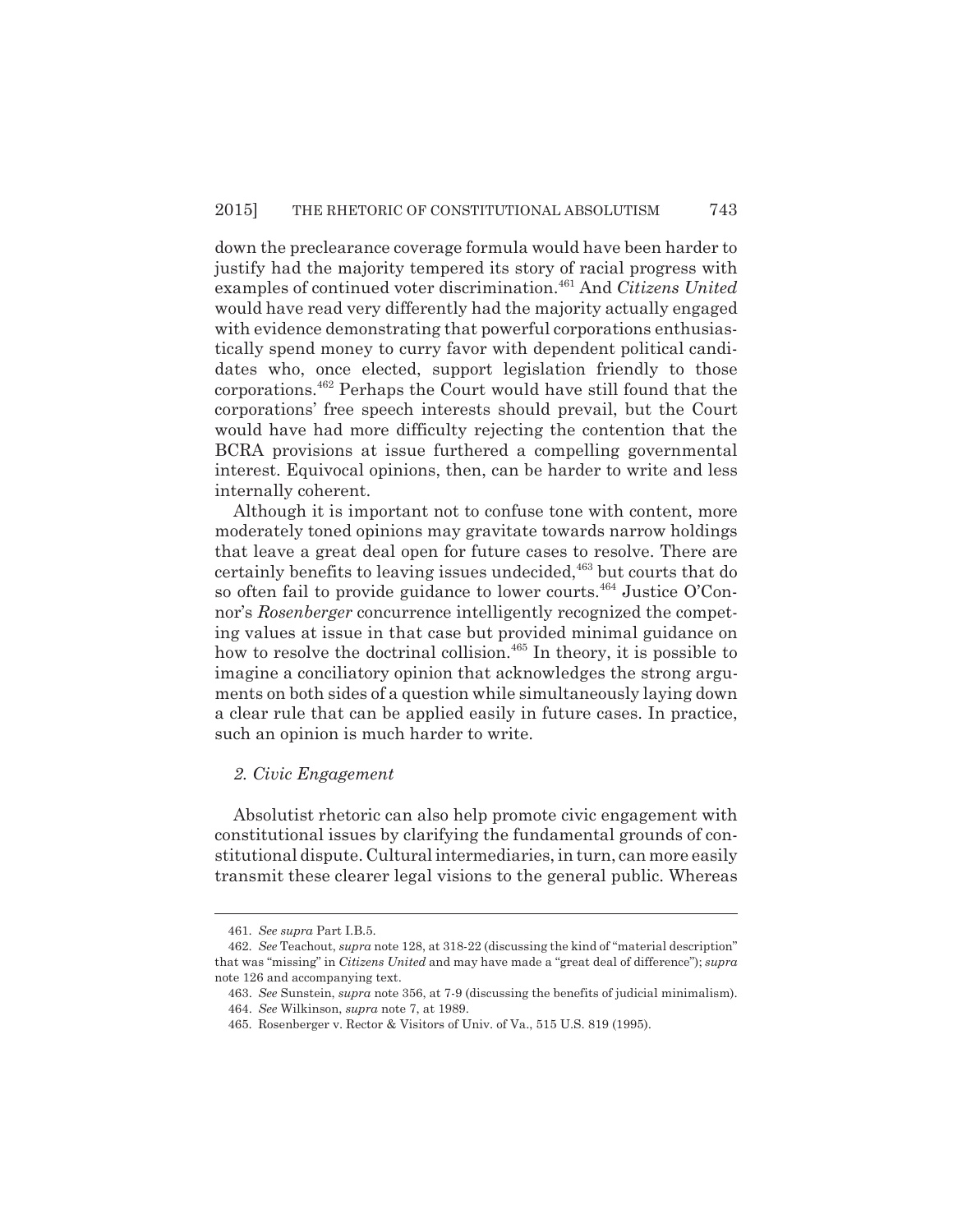more compromising opinions, with their careful parsing of doctrinal intricacies and factual distinctions, can confuse and bore the general public, absolutist opinions engage their audience with a stronger sense of constitutional battle lines.<sup>466</sup>

Like religious sects skirmishing over whose faith is more authentic, jurists and others wielding absolutist rhetoric likely speak more to the faithful than to their opponents. $467$  Justices probably understand that strong language will rarely convert an opponent. However, such rhetoric can help inspire loyalty from the committed, thus helping to galvanize ideological allies.

In that way, absolutist opinions can mobilize the public and encourage non-lawyers to articulate their own constitutional visions. Such opinions arm citizens with points to argue their side more effectively.<sup>468</sup> Far from alienating members of the public, this kind of rhetoric might in fact encourage constitutional debate and eventually spawn new constitutional understandings.<sup>469</sup> Indeed, though some people may be turned off by strong rhetoric, it may actually increase popular political engagement.<sup> $470$ </sup> In the nineteenth century, for instance, when newspapers were often "organs" of political parties,  $471$  voting rates were high by contemporary standards.  $472$ Similarly, U.S. politics are highly polarized today, and yet voter turnout in the past two presidential elections has been comparatively high.473 Strong rhetoric, whatever its drawbacks, then, may

<sup>466.</sup> *Cf.* Guinier, *supra* note 30, at 117 (arguing that minority viewpoints can gain support when dissents speak to a nonlegal public in language ordinary people can understand).

<sup>467.</sup> *See generally* Gregory Brazeal, Constitutional Fundamentalism 6 (Jan. 9, 2015) (unpublished manuscript), *available at* http://perma.cc/YM7R-LFMX (comparing constitutional fundamentalists to religious fundamentalists).

<sup>468.</sup> *Cf.* JAMIESON & CAPPELLA, *supra* note 371, at 243-44 (discussing the positive effects of one-sided conservative media on its audience).

<sup>469.</sup> Siegel, *supra* note 40, at 1329 ("Typically, it is only through sustained conflict that alternative understandings are honed into a form that officials can enforce and the public will recognize as the Constitution.").

<sup>470.</sup> *See* ABRAMOWITZ, *supra* note 260, at 18-19 (arguing that the American public's interest in politics has increased as the Democratic and Republican parties have become increasingly polarized along ideological lines).

<sup>471.</sup> *See* HOWE, *supra* note 106, at 228.

<sup>472.</sup> *See* JAMIESON & CAPPELLA, *supra* note 371, at 242.

<sup>473.</sup> *See* Alex Bryson et al., *Workplace Voice and Civic Engagement: What Theory and Data Tell Us About Unions and Their Relationship to the Democratic Process*, 50 OSGOODE HALL L.J. 965, 966 n.1 (2013).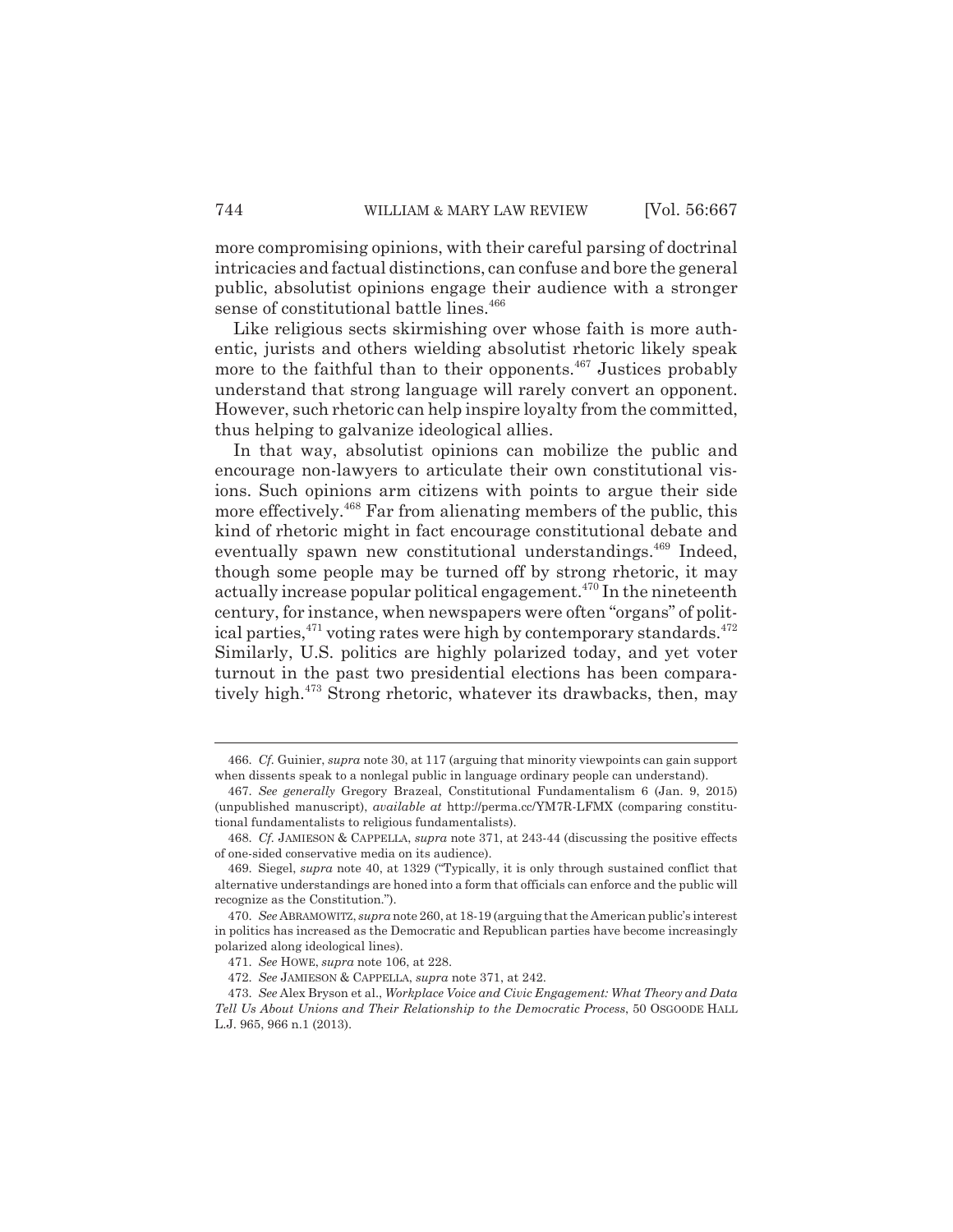help inspire democratic engagement over the country's first principles.474

#### *C. Other Implications and Tensions*

Absolutist rhetoric carries other implications that are not so easily categorized as costs or benefits. In particular, absolutist rhetoric can both advance and obstruct other values that the Court sometimes champions: judicial supremacy, minimalism, indeterminacy, and candor. Reasonable people can debate whether these are worthy goals for the judiciary, but absolutist rhetoric's tension with each of them suggests, unsurprisingly, that the Court's commitment to each of these values is case-specific and contingent on other factors.

# *1. The Tension Between Judicial Supremacy and Popular Constitutionalism*

The rhetoric of constitutional absolutism implies judicial supremacy. By insisting that a particular constitutional answer is manifestly correct, the Justices suggest that their interpretation is definitive and binding.475 In this way, absolutist rhetoric seeks to shut down debate about certain constitutional topics. However, as noted above, absolutist rhetoric also engages the general public and thereby spurs popular constitutionalism, which can, in turn, help shape the Court's future views.  $476$  The Court's rhetorical absolutism thus may undermine the very judicial supremacy towards which it gestures.

Rhetorical absolutism ostensibly resists the role of non-judicial actors insofar as it insists on the correctness of the authoring Justice's views of constitutional law. It suggests, for example, that the executive implementing the laws must defer to judicial constitutional constructions. Rather than viewing judicial opinions as mere explanations that may predict future judicial behavior, absolutist

<sup>474.</sup> *Cf.* AMY GUTMANN & DENNIS THOMPSON, DEMOCRACY AND DISAGREEMENT 12 (1996) (describing a method of deliberation that will encourage more participation in democracy).

<sup>475.</sup> *Cf.* Dickerson v. United States, 530 U.S. 428, 432 (2000) (indicating that constitutional decisions by the Supreme Court may not be overruled by acts of Congress).

<sup>476.</sup> *See* ABRAMOWITZ, *supra* note 260, at 18-19 (discussing the high level of political involvement by Americans even in a hyperpolarized political society).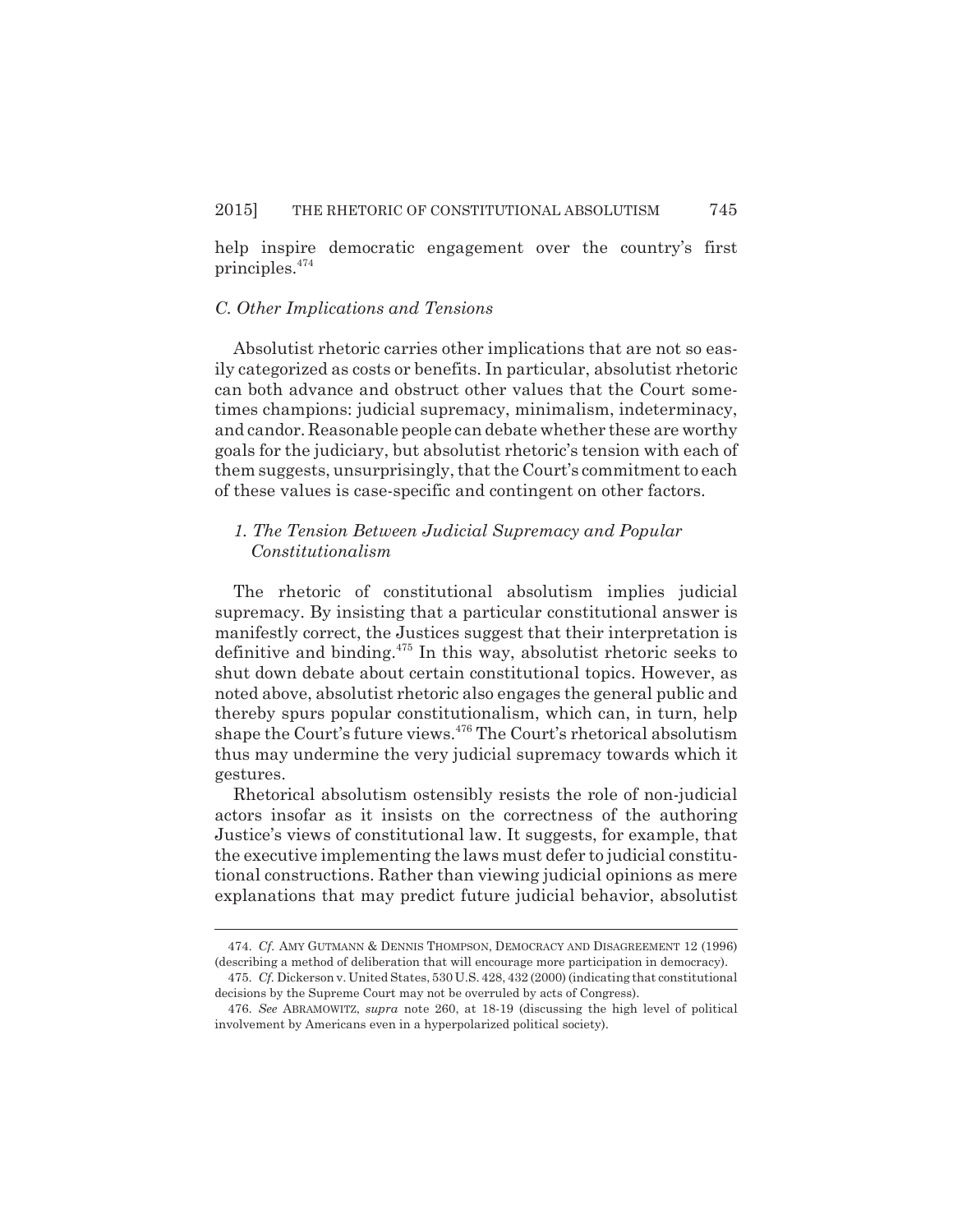opinions insist more vigorously, albeit implicitly, that judicial constitutional constructions are binding not just in the instant case but in future cases as well.<sup>477</sup> Under this view, the other branches need not bother to offer their own interpretations.<sup>478</sup>

Although absolutism reflects the Court's effort to retain its hegemony over constitutional meaning, it can also help trigger a popular reaction that may, in time, force the Court to reconsider.<sup>479</sup> Indeed, the Court that announces its opinions as an authoritative law-giver may be more likely to exacerbate social tensions, thereby threatening its long-term institutional reputation.<sup> $480$ </sup> Even though the public theoretically can read any opinion, absolutist opinions carry on more direct conversations with the public and therefore are more likely to garner attention. Dean Post has observed that the membrane between constitutional law and culture is often "highly porous," so constitutional law is infused with constitutional beliefs and values of non-judicial actors.<sup>481</sup> In seeking to tighten its grip on constitutional meaning, the Court's constitutional absolutism may sometimes make this membrane even more porous.

Interestingly, the Court sometimes uses rhetorical absolutism to conceal this very phenomenon. For example, though *Heller* is couched as an originalist opinion,  $482$  it also can be understood as the triumph of the popular gun rights movement.<sup>483</sup> As Professor Reva Siegel has argued, *Heller* tracked the NRA's efforts to shape public understanding about the Second Amendment, demonstrating "how constitutional politics can guide and discipline judicial review."484 Justice Scalia, of course, framed his discussion of the Second Amendment's original public meaning in absolutist terms, thereby signaling that he was guided solely by the text's meaning in 1791.<sup>485</sup>

483. *See* Siegel, *supra* note 214, at 192.

484. *Id.* at 243.

<sup>477.</sup> *See* Thomas W. Merrill, *Judicial Opinions as Binding Law and as Explanations for Judgments*, 15 CARDOZO L. REV. 43, 75-76 (1993).

<sup>478.</sup> *See id.* at 75.

<sup>479.</sup> *Cf.* Berger, *supra* note 197, at 817 (explaining how the *Lawrence v. Texas* decision left some questions open to public discourse).

<sup>480.</sup> *See* Merrill, *supra* note 477, at 76; *cf.* ROBERT A. BURT,THE CONSTITUTION IN CONFLICT 193 (1992) (discussing the effect of *Dred Scott v. Sandford* on the American public).

<sup>481.</sup> Post, *supra* note 30, at 41.

<sup>482.</sup> *See supra* note 77.

<sup>485.</sup> *See* District of Columbia v. Heller, 554 U.S. 570, 581 (2008); *supra* notes 80-89 and accompanying text.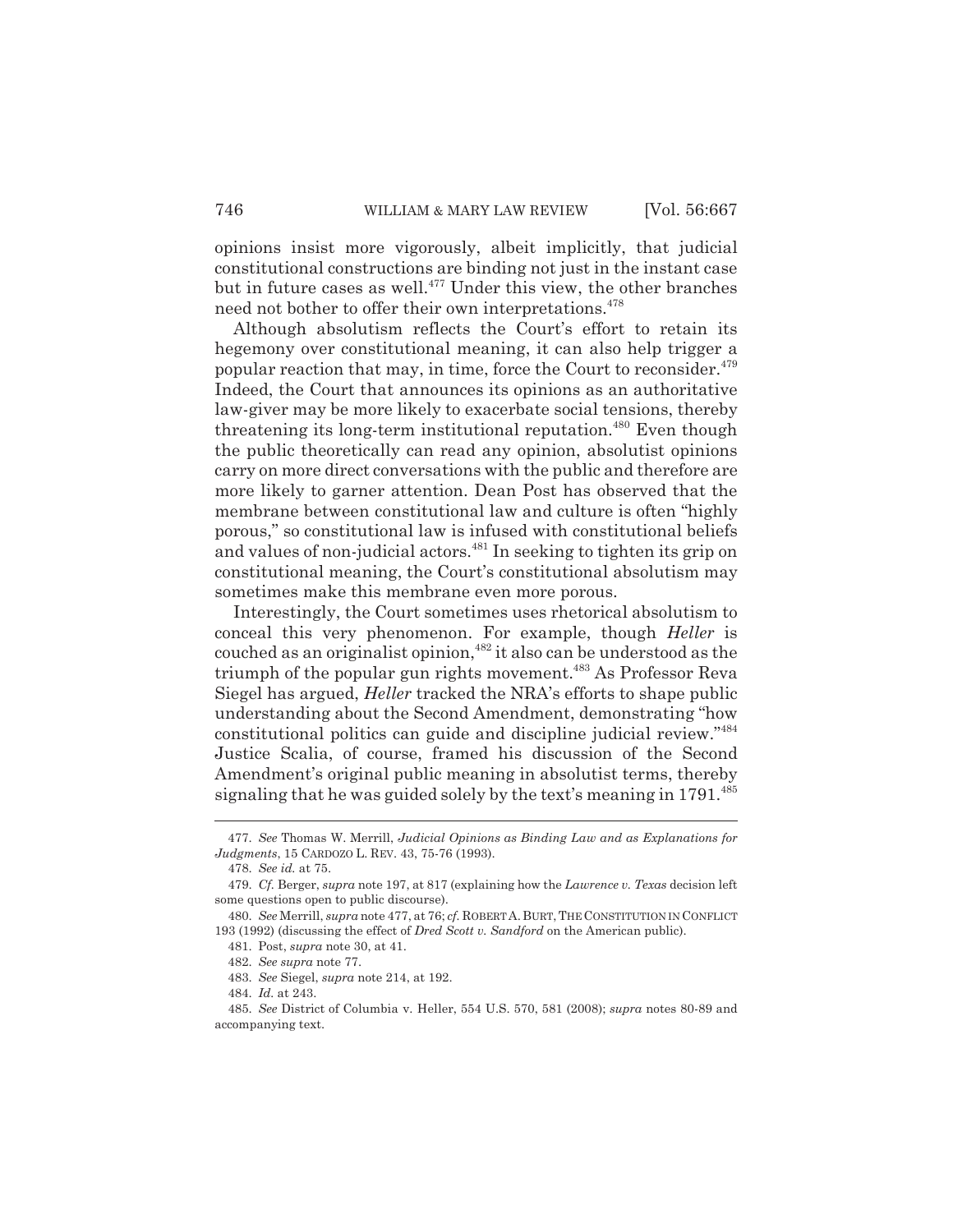However, as Professor Siegel contends, contemporary politics likely also shaped the Court's understanding of the relevant history and  $language.<sup>486</sup>$ 

#### *2. The Tension Between Absolutism and Minimalism*

Absolutism may also sometimes conflict with the practice of judicial minimalism. As Professor Sunstein has explained, the Justices sometimes say no more than they must to resolve the instant dispute, because it is often easier to agree on an outcome than the underlying reasoning or future applications.<sup>487</sup> Thus, they often leave important issues undecided.488 Relatedly, Justices often provide low- or mid-level justifications for their constitutional decisions, eschewing grand theories.<sup>489</sup> Minimalism, then, is a recurrent, though not constant, feature of the Court's jurisprudence.<sup>490</sup>

Absolutist rhetoric belies these more cautious judicial practices. On the one hand, many Justices recognize the value of moving incrementally, deciding no more than necessary in each case.<sup>491</sup> On the other hand, the Justices sometimes go out of their way to reject competing theories of law.492 To be sure, the scope of a holding and the rhetorical tone announcing that decision are distinct concepts, but one might think that an incremental, Burkean Court might also resist aggressive pronouncements about constitutional meaning.<sup>493</sup> And yet the same Court that proceeds cautiously in many a case also often announces its holdings with great rhetorical force. Of

<sup>486.</sup> Siegel, *supra* note 214, at 201.

<sup>487.</sup> Sunstein, *supra* note 356, at 15.

<sup>488.</sup> Colin Starger, *The Virtue of Obscurity*, 59 VILL. L. REV. TOLLE LEGE 17, 18 (2013), http://lawweb2009.law.villanova.edu/lawreview/wp-content/uploads/2013/10/Starger\_

Final.pdf [http://perma.cc/9AUZ-CEDJ] ("Sometimes respect for etiquette counsels that the Court should dance around a little before declaring: 'The Constitution does not allow this.'"); Sunstein, *supra* note 356, at 6 ("Frequently judges decide no more than they have to decide. They leave things open.").

<sup>489.</sup> *See* CASS R. SUNSTEIN, LEGAL REASONING AND POLITICAL CONFLICT 101 (1996).

<sup>490.</sup> *See* Sunstein, *supra* note 356, at 14-16.

<sup>491.</sup> *Id.* at 15 ("Minimalists try to decide cases rather than to set down broad rules; they ask that decisions be narrow rather than wide. They decide the case at hand; they do not decide other cases too unless they are forced to do so.").

<sup>492.</sup> *Id.*

<sup>493.</sup> *Cf.* Cass R. Sunstein, *Burkean Minimalism*, 105 MICH. L. REV. 353, 356 (2006) (defining Burkean minimalism as requiring constitutional principles to be established in an incremental manner and with reference to long-standing practice).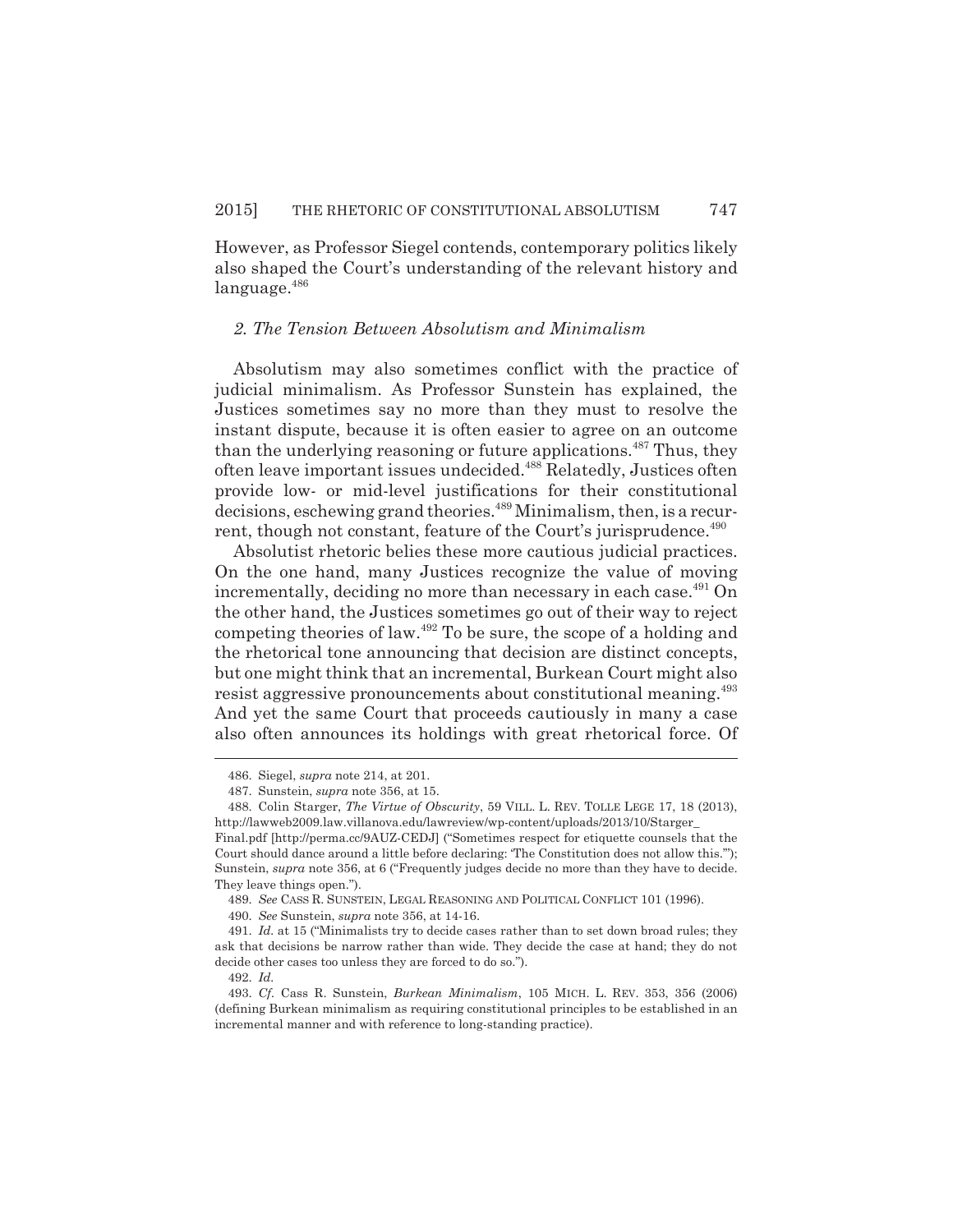course, the explanation for these tensions likely lies in the particularities of the case and the Justices involved, but the very tensions suggest that minimalism, although important, competes against other values the Court likewise tries to uphold.<sup>494</sup>

## *3. The Tension Between Absolutism and Judicial Findings of Indeterminacy*

Ironically, though the Justices often pretend that constitutional law is clearer than it is, they also sometimes highlight legal indeterminacy. In certain areas of law, the availability of a judicial remedy requires a finding that the law be "clearly established." The Court in such cases often refuses to grant relief on the grounds that pre-existing law was not sufficiently clear. In the qualified immunity context, for example, the Court has held that "governmental officials performing discretionary functions generally are shielded from liability for civil damages insofar as their conduct does not violate *clearly established* statutory or constitutional rights of which a reasonable person would have known."495 Though the Court has said that a case precisely on point is not necessary to create "clearly established law,"496 it nevertheless sometimes emphasizes the indeterminacy arising from the absence of cases on point to dismiss cases on qualified immunity grounds. $497$  A similar phenomenon exists in the context of the Antiterrorism and Effective Death Penalty Act of 1996, which likewise instructs that a federal court may overturn a state court's habeas denial only if it was contrary to "clearly established Federal law."498

Thus, in both the qualified immunity and habeas contexts, the Court frequently invokes the lack of legal clarity to deny judicial relief.499 However otherwise justifiable, this practice once again

<sup>494.</sup> *See* Sunstein, *supra* note 356, at 15-17.

<sup>495.</sup> Harlow v. Fitzgerald, 457 U.S. 800, 818 (1982) (emphasis added).

<sup>496.</sup> *See* Hope v. Pelzer, 536 U.S. 730, 741 (2002).

<sup>497.</sup> *See, e.g.*, Ashcroft v. Al-Kidd, 131 S. Ct. 2074, 2083 (2011) ("At the time of al-Kidd's arrest, not a single judicial opinion had held that pretext could render an objectively reasonable arrest pursuant to a material-witness warrant unconstitutional."); Brosseau v. Haugen, 543 U.S. 194, 201 (2004) (per curiam) (noting that none of the relevant precedent "squarely governs the case here").

<sup>498.</sup> *See* 28 U.S.C. § 2254(d)(1) (2012); Burt v. Titlow, 134 S. Ct. 10, 15 (2013).

<sup>499.</sup> *See, e.g.*, Chaim Saiman, *Interpreting Immunity*, 7 U. PA. J. CONST. L. 1155, 1157-58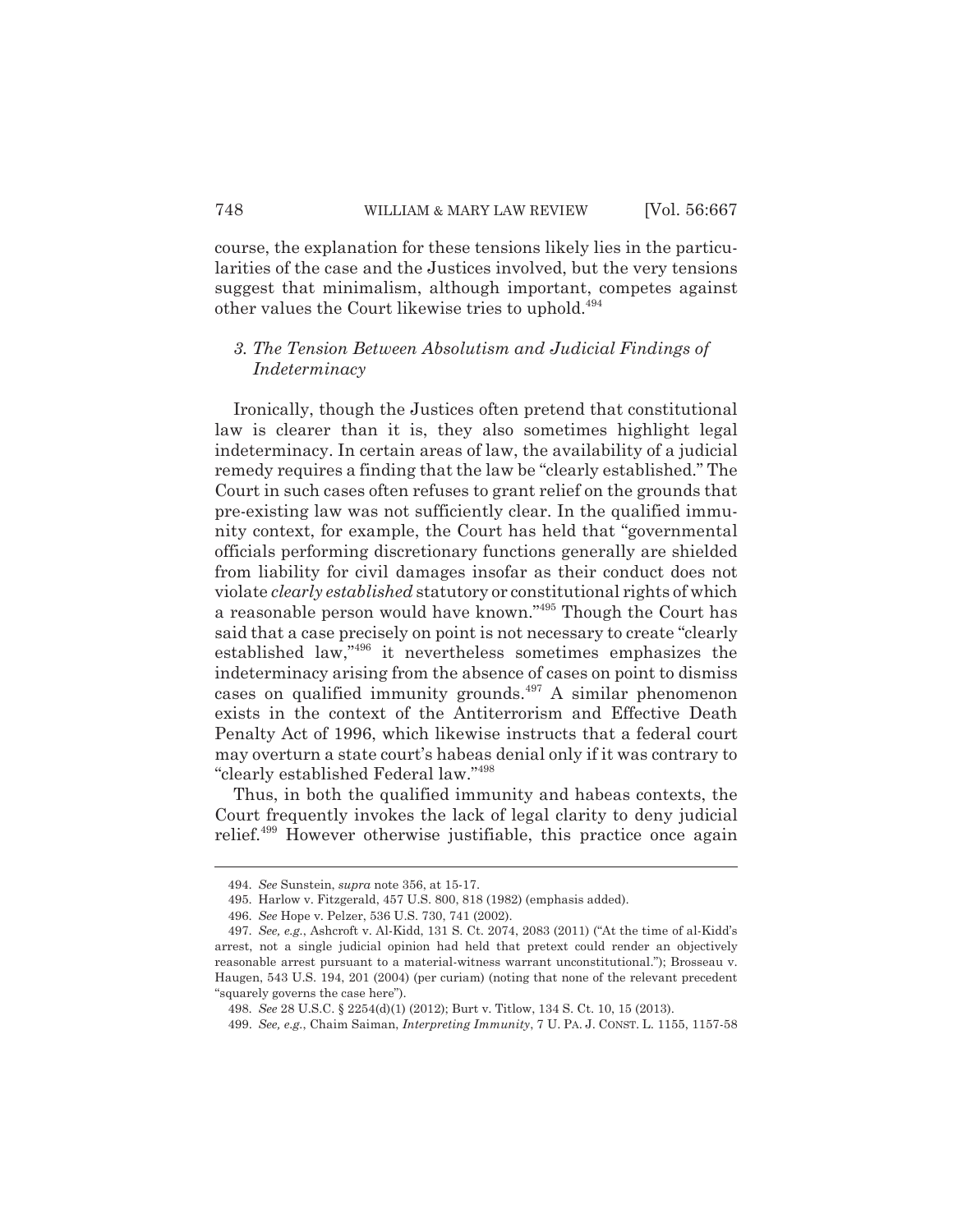demonstrates that the Court's absolutist rhetoric sits in tension with other judicial practices. Indeed, the litigant denied § 1983 or habeas relief on the grounds that the asserted legal violation was not clearly enough established may be astonished to learn how clear many Justices seem to find other cases.

#### *4. The Paradoxical Overabundance and Dearth of Candor*

Finally, rhetorical absolutism reveals a paradoxical overabundance and dearth of candor. Many critics believe "[a] judge's written opinions should fairly reflect her actual reasoning."500 Transparency allows external evaluation of judicial opinions, which in turn may make judges more cautious, thereby helping to "rein[ ] in judicial discretion."501 By contrast, "a lack of candor transforms the rule of law into the rule of men by allowing judges to reach their preferred results without confronting" contrary legal evidence.<sup>502</sup>

In some respects, absolutism reflects judicial candor. Justice Scalia's absolutism in *Heller* likely reflects his own self-certainty as much as it reflects a conscious rhetorical strategy.<sup>503</sup> On this account, Justice Scalia's opinion is just proclaiming the view of law that he genuinely believes.<sup>504</sup>

In another sense, however, this kind of opinion can reflect an absence of candor. However certain Justice Scalia may have been in *Heller* that he understood the evidence correctly, he was also well

<sup>(2005) (</sup>arguing that many qualified immunity cases search for "clearly established" statements of blackletter law though substantive constitutional tort cases proceed along a common law mode that "does not naturally generate the types of holdings likely to be considered 'clearly established' "); Stephen I. Vladeck, *AEDPA,* Saucier*, and the Stronger Case for Rights-First Constitutional Adjudication*, 32 SEATTLE U. L. REV. 595, 596 (2009) (noting "[m]ore than a dozen" cases in which "the Supreme Court has reversed an appellate court's decision granting post-conviction habeas relief to a state prisoner: not because it concluded that the state court had acted *correctly*, but because the state court's error was neither contrary to, nor an unreasonable application of, clearly established federal law.").

<sup>500.</sup> *See* FARBER & SHERRY, *supra* note 16, at 97; *see also* David L. Shapiro, *In Defense of Judicial Candor*, 100 HARV. L. REV. 731, 750 (1987) ("[T]he fidelity of judges to law can be fairly measured only if they believe what they say in their opinions.").

<sup>501.</sup> *See* FARBER & SHERRY, *supra* note 16, at 98.

<sup>502.</sup> *Id.*

<sup>503.</sup> *See id.* at 103 (noting that Justice Scalia's opinions often seem to be "candid expressions of his views").

<sup>504.</sup> *See* Kelley, *supra* note 413, at 1604 (arguing that Scalia has, throughout his career as a Justice, pursued "intellectual integrity, a consistent jurisprudence").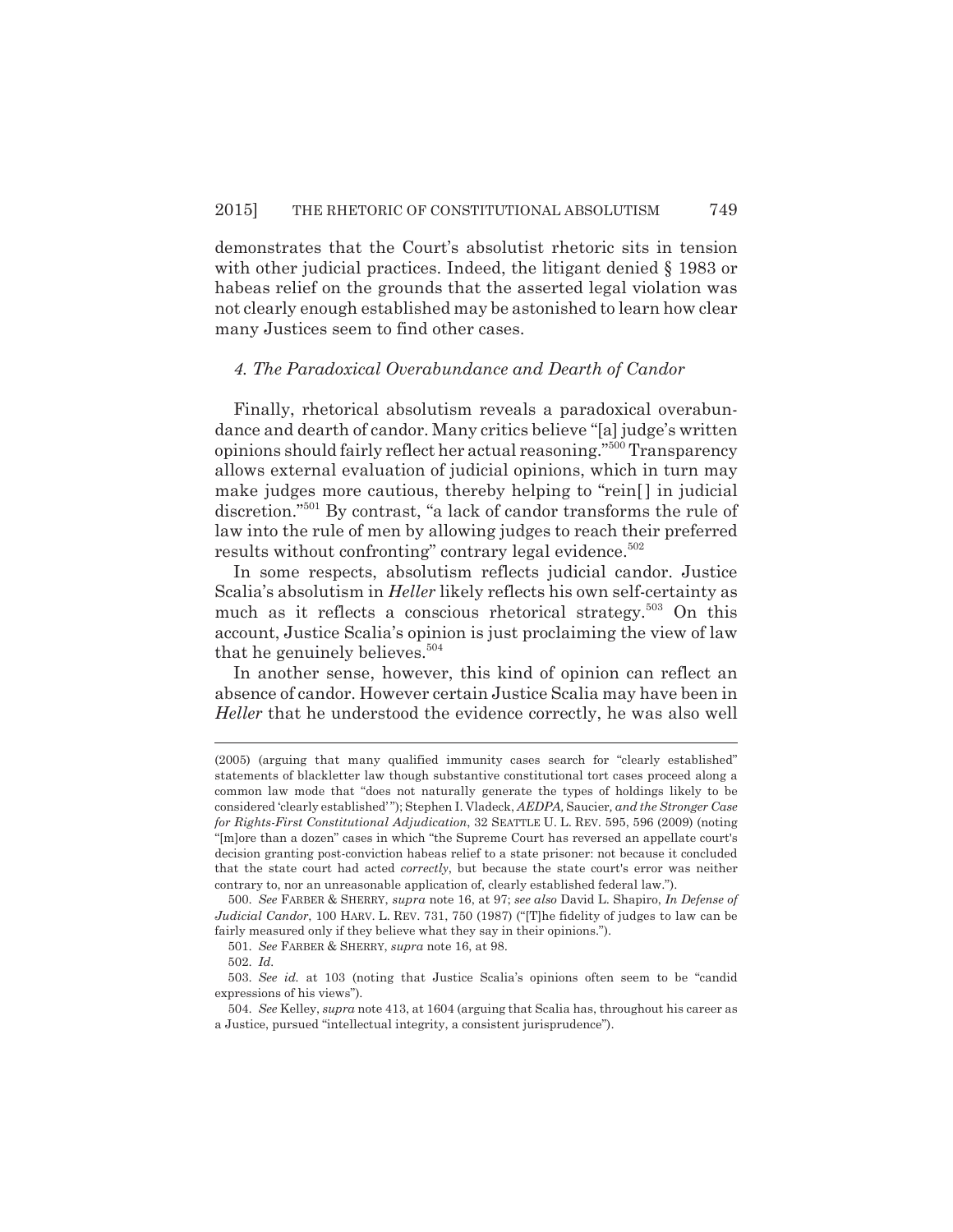aware that the four-Justice dissent had at least some plausible arguments. In this sense, his absolutist rhetoric reflects a willful refusal to engage with the other side's argument fairly and seriously.505 The same could be said of the absolutist opinions in *Rosenberger*, *Citizens United*, *Graham*, and *Shelby County*, as well as several of the dissents in those cases.<sup>506</sup>

Absolutist rhetoric, indeed, may help Justices mask the extent to which subjective values color their interpretations of equivocal evidence.507 Given that the *Heller* vote broke down along predictable ideological lines, reasonable observers might think that the Justices' own values shaped their interpretations of the relevant evidence.<sup>508</sup> By pretending that the evidence commanded a particular constitutional result, absolutism helps Justices conceal these value choices—to their audience and perhaps also to themselves.<sup>509</sup> Although candid in one sense, absolutist rhetoric's tunnel-visioned view of the evidence is, in another sense, a sort of self-deception.

#### IV. THE MERITS OF APORETIC ENGAGEMENT

Though a plausible case can be made either way, absolutist rhetoric's costs likely outweigh its benefits, at least in most cases. To be sure, more equivocal language would not have been appropriate in *Brown* and *Loving*, but especially in a post-civil-rights era, few cases demand such unanimity and moral conviction. Indeed, unlike those cases, many constitutional cases today are difficult precisely because reasonable people can disagree on the constitutional and ethical principles.<sup>510</sup> Of course, some reasonable people questioned whether the desegregation cases in their day rested on neutral constitutional principles.<sup>511</sup> Nevertheless, the Justices

<sup>505.</sup> *See, e.g.*, Nelson Lund, *The Second Amendment,* Heller*, and Originalist Jurisprudence*, 56 UCLA L. REV. 1343, 1345 (2009) ("[T]he Court's reasoning is at critical points so defective—and in some respects so transparently nonoriginalist—that *Heller* should be seen as an embarrassment for those who joined the majority opinion.").

<sup>506.</sup> *See supra* Part I.B.

<sup>507.</sup> *See* Chemerinsky, *supra* note 194, at 2014.

<sup>508.</sup> *See supra* note 296-307 and accompanying text.

<sup>509.</sup> *See* Chemerinsky, *supra* note 194, at 2014.

<sup>510.</sup> *See id.* at 2010.

<sup>511.</sup> *See* Herbert Wechsler, *Toward Neutral Principles of Constitutional Law*, 73 HARV. L. REV. 1, 22 (1959).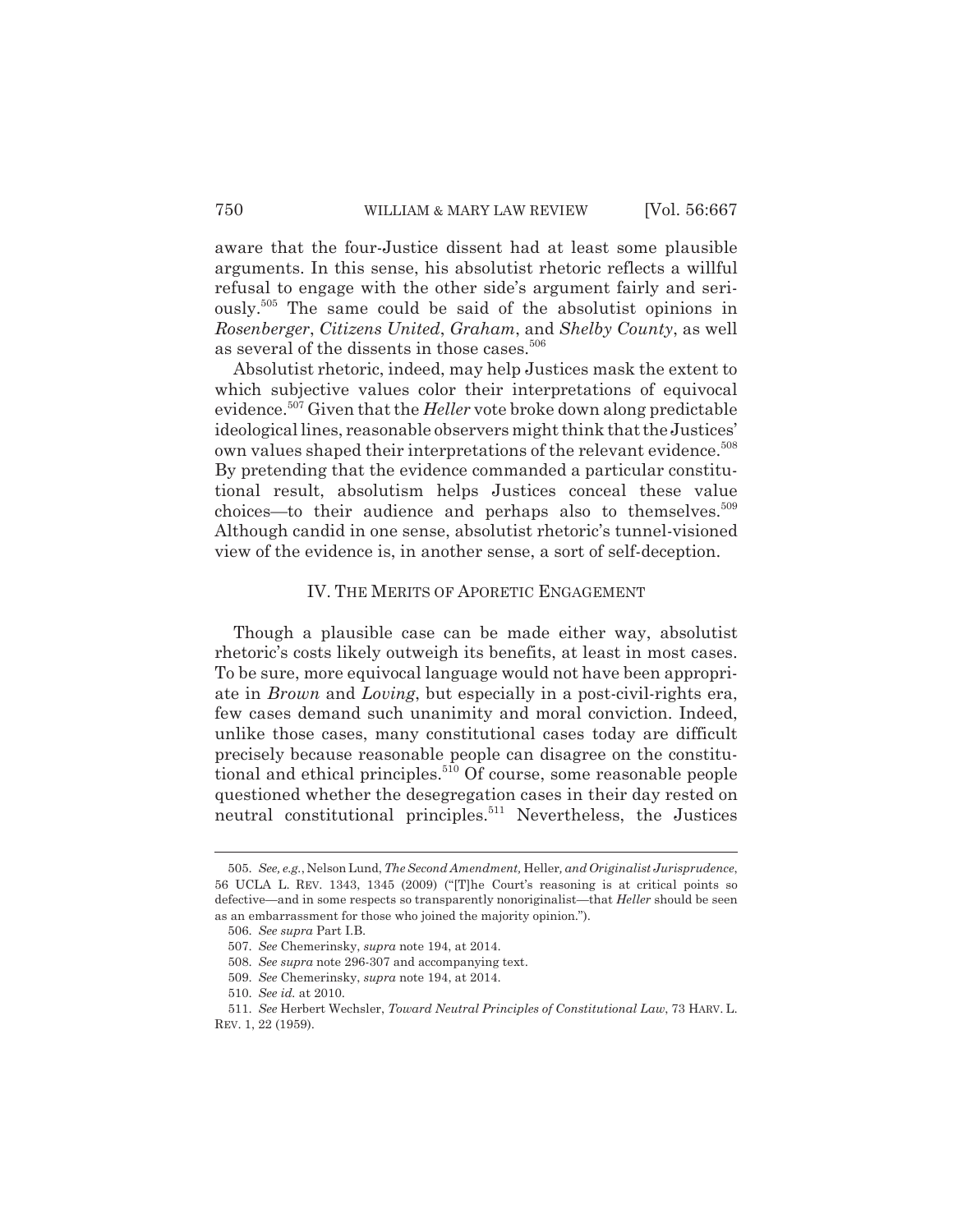unanimously agreed in *Brown* and *Loving*, and those decisions are universally regarded as correct years later.<sup>512</sup> Few significant constitutional cases today command that kind of judicial unanimity, and it is hard to imagine the court of public opinion coming to any consensus about the cases examined in Part I of this Article within the next half century.<sup>513</sup>

Indeed, it is also important to remember that even though *Brown* did not admit doubt, it also did not say very much. Chief Justice Warren insisted that the opinion be "short, readable by the lay public, non-rhetorical, unemotional and, above all, non-accusatory."<sup>514</sup> *Brown*, then, contained only some of the hallmarks of absolutist rhetoric. On the one hand, it admitted no doubt, deliberately steering away from serious engagement with counterarguments, contrary precedent, and potential objections to its own controversial social science claims.<sup>515</sup> In that sense, it was absolutist. On the other hand, the Court avoided strident language and, even after two opinions, was notoriously unclear about what it required.<sup>516</sup> From that perspective, *Brown* was a cautious political document designed "not to antagonize needlessly the editorial writers of the great Southern newspapers, who would have to translate the decision for their readers, and the politicians, who would presumably have to take the lead in advising compliance with the decision."517 *Brown*'s tone, while unequivocal, still ought not be mistaken for full-blown absolutism.

In all events, *Brown* and *Loving* are hardly ordinary, and in less momentous cases, many of absolutist rhetoric's benefits usually can be achieved with more modest language. For one, even if the Court were to use more equivocal language, it could still issue clear, binding holdings. Even more importantly, it is doubtful that

<sup>512.</sup> *See* Doty, *supra* note 453, at 111.

<sup>513.</sup> I suspect gay rights cases like *United States v. Windsor*, 133 S. Ct. 2675 (2013) and *Lawrence v. Texas*, 539 U.S. 558 (2003), eventually will be widely recognized as correct in their outcomes, if not in all of their reasoning. That said, at the moment of decision, both garnered at least three dissents—four in the case of *Windsor—*and thus divided the Court far more than *Brown* or *Loving* did.

<sup>514.</sup> JOSEPH GOLDSTEIN,THE INTELLIGIBLE CONSTITUTION 58 (1992) (quoting Chief Justice Warren).

<sup>515.</sup> *See* Chemerinsky, *supra* note 194, at 2033-34.

<sup>516.</sup> *See* Brown v. Bd. of Educ., 349 U.S. 294, 301 (1955) (requiring public schools to desegregate "with all deliberate speed").

<sup>517.</sup> Levinson, *supra* note 5, at 198.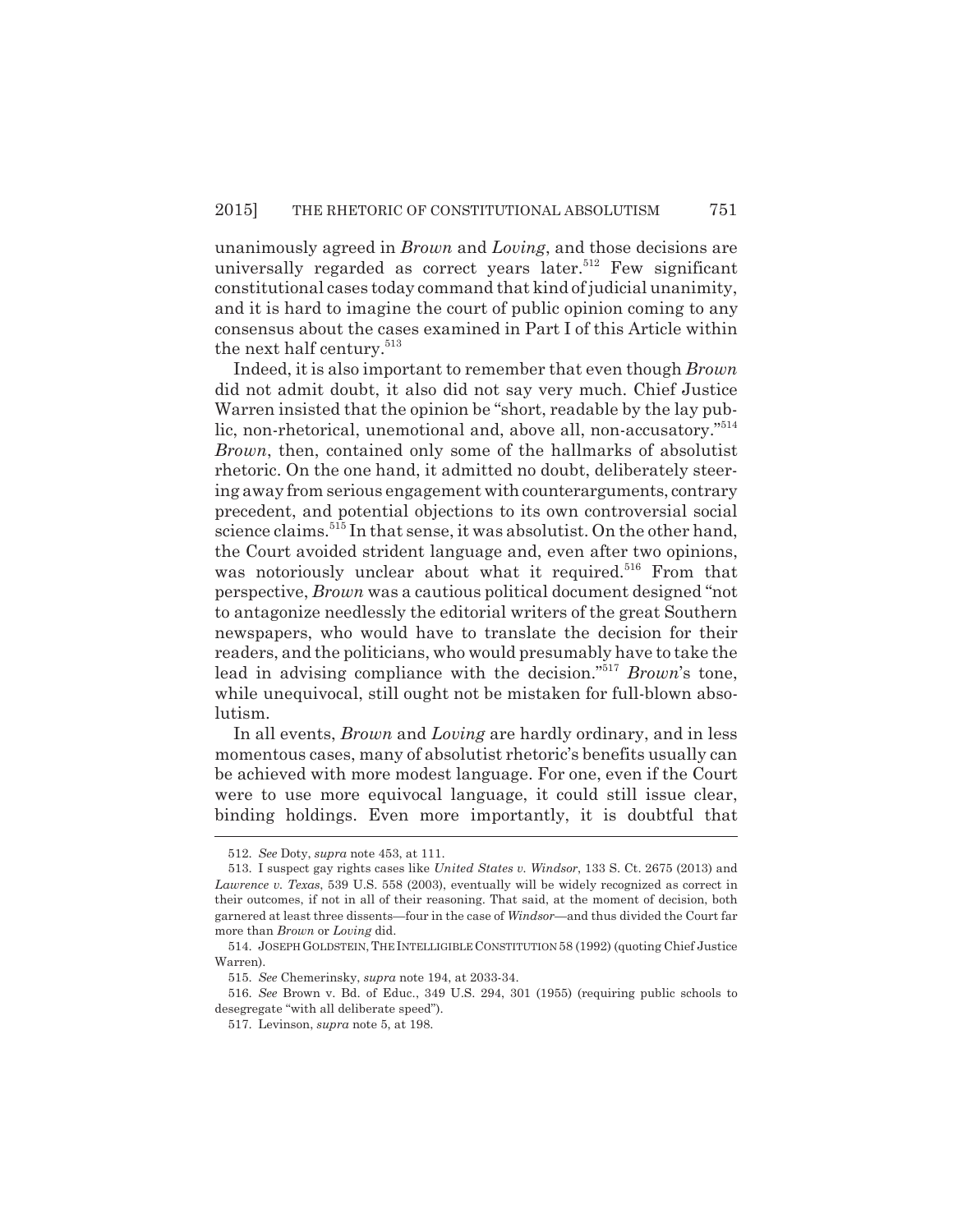absolutist rhetoric actually furthers the rule of law. Given the under-determinacy of constitutional text and the unpredictability of constitutional doctrine, the formalist's conceit that there exists a "correct" answer seems overstated in most constitutional cases that reach the Supreme Court. Whatever formalism's theoretical benefits, as a descriptive matter, constitutional law's evolution cannot be explained in formalist terms.<sup>518</sup>

And yet, despite constitutional doctrine's erratic twists and turns,<sup>519</sup> Americans take the Court's decisions seriously. They may condemn particular rulings, but twenty-first-century Americans rarely flout them.<sup>520</sup> Given doctrinal unpredictability, it is unlikely that parties, lower courts, and government officials abide by the Court's constitutional pronouncements because they believe the Court has somehow divined the objective constitutional truth. On the contrary, people follow these rulings because they accept the Court's role within our separation-of-powers system to say what the law is, $521$  so long as its answers fall within a range of plausible outcomes.522 Accordingly, absolutist rhetoric's presumption of objectivity is more likely to undermine, rather than foster, faith in an impartial judiciary.523

It may be hard to imagine the Justices rejecting the practice of rhetorical absolutism altogether, especially in light of the fact that it is difficult to mitigate, and virtually impossible to eliminate, the various institutional and psychological pressures contributing to the phenomenon.524 That said, Justices could pay more attention to these issues, and the Presidents who appoint them could seek

<sup>518.</sup> *See* 2 BRUCE ACKERMAN, WE THE PEOPLE: TRANSFORMATIONS 28-31 (2000) (rejecting formalism).

<sup>519.</sup> *See* ERIC J. SEGALL, SUPREME MYTHS, at xvi (2012).

<sup>520.</sup> *See, e.g.*, Richard E. Welch III, "*They Will Not Open Their Ears": Should We Listen to the Supreme Court and Should the Court Listen to Us*, 47 NEW ENG. L. REV. 93, 94 (2012) ("American society now unquestionably obeys most any Supreme Court ruling.").

<sup>521.</sup> *See* Dickerson v. United States, 530 U.S. 428, 435 (2000); Cooper v. Aaron, 358 U.S. 1, 17 (1958); Marbury v. Madison, 5 U.S. (1 Cranch) 137, 174 (1803).

<sup>522.</sup> *See* FARBER & SHERRY, *supra* note 16, at 49; STRAUSS, *supra* note 9, at 39. 523. *See* SEGALL, *supra* note 519, at xvi.

<sup>524.</sup> *Cf.* Eric A. Posner & Adrian Vermeule, *Inside or Outside the System* 2-3 (Univ. Of Chi. Law Sch. Pub. Law & Legal Theory Working Paper Grp., Paper No. 422, 2013), *available at* http://perma.cc/YE3B-5EW8 (arguing that many public law theorists' optimistic, publicspirited solutions are unrealistic antidotes to their "pessimistic accounts of the ambitious, partisan or self-interested motives of relevant actors in the legal system").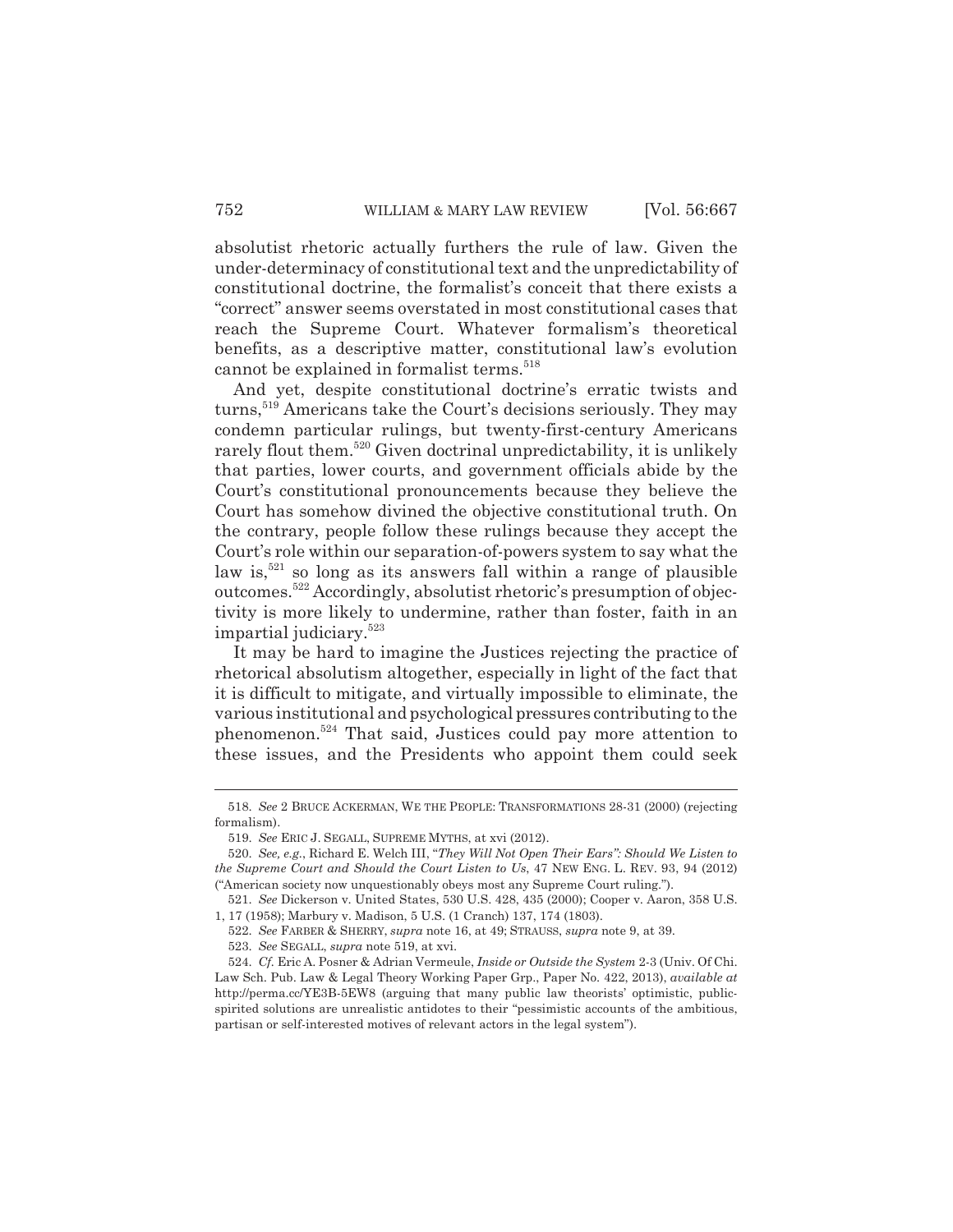judges whose professional records resist absolutism and admit more intellectual humility.525 Indeed, while the phenomenon of absolutist rhetoric is pervasive, it should not be difficult for Justices to adjust their language modestly to acknowledge competing constitutional values and model a more conciliatory constitutional discourse. Justices also might think more carefully about *when* strong rhetoric is most appropriate. Absolutist language has a place for condemning dangerous or demonstrably incorrect ideas. However, like the boy who cried wolf, some Justices today use it so freely that it no longer carries much rhetorical force.

One alternative to absolutist rhetoric, as Professor Kahan argues, would be "the cultivation of judicial idioms of *aporia*."526 "Aporia" refers to a mode of argumentative engagement that acknowledges complexity and competing evidence.<sup>527</sup> Aporetic engagement need not preclude a definitive resolution of a case, but rather treats as false a resolution that purports to be unproblematic.<sup>528</sup> Under this approach, Justices could admit the difficulty of a case or the legitimacy of the losing side's constitutional values without compromising the clarity of their holding. Indeed, constitutional litigation often presents "tragic choices," in that there are no unequivocally good or evil outcomes but instead competing stakeholders with colorable constitutional arguments.529 By openly acknowledging the tragic nature of a case, the Court can show greater respect to the constitutional loser, thereby somewhat mitigating the cultural alienation of defeat.

Several modest steps could help the Justices improve their engagement with the losing side. First, the Justices could strive for greater humility in their opinions, conceding that the evidence is often equivocal.530 Second, and relatedly, the Justices could more overtly recognize that their tragic choices will harm some group while articulating the portions of that group's constitutional vision

<sup>525.</sup> *See* FARBER & SHERRY, *supra* note 16, at 118.

<sup>526.</sup> Kahan, *supra* note 4, at 62.

<sup>527.</sup> *See id.* at 62-63.

<sup>528.</sup> *See id.* at 63.

<sup>529.</sup> *See* GUIDO CALABRESI & PHILIP BOBBITT, TRAGIC CHOICES 17-23 (1978) (discussing "tragic choices" between deeply held conflicting values); *see also* CALHOUN, *supra* note 355, at 59; DEGIROLAMI, *supra* note 234, at 59-78 (discussing the clash of values of religious liberty).

<sup>530.</sup> *See* CALHOUN, *supra* note 355, at 71.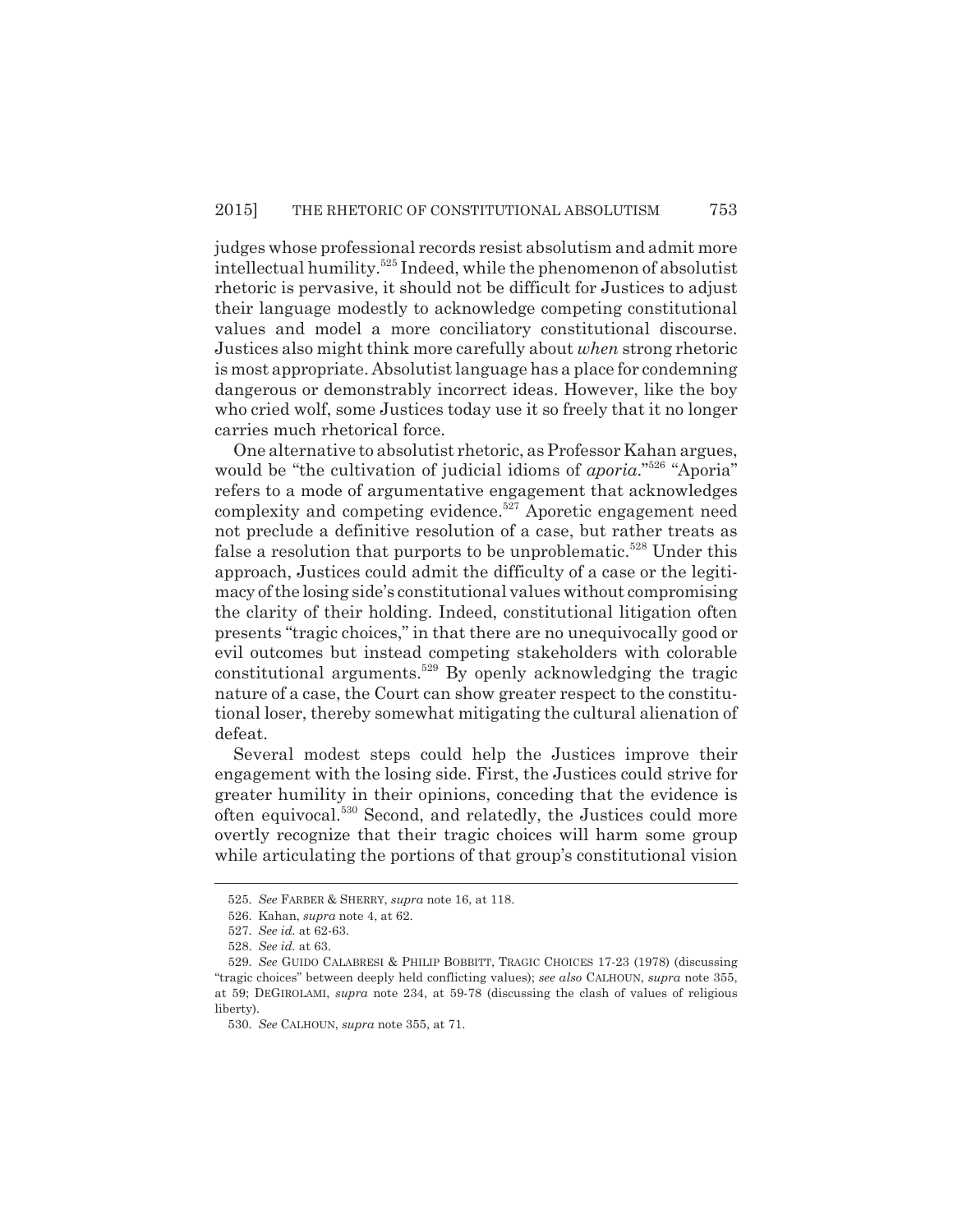that remain legitimate or open for debate.<sup>531</sup> Third, the Court could abandon the convention of relying on the dissent to explain the losing side's interests and arguments.<sup>532</sup> Fourth, the Court could more candidly acknowledge the levels on which its determinations are debatable and the levels on which they are not.<sup>533</sup> Fifth, the Justices could do a better job treating each other as reasonable, intelligent people acting in good faith. Even when a Justice is certain he is correct, the fact that some of his colleagues see things differently should encourage him to consider whether the case may in fact be closer than he presumes.

In addition to moderating the tone of judicial opinions, aporetic engagement may also challenge Justices to reconsider the assumptions driving their own decision making. As noted above, when Justices vehemently disagree with each other in cases that seem close, it is often because they understand the law and facts entirely differently. These assumptions are often driven by a Justice's own personal experiences, ideological allegiances, and group identities.<sup>534</sup> Although it would be unrealistic to expect Justices to abandon their worldviews, they could more consciously engage with the different factors shaping their outlooks. As Professor Paul Secunda argues, "the practices of humility and writing opinions in an aporetic manner encourage judges to self-reflect on how culturally motivated cognition may color their view of legally consequential facts and, thereafter, avoid basing decisions on those biases."535 Aporetic engagement, then, can help further important judicial qualities of "open-mindedness, intellectual humility, and group deliberation."536

Such a rhetorical shift would help mitigate some of absolutism's costs. It would likely produce opinions offering a more thorough account of constitutional decision making, candidly assessing the kinds of evidence that go into a constitutional judgment. Rather than dismissively rejecting certain lines of argument, such an approach would explain why certain arguments were more persuasive

<sup>531.</sup> *See* CALABRESI & BOBBITT, *supra* note 529, at 17-23; DEGIROLAMI, *supra* note 234, at 59-78.

<sup>532.</sup> *See* CALHOUN, *supra* note 355, at 70.

<sup>533.</sup> *See* Ferguson, *supra* note 226, at 219.

<sup>534.</sup> *See supra* Part II.C.1.

<sup>535.</sup> Paul M. Secunda, *Cognitive Illiberalism and Institutional Debiasing Strategies*, 49 SAN DIEGO L. REV. 373, 389-90 (2012).

<sup>536.</sup> *See* FARBER & SHERRY, *supra* note 16, at 96 (discussing important judicial qualities).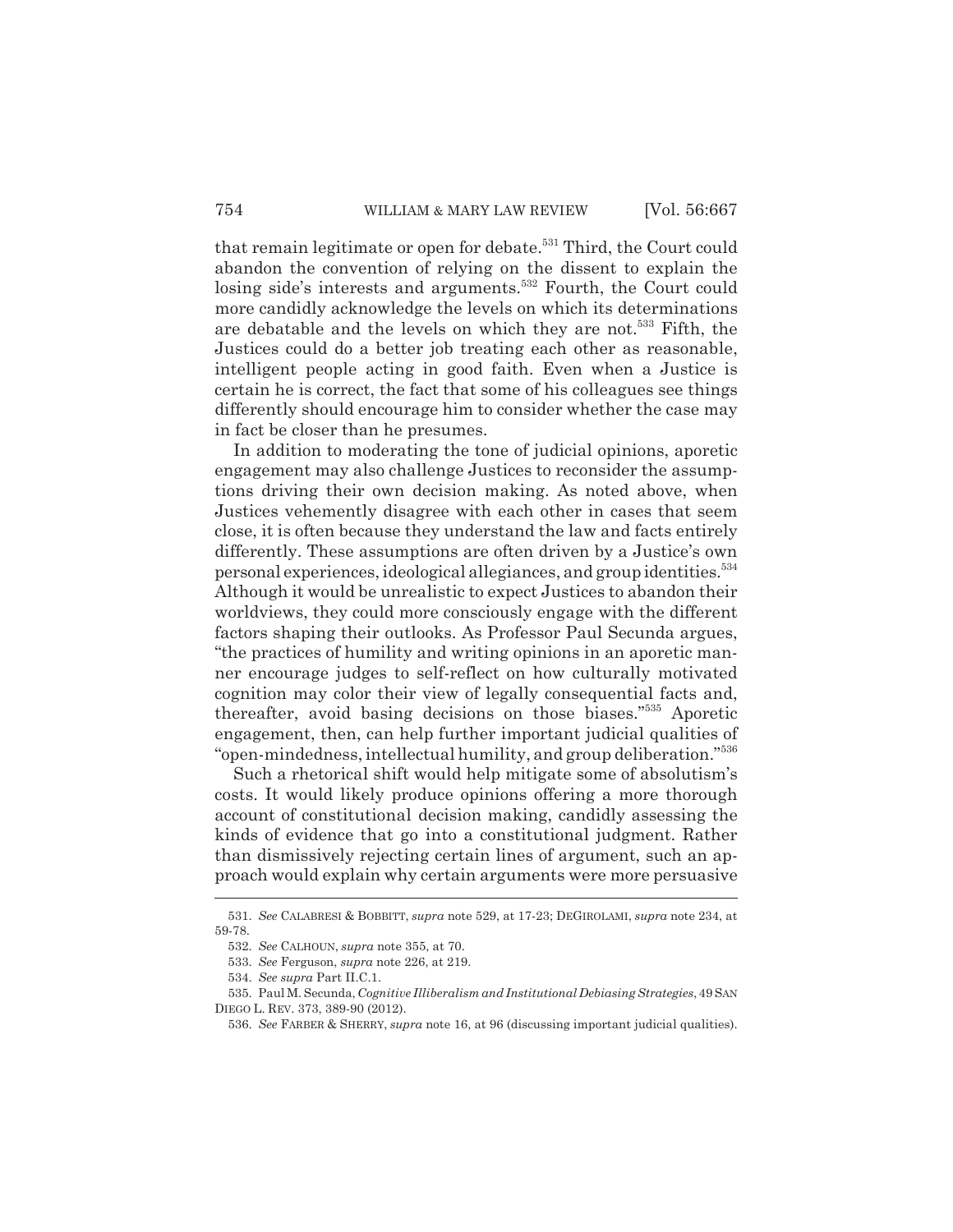in a particular context.<sup>537</sup> In this sense, Justices could more completely convey the extent to which constitutional decision making involves "wickedly complex problem[s], fraught with empirical uncertainty."538

A rhetorical shift along these lines might actually help improve the public's opinion of the judiciary. Recent psychological research indicates that people tend to object less to judicial decisions that acknowledge that each side has some persuasive arguments.539 It similarly suggests that "aporetic reasoning substantially reduce[s] disagreement with the court's decision."540 Research in this area is ongoing, but the studies so far suggest that, far from undermining the Court's legitimacy, a more candid acknowledgment of cases' inherent difficulties could, in fact, enhance it.<sup>541</sup>

Finally, this shift could, as Jürgen Habermas theorizes, help law "satisfy the precarious conditions of a social integration that ultimately takes place through the achievements of mutual understanding."542 We typically think of the legislative process as helping "citizens *reach an understanding* about the rules for their living together."543 But courts can play a role in that didactic process, too, particularly if they conceive of themselves not only as the arbiters of disputes but more generally as custodians of a rich, diverse constitutional heritage. $544$  Of course, this process will not work perfectly in every case, but a rhetorical shift could help the Court use language better to encourage a societal "mutual understanding" without coercion.<sup>545</sup> As Judge Learned Hand once put it, "The spirit

<sup>537.</sup> *See* Hill, *supra* note 402, at 1819.

<sup>538.</sup> Strauss, *supra* note 370, at 386.

<sup>539.</sup> *See* Dan Simon & Nicholas Scurich, *Lay Judgments of Judicial Decision-Making*, 8 J. EMPIRICAL LEGAL STUD. 709 (2011) (summarizing psychological research indicating that people tend to find judicial opinions more acceptable when they were accompanied by a "more equivocal and nuanced form of reasoning").

<sup>540.</sup> Robert R. Robinson, *It's How You Say It: Ameliorating Motivated Reactions to Judicial Rulings Using Aporetic Reasoning* 24-25 (Jul. 21, 2014) (unpublished manuscript), *available at* http://perma.cc/4EWM-TSK9.

<sup>541.</sup> *See id.* at 25.

<sup>542.</sup> JÜRGEN HABERMAS, BETWEEN FACTS AND NORMS: CONTRIBUTIONS TO A DISCOURSE THEORY OF LAW AND DEMOCRACY 83 (William Rehg trans., 2d ed. 1996).

<sup>543.</sup> *Id.* at 84.

<sup>544.</sup> *See* CALHOUN, *supra* note 355, at 99-101 (discussing Habermas's theory and judicial review).

<sup>545.</sup> *See* HABERMAS, *supra* note 542, at 103.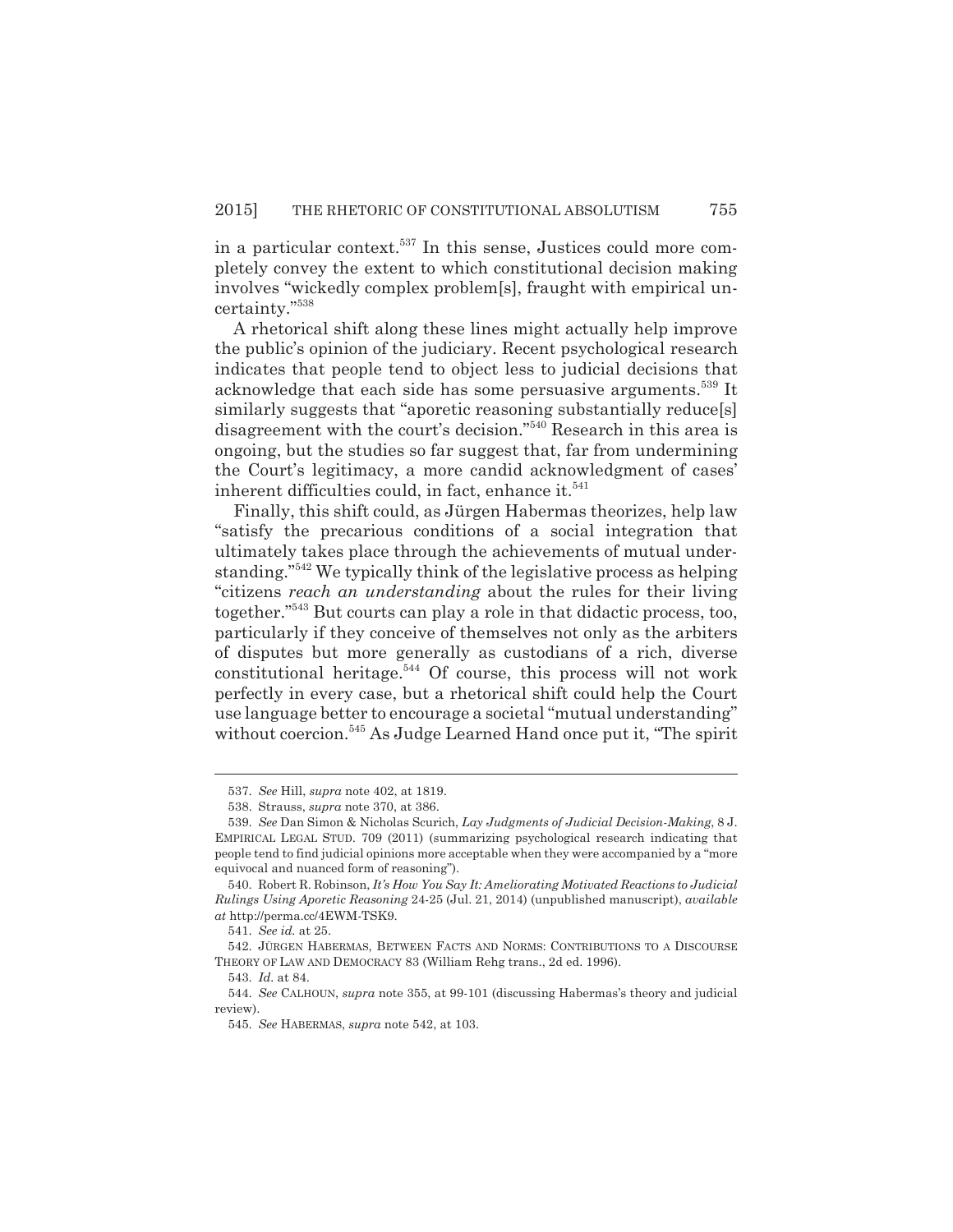of liberty is the spirit which is not too sure that it is right"; rather than seeking to coerce fellow citizens, it "seeks to understand the minds of other men and women."546

#### **CONCLUSION**

Early in his Supreme Court tenure, Justice Blackmun circulated an equivocal opinion to his colleagues and received a rebuke from a senior colleague. Justice Blackmun's opinions sometimes had an unusual "on-the-one-hand, on-the-other-hand" kind of quality,  $547$  and Justice Black, for one, did not approve. "Always go for the jugular," Black instructed Blackmun.548 "Never agonize in an opinion. Make it sound as though it's just as clear as crystal."549 Justice Blackmun had honestly tried to weigh the competing arguments in the case, but Justice Black wanted the opposite.

One can understand why Justice Black advised his junior colleague not to voice his doubts. As the highest court in the land, the Supreme Court must inspire compliance by both private and public actors.550 And there are instances, such as the desegregation cases, when confident opinions are appropriate.<sup>551</sup> But this rhetorical certainty is the norm in many constitutional cases, including some when the only obvious thing is that there is no obvious answer.<sup>552</sup>

None of this is to say that Justices should not articulate their constitutional views honestly and forcefully. It is natural that the Justices would do so with vigor, and it is often advantageous to do so in a democratic society.553 But the rhetoric of constitutional absolutism has costs, and it is not clear that our adversarial legal system or spirited public discourse would suffer if the Justices sometimes acknowledged that opposing arguments are rooted in

<sup>546.</sup> *See* HAND, *supra* note 2, at 190.

<sup>547.</sup> *See, e.g.*, United Steelworkers v. Weber, 443 U.S. 193, 213-16 (1979) (Blackmun, J., concurring) (acknowledging the strength of some of the dissent's arguments but explaining why he voted with the majority anyway); Sanford Levinson, *United States: Assessing* Heller, 7 INT'L J. CONST. L. 316, 327 (2009) (noting that Justice Blackmun, unlike most Justices, sometimes confessed in print how close he was to deciding a case the other way).

<sup>548.</sup> LINDA GREENHOUSE, BECOMING JUSTICE BLACKMUN 60 (2005).

<sup>549.</sup> *Id.*

<sup>550.</sup> *See supra* note 520 and accompanying text.

<sup>551.</sup> *See supra* notes 452-58 and accompanying text.

<sup>552.</sup> *See* Chemerinsky, *supra* note 194, at 2012.

<sup>553.</sup> *See supra* Part III.B.